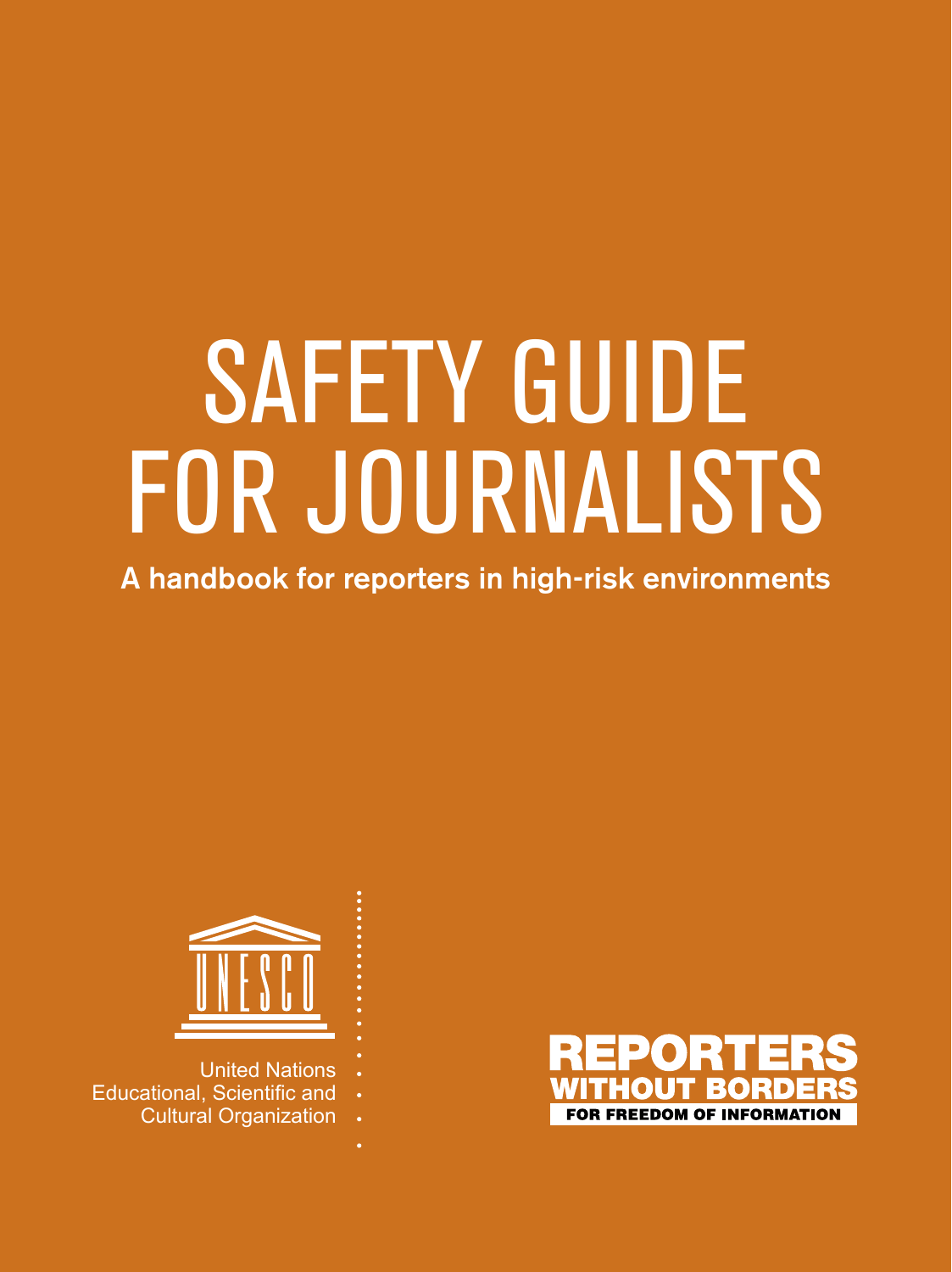# SAFETY GUIDE FOR JOURNALISTS

A handbook for reporters in high-risk environments



- United Nations Educational, Scientific and
	- Cultural Organization

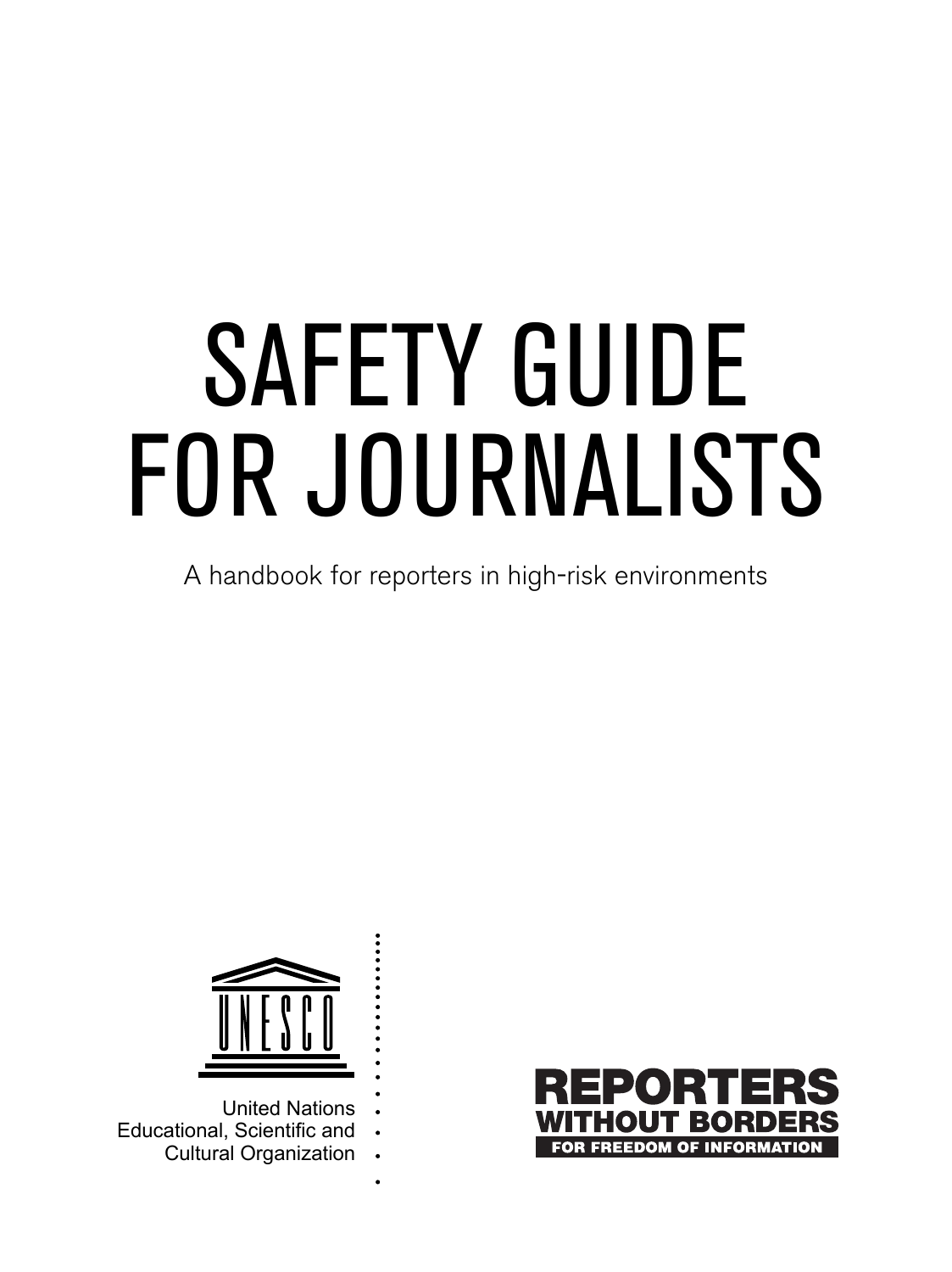## <span id="page-2-0"></span> **CONTENTS**

| INTRODUCTION: RSF and the protection of journalists9 |                                                              |  |  |
|------------------------------------------------------|--------------------------------------------------------------|--|--|
|                                                      |                                                              |  |  |
|                                                      |                                                              |  |  |
| 1.                                                   |                                                              |  |  |
| 2.                                                   |                                                              |  |  |
| З.                                                   |                                                              |  |  |
| 4.                                                   | Finances, formalities, family: set off with peace of mind 19 |  |  |
| 5.                                                   |                                                              |  |  |
|                                                      |                                                              |  |  |
| 1.                                                   |                                                              |  |  |
| $\mathfrak{D}$ .                                     |                                                              |  |  |
| З.                                                   |                                                              |  |  |
| 4.                                                   |                                                              |  |  |
| 5.                                                   |                                                              |  |  |
| 6.                                                   |                                                              |  |  |
| 7.                                                   |                                                              |  |  |
| 8.                                                   |                                                              |  |  |
|                                                      |                                                              |  |  |
| 1.                                                   |                                                              |  |  |
| 2.                                                   |                                                              |  |  |
| З.                                                   |                                                              |  |  |
|                                                      |                                                              |  |  |
|                                                      |                                                              |  |  |
| 1.                                                   |                                                              |  |  |
| 2.                                                   | Psychological trauma: managing traumatic stress91            |  |  |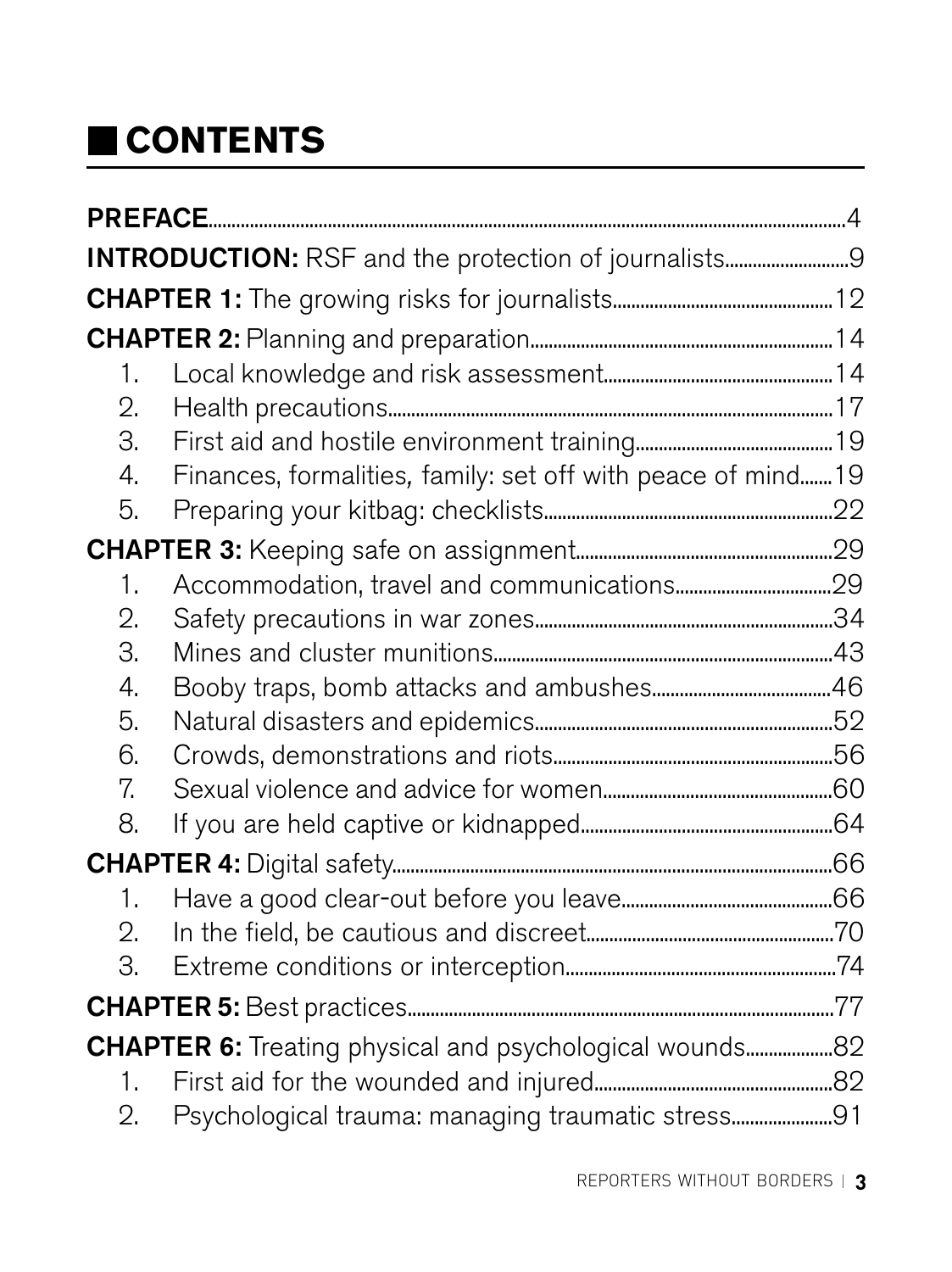<span id="page-3-0"></span>

| APPENDIX III: Declaration of Rights and Obligations of Journalists126 |  |
|-----------------------------------------------------------------------|--|
|                                                                       |  |
|                                                                       |  |
| APPENDIX VI: Insurance via Reporters Without Borders 137              |  |
| APPENDIX VII: Hostile environment training providers 139              |  |
|                                                                       |  |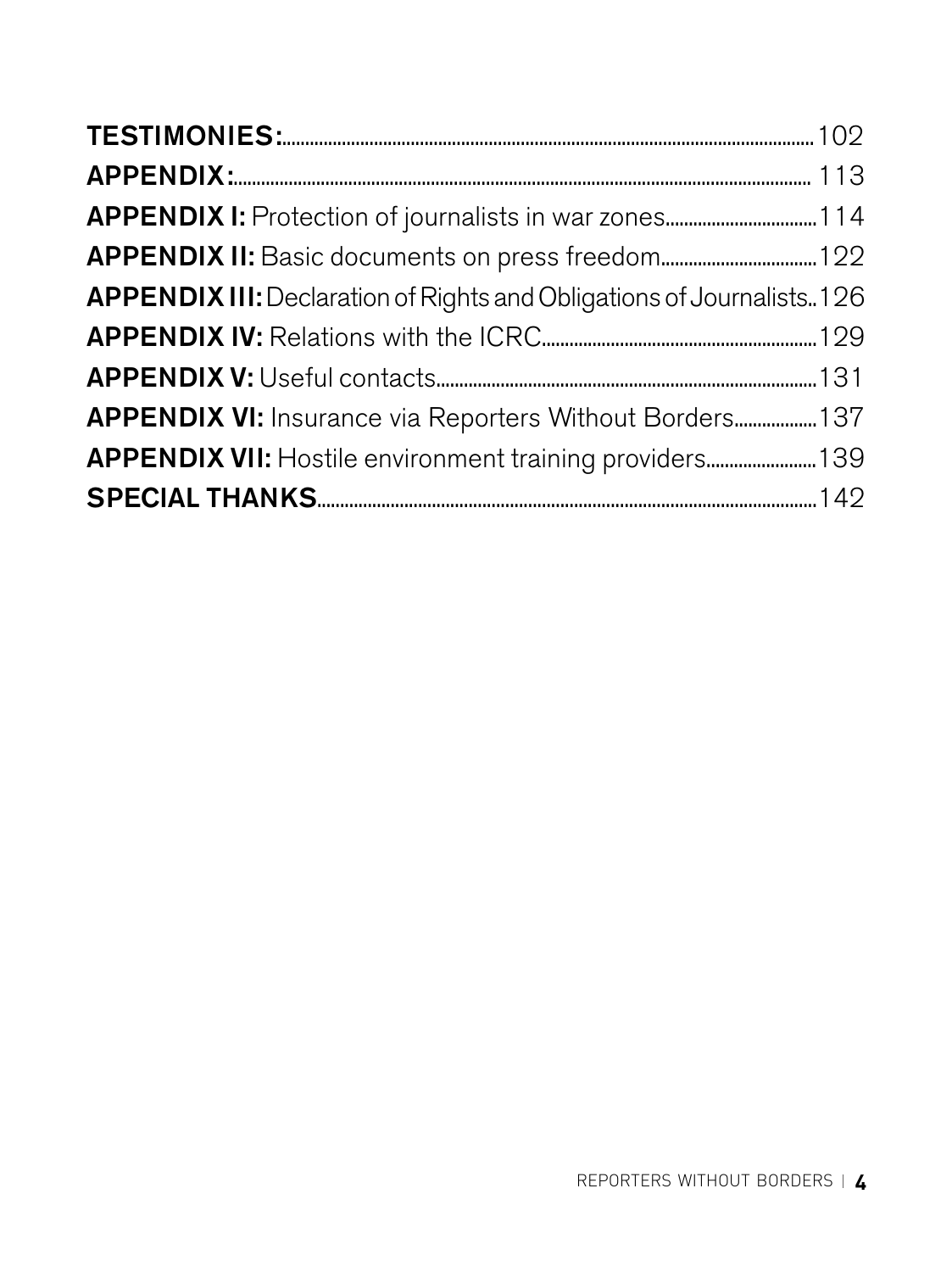## **PREFACE**

#### A survival kit to keep in your pocket and in your head

"Dead men have indeed died in vain if live men refuse to look at them." This quotation by the celebrated war photographer Robert Capa referred to all humans, but can be applied particularly to journalists killed in the line of duty. We won't dwell on the grim figures here, but which of us doesn't know a colleague hit by a stray bullet or deliberately targeted while on assignment?

In war zones, as in times of peace, figures show that international law is regrettably insufficient to protect journalists. Reporters Without Borders (RSF) contributed significantly to the resolutions on the protection of journalists approved by the UN Security Council in 2006 and 2015. But, like the Geneva Conventions, these resolutions are not panaceas.

Those whose vocation and profession take them into dangerous parts of the world will never be entirely out of harm's way, and safety is to a large extent a matter for journalists themselves, both collectively and individually. In the collective sense, the establishment of procedures for editorial staff, the exchange of information among colleagues and the provision of facilities by organisations such as Reporters Without Borders are essential.

reporters without borders **5** reporters without borders **5** The *Safety Guide for Journalists* issued by Reporters Without Borders is aimed at providing guidelines and practical advice for all those who risk running into an enemy of press freedom on a street corner or on a deserted road. Such a situation can quickly test the difference between a happy-go-lucky journalist who set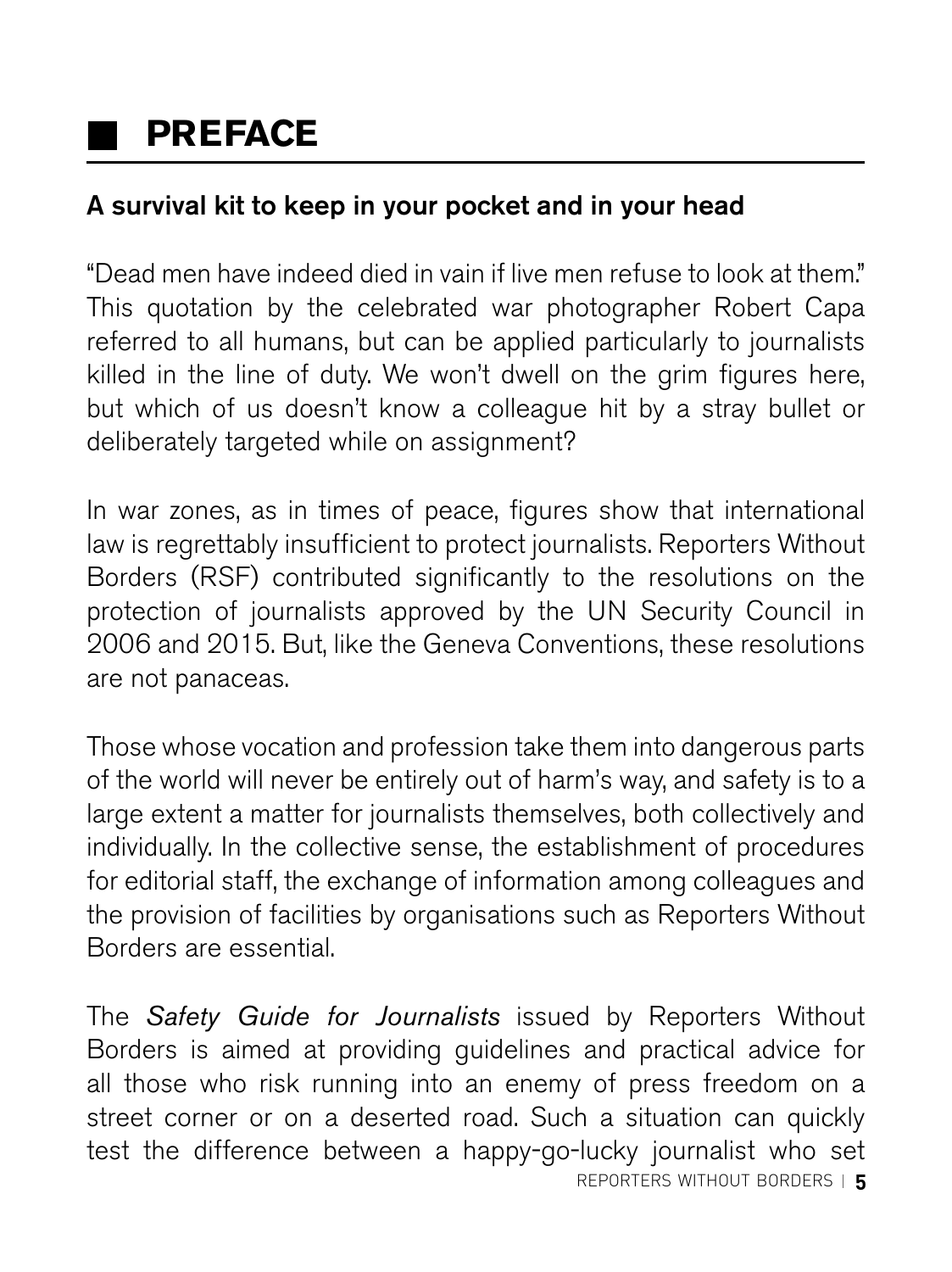off unprepared and a reporter who packed the right survival kit of experience and equipment.

In partnership with UNESCO, Reporters Without Borders is bringing out a new edition of the Handbook for reporters in high-risk environments. First published in 1992 and updated several times since, this Handbook has also been issued in French, Spanish and Arabic and distributed on every continent.

Christophe Deloire

*Reporters Without Borders' Secretary General*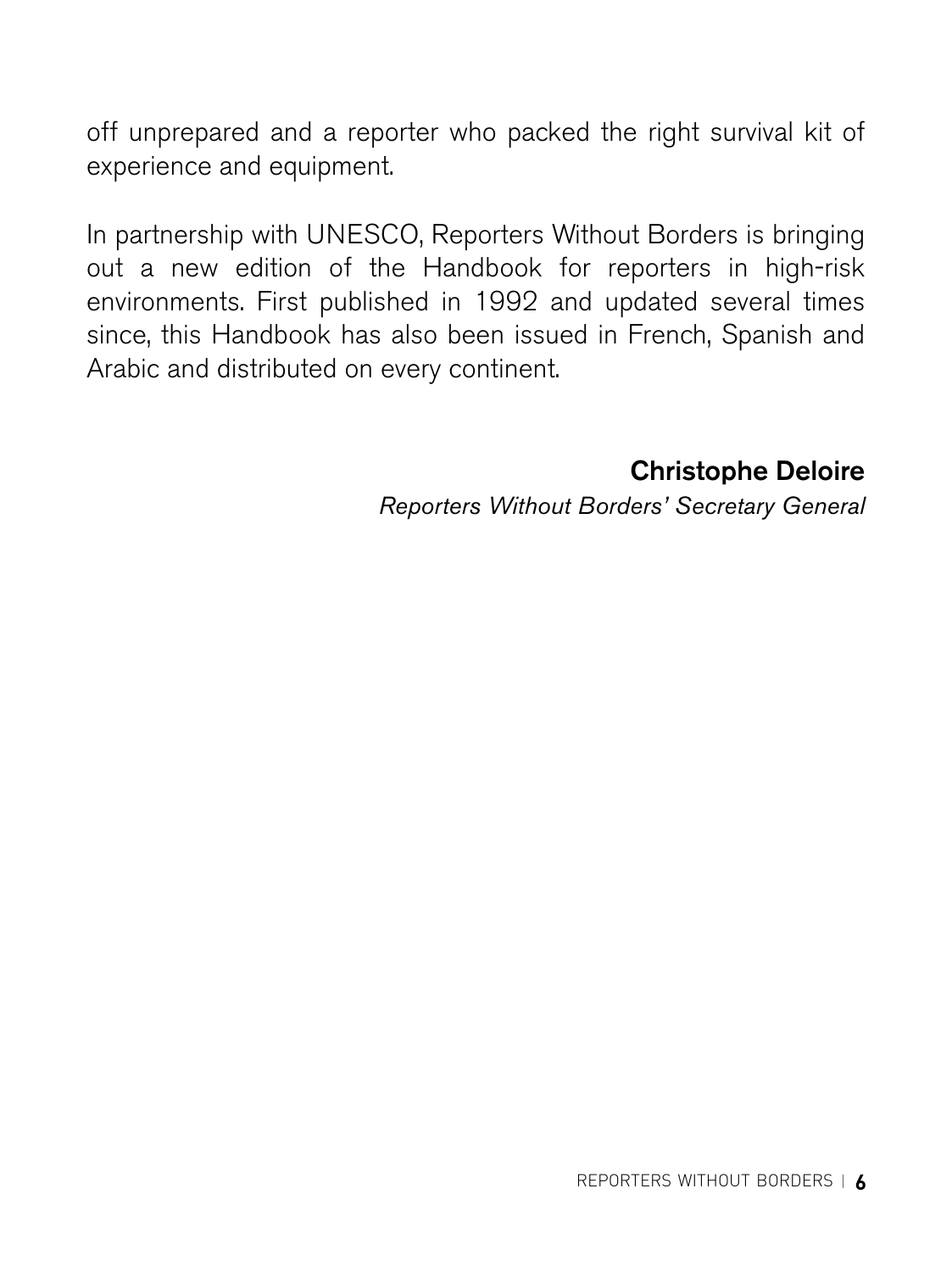#### **A guide that symbolizes coordinated action**

The right to free expression is a human right and a basic freedom enshrined in Article 19 of the Universal Declaration of Human Rights. In the first place, it is a right in itself  $-$  the right to receive and impart information and ideas through any media – but it also allows all other basic rights to be freely exercised and protected. Many instances throughout history have taught us that, when freedom of expression starts to collapse, other basic freedoms can quickly suffer the same fate.

The first article of the constitution of the United Nations Educational, Scientific and Cultural Organisation (UNESCO), approved on 16 November 1945, states that its mission is "to promote the free flow of ideas by word and image". Freedom of expression and its corollaries, freedom of information and freedom of the press, are thus at the heart of UNESCO's mandate.

Journalists and news organisations are essential participants in the exercise of this basic freedom, which is why those who want to impose tight control on public debate and citizens' right to information so often target them. The huge number of journalists killed in the course of their work in recent years – more than 700 since 2006, according to a report presented by the Director-general of UNESCO at the International Programme for the Development of Communication on 21 November 2014 – shows the scale of the problem and the difficulty of dealing with it.

The figures are alarming. According to the UNESCO Directorgeneral's report, the vast majority  $-$  almost 95 percent  $-$  of those killed in the course of their work were local journalists. Most were not covering armed conflicts, but were reporting on local stories. Furthermore, in the past 10 years only 6.6 percent of cases involving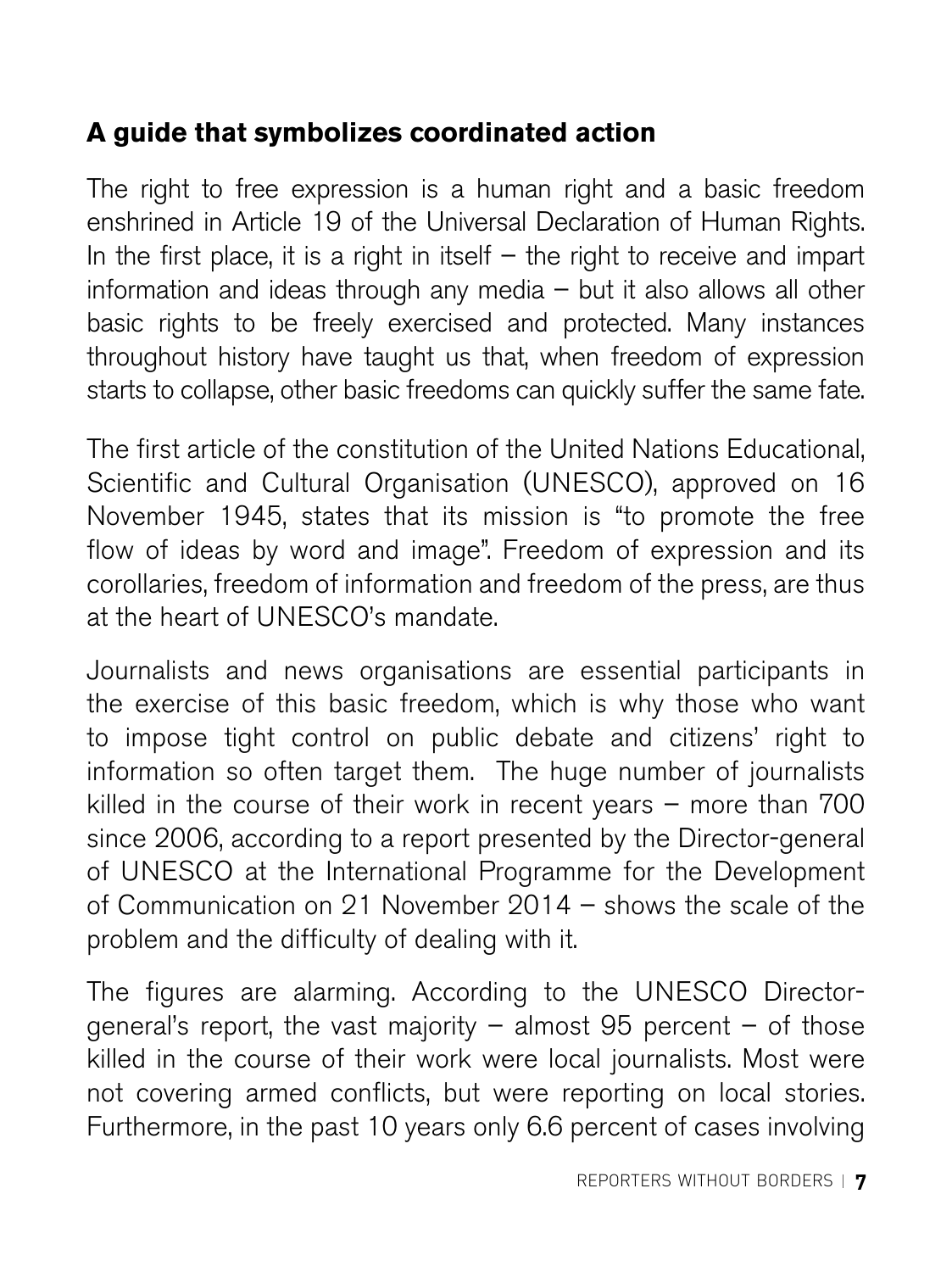the deaths of journalists have been resolved. This is an impunity rate of more than 90 percent, which sends out the devastating message that killing a journalist in order to silence him or her will have few repercussions for those responsible.

The United Nations Chief Executives Board endorsed a UN Plan of Action on the Safety of Journalists and the Issue of Impunity on 12 April 2012 as a coordinated response and to motivate all partner organisations. The Plan of Action is a coordinated inter-agency mechanism with a multi-pronged approach towards implementing a global strategy designed to improve the protection of journalists.

On 18 December 2013, the UN General Assembly adopted Resolution 68/163 on the safety of journalists, which proclaimed 2 November the International Day to End Impunity for Crimes against Journalists and tasked UNESCO with coordinating the implementation of the Plan of Action. Since then, various resolutions have been adopted by the General Assembly, the Human Rights Council, UNESCO and regional inter-governmental organisations, which signify the strengthening of safety standards for journalists.

 $\overline{a}$ The Plan of Action highlights the importance of raising public awareness of journalists' safety and of the issue of impunity, and of the need to implement safeguards, strengthen the capacity of the judicial system, the police, the army and civil society in relation to the obligations and commitments made by governments on journalists' safety.

Dealing with new threats and challenges to an increasingly dangerous profession will require the efforts of all those involved. Among the many measures and good practices implemented to improve journalists' safety, the *Safety Guide for Journalists* issued by Reporters Without Borders and UNESCO stands out. The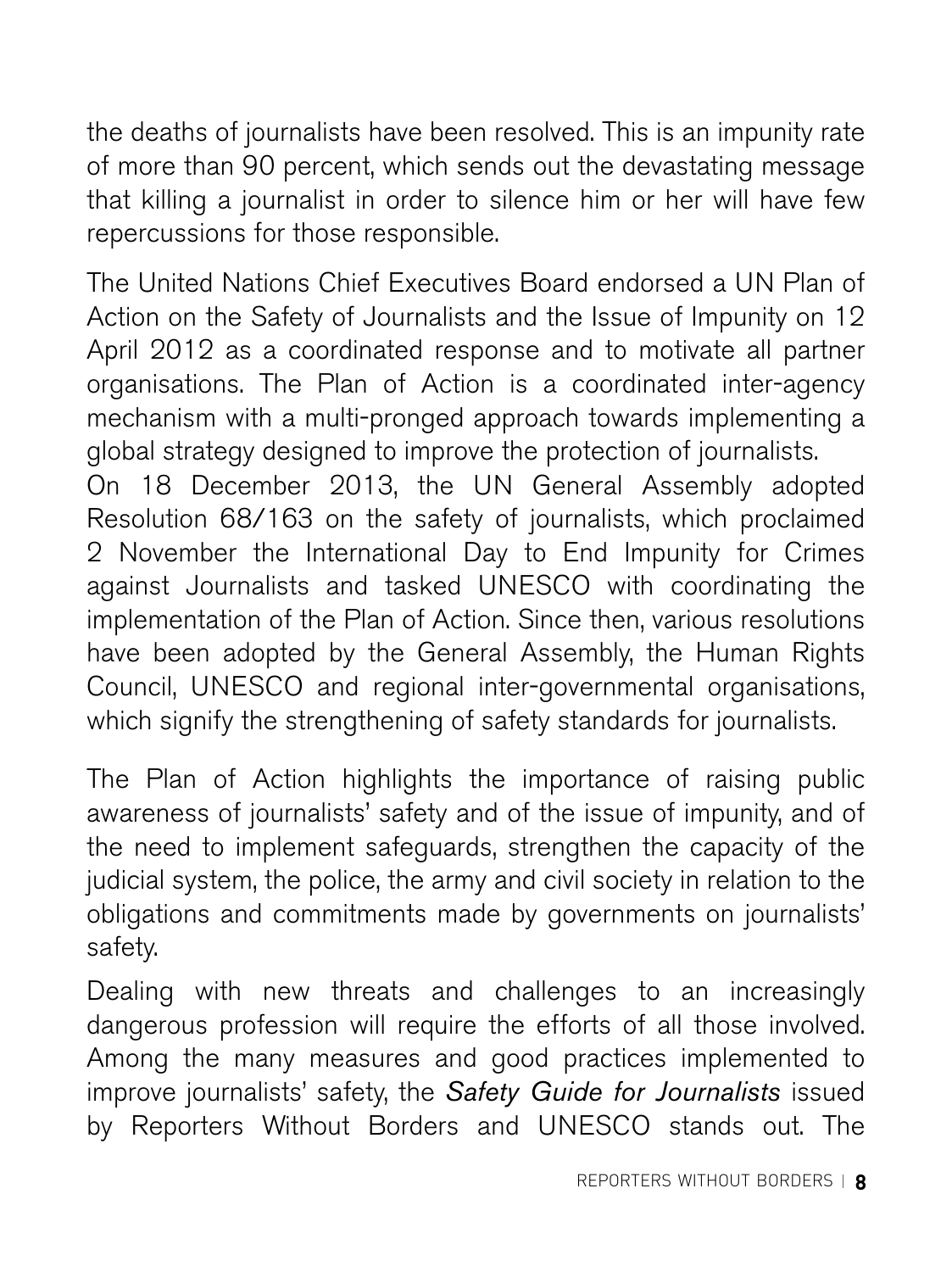<span id="page-8-0"></span>first version, produced in 1992, has been translated into several languages and updated several times since. More than 20 years on, the threats facing journalists in 2015 have changed. New dangers have appeared while others are being better tackled. To cope with these changes, several new chapters have been added to the Guide. It now covers the issue of digital safety, a growing worry for journalists (UNESCO has just published a study on the subject: Building Digital Safety for Journalism), safety precautions for those covering natural disasters or epidemics, and also the problem of sexual violence, aimed particularly at female journalists.

No single stakeholder can meet the huge challenge of journalists' safety alone. The Guide is an important body of knowledge and experience acquired over the years by journalists, news organisations and groups that campaign for freedom of expression. By gathering and encapsulating these good practices from many different sources, the Guide embodies the desire of all partners to join forces and work more closely together to strengthen every aspect of the safety of journalists and the fight against impunity.

#### Guy Berger

*Director of the Division of Freedom of Expression and Media Development, UNESCO*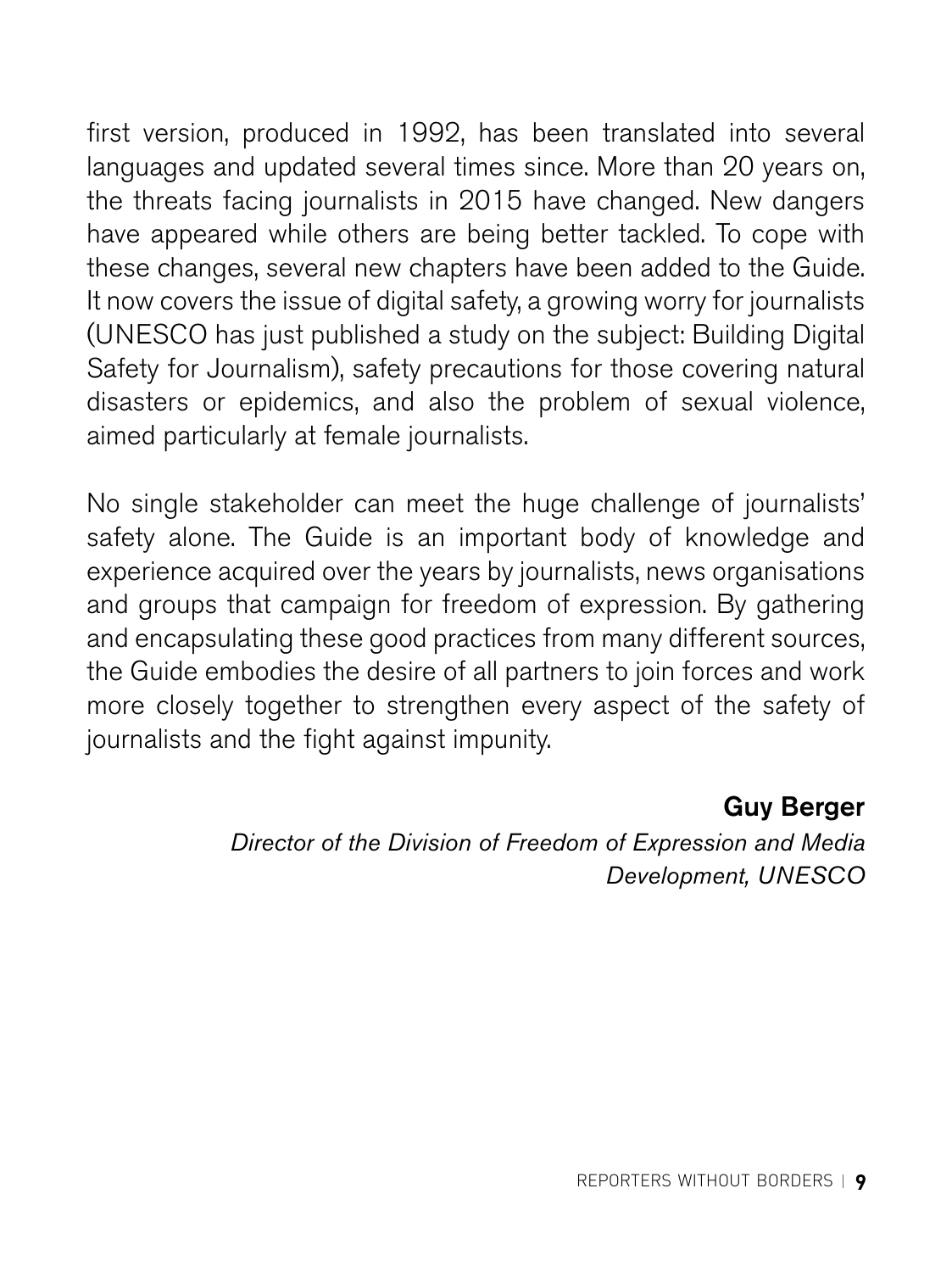## **INTRODUCTION: RSF AND THE PROTECTION OF JOURNALISTS**

In some countries, a journalist can be thrown in prison for years for a single offending word or photo. Jailing or killing a journalist removes a vital witness to events and threatens the right of us all to be informed. Reporters Without Borders (RSF) fights for press freedom on a daily basis.

From its creation in Montpellier in 1985 to its nomination for the Nobel Peace Prize in 2014, RSF has grown to become an international NGO with a presence in all five continents and consultative status with the United Nations and UNESCO. Nowadays its activities span the entire globe thanks to its national sections, bureaux in Washington, Rio de Janeiro and Brussels and a network of more than 150 correspondents.

#### Through its daily work and its campaigns, RSF:

- Defends journalists and media assistants imprisoned or persecuted for doing their job and exposes the mistreatment and torture they are subject to in many countries.
- Fights censorship and laws that undermine press freedom.
- Provides financial aid each year to around 100 journalists or media outlets in need (to pay for lawyers, medical care and equipment) and to the families of imprisoned journalists.
- Works to improve the safety of journalists, especially those reporting in war zones, by providing them tailored insurances, equipment, digital safety training and a 24/7 hotline.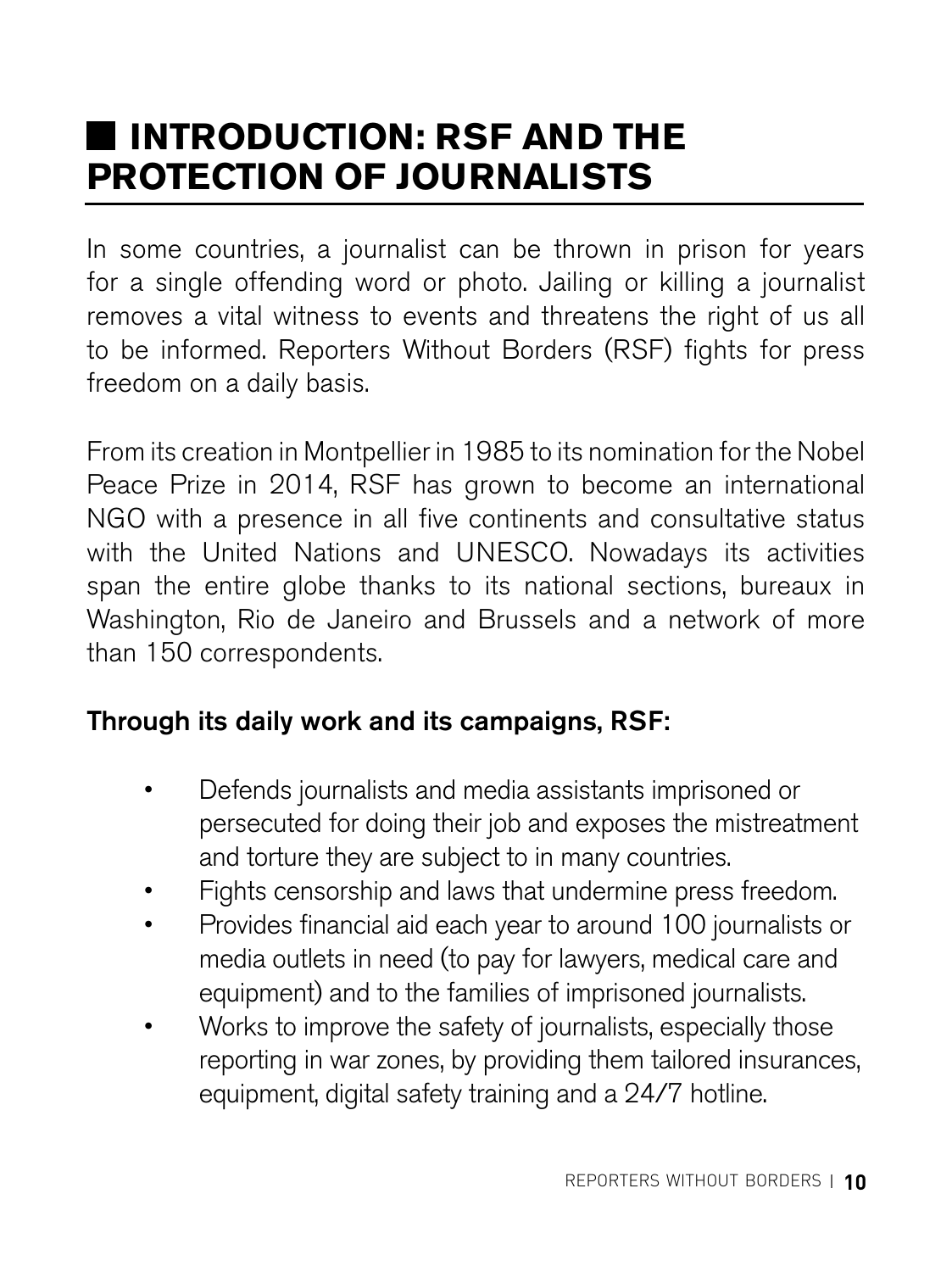#### Fighting for journalists' safety

RSF played a key role in 2006 and 2015 in getting the United Nations Security Council to vote resolutions 1738 and 2222 on the protection of journalists in armed conflicts. RSF now campaigns for improvements in the implementation of international law, including:

- The appointment of a special representative to the UN Secretary-general on the protection of journalists, with the task of monitoring member states' compliance with resolutions protecting media workers. The adviser would draft recommendations, alert the Secretary-general of any abuses affecting news providers and undertake investigations into acts of violence against journalists in the event that no investigation has been carried out by the relevant member state.
- That the UN Security Council refer to the International Criminal Court (ICC) the crimes committed against journalists in Syria and Iraq, crimes that can be regarded as war crimes under international law.
- To ensure protection for all news providers, both professional and non-professional (bloggers, "netizens"), and both in wartime and peacetime.

#### **Practical assistance**

The safety of journalists largely depends on the precautions they take while on the job: that is why RSF lends them helmets, bulletproof vests and GPS personal locator beacons, offers digital safety training and insurance for freelance reporters.

*To enquire about this equipment, email [assistance@rsf.org.](mailto:assistance@rsf.org)*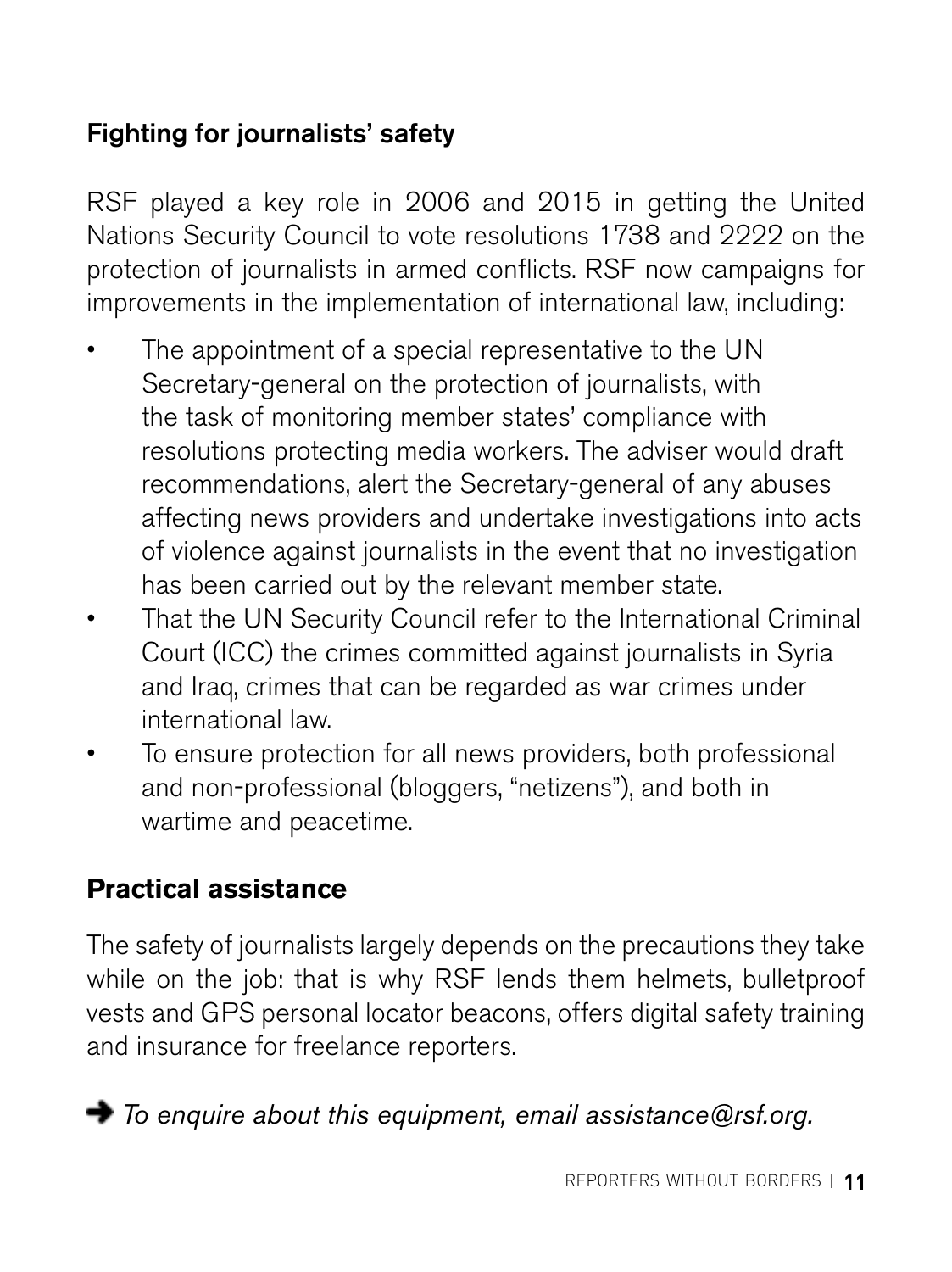<span id="page-11-0"></span>Thanks to a partnership with American Express, any journalist in trouble can immediately contact the Reporters Without Borders team, 24 hours a day, seven days a week, by calling the "SOS Press" hotline on **+33 1 4777-7414** or by going to any local American Express agency. A Reporters Without Borders representative will provide the journalist with advice or contacts, or will alert local or consular authorities when needed.

#### A guide for everyone working in news and information

RSF offers reporters this handbook, published in partnership with UNESCO and translated into several languages. It is aimed mainly at journalists who travel to dangerous spots and provides practical advice on how to avoid pitfalls in the field, as well as highlighting international legal standards protecting press freedom.

The guide does not claim to be exhaustive or infallible, but it contains practical advice to follow before, during and after an assignment in dangerous areas. It is aimed at all those who work in news and information. The murders in 2014 of the U.S. journalists James Foley and Steven Sotloff, who were freelancing in Syria, were a sad reminder of the growing risks facing freelance journalists who travel on their own initiative to hostile parts of the world.

With this in mind, some 60 news outlets and journalists' protection organisations – including RSF – met in New York in February 2015 to draw up an employers' code of conduct designed to protect freelance journalists on dangerous assignments. Chapter 5 gives details of this international effort and some examples of action taken by several news organisations to improve journalists' safety.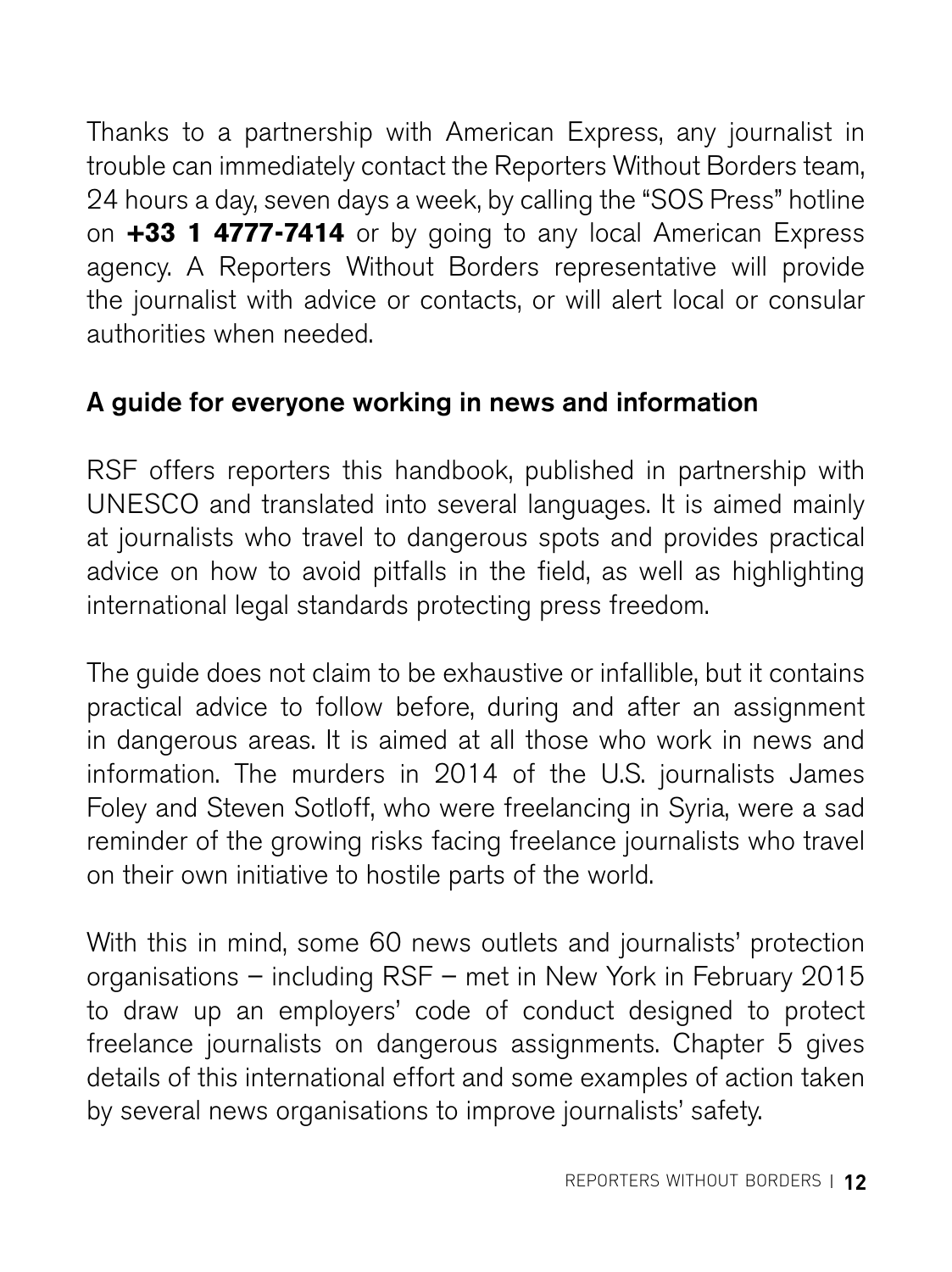## **CHAPTER 1: THE GROWING RISKS FOR JOURNALISTS**

High-risk assignments for journalists mean working in conditions where the likelihood of physical harm (death, injury or serious illness) is significantly higher than normal. These include:

- Hostile environments: dictatorships, zones of conflict, insurgency or high crime, and also regions of extreme climate or terrain (jungle, polar regions, desert).
- Dangerous events, such as violent demonstrations, riots, terrorist attacks, or chemical, biological or nuclear accidents, natural disasters (earthquakes, hurricanes, floods) or pandemics.
- High-risk activities such as investigations into terrorist groups, mafias or violent extremists and/or working under cover.

#### **Journalists as targets**

More than 750 journalists have been killed since 2005 in the course of, or as a result of, their work. They have been targeted because they are journalists and their stories and investigations are a threat to the propaganda of one side or the other. Syria provides a sombre case study of such persecution. Since 2012, it has been among the three most deadly countries for journalists, and editors are increasingly reluctant to deploy staff there in light of the growing risks that they might be kidnapped, taken hostage or even beheaded.

The rapid progress in information and communications technology has given rise to a new danger for journalists: surveillance of their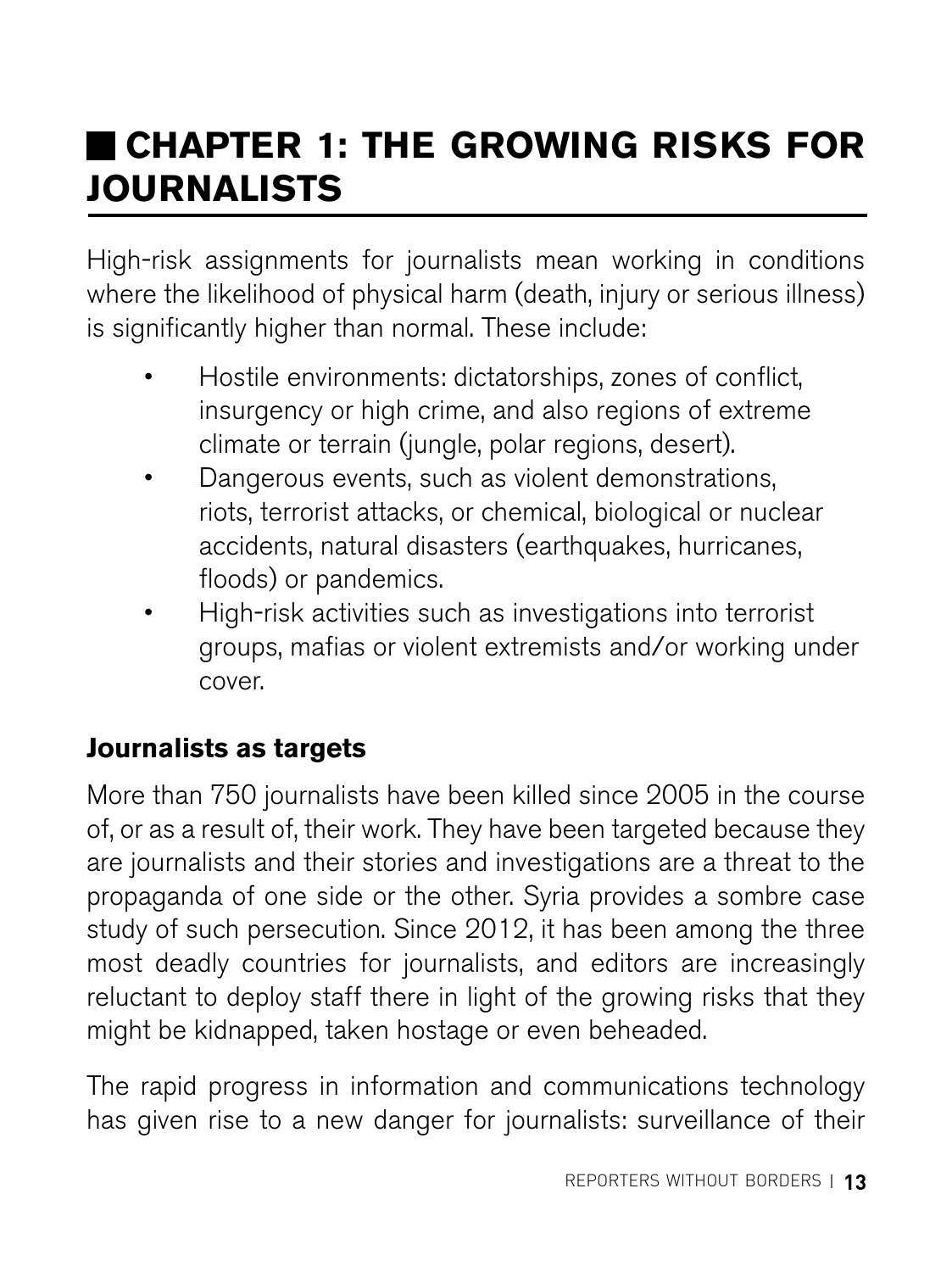<span id="page-13-0"></span>activities and interception of their data. Digital safety is a constant challenge and we devote a whole chapter (Chapter 4) to it in this edition.

#### **Female journalists face a two-fold threat**

As the media have increasingly opened up to women, another danger has arisen: sexual harassment and violence. A violent attack on a war reporter from the CBS television network in Cairo's Tahrir Square in 2011 helped to remove the taboo on sexual violence against female journalists. According to a study by the International Women's Media Foundation (IWMF), carried out among 977 female journalists between August 2013 and January 2014, almost one respondent in two said they had been the target of sexual harassment in the course of their work. Although such pressure occurred mainly in the office, it also happened on reporting assignments and at press conferences. In the same study, one respondent in seven said they had been subjected to physical harassment – mainly molestation – and eight in 10 said they did not report the incidents, with some saying they feared that would make them more traumatising.

The Director-general of UNESCO, Irina Bokova, has described such violence against female journalists as a "double attack", as a result of their sex as well as their profession. In the light of this, UN Security Council resolution 2222 passed on 27 May 2015 notes the "specific risks" to which female journalists and media workers are exposed in the conduct of their work and calls for the importance of gender when considering measures to ensure journalists' safety during armed conflict.

 With this in mind, and based on advice from experienced female colleagues, you will find throughout this guide some practical tips for women in the field.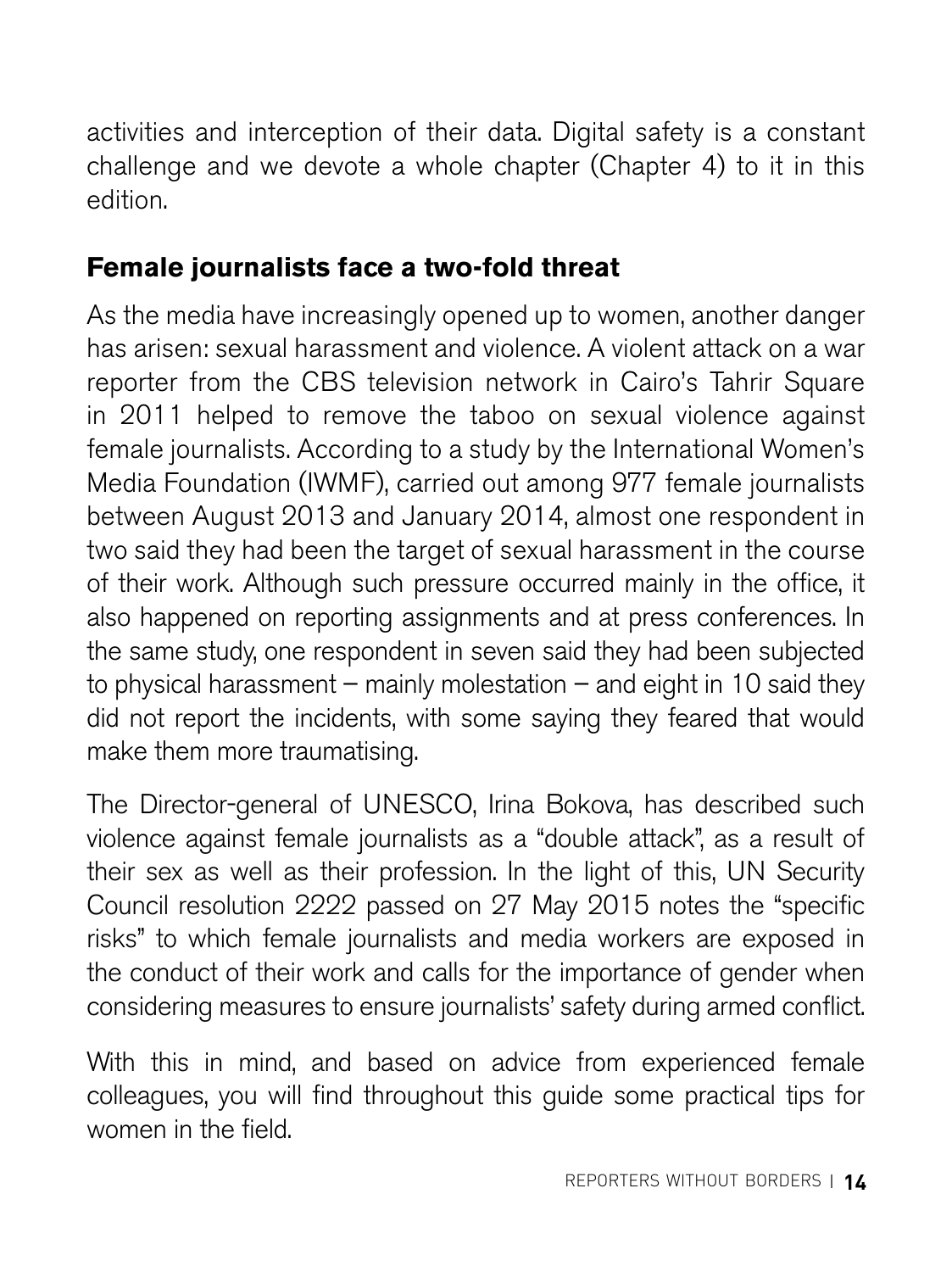## **CHAPTER 2: PLANNING AND PREPARATION**

Before setting off on an assignment in a dangerous area, you must be prepared physically, mentally and logistically. This means gathering information, assessing risks, choosing "fixers" and trustworthy contacts, and working out safety and communications procedures for use while you are travelling.

#### *1. LOCAL KNOWLEDGE AND RISK ASSESSMENT*

Find out as much as you can about the place where you intend to go, such as security and social, political and health conditions, as well as the climate, media and infrastructure. Familiarise yourself with the culture, customs and codes of dress and behaviour. This will help you better understand your surroundings and integrate more easily.

#### **To gather as much information as possible, you should contact:**

- Local news organisations and colleagues who are already there or who have recently returned. Through word of mouth you should be able to find a fixer and a driver, as well as somewhere to stay and places to go. There are journalists' discussion groups on social media for exchanging advice, such as the Vulture Club on Facebook.
- Diplomats from your own country and representatives from the United Nations or NGOs working in the area.
- Researchers, humanitarian workers and military personnel familiar with the area.
- More experienced journalists  $-$  ask them how they would approach the assignment.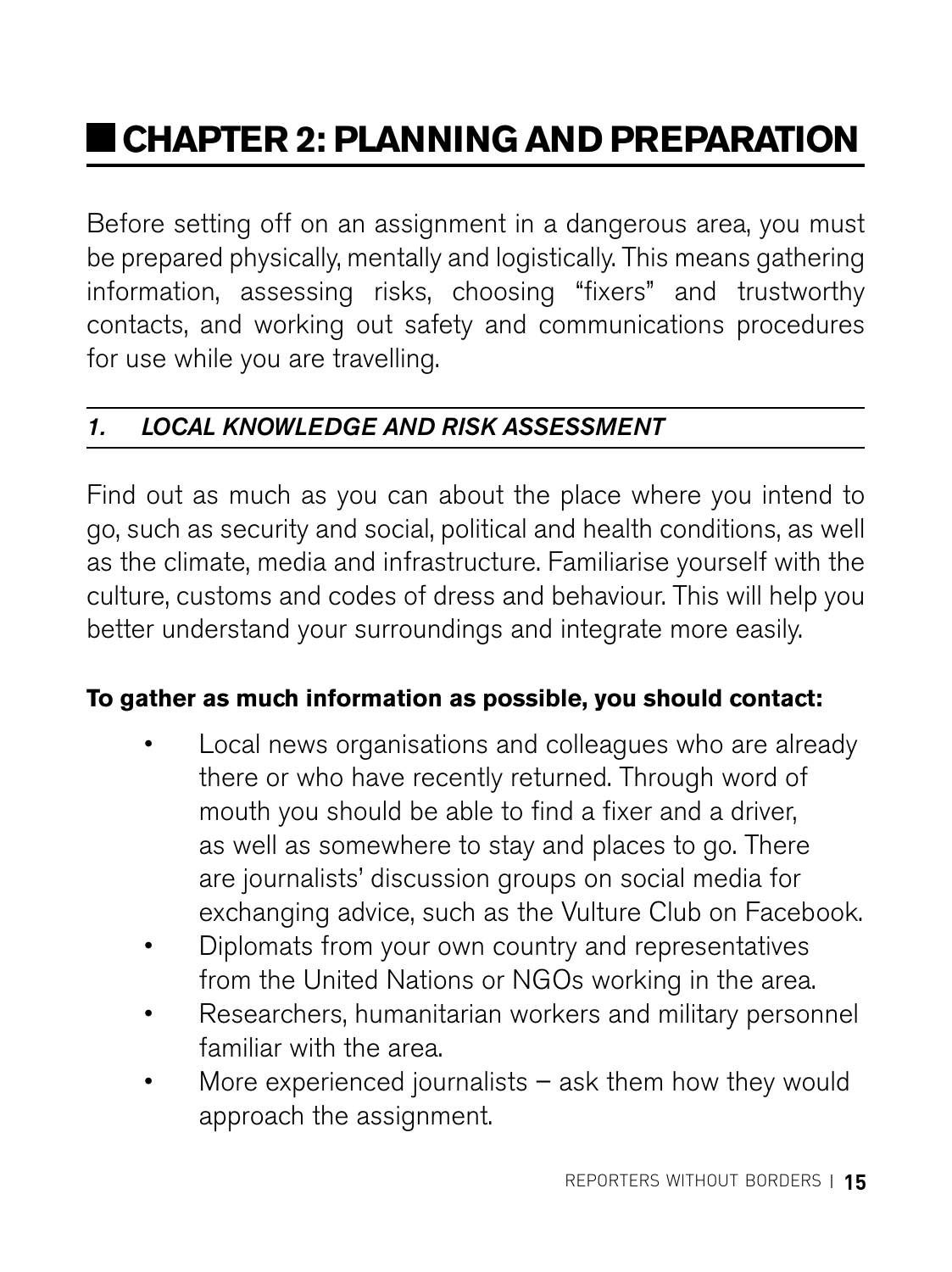Find out what permits and accreditation you need for the country or region. The bureaucracy could be tedious and time-consuming, but once you arrive in the country or find yourself stopped at a checkpoint, you will be relieved that you have the right permits.

### **Assess the risks carefully**

Before leaving, ask yourself these questions:

- Do I know enough about the place where I am going?
- Is the subject sufficiently newsworthy to justify the risks that I am taking?
- What are the potential risks and how well prepared am I to cope with them?
- Have I worked out a procedure to stay in contact with my newsdesk and my family?
- Do I really want to go and am I physically and psychologically ready?

**A** Know your limitations: if an assignment appears difficult and you do not really want to go, speak to your manager or a family member. Listen to your instincts and do not force yourself to go.

The BBC, and the Rory Peck Trust which helps freelance journalists, both recommend carrying out a written assessment of the hazards that the assignment might entail and the steps that can be taken to minimise them. These might include health, climate, infrastructure, crowds, conflict, risk of kidnapping, bomb attacks, etc.

The Rory Peck Trust (*[www.rorypecktrust.org](http://www.rorypecktrust.org)*) and the International News Safety Institute (*[www.newssafety.org](http://www.newssafety.org)*) have checklists and sample documents on their websites to enable you to carry out your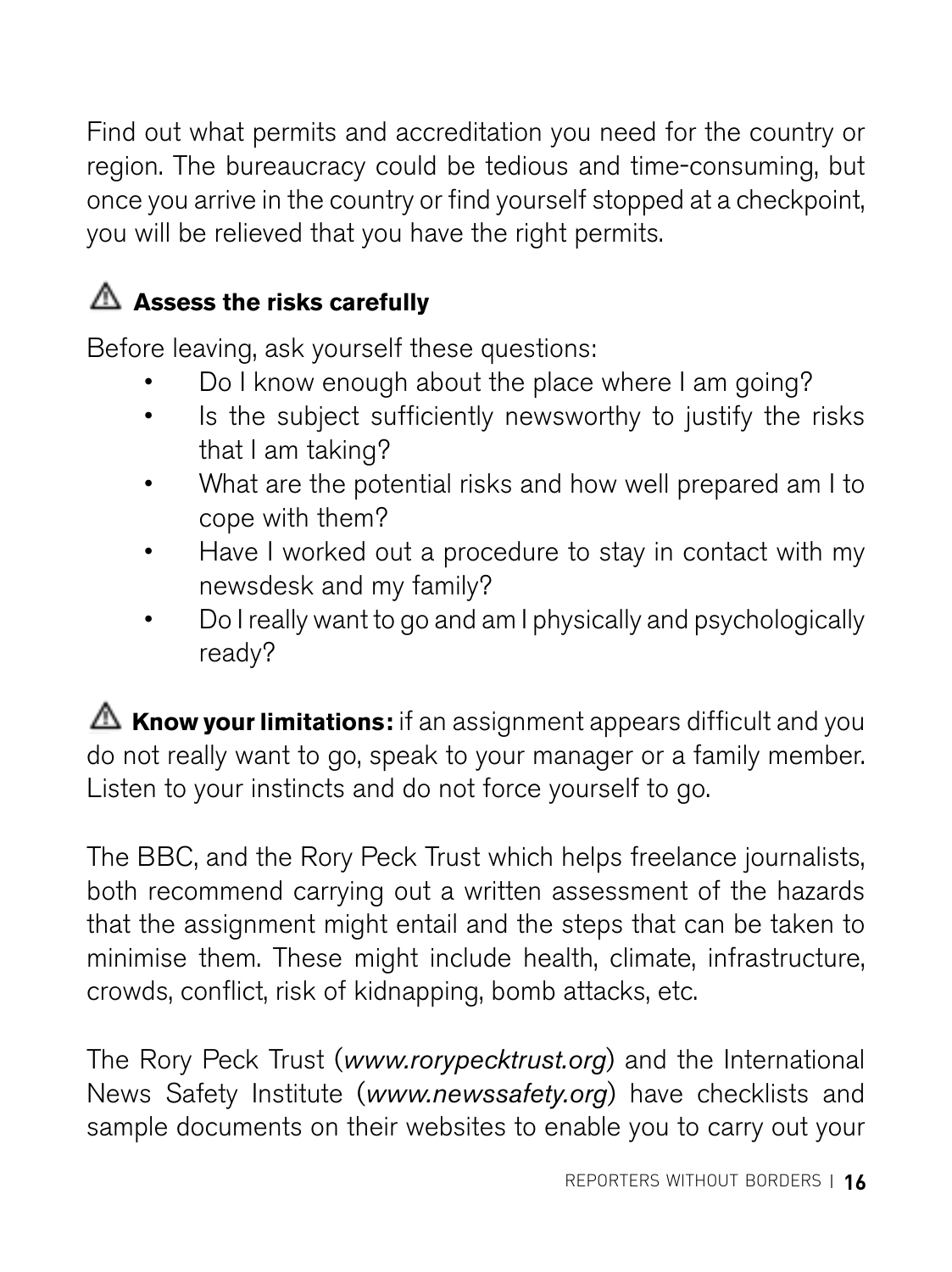<span id="page-16-0"></span>own risk assessment and establish a procedure for communicating with your newsdesk and other key contacts, so that you can keep them informed and sound the alarm in the event of an emergency.

#### **Risk of embedded reporting**

In order to cover an armed conflict at close quarters, many journalists recommend being "embedded" as a safety measure. This means asking a military unit, either from the regular army or a rebel group, to be embedded with them for the assignment and thus benefit from their protection. However, there is a danger of coming under fire or attack from the other side. For this reason, it is recommended that embedded journalists take extra care in areas of gunfire and always wear clothing that distinguishes them from the troops, avoiding battle fatigues and carrying a sign with the logo "PRESS" or "TV". It is worth recalling that journalists working in areas of armed conflict are considered as civilians under article 79 of the Geneva Conventions (see Appendix 1) and should be protected as such, provided they take no part in the hostilities.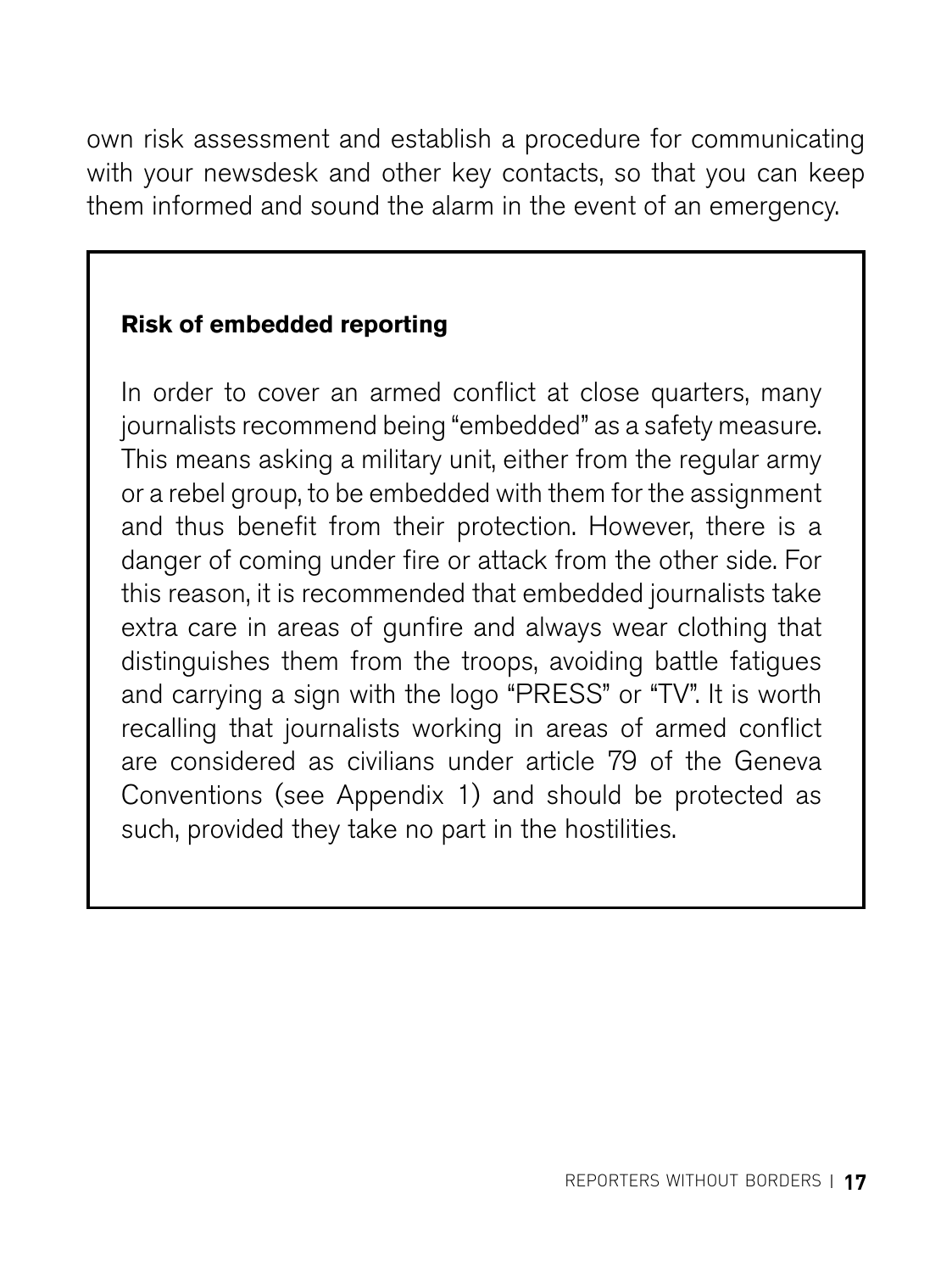#### *2. HEALTH PRECAUTIONS*

Only travel to a dangerous area if you are in good physical and psychological health. Plan well in advance. Some vaccinations must be carried out three weeks before departure.

Visit you doctor for a complete health check-up.



 $\blacktriangleright$  Be aware of your blood type and any allergies you may have. Note these in your identity documents.

#### **I f you are taking medication, ensure that:**

- You have copy of your prescription with the international generic name of the medication.
- You have twice the quantity of medication required for the duration of your mission.
- You keep your medication within reach.

#### **Update your standard vaccinations:**

- Diphtheria, tetanus, polio
- Whooping cough
- Measles, mumps, rubella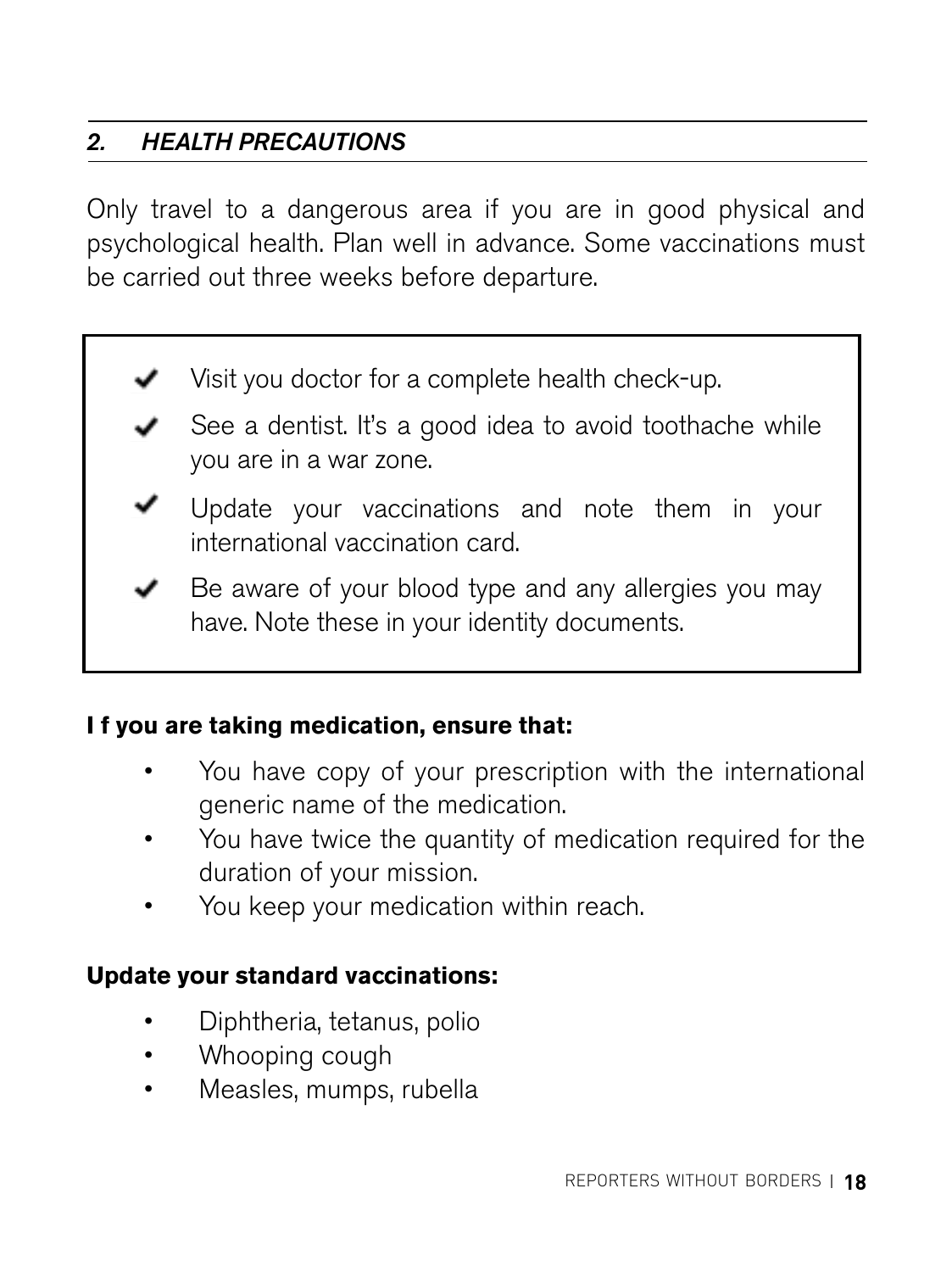#### <span id="page-18-0"></span>**Country-specific vaccinations – some are compulsory (seek advice from the health authority in your home country)**

- Yellow fever (sub-Saharan Africa and Amazon region)
- Typhoid fever (developing countries)
- Hepatitis A (developing countries)
- Hepatitis B (for long trips)
- Rabies (for remote areas)
- Japanese encephalitis (rural areas in India and Southeast Asia)
- Tick-borne encephalitis (temperate areas of Central and Eastern Europe)
- Meningococcal meningitis groups A+C+W135+Y (Sahel. Compulsory for Mecca)

*Visit <http://www.pasteur.fr/en/> for recommended vaccinations by country.*

#### **Malaria prevention**

Malaria is a major health problem worldwide, mostly in the tropics and especially sub-Saharan Africa. The World Health Organisation (WHO) says there are 200 million cases a year and at least 500,000 deaths. Steps to prevent it vary according to the part of the world and the length of stay. Just as for tourists, it is based on:

- protecting against mosquito bites (repellent sprays, mosquito nets)
- taking pills throughout the trip and upon returndiagnosing fever and managing attacks.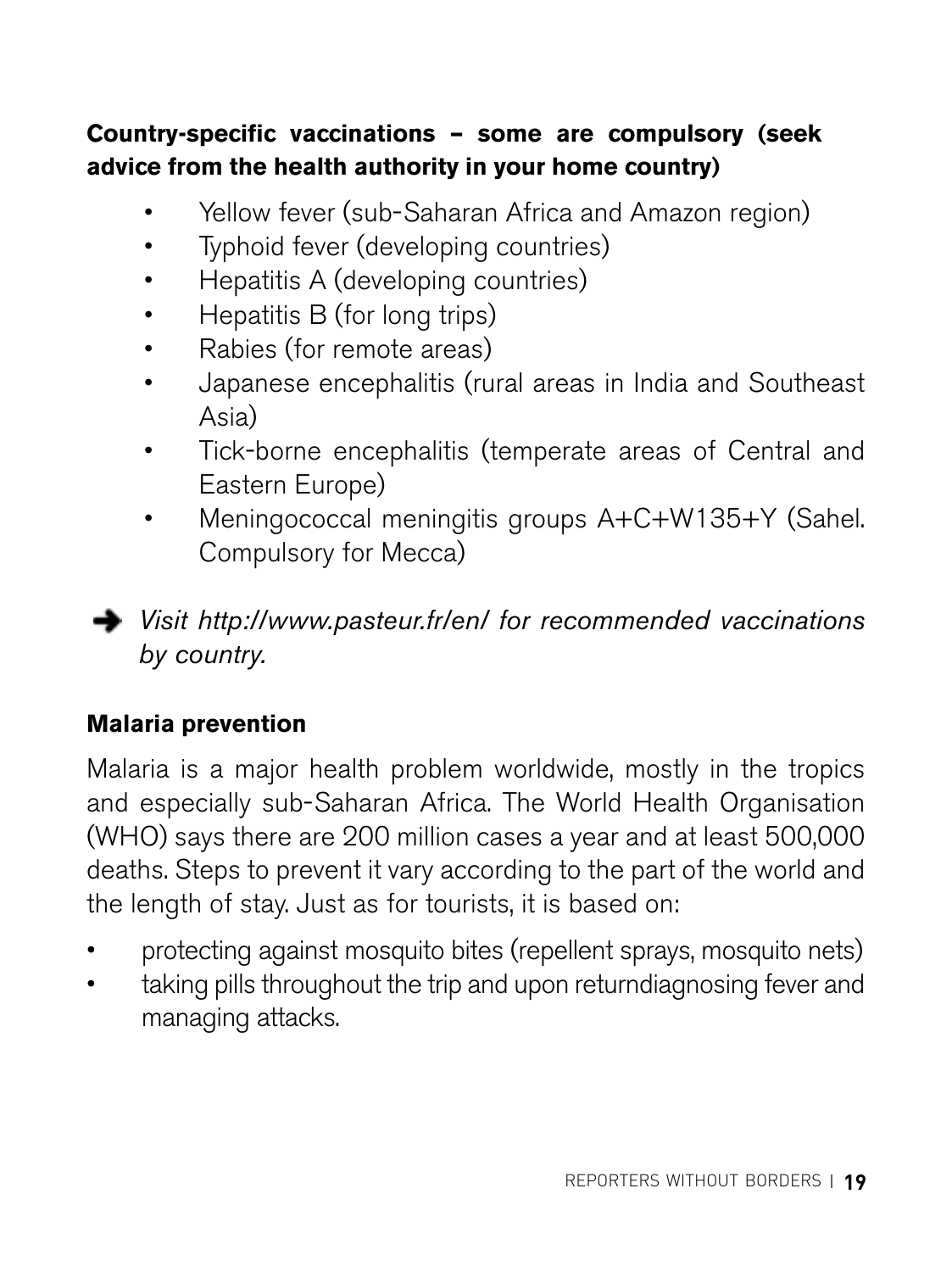#### *3. FIRST AID AND HOSTILE ENVIRONMENT TRAINING*

You are advised to take a first aid course and refresh your knowledge regularly. The course, which may be given by the Red Cross or Civil Defence, will teach you how to respond in an emergency. On its BBC Academy website, the broadcaster has posted a video that demonstrates how to deal with, for example, severe bleeding from a lower limb or a chest wound.

Some editors and insurers also encourage journalists to undergo hostile environment training, which usually takes several days and is supervised by former soldiers. The journalists learn, for example, how to detect mines and how to move around in a combat zone, and are subjected to a simulated kidnapping. Private companies usually give such training courses, but the French Defence Ministry also provides two per year that are free of charge. The organisation RISC (*[www.](http://www.risctraining.org) [risctraining.org](http://www.risctraining.org)*) also provides free training, financed by donations, for freelance journalists working in dangerous areas. There is a list of such organisations in Appendix VII.

#### *4. FINANCES, FORMALITIES, FAMILY: SET OFF WITH PEACE OF MIND*

#### **Insurance**

If you are working as a freelancer, make sure you have insurance to cover illness, repatriation, disability and loss of life. Take time to compare policies and make sure they are compatible with the conditions of your assignment. Some do not cover risks associated with war, terrorism or demonstrations. Find out whether the policy can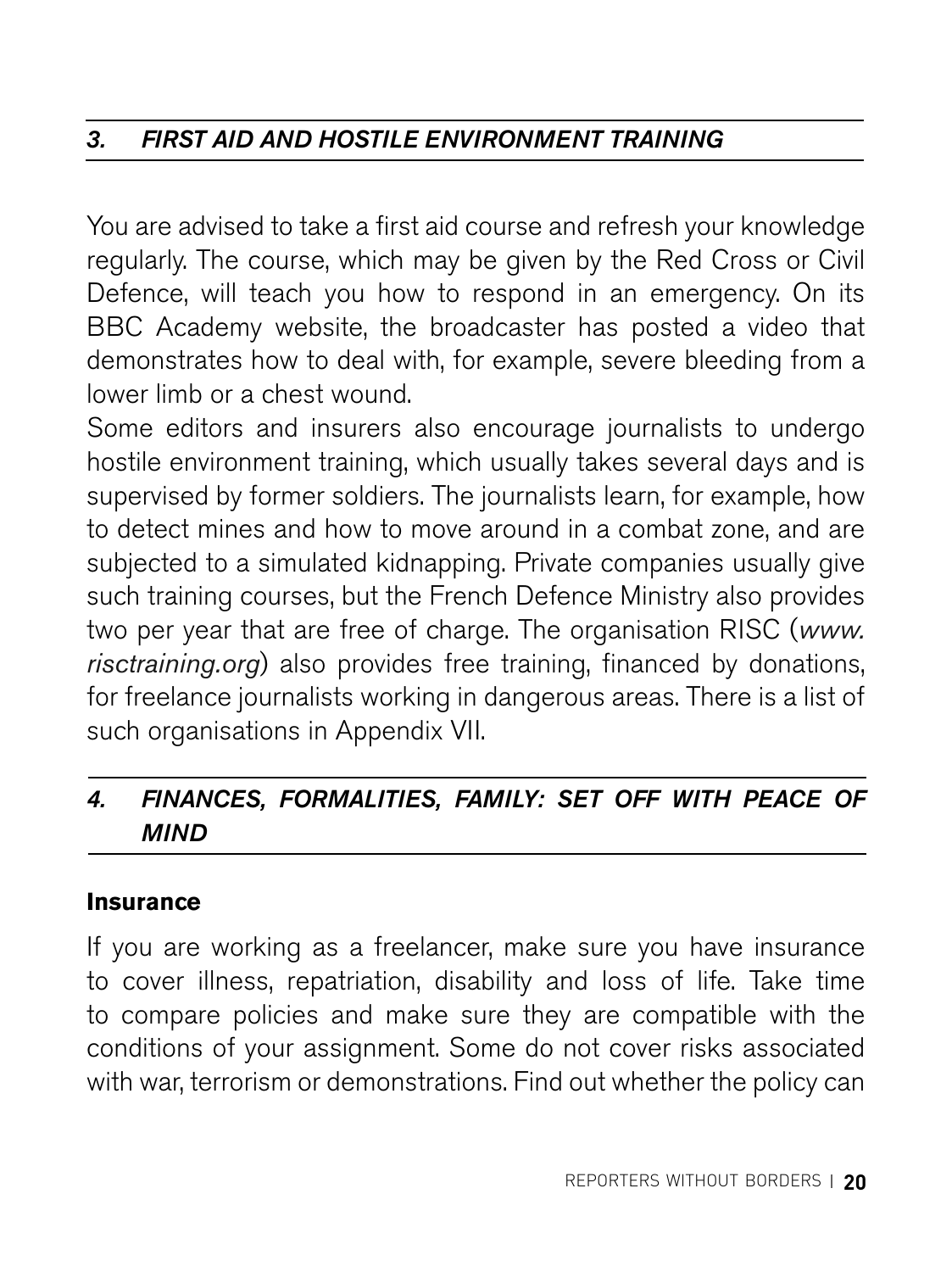be changed while you are on assignment, for example to add another country or risk category. Keep your insurance company's emergency contact details on you and make sure you know the procedure to request repatriation in the event of an accident or health issue. Also give your key contacts this information before you set off.

**→** Note: RSF offers insurance coverage tailored specifically for *journalists going on dangerous assignments (see Appendix VI).* 

#### **Finances, estate and personal life**

Before leaving, settle all financial and business affairs that could be a cause for concern during your assignment, such as your tax declaration or life insurance. You should also try to settle any disputes with family or friends to prevent unresolved quarrels from affecting your morale or concentration while you are away.

#### **Digital security**

If you are kidnapped during your assignment, one of the first things your abductors may do is to enter your name in a search engine to find out more about you. For this reason we suggest you have a thorough clear-out (see Chapter 4):

- Leave with as "clean" a digital identity as possible, online as well as on your laptop and smartphone.
- Determine what are the most significant risks and the most sensitive data.
- Install digital safety tools and learn how to use them.

As you could lose your identity documents during your assignment, or you may need to prove at some stage that you are a journalist, not a spy, you are advised to create your own password-protected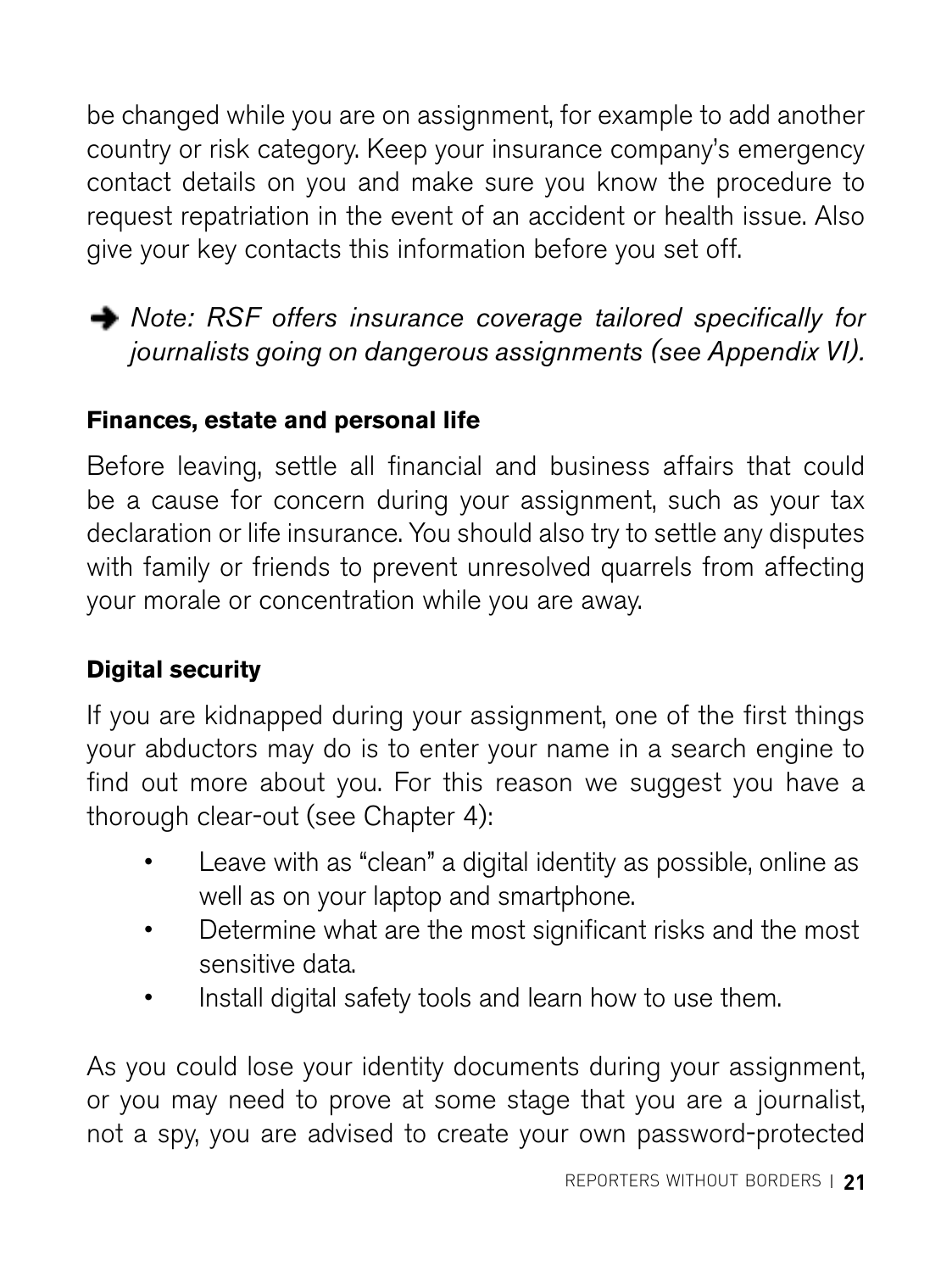<span id="page-21-0"></span>private Web page to which you should upload some of your personal documents (such as your identity card, passport and medical prescriptions) and information about your status as a journalist (such as your press card and a letter of assignment from the editor). To create this page, all you need to do is open a blog on a free platform such as Wordpress, create a page or an article, upload your documents, then, in the advanced settings, select "Visibility: Private" or "Password protected" before publishing. You could also just create a new email account specifically to host a copy of your documents: upload these in a draft and memorise the password to that new account (Note: this password must be unique and must not make it easy to guess the passcodes to your other accounts). In case of abduction, you could tell your abductors to check that email or that web page to confirm your identity.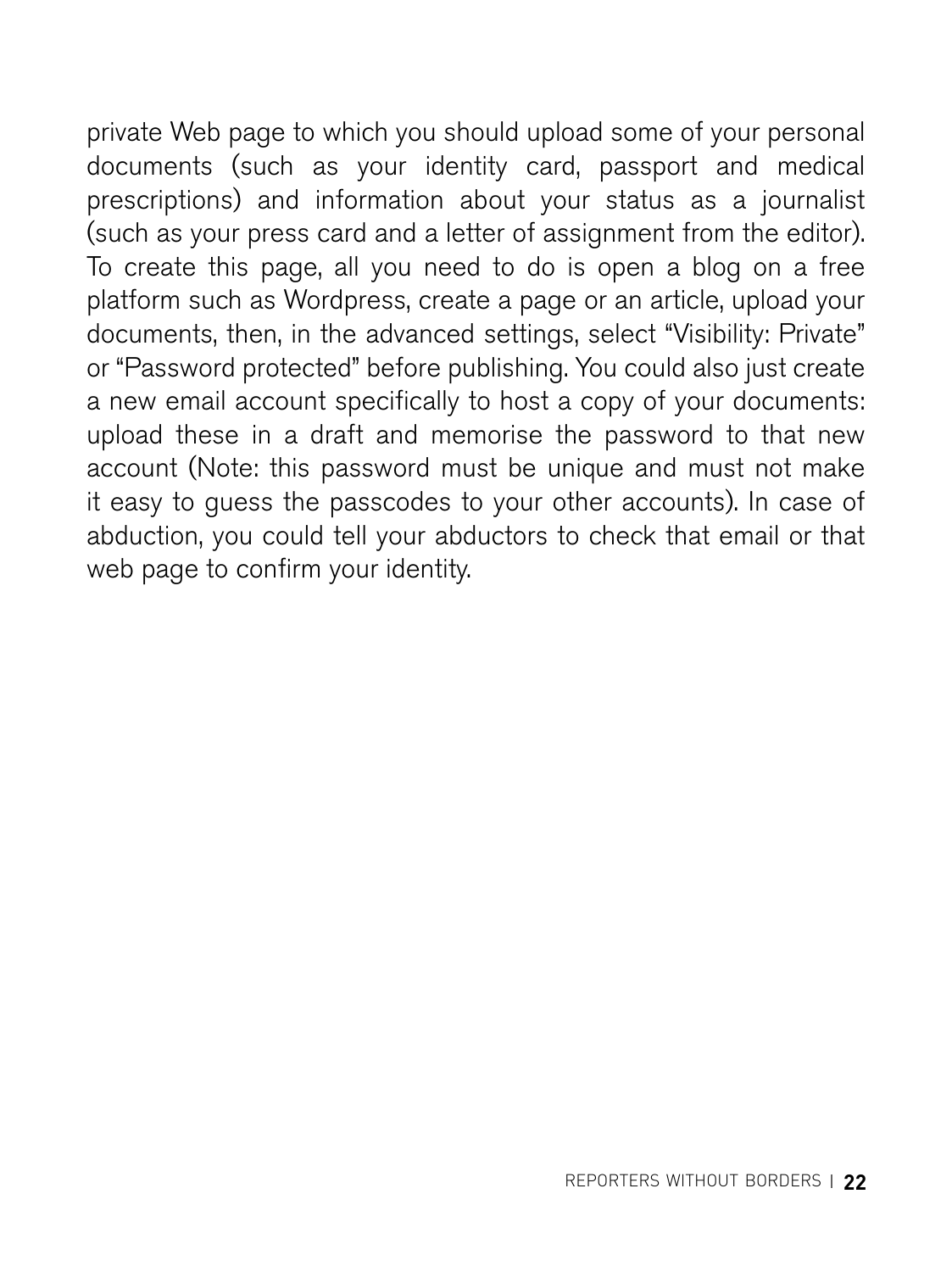#### *5. PREPARING YOUR KITBAG: CHECKLISTS*

#### **Keep a basic kit for reporting in high-risk areas.**

This basic kit shows the key items to take in high-risk areas. It has been put together by the AFP news agency with help from specialists, including military experts, and ideally should be kept packed at all times and ready to be adapted and topped up according to circumstances.

- Light helmet
- Insulated blanket
- Coloured glowsticks / lightsticks
- Snap links
- Toilet waste bags
- Multi-function tool
- Head lantern with white, red and blue beams
- Dark rucksack with several pockets and loops for attaching accessories
- Gas mask
- Oxygen mask
- Multiple plug adapter
- Strong adhesive tape
- Super glue
- Padlock
- Hand and ear warmers
- Compressed tee-shirt
- Protective eyeglasses
- Pocket flashlight
- Wind-up flashlight
- Zip lock bags
- Flat Swiss-style knife
- Saline solution
- **Lighter**
- Foldable cutleryEarplugs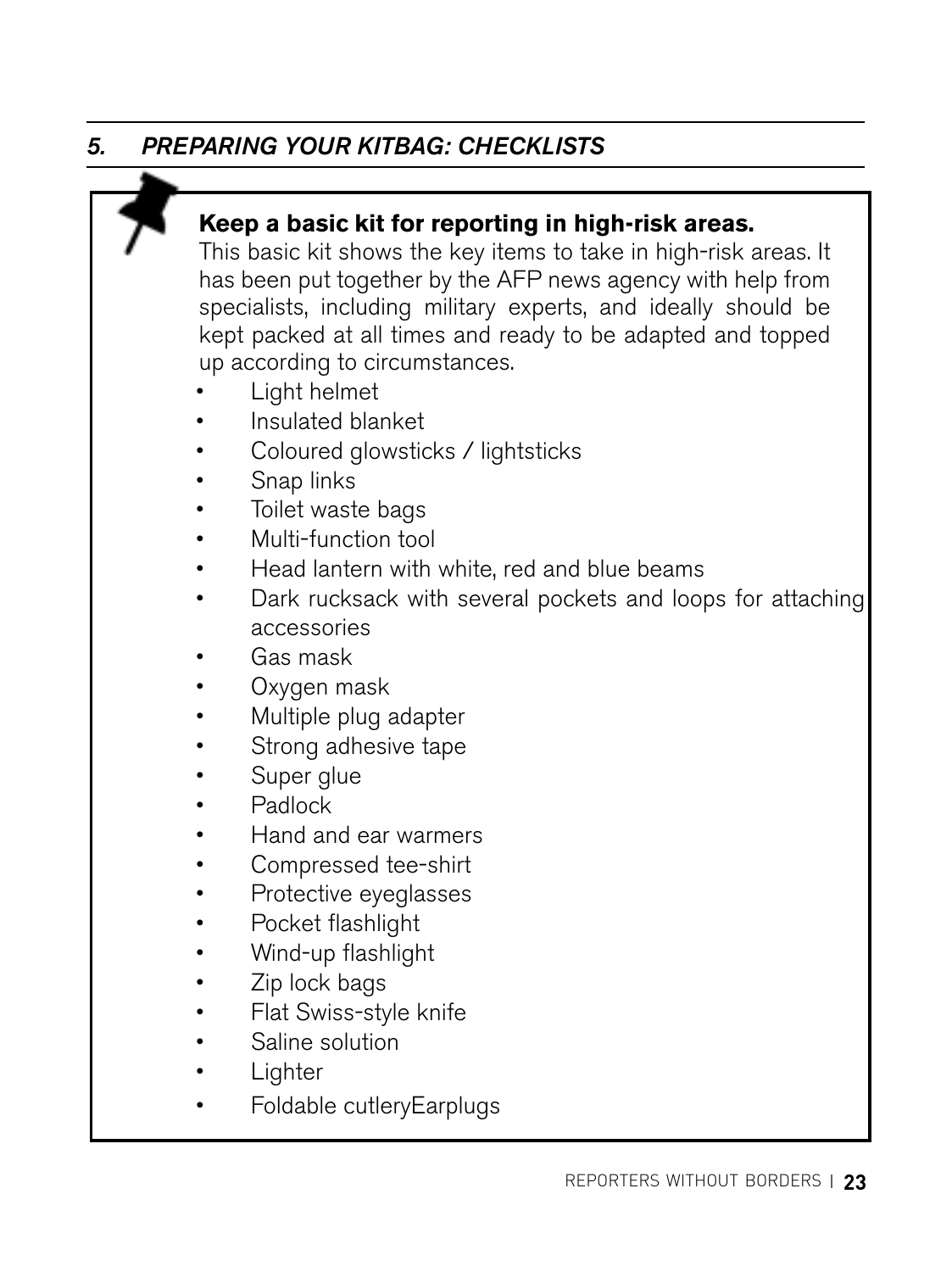

© AFP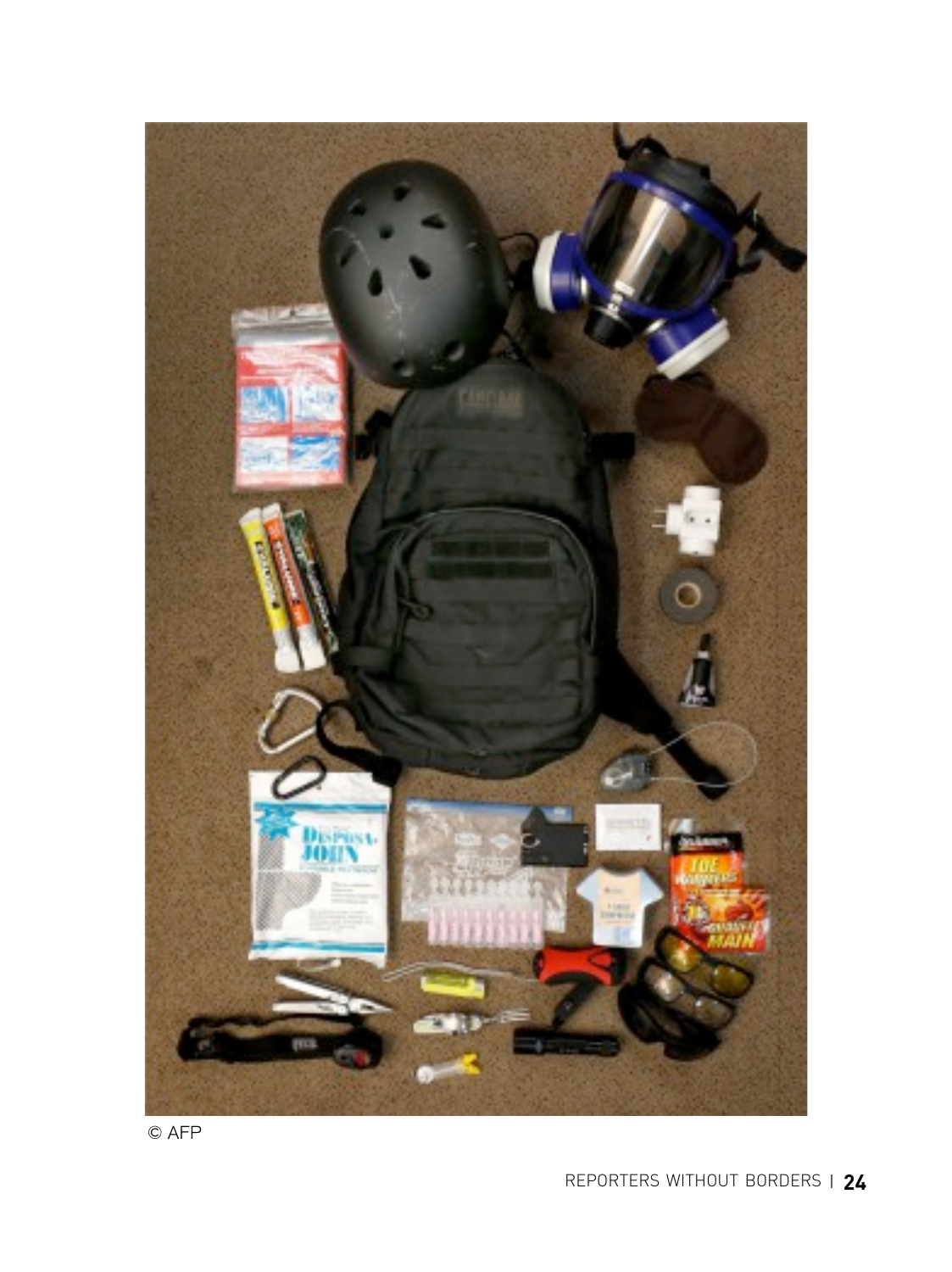

- 2 USB flash drives for a quick backup
- 1 universal charger for use in a car
- 1 international adapter for electric sockets

#### **Banned: anything in camouflage print and knives (use a multi-function tool instead)**

#### **Important documents (also take photocopies)**

- Passport, valid for at least six months. If you are travelling to countries with incompatible visas, consider obtaining a second passport.
- Press card
- A card showing your blood type and any serious allergies
- International vaccination card
- International driving licence
- Road maps and city street maps
- List of emergency contacts, including your newsdesk, consular authorities, hospitals, assistance organisations etc.
- Local and international currency in small denominations, distributed among several pockets

#### **Clothing: discreet, durable and appropriate for the climate**

- Comfortable, solid and waterproof walking boots
- Light, neutral-coloured trousers (not khaki)
- Tee-shirt for women, a long, loose-fitting shirt or tunic
- Jacket of a neutral colour (not khaki)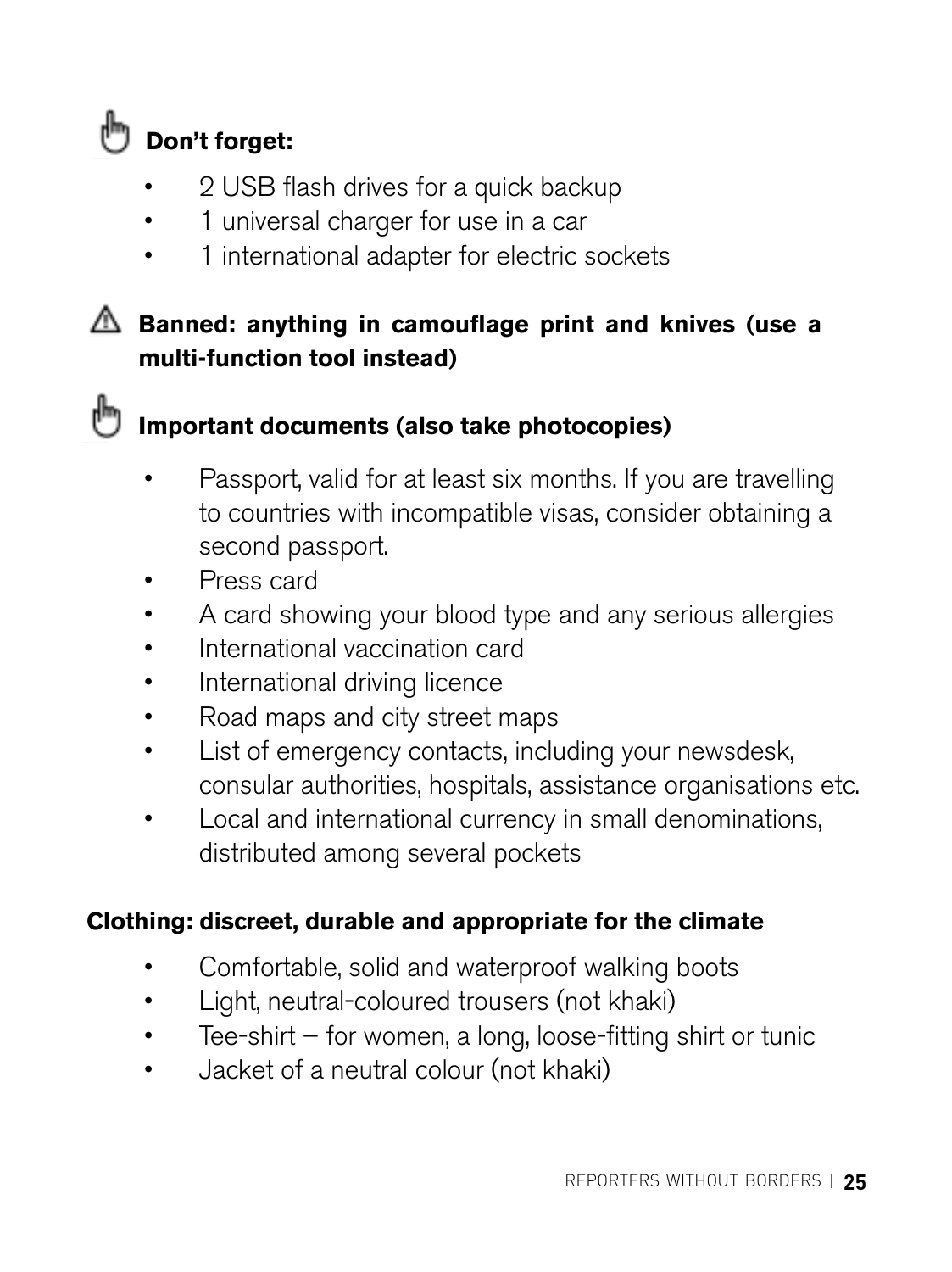- Waterproof jacket
- Scarf or head covering as a protection against sand, tear gas etc.
- Bracelet with blood type marked on it
- No valuable objects such as watches, gold chains or rings
- A whistle in case of personal attack or to indicate one's presence

AFP suggests having two kitbags. The idea is to be able to run about 500 metres or yards with the entire load on one's back. The bags should not be too heavy and should have many pockets. One, containing nothing essential, can be left is a hotel room while the second is carried at all times. Don't forget that anything inaccessible is useless.

#### **In the first bag you should have:**

- A sleeping bag suitable for the temperature, and a mosquito net in areas where malaria is endemic
- A spare pair of light shoes such as trainers or running shoes
- Spare trousers
- A shirt for more formal occasions
- Three or four spare pairs of underwear
- Personal care items: soap, toothbrush, micro-fleece towel (for quick drying)
- Sanitary protections for women
- Small packets of wipes
- Combination padlock
- A tube of Super Glue to repair broken equipment
- A small sewing kit
- Small zip lock bags for waterproof storage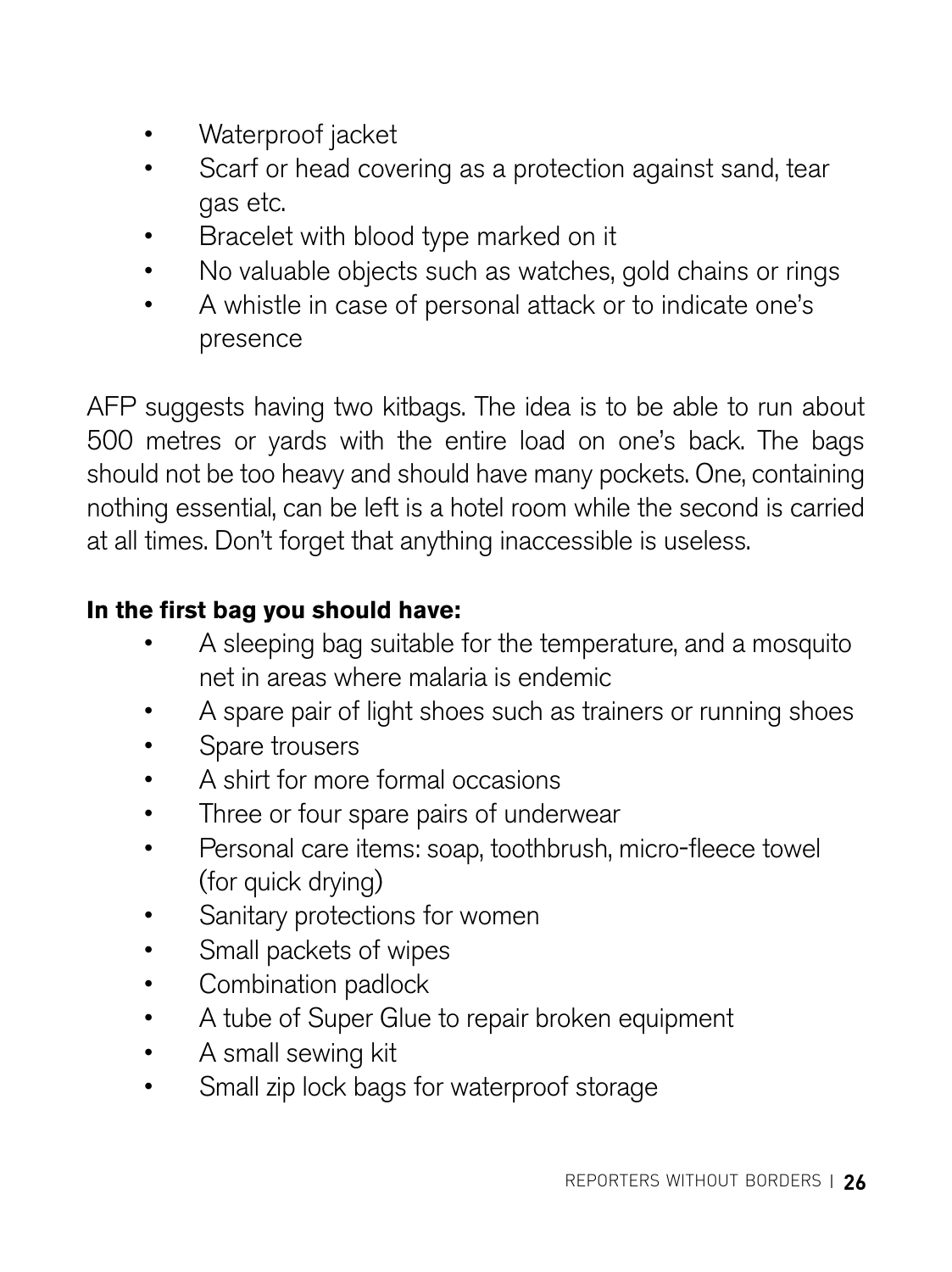#### **In the second, which you should keep on you, you should already have your basic kit ready:**

- Important documents and money
- Phone kit: charger, battery, international power adapter. Your emergency number should be stored on a shortcut key
- Compass
- Map
- Notebook and pencils
- Sunglasses, hat and sun cream
- Anti-bacterial hand gel
- Water purification tablets
- Mosquito repellent
- Packets of wipes and tissues
- Small zip lock bags for waterproof storage
- Safety equipment:Press armband or other removable ID
- Gaffer-type tape to use for writing PRESS or TV on any surface
- Protective equipment such as bullet-proof vest and helmet
- Noise-reducing earplugs
- Swimming goggles for protection against tear gas
- Mask that covers the face and nose
- Survival equipment
- Swiss knife
- Lighter
- Head lantern with spare batteries or wind-up type
- Cereal or energy bars
- Bottled water
- String
- Survival blanket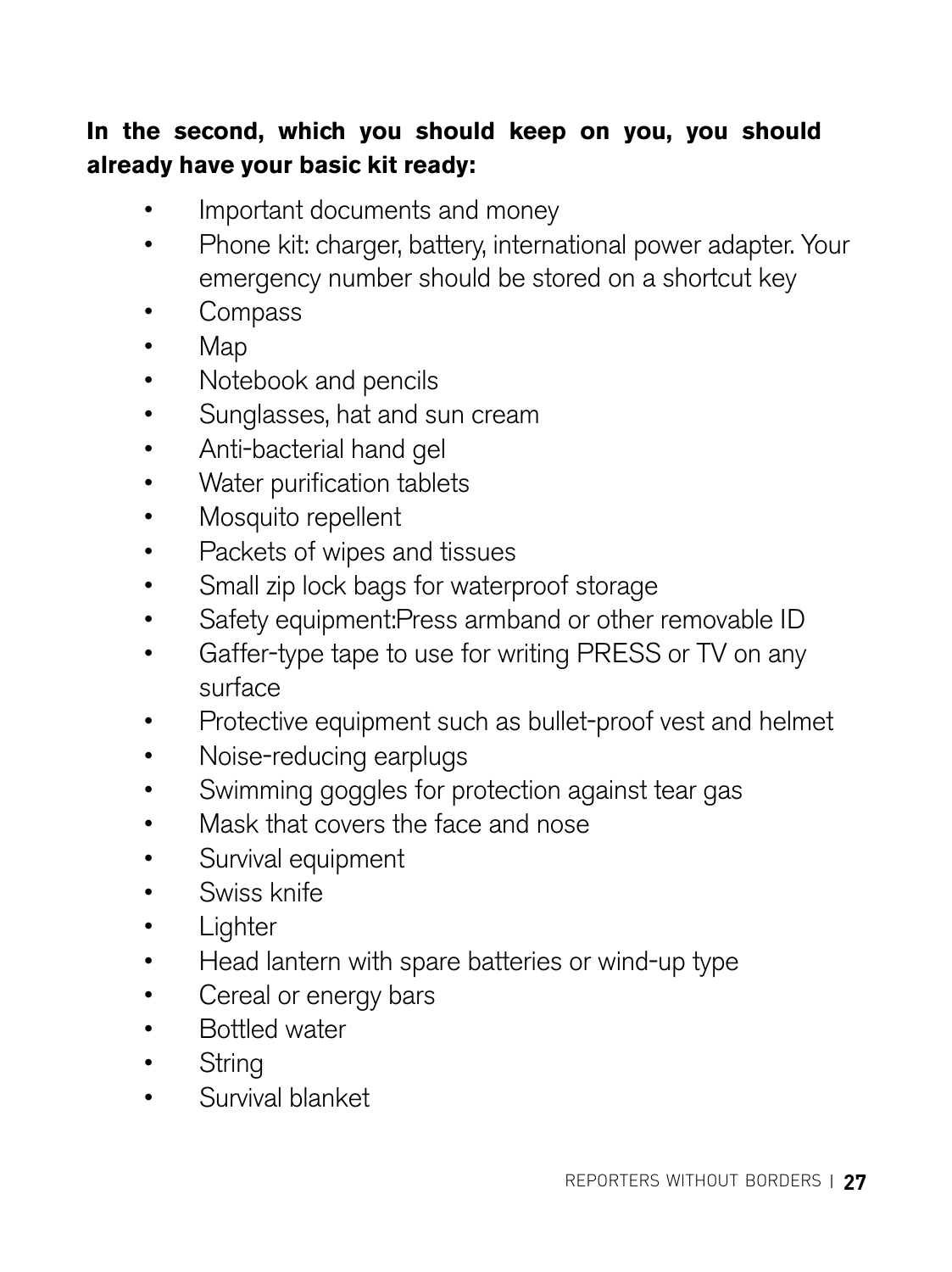#### **First aid kit:**

- Medication; painkillers, antidiarrhoeals, broad-spectrum antibiotics, antispasmodics, antiallergics, antimalarials. If possible, take products that can be administered without water.
- Tourniquet to stop bleeding in an emergency. Make sure it is practical, light and can be applied with one hand, i.e. on oneself.
- Haemostatic cushion for use on haemorrhages. This should be used instead of a tourniquet where possible and can be applied to wounds to the head, neck and body.
- Antiseptic, for disinfecting wounds.
- Adhesive sutures for cuts
- Sterile compresses
- Microporous sticking plasters
- Dressings that can be cut to size
- Emergency scissors for cutting clothing or dressings
- Compression bandage
- Elasticated bandage
- Gel for burns
- Instant cold packs to relieve bruises and sprains
- Protective breathing mask
- Protective plastic gloves
- Saline solution suitable for use on the eyes and in the nose
- Safety pins
- Tweezers
- Plastic bag for rubbish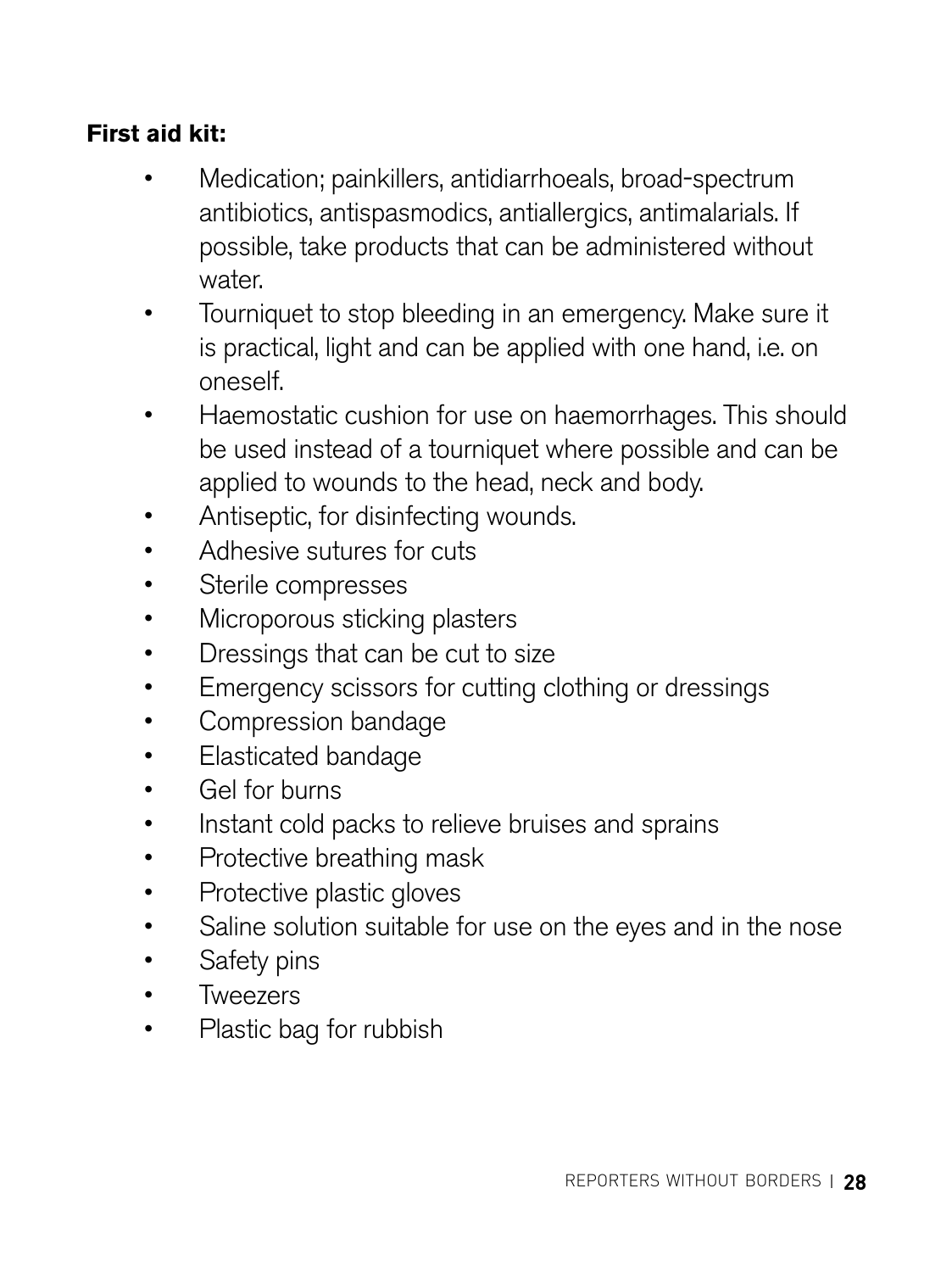# <span id="page-28-0"></span>**REMEMBER :**

## BEFORE LEAVING

- Make sure you are vaccinated, in good health ✓ and trained in first aid and safety
- Assess the risks of the assignment and prepare for the worst
- Ensure your family is forewarned and safe
- Draw up a checklist of what you need to take ✓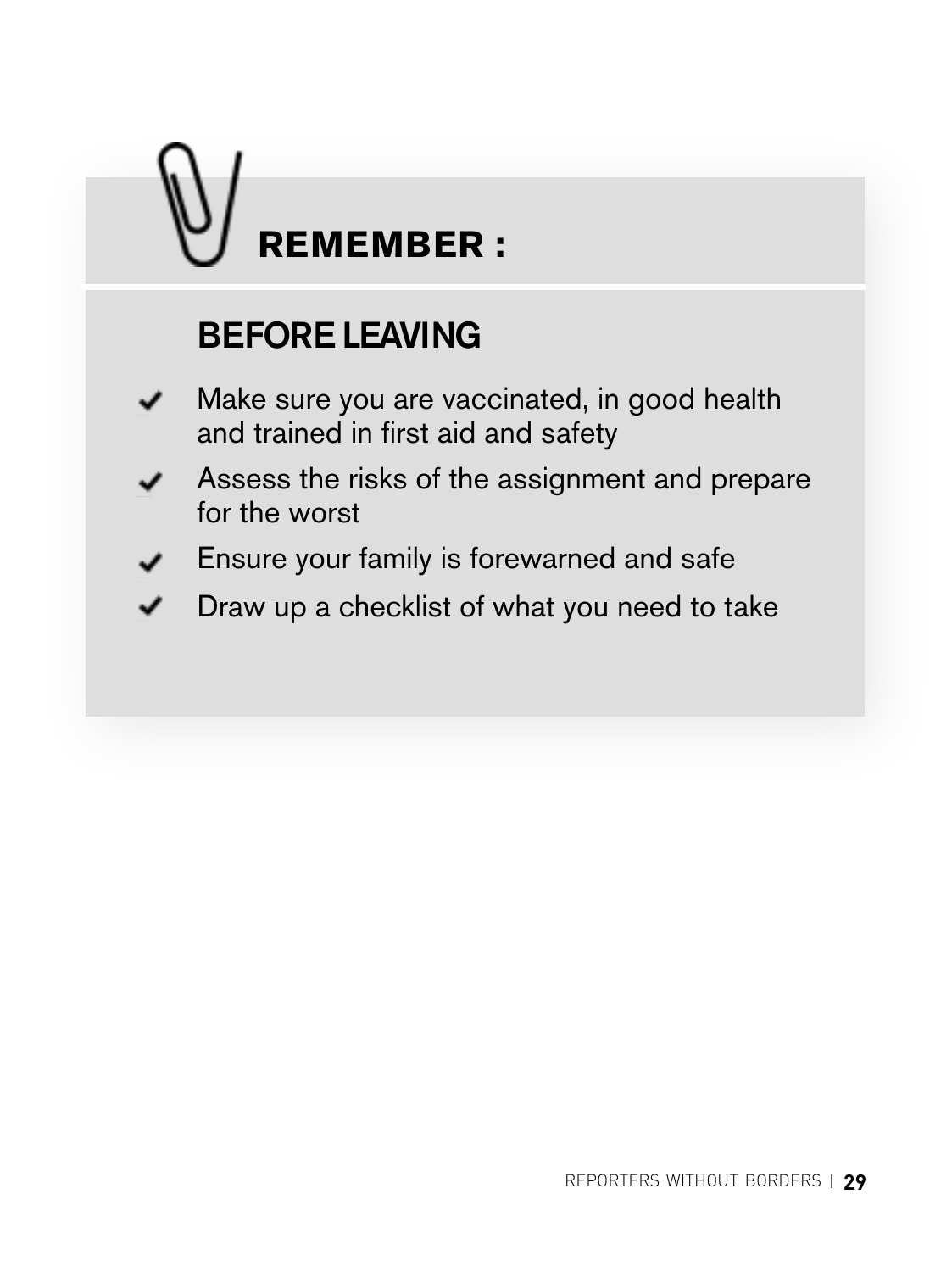## **CHAPTER 3: KEEPING SAFE ON ASSIGNMENT**

The circumstances of each reporting assignment are different, but there are a number of general rules that can be applied:

- Be humble: over-confidence can be dangerous. Approach each assignment as if it is your first. Be modest and respectful, of other people and local customs.
- Be prepared: anticipate the risks. Find out as much as you can about the culture of the country and the region in order to blend as much as possible into the environment. Besides physical differences, differences in behaviour can easily give you away in some countries, such as smoking during Ramadan or holding out your hand to greet a woman.
- Use common sense: learn to trust your instincts. Be careful, discreet and aware of any warning signs. Don't let adrenalin or the drive for recognition carry you away. A story or a photo is not worth your life.

#### *1. ACCOMMODATION, TRAVEL AND COMMUNICATIONS*

It is always better to be met personally on arrival, at the airport for example, by a colleague, a fixer or other trustworthy local contact. He or she can also advise you on what to do next.

#### **Choice of accommodation**

The main criterion in choosing where to stay should be whether it will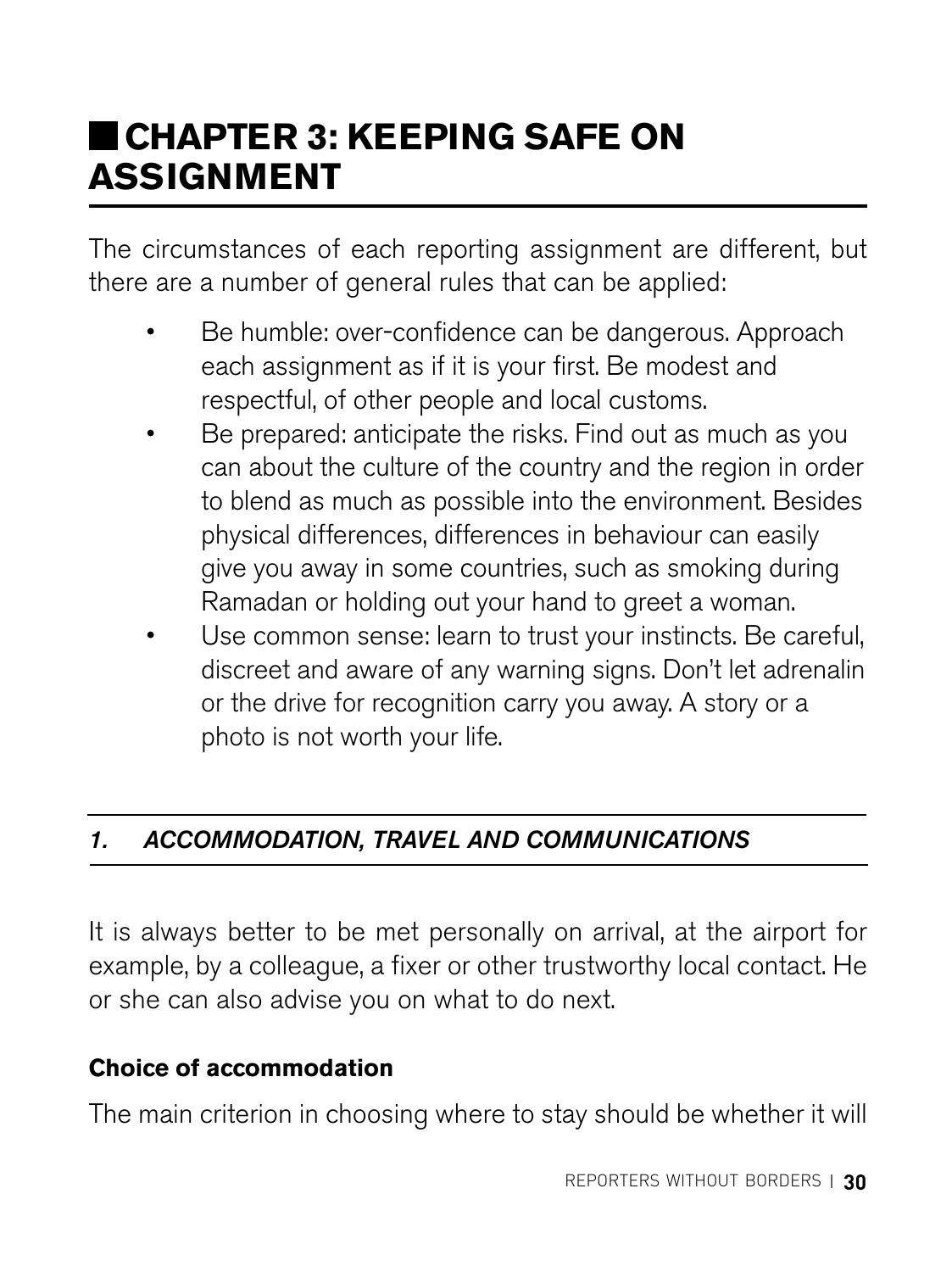allow you to work in safety. It may be a hotel or a private house, but the point is that it should provide you with sanctuary.

In some cases it is better to stay in an international hotel with a high level of security where you will be among other journalists. But there are circumstances where this type of hotel, especially if political and religious officials often stay there, could be a prime target for bomb attacks, whereas a small hotel or a room in a private house would allow you to work in peace and out of view. As part of your preparation, identify places to stay before you leave (see Chapter 2) wherever possible.

Some basic tips: avoid choosing a house, apartment block or hotel in a remote area, on a one-way street or in a dead end. Avoid the ground floor or a room with a balcony, which could make it easier for someone to get in. Do not put your name on the main door.

A few things to bear in mind if you have the luxury of choosing a hotel: admission to the building should be controlled both day and night, it should have outside lights and solid locks, windows and doors, the latter equipped with peepholes. A main road and an airport nearby will allow you to leave town quickly if need be. Avoid rooms at the front of the building or looking onto a car park, which could be more vulnerable to attack. Instead choose a room at the back of the building or on a courtyard and identify all possible exits.

Once you have settled in: locate all the entrances and emergency exits. Check all locks each night and close the shutters and curtains as soon as it gets dark. Check the identity of anyone who comes to the door before opening it. If there is a high risk of an attack or explosion, move the bed away from the window, out of the way of flying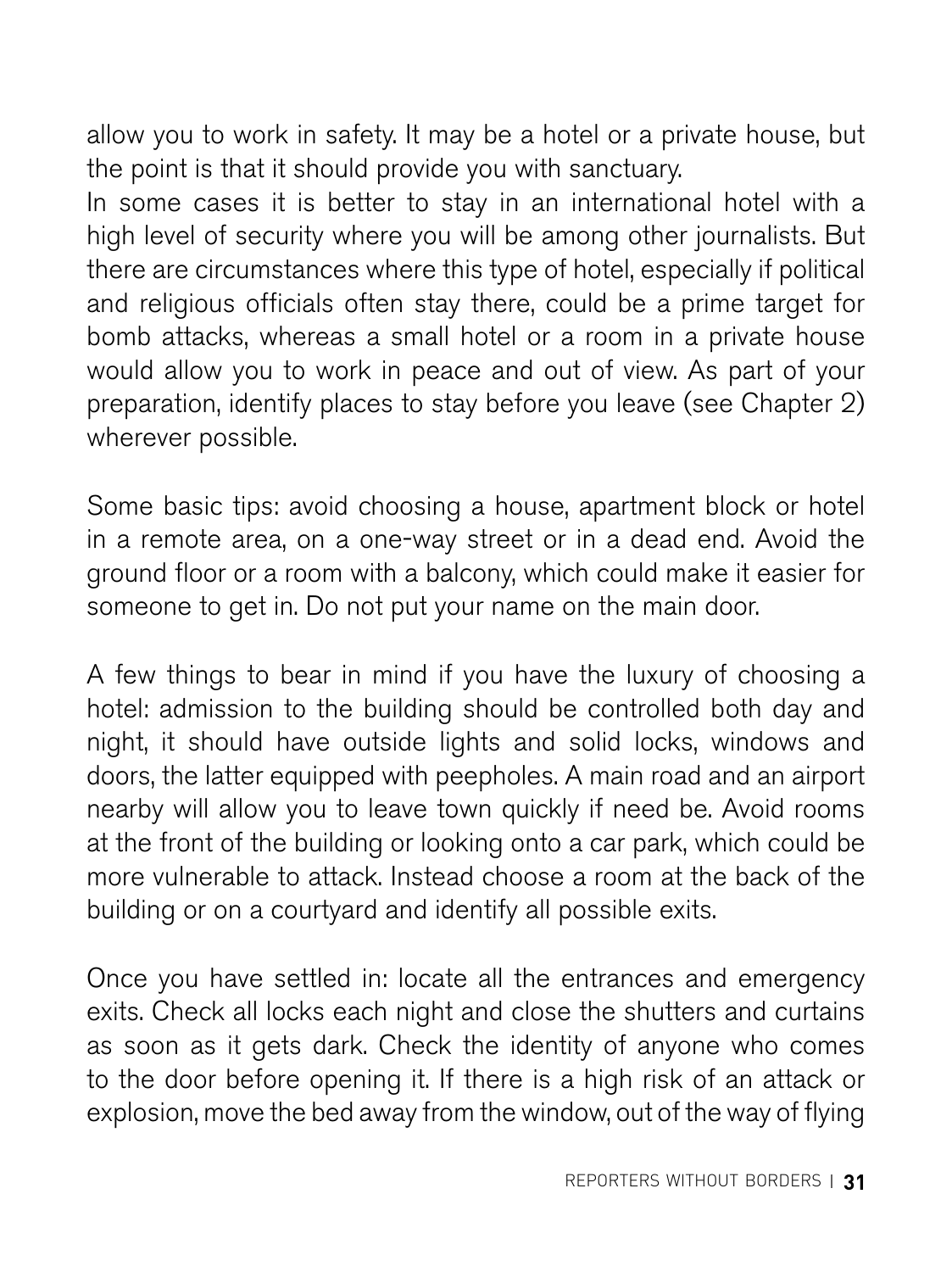glass. Get a wedge to block the door from the inside, and possibly an intruder alarm. Locate a safe room to which you may be able to move to escape gunfire, bomb fragments or attackers. It should have no windows – a bathroom, for example – and should contain stockpiles of water, food and energy, and a means of communication such as a telephone.

**→** *Note: Bear in mind that you can't be sure of your privacy and a safe is no guarantee that your documents or equipment are secure. Encrypt your data and secure your computer and telephone (see Chapter 4 on digital safety). Finally, try to keep your room perfectly tidy so that you will notice any signs of intrusion.* 

#### **Getting around and choosing a driver and car**

Choosing a driver: assess his experience and how tired he may be (his licence plate will tell you if he has driven far), look into his eyes. Have the upper hand, and if he drives dangerously don't assume that this is the norm in the country. He has your life in his hands.

Choosing a car: the top-selling model in the region is often a good option for blending into the crowd. Do all the basic checks – mechanical condition, tyres, engine oil, brakes, spare wheel and jack. Once you have made your choice, France Médias Monde – the French media group that includes the international radio station RFI and TV news channel FRANCE 24 – advises taking a photo of the driver with the car, with the make and licence plate clearly visible, and send it to a contact in your home country. The photo could turn out to be useful if you disappear or are kidnapped.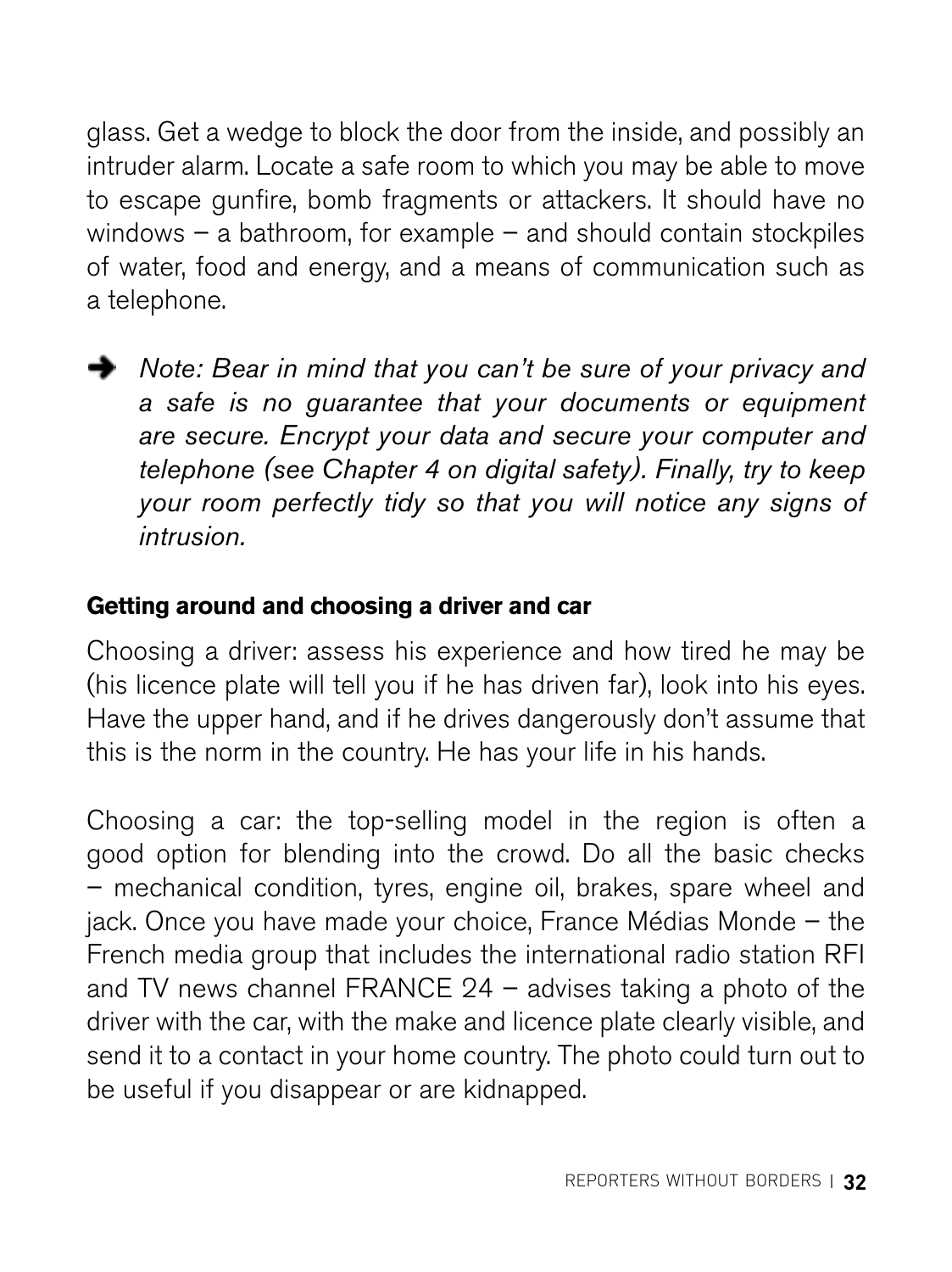#### **Guidelines for moving around:**

- Don't follow a routine as regards times, routes and places, which could increase the likelihood of being ambushed.
- Before you set off, tell a local contact where you are going.
- Do not give your itinerary to the driver until you are inside the car, the doors are closed and he has pulled away. If possible, only let him know your plans for the day a little at a time.
- Agree on a secret signal with your dedicated driver so that he can warn you if there is a threat and you should not approach the vehicle.
- If another driver turns up unexpectedly in place of your appointed driver, do not get into the car, even if that means you have to change or give up on your reporting plans.
- Similarly, if your local fixer does not arrive for a pre-arranged meeting, this could mean there is a problem or imminent danger. Wait for him or postpone your plans for the day. Do not be tempted to go without him, or to take another fixer instead at short notice.
- In a team, one member should be responsible for regularly checking the car for the duration of the assignment and making sure it has fuel.
- Drive with the doors locked and the windows closed, keeping some distance from the vehicle ahead of you. Beware of staged accidents that are designed to force your car to stop.
- Do not park in places that are not supervised.
- Do not put yourself entirely in the hands of your driver. Make sure that you can always figure out where you are in time and space, for example by having a map and GPS with you.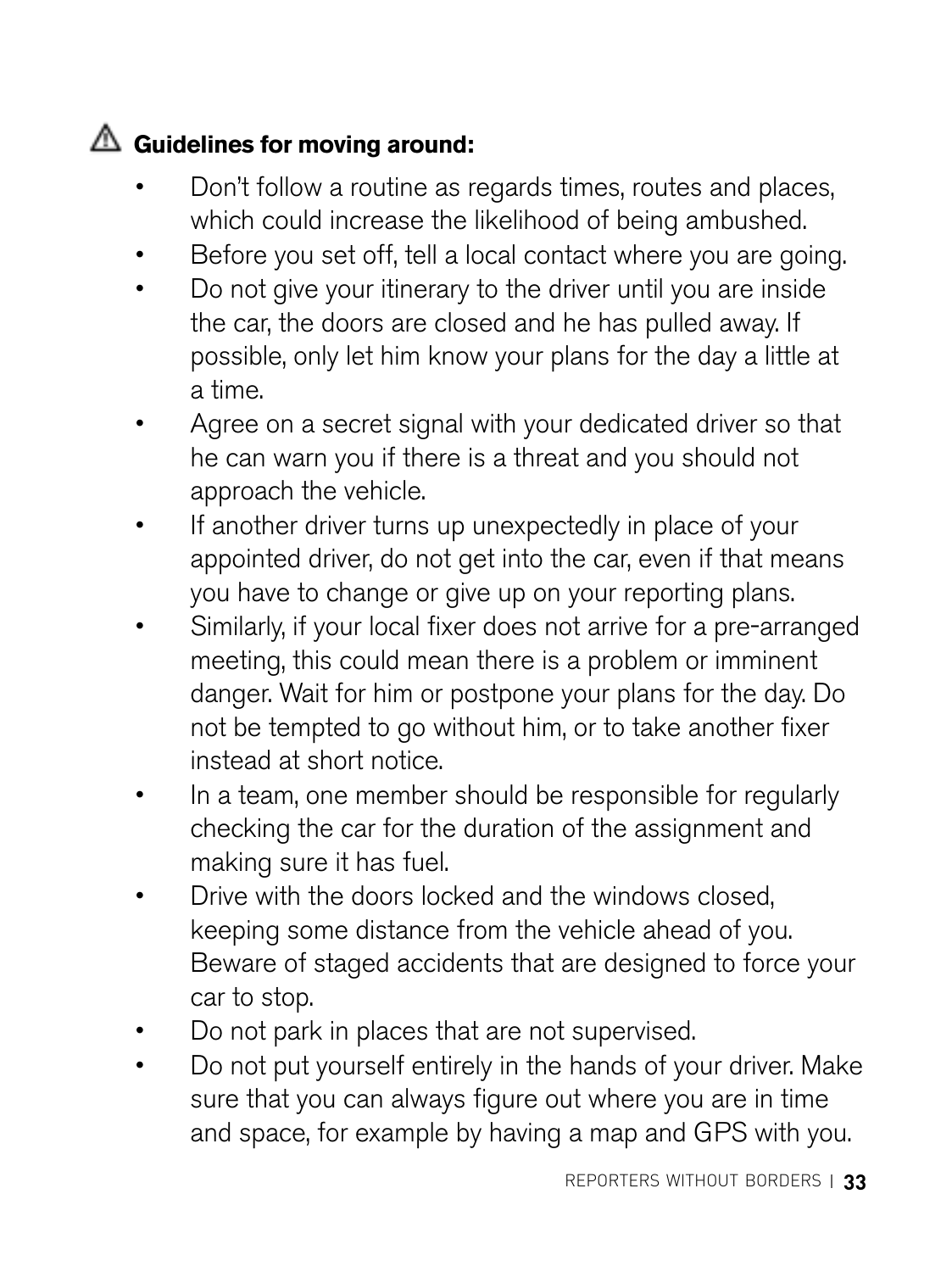#### <span id="page-33-0"></span>**Communication with your home country**

Stick to the pre-arranged procedure to keep your key contacts, such as your newsdesk, colleagues and family, informed about your plans, movements and any problems that arise. Have a fallback arrangement in the event that you can't contact them as arranged.

**→** *NB: don't spend a long time on the telephone and make sure your communications are secure (see chapter 4) to reduce the risk of interception or digital surveillance.* 

In order to ensure your family life is stable and peaceful on your return, keep in contact and remain on good terms with your family as best as you can. Try to put your assignment out of your mind when you talk to them. Keep in mind that the problems they have to deal with may seem unimportant to you but are no less valid than the story and the excitement that you are experiencing in the field. Those close to you still have to cope with day-today concerns, which may in fact be caused by your absence.

## **REMEMBER :**

## AS YOU SETTLE

- Choose your fixer, driver and accommodation carefully
- Avoid routine and do not move around alone
- Be smart when communicating with your newsdesk and family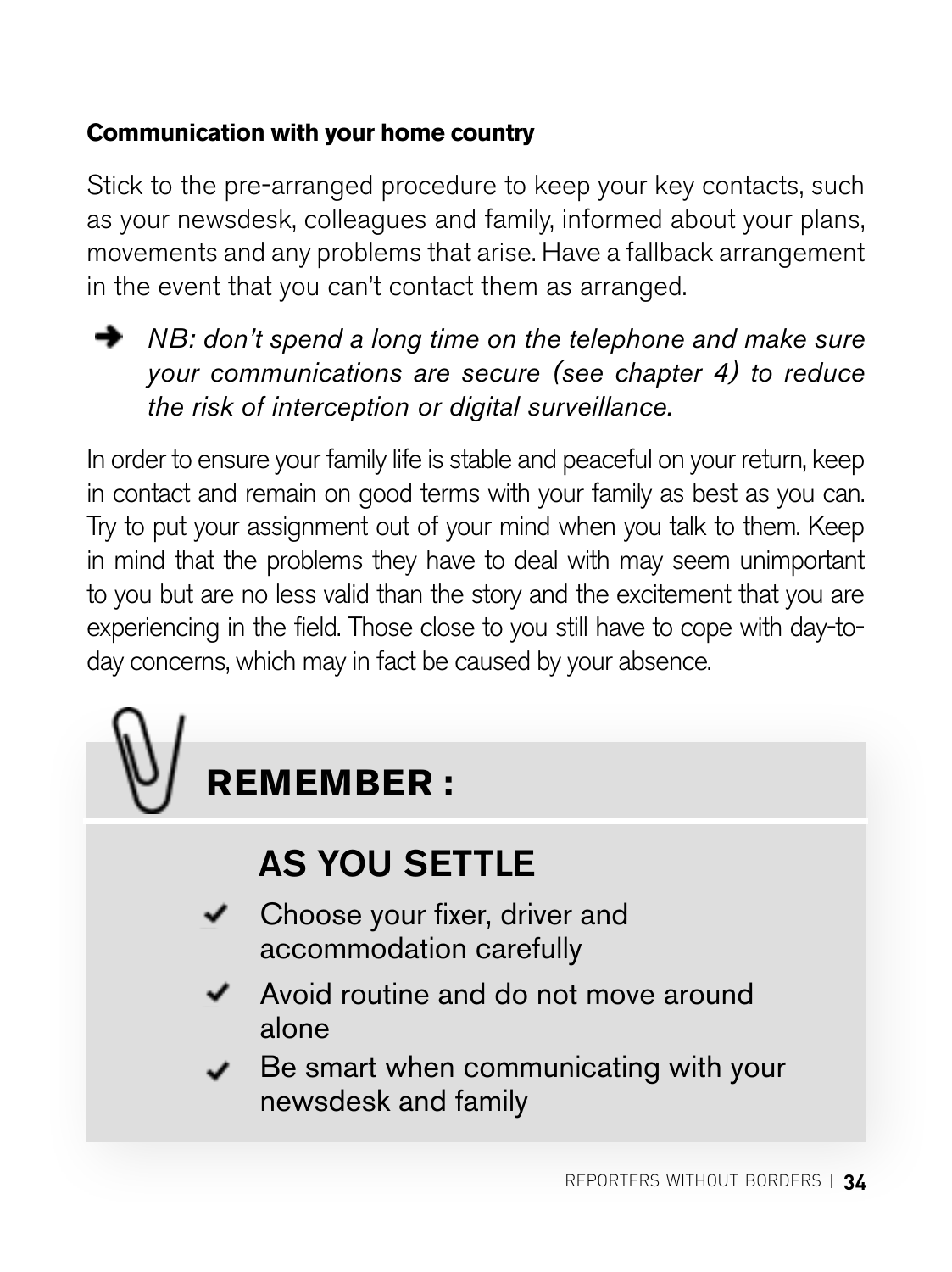#### *2. SAFETY PRECAUTIONS IN WAR ZONES*

#### **Getting around**

Travelling in a combat zone is always very tricky and must be very carefully planned.

#### **Before setting off**

- Prepare and check your vehicle (or have it checked) for its general condition and make sure it has a full tank of petrol, repair tools and common spare-parts.
- Put together a "survival kit" (warm clothes, a duvet, firstaid kit, water and food).
- Assemble official documents, such as press cards and any relevant laissez-passer.
- Study the route on a map.
- Check with colleagues, authorities and NGOs about any dangerous areas.
- Identify the location of checkpoints and who mans them. Find out what warning signals the military uses and what to do at a checkpoint.
- Check any curfew times.
- If you have to sleep rough, stay in your vehicle with the doors locked from the inside. If there are several of you, organise a rota for keeping watch.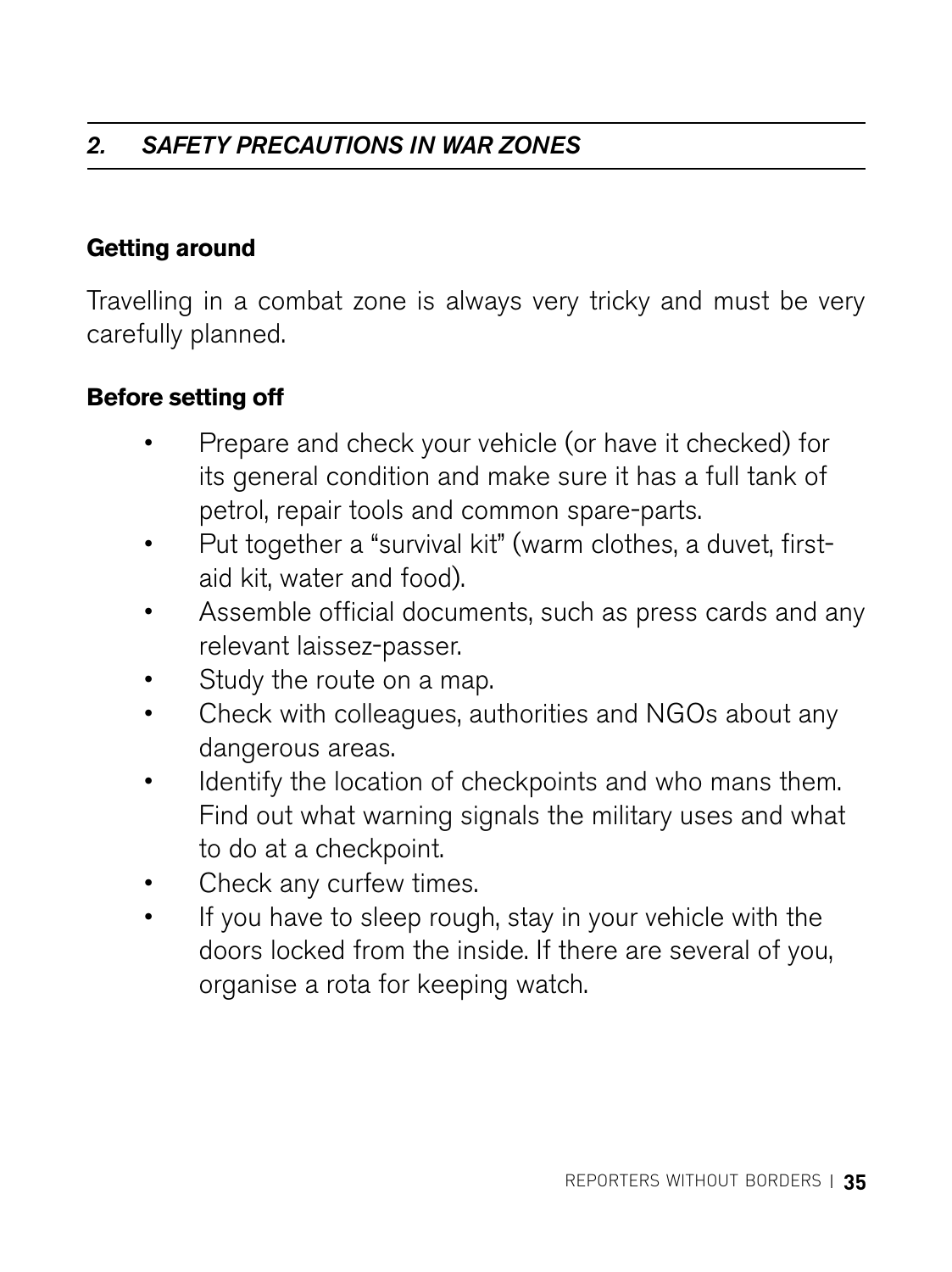#### **During the journey**

- Try to stick to the planned route and schedule and stay in regular touch with the newsdesk or with other journalists. Try to include contacts, other journalists or places to stay on your itinerary. Don't drive at night.
- Don't carry anything that could confuse people about your role as an observer, such as binoculars, signalling devices, military-style clothing or weapons.
- If you're part of a military or humanitarian convoy, obey the convoy leader.

#### **Walking around at night**

Doing anything at night is more risky. You may be hard to identify and may be taken for a combatant.

- Discretion is key. Wear appropriate dark clothing.
- Switch off your telephone and any cameras, radios and recorders. Watch your own sources of light or noise.
- Walk in the shadows, make detours if necessary, stop often to look around and listen.

If you're part of a team, agree on assembly points.

If faced with searchlights, lie flat on the ground and wait for them to go off.

#### **Checkpoints**

A checkpoint usually consists of a roadblock manned by guards, who may be regular troops or irregular forces such as bandits, rebels or militia. Regular soldiers will generally want to stop the vehicle to check on the passengers and their documents and to flush out any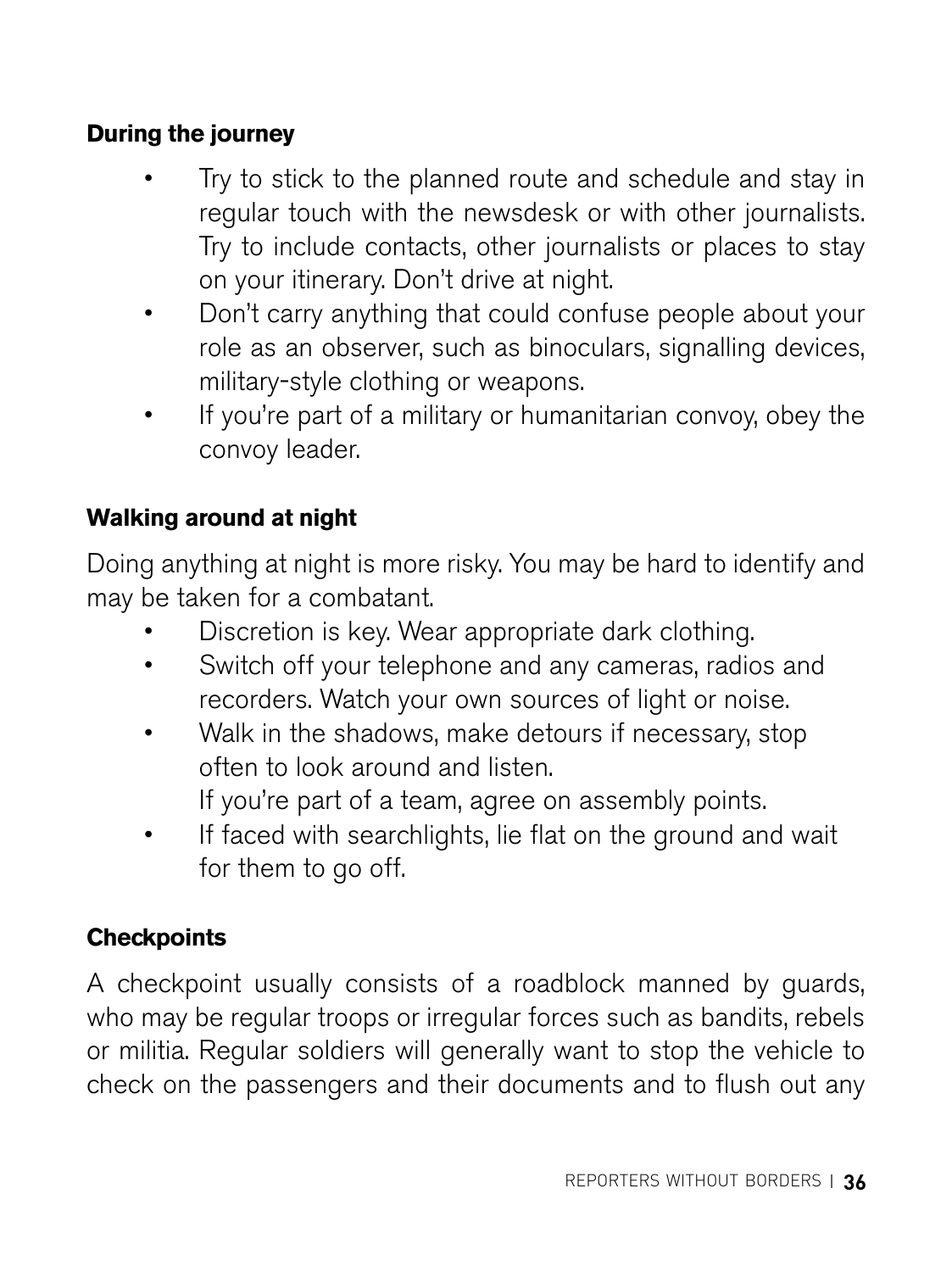illegal trafficking. However, irregular forces will often try to extort money or equipment, or even seize the car or capture its occupants. As you approach a checkpoint, size up those manning it  $-$  whether they are lightly or heavily armed, how they are dressed (as soldiers or militiamen), whether they look young or old (young people will generally be more nervous and unpredictable), whether they are drunk, jumpy or aggressive, and prepare yourself accordingly.

## **Some precautions:**

- On the road, keep an eye on the flow of traffic. If several cars unexpectedly do a U-turn ahead of you, it may be because there is a dangerous checkpoint ahead.
- When you are approaching an unidentified checkpoint, contact you newsdesk and give them your location, or activate your personal distress beacon.
- If at an early stage, when you are not yet within sight or within firing range, you feel that it is a dangerous checkpoint, turn around and leave the area.
- Be careful, however: if the guards have clearly spotted you, it's too late, especially if the checkpoint is manned by regular (i.e. well-trained) troops. If you turn around, you will immediately become a target. Carry on slowly, one vehicle at a time.
- Keep the doors locked and lower the window on the driver's side slightly, just enough to talk to the guards.
- Remove your sunglasses, keep your hands visible at all times and avoid sudden gestures. Guards are often highly nervous.
- Be calm and courteous. Don't forget some guards may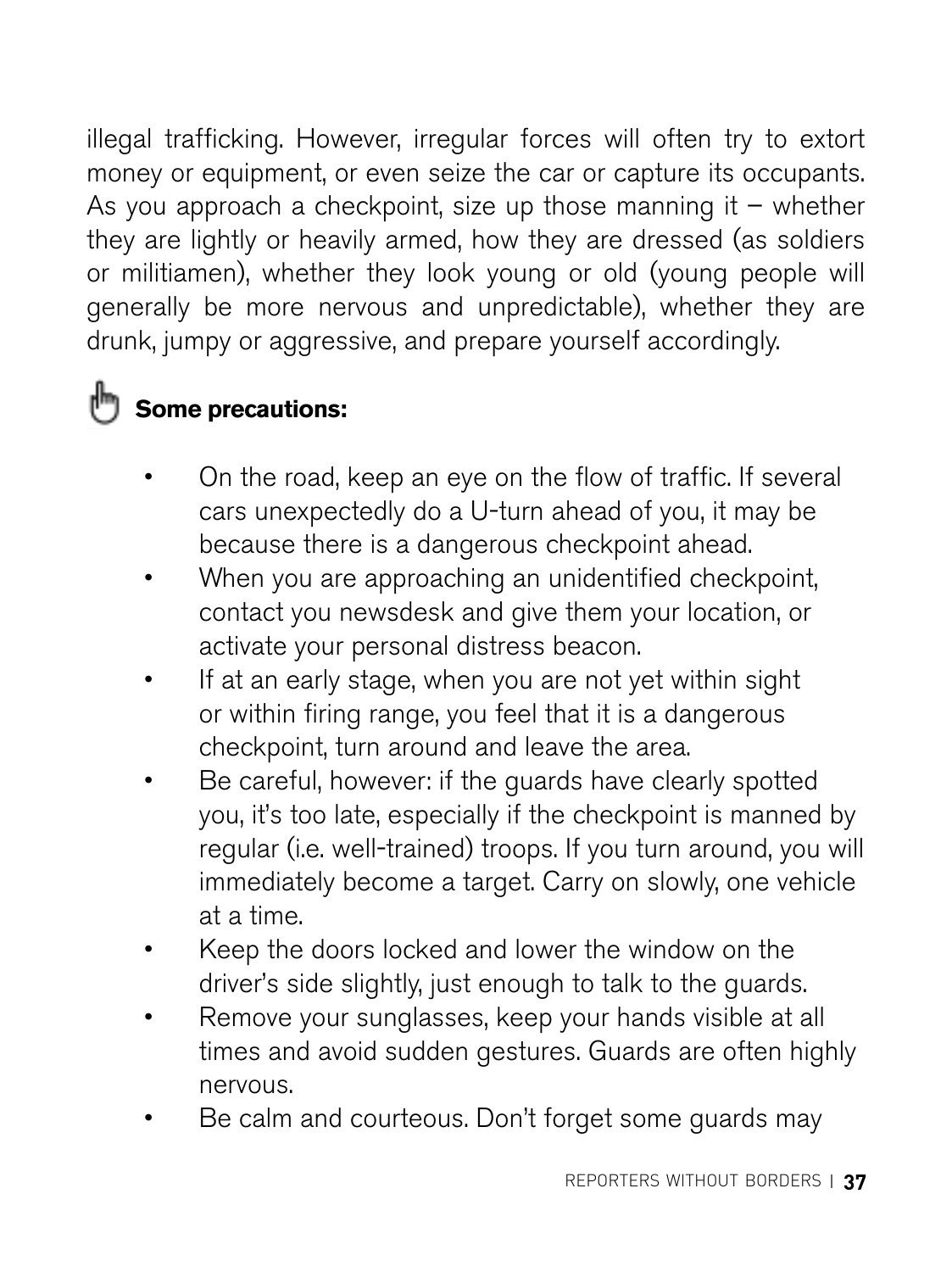understand your language, so be careful what you say.

- Show the required laissez-passer, and if you have several from rival factions, make sure you don't mix them up.
- Don't get out of the car unless asked. Do not switch off the engine.
- If things get tense, negotiate and ask to speak to a superior.
- Be cooperative. Allow the guards to search your vehicle. If they steal your things, protest but don't insist. Your life is worth more than your equipment.
- Depending on the circumstances and the attitude of guards, some journalists may offer cigarettes, water, sweets, magazines, small amounts of cash or other small bribes in order to ease tension and get through a troublesome checkpoint.

#### **Coming under fire**

#### **Passing through an area that is under fire: do so only if you have no alternative.**

- Beforehand: put on a helmet and bullet-proof jacket and make it clear you are a journalist, not a combatant, by writing PRESS or TV on your vehicle and your jacket. Assess the lie of the land and the position of those who are shooting. Identify and commit to memory the route you plan to take, staying under cover as much as possible.
- If you come under fire: lie flat on the ground, take shelter in a hole in the ground, behind a thick wall or behind a vehicle (remember only the engine compartment and the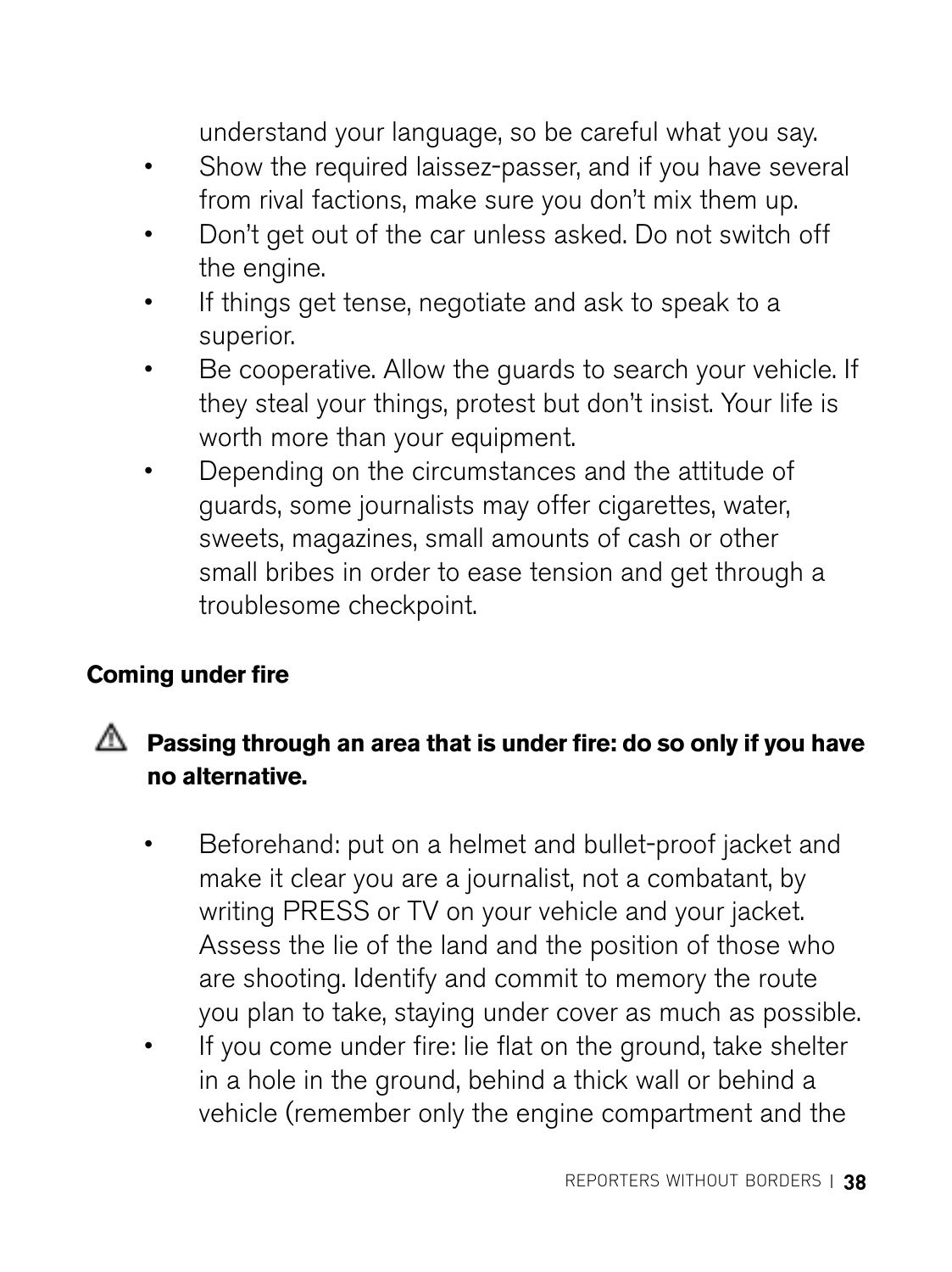wheels and axles are effective protection against gunfire). Leave the area as quickly as possible running in short "spurts", from one sheltered spot to another, covering about 10 metres (33 feet) at a time, or if crossing open ground, stay low and run in irregular zigzag fashion. If the firing is intense, stay in one place until there is a lull, which may take a while, or play dead.

A few words about snipers: Snipers use guns that allow them to hit targets at a distance of up to 600 metres and sometimes 1,000 metres (650 to 1,100 yards) in daylight and 300 metres (328 yards) at night. A sniper usually takes up a position in an apartment building that has a number of openings; never on the top floor and never at the front of the building. They are expert at hiding in roofs and attics. They sit behind sandbags and remove one or two roof tiles so they can see out. These holes look like unsuspicious shell impacts from a distance.

The echo problem: The sound of a gunshot spreads in all directions at a speed of just over 330 metres (360 yards) per second (a bullet's speed is 1,000 metres a second). In a flat desert area, it's easy to tell exactly where a shot came from. The targeted person always hears first the noise of the shot being fired (quick and sharp) and then afterwards the echo (longer and muffled). A good sniper will usually seek out a place from where the sound of a shot can be confused with its echo.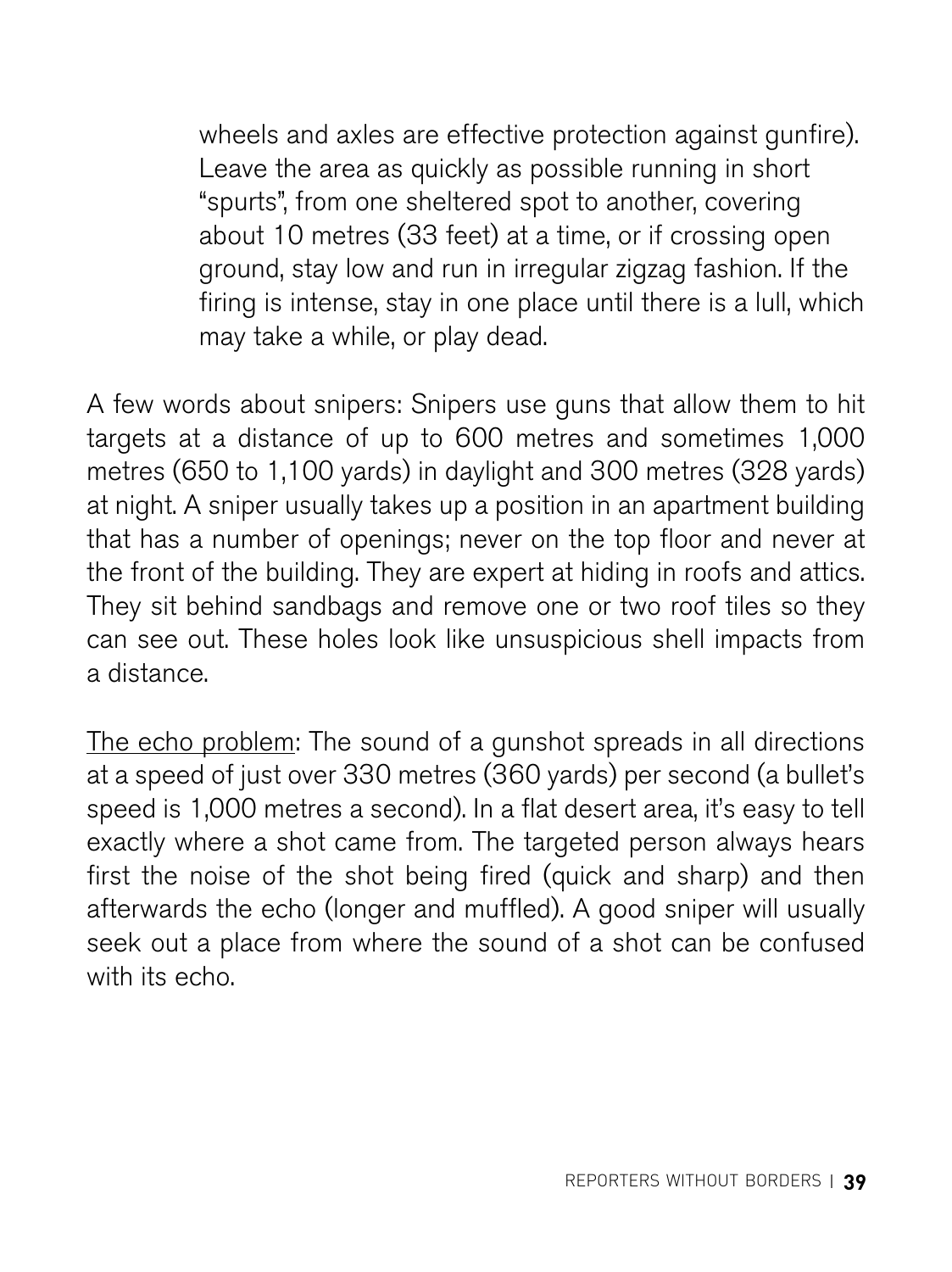#### **Brief overview of weapons and their ranges**

*This is taken from a hostile environment training course designed by Sovereign Global Académie and given to staff of the group France Médias Monde:*

- Revolvers and automatic pistols (Colt, Glock, etc.): calibre between 6.35 mm (.25 inches) and 11.43 mm (.45 inches) and with an effective range of 50 metres (55 yards). These are dangerous for up to several hundred metres. More useful for self-defence than combat.
- Assault rifles (AK-47, M4, AK-104, etc.): calibres vary. These are the most widespread battlefield weapons. Effective range 300 metres (328 yards), dangerous up to 1,500 metres (1,640 yards).
- Long range or sniper rifles (M21, Ultima Ratio, etc.): effective range of 50 to 1,300 metres (55 to 1,422 yards) or more. It is the preferred weapon of rebel movements.
- Heavy machine-guns: calibre between 7.62 mm (.3 inches) and 14.5 mm (.57 inches), effective range of more than 600 metres (656 yards).
- Grenades: hand- or rifle-launched (anti-personnel or anti-tank). Effective radius of 30 metres (33 yards). Can be launched up to 300 metres (328 yards) depending on the model (rifle-launched type).
- Rocket-launcher: range 15 metres to 500 metres (16.4 to 547 yards) for the most powerful types.
- Mortars: range 50 metres (55 yards) to 13 kilometres (8 miles). Lethal zone: 35 metres (38 yards) from the point of impact.
- Anti-aircraft guns: calibre from 20 mm (.787 inches) to 128 mm (5.04 inches), range of more than 2 kilometres (1.24 miles).
- Artillery guns: calibre from 20 mm (.787 inches) to 800 mm (31.5 inches), range several dozen kilometres/miles.
- Missiles: range varies between 100 metres (109 yards) and several dozen kilometres/miles.
- Multiple rocket launchers: range varies, up to 90 km (56 miles). They make characteristic whistling sound.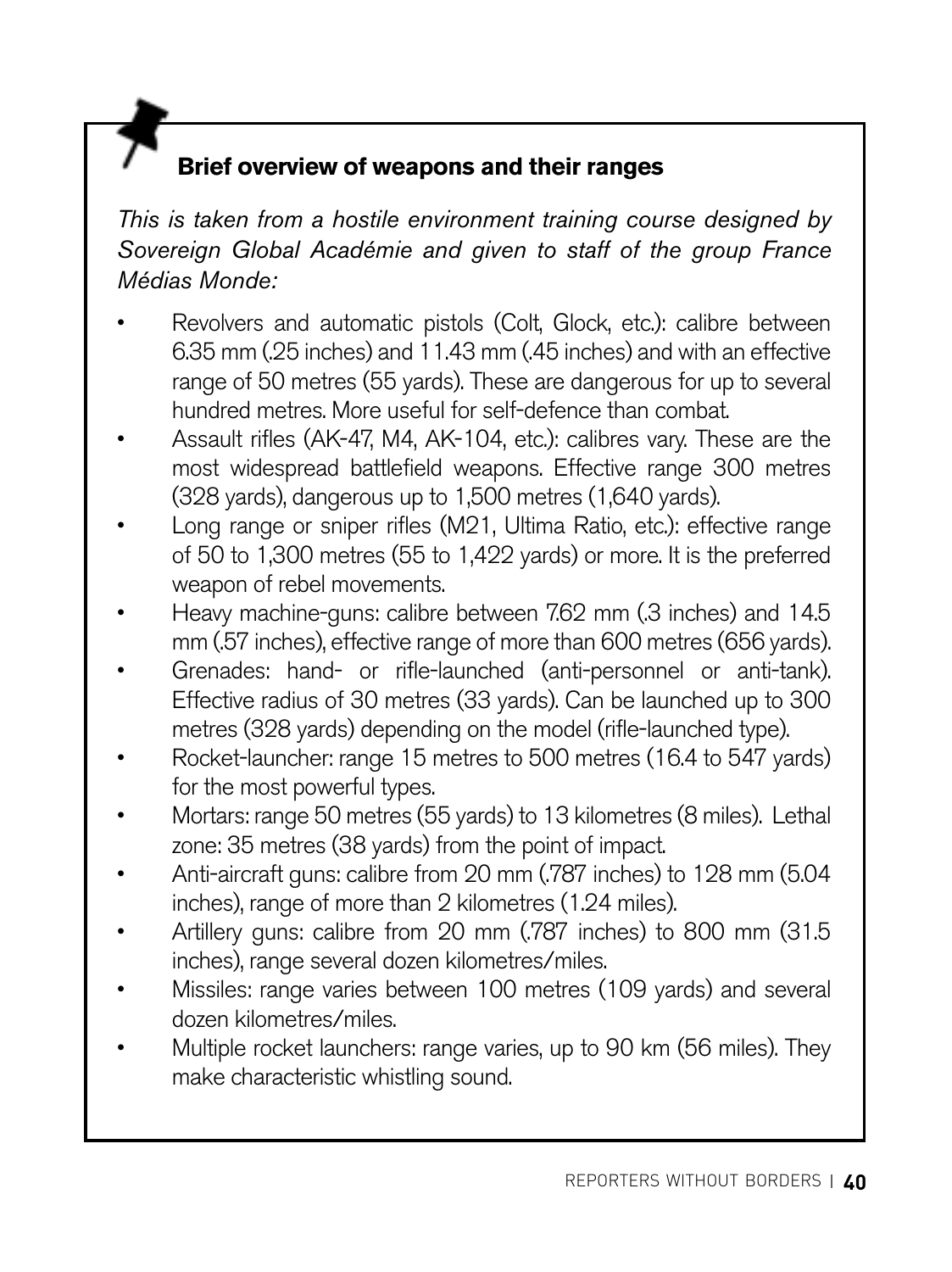#### **To protect yourself against snipers:**

- Prepare your itinerary beforehand.
- Indicate clearly that you are a journalist. Write PRESS or TV on everything.
- Don't wear military-style clothing so as not to be confused with a combatant. And be careful with how you carry your equipment – cameras and zooms could look like weapons from afar.
- Rain, snow, wind and fog can be your allies against a sniper.

#### **Heavy artillery, air raids and chemical weapons**

In the event of heavy artillery fire and aerial bombardment, you need to protect yourself from the blast and also from the resulting shrapnel and fragments:

- In towns and cities, residents may be forewarned and leave the area or remain in their homes with the blinds drawn and shutters closed. Look out for such warning sians.
- Don't panic and instead of trying to run away, lie flat on the ground and crawl to the nearest safe place in order to protect yourself from the impact, for example in a hole in the ground or in the centre of a building, in the stairwell and away from windows (to protect yourself from shattering glass). Do not use cellars or attics, which are prone to collapse. Make sure you have several exits to the outside. Remain flat on the ground and cover your head.
- Use lulls in the firing to evacuate the wounded and leave the area as quickly as possible. An artillery round is often followed by an infantry attack.
- In woodland, shellfire can be especially destructive,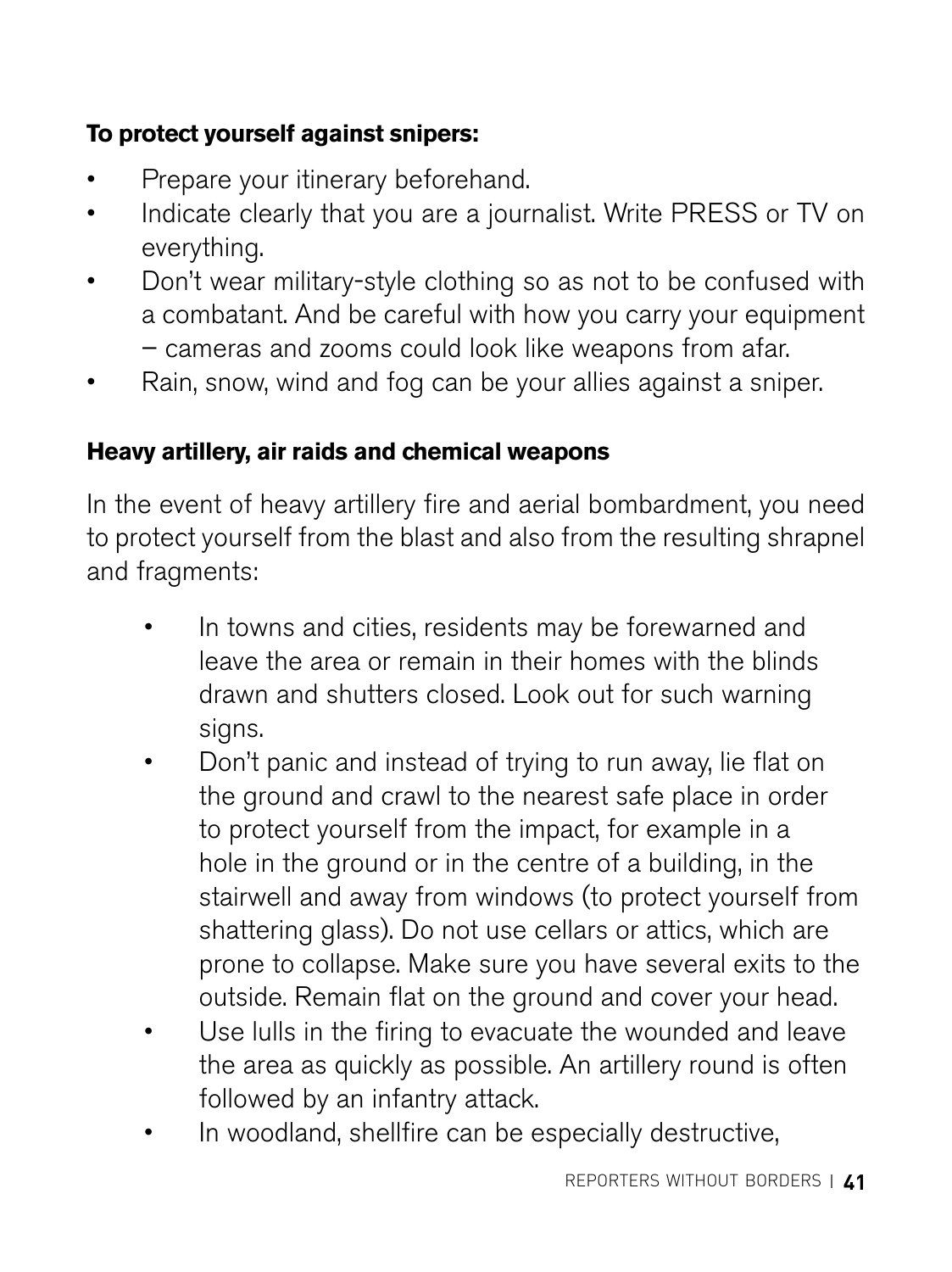causing wood splinters and flying rocks. Under heavy fire, take cover in any way you can, using the shape of the land to find a sheltered spot such as a hole in the ground. If the bombing is more widespread, run away as fast as possible, listening for the whistling sound of a shell. If you hear it, fall to the ground and lie flat. After the blast, get up and carry on running, then fall to the ground when you hear the next shell coming, and so on.

#### **Chemical and biological weapons**

Chemical or biological substances are usually dispersed by aerial bombardment or shellfire. The warning signs that should alert you are blurred vision, a sudden headache, excessive salivation and a running nose.

The basic instructions are the same as for other bombardments: lie on the ground, find shelter and leave the area. The main difference is that you should put on a protective breathing mask and shout "Gas! Gas!" to warn those around you to leave the area as quickly as they can. If you are heading towards an area that has just been hit by a chemical attack, stop immediately and leave after verifying the direction of the wind in case the gas cloud spreads.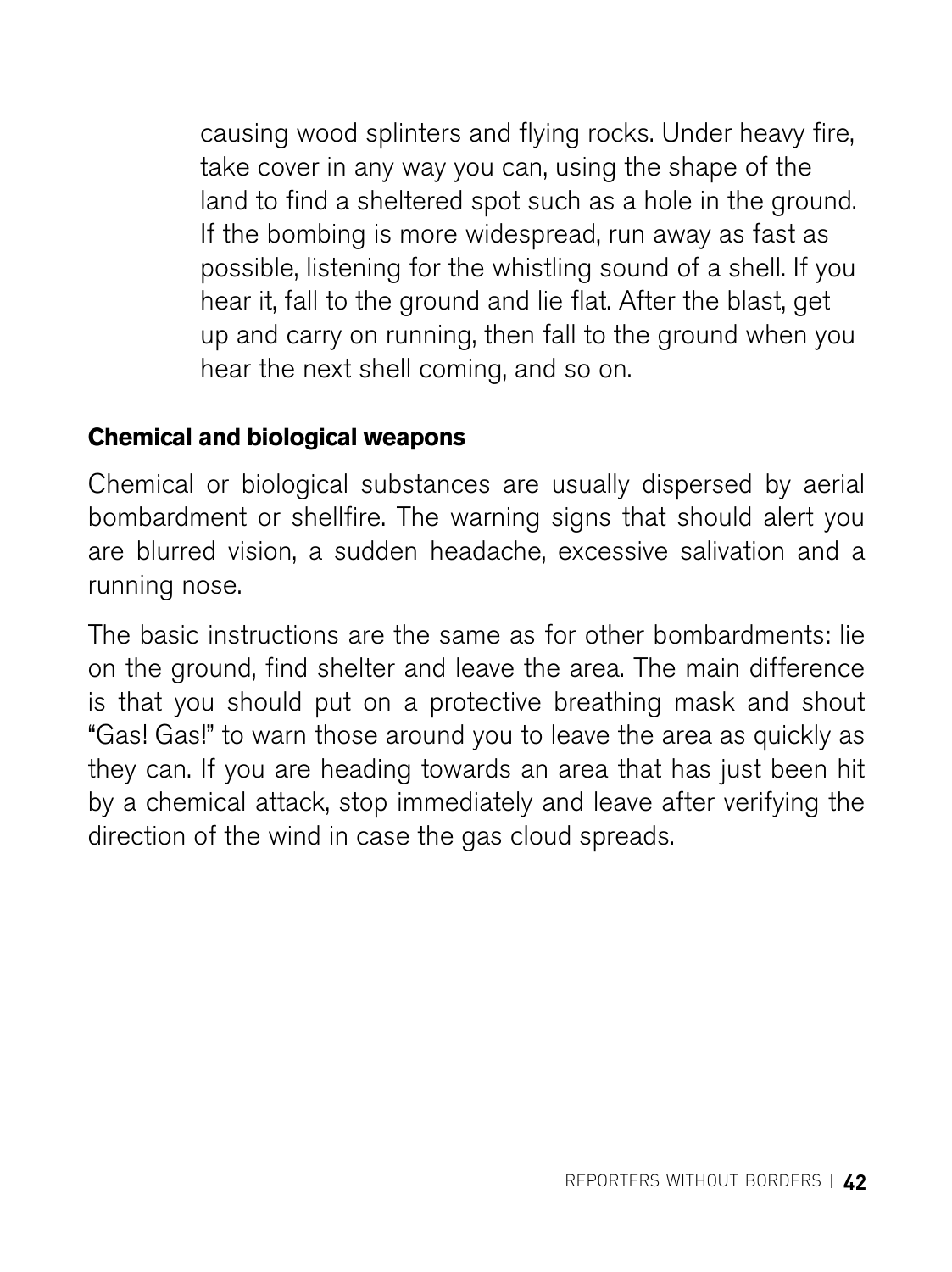## **REMEMBER :**

## IN A COMBAT ZONE

- Wear your bullet-proof jacket and helmet and ✓ be clearly identified as a journalist
- **Prepare your itinerary carefully before you** travel
- At checkpoints, stay calm and co-operate with the guards
- ✓ If you come under fire, lie on the ground and take cover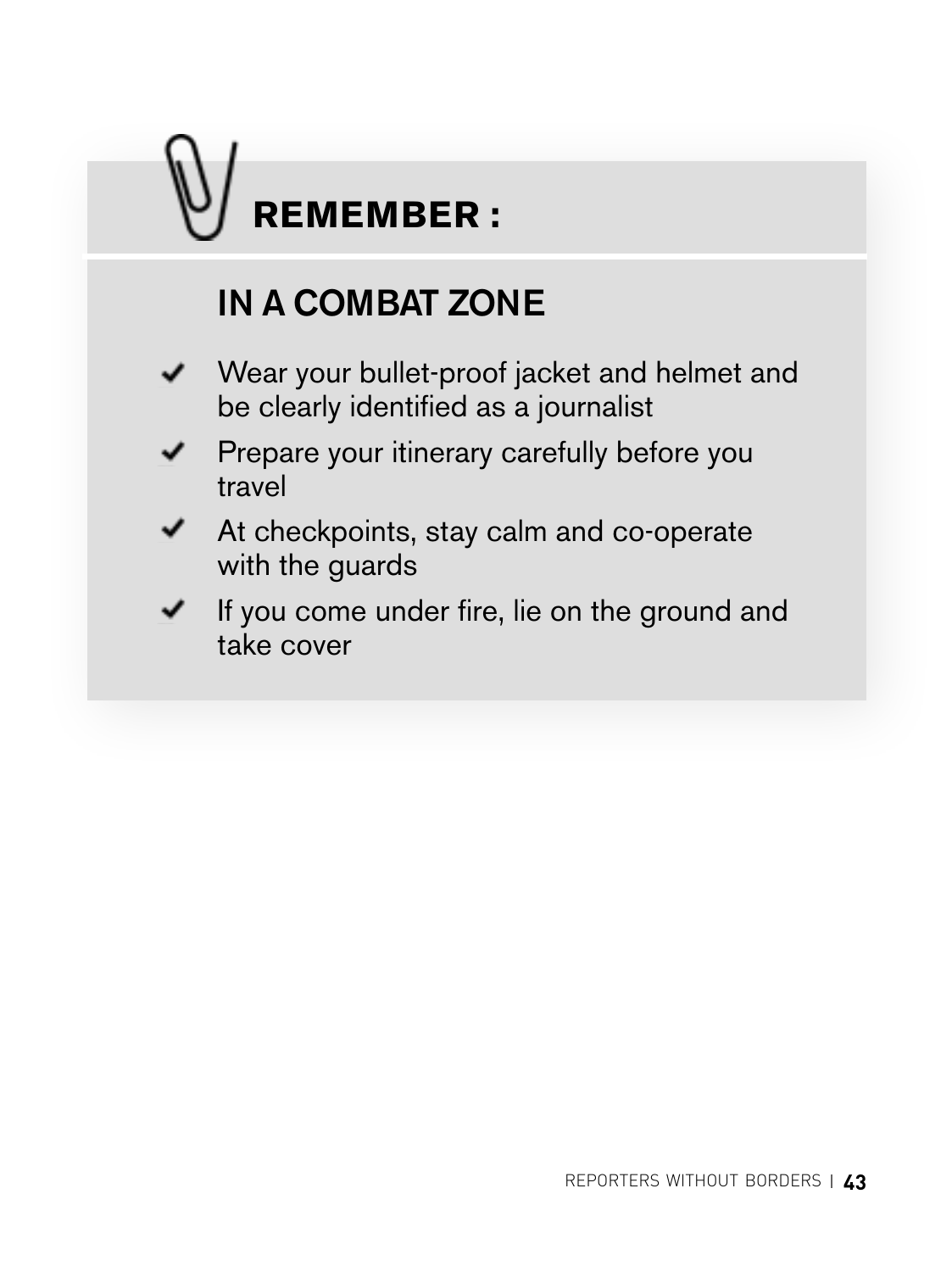#### *3. MINES AND CLUSTER MUNITIONS*

#### **Mines**

In many combat zones, journalists may encounter landmines. Some are on the ground, buried close to the surface or covered up with stones. Others are fixed to trees, placed at the roadside attached to a tripwire or immersed in water. They can be triggered by a tripwire (which tightens and slackens), by pressure (or release of pressure), or a meter ("intelligent" mines are set to explode after a certain number of people or vehicles have passed). Others may be laid in unpredictable ways by untrained fighters. Places likely to be mined include former combat zones, border areas, occupied or abandoned military sites, ruins and abandoned houses, bridges, forests, abandoned fields, potholes and roadside verges.

#### իհղ  **Basic precautions for minefields:**

- Never stray from well-used roads or paths, even to go to the toilet.
- Do not move around at night. You should be able to see where you are walking.
- Pay attention to how well-used the road may be. If it peters out, you should take heed.
- There may be tell-tale signs of a mine: tree branches set in a cross, a stick pushed into the ground, a circle of pebbles or a knot in the vegetation. Keep your eyes peeled.
- Bear in mind that isolated mines are rare. Usually half a dozen mark out an area, or they're laid in groups of about 30, or in rows (often indicated by stakes in the ground).
- If you find a booby trap or mine, you must leave the area at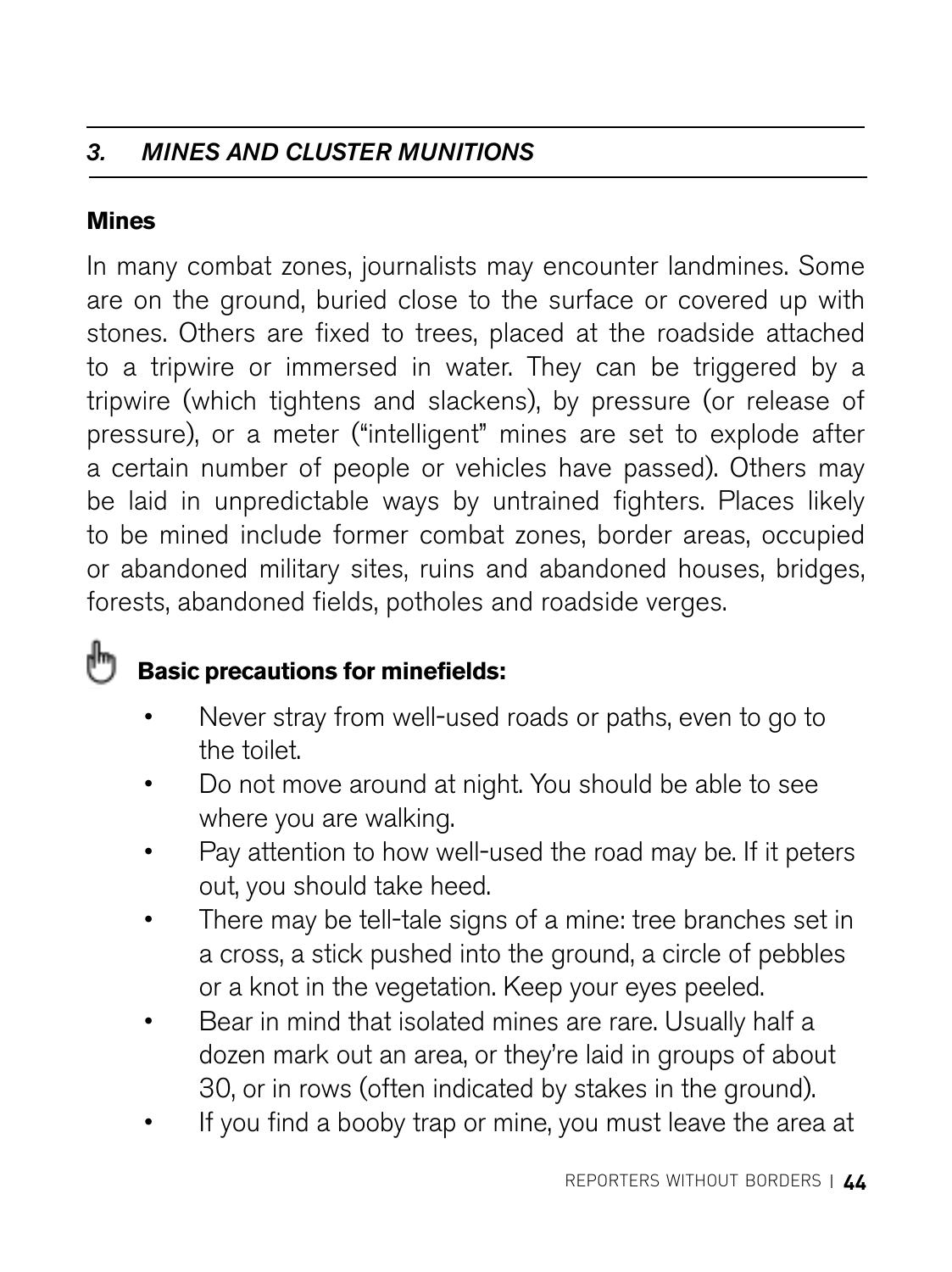once, exactly retracing your footsteps or vehicle tracks.

- Never handle a mine or an explosive device that has not gone off. Never encourage anyone to deactivate a mine to take as a souvenir.
- If you spot a previously unknown minefield, mark it clearly, locate it on the map or on GPS and report it to the local authorities.

#### **Tips on how to survive in a minefield**

On foot: Walk in single file with plenty of space between each person. Keep calm, don't move and alert the others who are with you. Carefully inspect the area around you and try to locate the danger. Then leave the mined area exactly retracing your steps, or tell the person in it to do so.

When a casualty is in the middle of a minefield, they must try not to move and other people must not rush to help. A safe pathway must be found to get first aid to them and then bring them out. Adopt a crouching position and use a pointed implement to probe into the ground at an angle of 30 degrees. If you encounter any resistance, do not use force but mark the obstacle and go around it. Don't step over a tripwire – mark it and go around it. Meanwhile, try to keep the casualty calm by talking to them, and don't forget to probe the ground near and underneath them. Then administer first aid (N.B.: if you use a tourniquet, note the time you put it on) and if possible carry them to a safe area for evacuation (see Chapter 6 on life-saving techniques).

In a vehicle: do not drive over roadside verges, potholes, sections that have recently been covered with sand, earth or rubble. If a mine explodes:

• Uninjured passengers must not get out hastily as they would risk stepping on a mine themselves. They should leave by the rear and walk in the tyre tracks to reach a safe area. The same route should be used to evacuate casualties.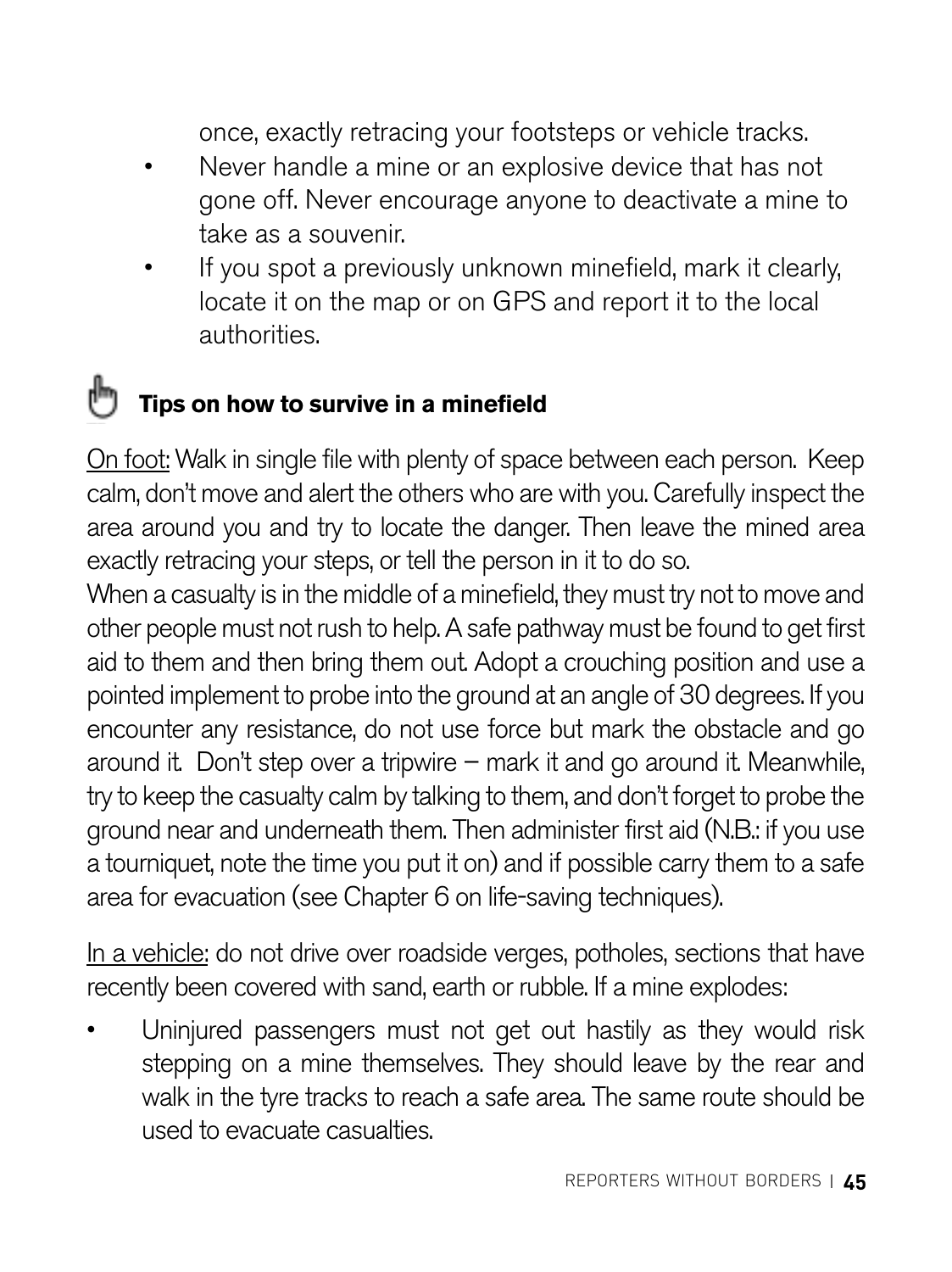• Don't try to reverse the vehicle into its tracks. Leave the area on foot and wait for the mine clearance service.

#### **Cluster munitions**

Cluster munitions are parent munitions (air-launched bombs and shells or

rockets) that are fired from planes, helicopters, ships or the ground and contain explosive projectiles that scatter over an area the size of several football fields.

Although designed to detonate on impact, many fail to do so and stay on the ground as an unexploded danger. Cluster munitions are very diverse (from grenades to small-calibre bomblets) and come in all shapes and sizes. They should be regarded as an unstable, unpredictable and dangerous type of mine. Unlike mines laid by a machine or by people, their location cannot be recorded because they are scattered randomly.

## **REMEMBER :**

## TO AVOID MINES

- Stick to well-used roads and pathways
- If you spot a mine, there are bound to be others nearby
- Walk in existing footprints or tyre tracks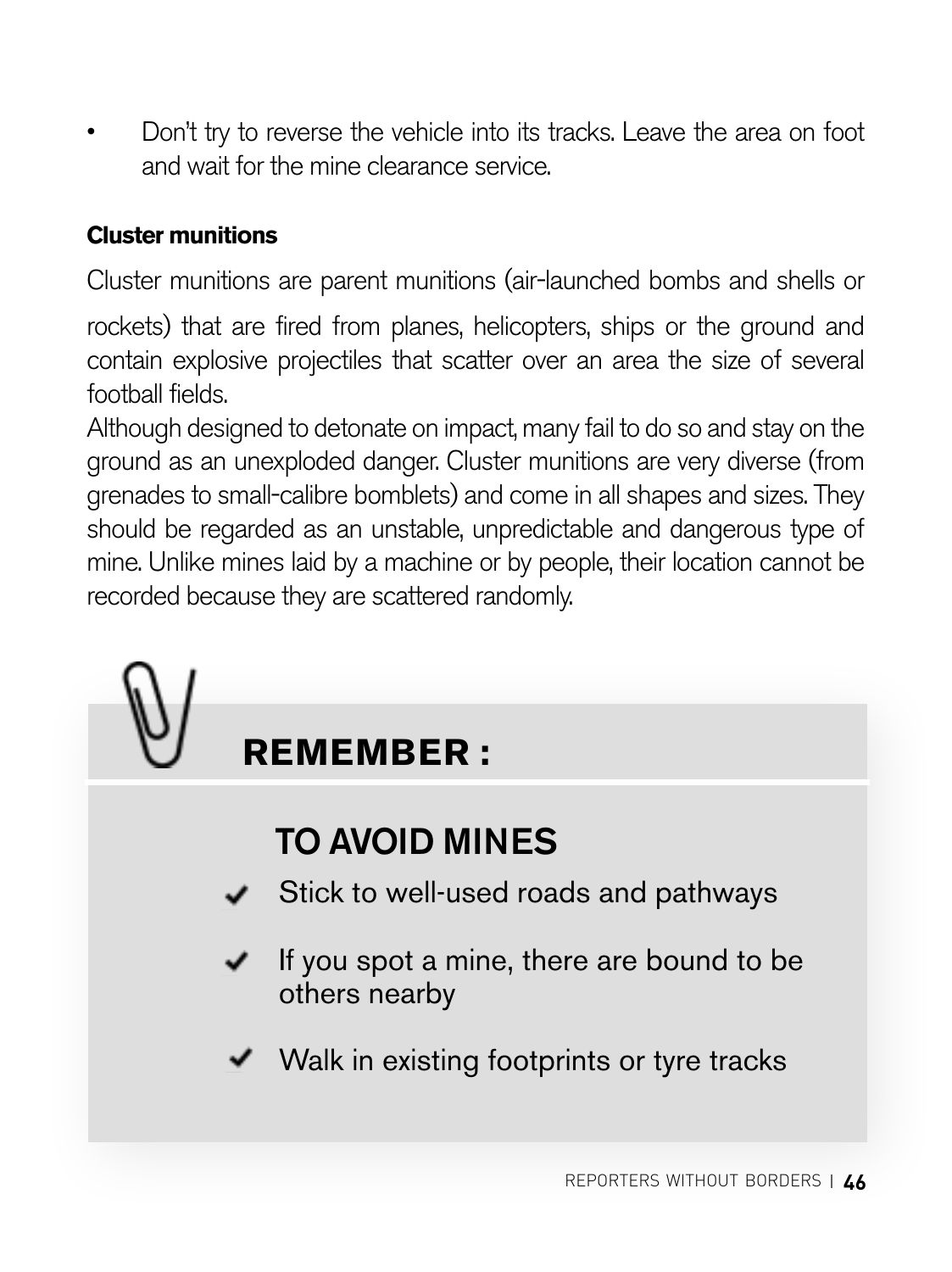#### *4. BOOBY TRAPS, BOMB ATTACKS AND AMBUSHES*

In recent years, journalists have become preferred targets for kidnapping, bomb attacks and murder. Reporters and photographers should take the greatest care when travelling to dangerous areas where abduction is commonplace.

#### **General safety rules:**

- Keep yourself in good physical and mental condition, with adequate exercise and rest.
- Dress according to local customs and behave modestly. In Islamic countries, women should avoid casual clothes so as not to shock (no low necklines, figure-hugging clothes or short skirts; cover your shoulders and head if necessary).
- Try to move around only in groups and only in wellfrequented public places. Do not go alone to isolated places and avoid badly-lit streets.
- Avoid predictable behaviour. Never go to the same place at the same hours. If possible, regularly change the place where you live as well as your vehicle.
- Always be discreet about how and when you move around – times, routes, where you are stopping, how you are travelling, who is accompanying you. Be careful in your communications and be careful what you publish on social media (see Chapter 4).
- Agree on a harmless signal among your team or with your family to warn them or be warned in case of danger.
- Pay attention to how much alcohol you drink and generally watch what you drink.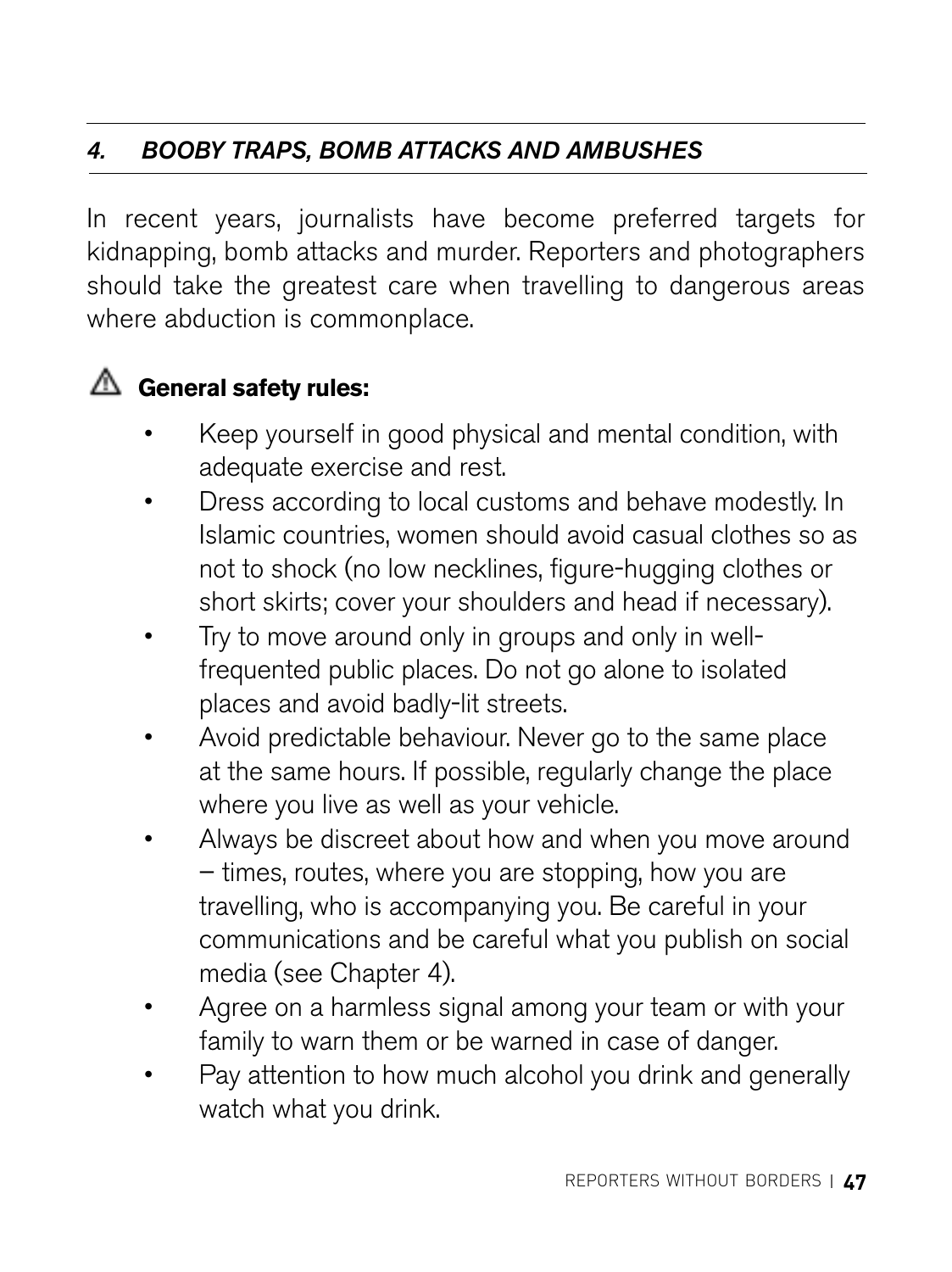- Avoid conducting interviews inside houses and don't get into a vehicle with someone you have just met. Also, avoid spending too long in the street carrying out your work as a journalist, using a microphone or video camera, for example.
- Avoid taking buses, which can be the target of suicide attacks.
- Beware of suspicious-looking vehicles.
- If you think you are being followed, alert your contact or your newsdesk using whatever communication device you have in your possession, such as a tracker or phone and make your way to a safe place, such as a police station or military barracks, or at least to a crowded area. Try to make a note of the identification details of the vehicle, such as model, colour, number of people inside and licence number).
- Try to look as if you know where you are and where you are going, especially if this is not so.

If you are threatened: Always take death threats seriously. If you are In a place where the rule of law is respected, tell officials you think can protect you. Change your habits immediately. Find out where the threat came from and find the person who made it and either consider organising a confrontation in a place where you have an advantage (such as a police station) or avoid any meeting at all. If there is no rule of law, and the threats are repeated and occur over a considerable period, inform press freedom groups such as Reporters Without Borders and build a network of international support. If the danger is too serious, consider getting away from the subjects you were covering or from the people threatening you until the danger diminishes and you have mustered some support.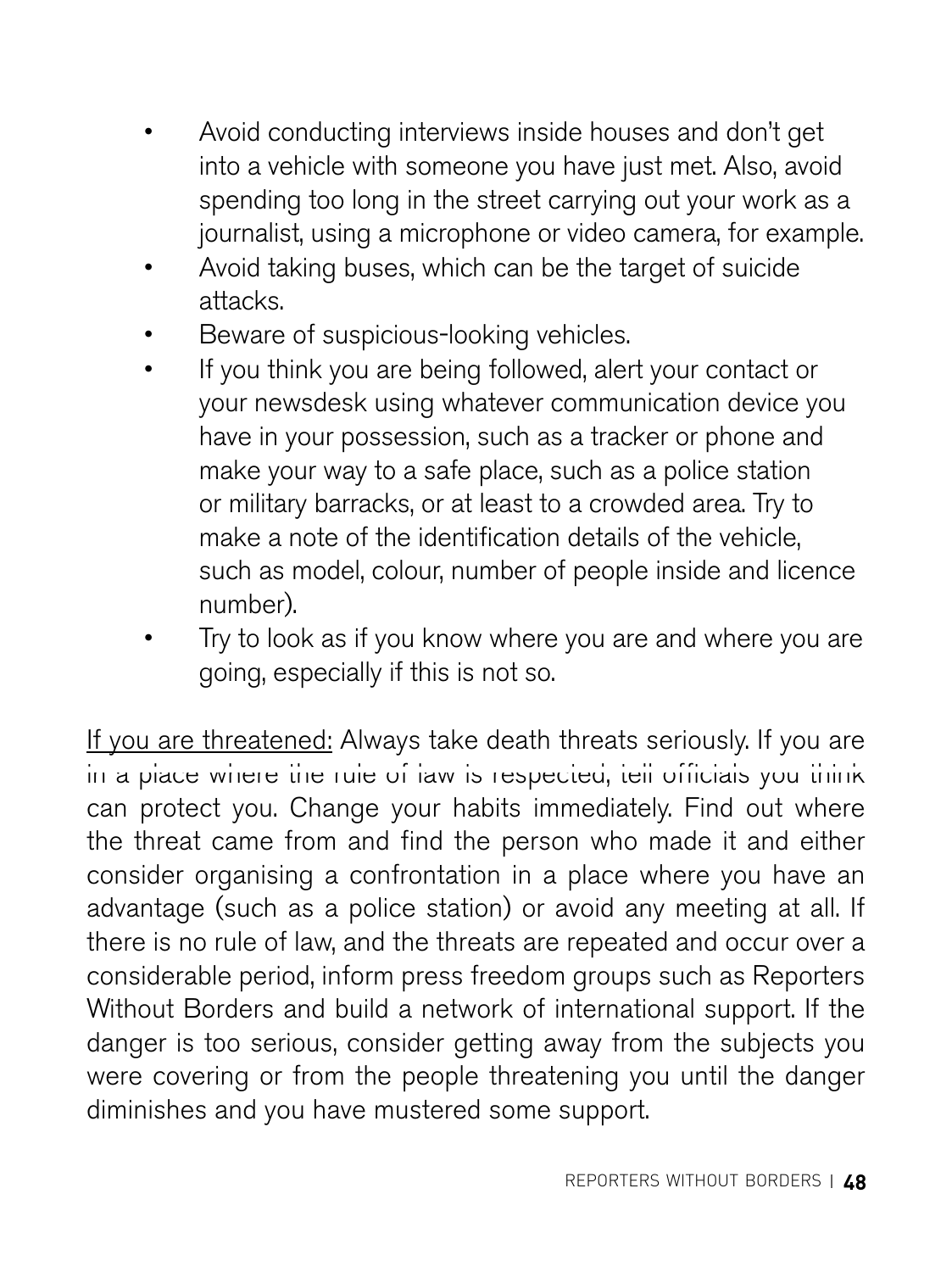#### **Bomb attacks and booby traps**

When a journalist or media outlet receives repeated death threats, special safety measures should be taken to reduce the danger of sabotage or a bomb attack. Security precautions must be worked out and strictly observed by all staff, and must include monitoring of possible sources of explosions, such as radio waves or electric current, switches and wiring, alarm-clocks, watches, doorbells, timers, chemicals and sources of heat or vibration.

#### **The most common booby traps are:**

In houses (doors, windows, floors, furniture, phones, TVs, household appliances, books, alarm-clocks, beds, armchairs, suitcases). When you enter a room, avoid standing on the doorstep. Do not touch anything in a house that you don't know.

In kitchens (kettles, canned food, bottles).

On the road (food depots, bridges, roadsides, natural shelters, vehicles, abandoned weapons, grenades and munitions, corpses).

#### $\triangle$  If you find a suspicious device:

- Do not touch it in any circumstance, even if it has already gone off or seems not to have worked properly.
- If it makes a noise (a timer) or changes appearance (begins to smoke), leave immediately.
- Set up a safety perimeter around the site, at least 100 metres (110 yards) away from the device.
- Do not use a mobile phone or any electrical or electromagnetic device to raise the alarm.
- How to spot a parcel bomb:
- Unusually stiff envelope or packaging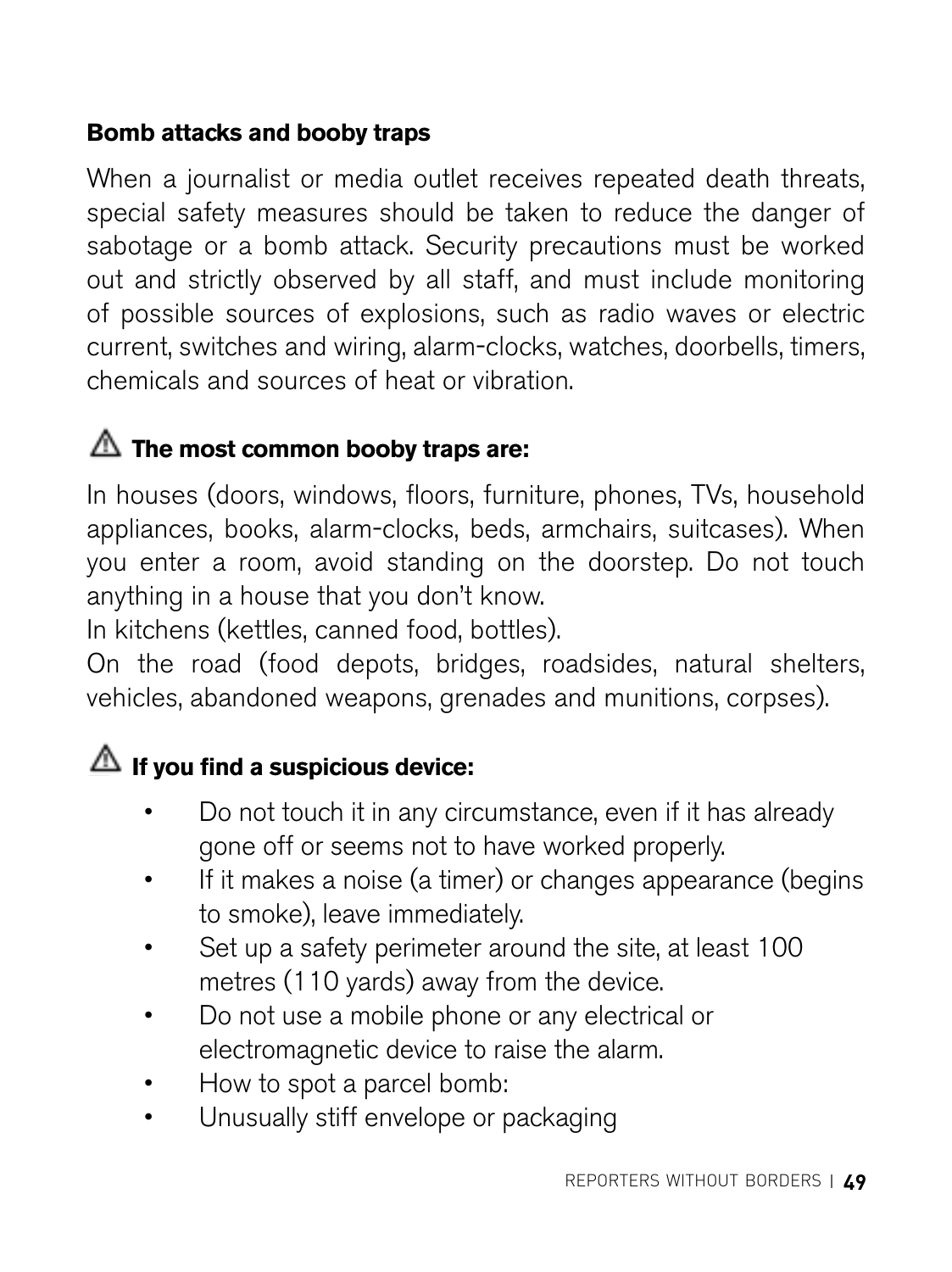- Excess packaging or large number of postage stamps
- A drawing or decoration
- Special wording ("very urgent" ... "very personal" ... "to be personally delivered")

#### $\triangle$  How to spot a car bomb:

Check the immediate vicinity of the vehicle and look for any package or suspicious object near the wheels.

Note the general appearance of the vehicle (without touching it). Look for any wiring or suspicious or unusual object.

Inspect key parts of the vehicle such as the wheels, the underneath, exhaust pipe, driving seat, front passenger seat, windscreen wipers, headlights, the catch to open the hood, engine compartment, dashboard and under the seats.

After dark, keep a flashlight with you so you can make these checks.

#### **How to spot someone about to carry out a suicide bombing:**

- They appear to be wandering about without a clear direction
- They are perspiring and appear tense
- They look bundled up or dressed in a way that could conceal explosives
- If they think they have been spotted, they try to take cover in a group of people or stationary vehicles

#### **If you receive a telephone bomb threat:**

Record the time and length of the call, note any details that might help identify the caller or establish where they are calling from (cadence of voice, pitch, accent, diction, background noise) and ask the following questions: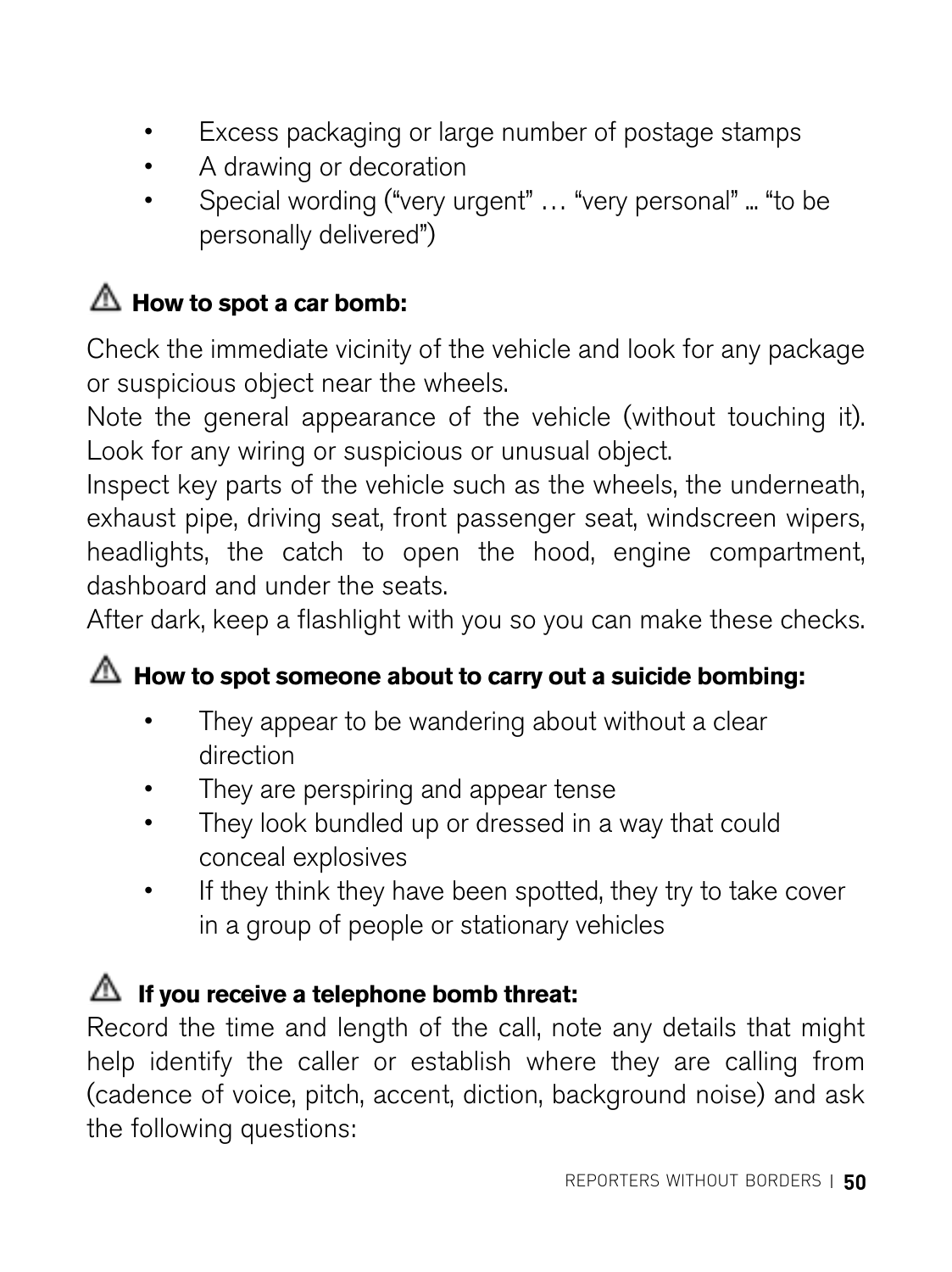- When is the bomb set to explode?
- Where is it?
- When was it put there?
- What does it look like?
- What kind of bomb is it?
- What will set it off?
- Did you personally place the bomb?
- Why?
- Who are you?
- Where can you be contacted?

#### **Ambushes**

#### **If you are in vehicles in a military or humanitarian convoy:**

- In open country: keep 50 metres (55 yards) between vehicles and more if possible. Drive fast and be ready to speed up to escape any attack.
- In towns and cities, stay at brake distance between vehicles. Drive no faster than 50 km/hour (30 mph) to avoid accidents. See that no unknown vehicle inserts itself into the convoy and beware of motorcycles. Pay attention to traffic lights and stop signs. If you're approached, speed up.

#### **If you are ambushed:**

- Speed up to get out of the dangerous area, or reverse or turn around if the road is blocked ahead of you but not behind.
- If the road is blocked by gunfire, get out of the car on the side away from the shooting and take cover behind the engine compartment and the wheels. Beware of the risk of mines at the roadside. Beware of a pause in the shooting, as an attacker may appear on the road to search or loot vehicles or even kill the wounded.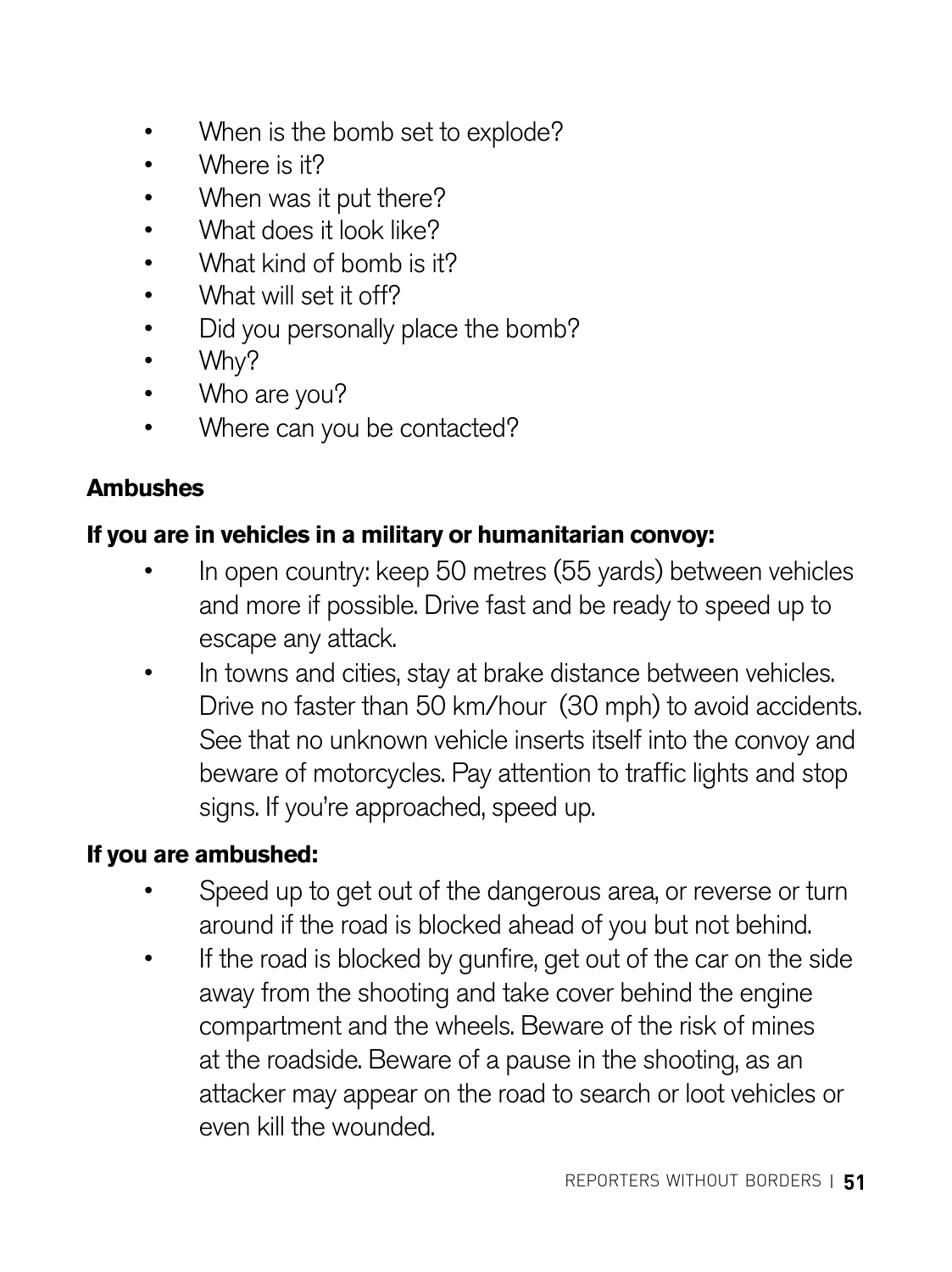# **REMEMBER :**

## TO AVOID BOOBY TRAPS AND **ATTACKS**

- Be careful and discreet when you move around
- Take any threats seriously and follow safety procedures
- Remain on alert throughout your daily routine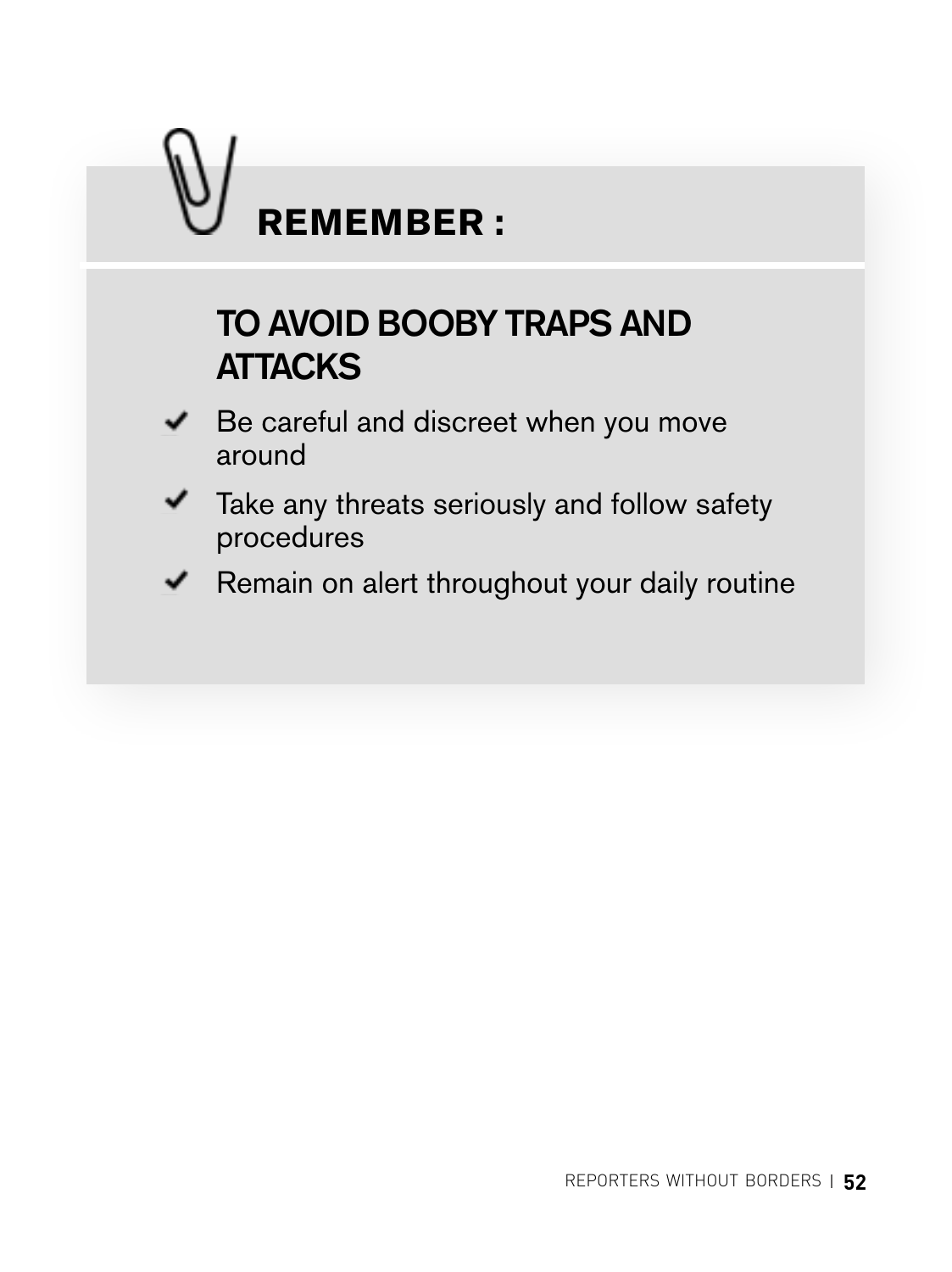#### **Natural disasters**

#### r۳ **Here are some tips from the International News Safety Institute for journalists covering natural disasters:**

- Learn as much as you can about the type of disaster (hurricane, earthquake, tsunami, chemical spill, etc.) you are going to cover. Ensure you have appropriate insurance.
- Ensure you have conducted an in-depth risk assessment and are prepared to 'survive' in this challenging hostile environment.
- Wear appropriate protective clothing and gear and ensure that you and your crew are adequately trained to live and work in these conditions.
- Do not get in the way of rescue and relief workers. Be selfsufficient and do not be a burden to an already strained system. Check the weather.
- Make sure the newsdesk knows where you are and what you intend to do. If you move locations then let them know. Ensure they have other local contacts in case you go missing.
- Make sure you take something to wash yourself if there is no water, such as wet wipes or baby wipes. Ensure you maintain your personal hygiene so you don't get sick and ensure you know the location of the nearest hospital or medical facility.

#### **Clothing and equipment:**

• Ensure you have luggage that you can carry (rucksack) with a waterproof cover.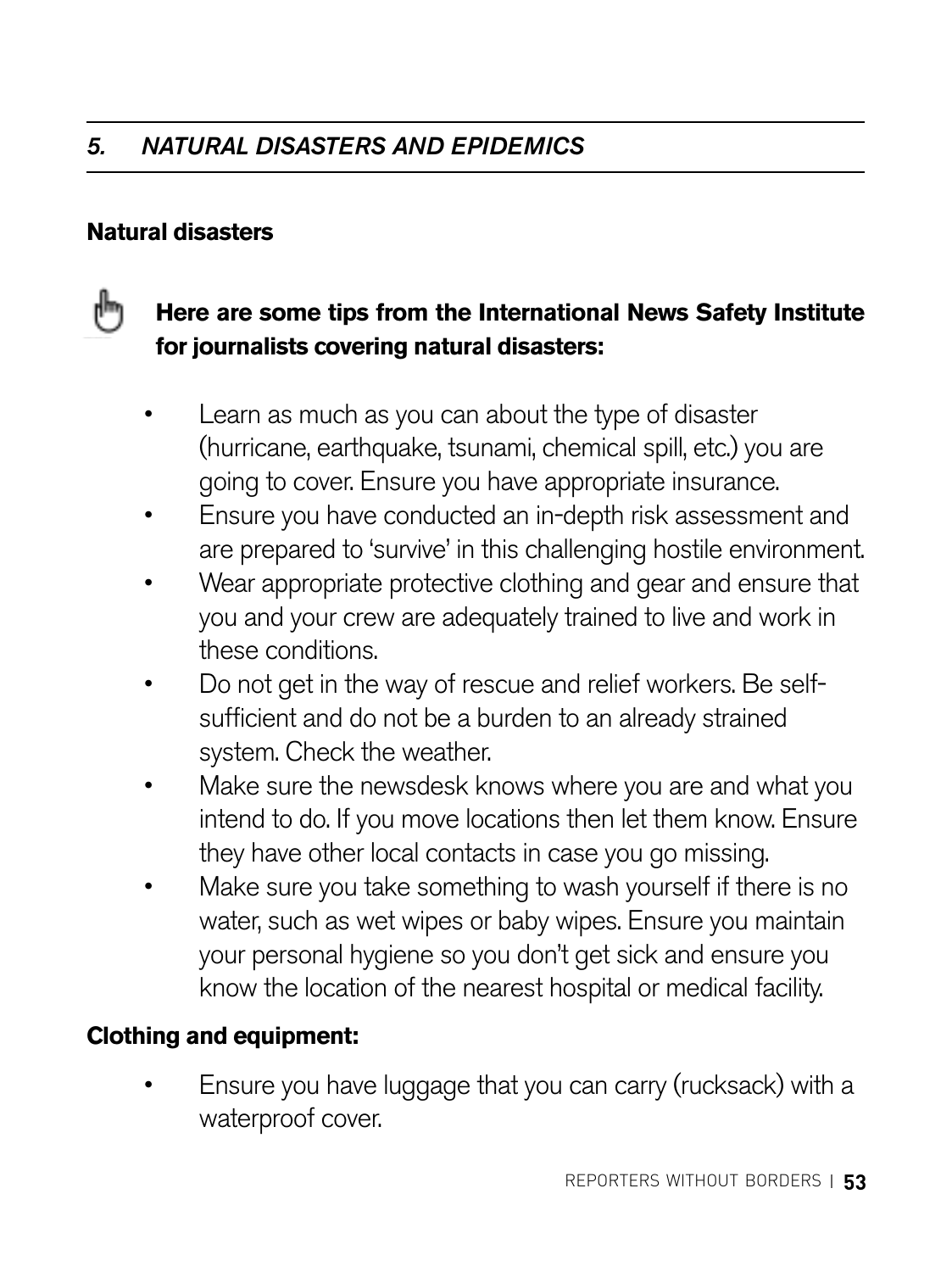- Wear suitable protective clothing and ensure it is appropriate for the heat and humidity. When reporting on hurricanes or floods, ensure you have good quality rain gear that fits you and is lightweight. Wear sturdy boots or wellington boots/waders. Also ensure all of your team has reflective gear.
- Mobile/cell phones may not work or networks may be disrupted. Take several SIM cards from different providers and make sure you have a satellite phone, that it is charged and that you have a charger that can be used in the car.
- A 4x4 vehicle is preferable if there is a danger of flooding. Make sure it is fitted with an up-to-date GPS, a spare wheel and a jack, and has a first aid kit.
- Make sure you have a grab bag at all times containing a flashlight and spare batteries, or wind-up torch, warm clothing, water, water purification tablets, compass, Swiss knife and food (energy bars, dried food and freeze-dried food).
- A generator is often vital in situations where there is no power or electricity. Make sure you know how to use it and you have sufficient fuel stored in safe containers.

## **NB:**

- Be aware of dangers such as flying debris, torrential rain or high winds.
- Do not take up positions under or near trees. This is because of the risk of being struck by lightning, or being hit by falling trees and branches.
- Do not approach or work in any area where power cables have come down.
- Refrain from smoking, as there may be fractured gas lines.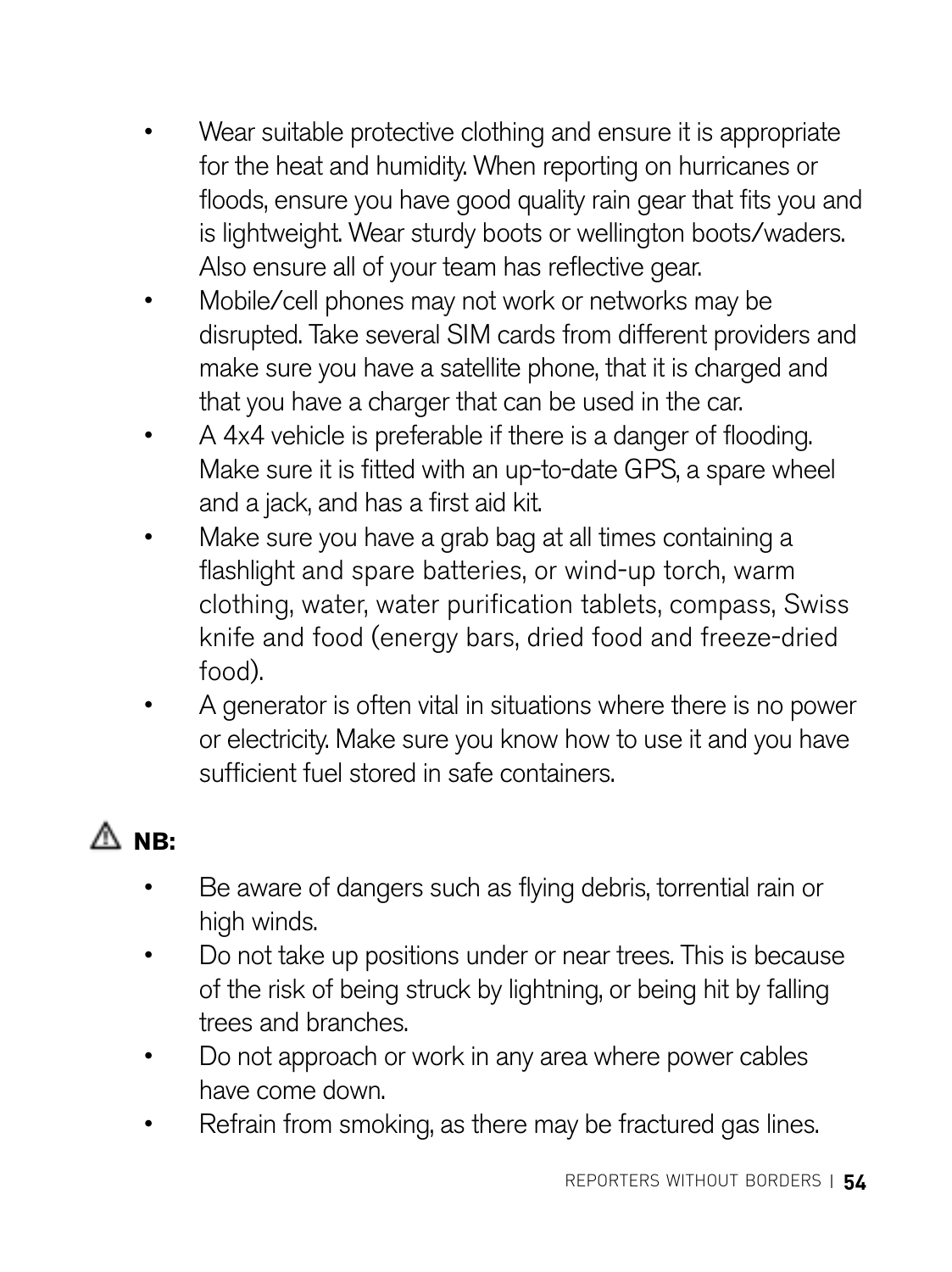• If you smell gas, natural gas or sewer odours, do not switch on engines and refrain from using mobile/cell phones. Leave the area on foot as quickly and safely as possible.

#### **Precautions during epidemics**

r۳

During the deadly Ebola outbreak in West Africa in 2014, AFP journalists reporting from the affected areas were instructed to remain at least six metres (20 feet) away from anyone suffering from the disease and at least four metres (13 feet) from a dead body, provided it was contained in a sterile body bag. They were advised to observe instructions given by NGOs such as Doctors Without Borders through which they made contact with nurses, patients or convalescents.

#### **More generally, when faced with any epidemic, AFP recommends following some basic rules:**

- Drink bottled water, only eat food when you know where it comes from and how it was cooked, wash your hands frequently with soap or an alcohol-based solution and avoid contact with other people's body fluids, for example on a borrowed phone or dirty dishes.
- Wear long-sleeved clothes, as a protection against mosquito bites as well as to prevent direct contact with a sick person.
- During the rainy seasons, keep a pair of plastic boots that are easy to clean and disinfect.
- Don't shake hands, even with colleagues. Don't let anyone else into your car. Give them some money to help them out if necessary. Don't touch animals, not even pets. Don't borrow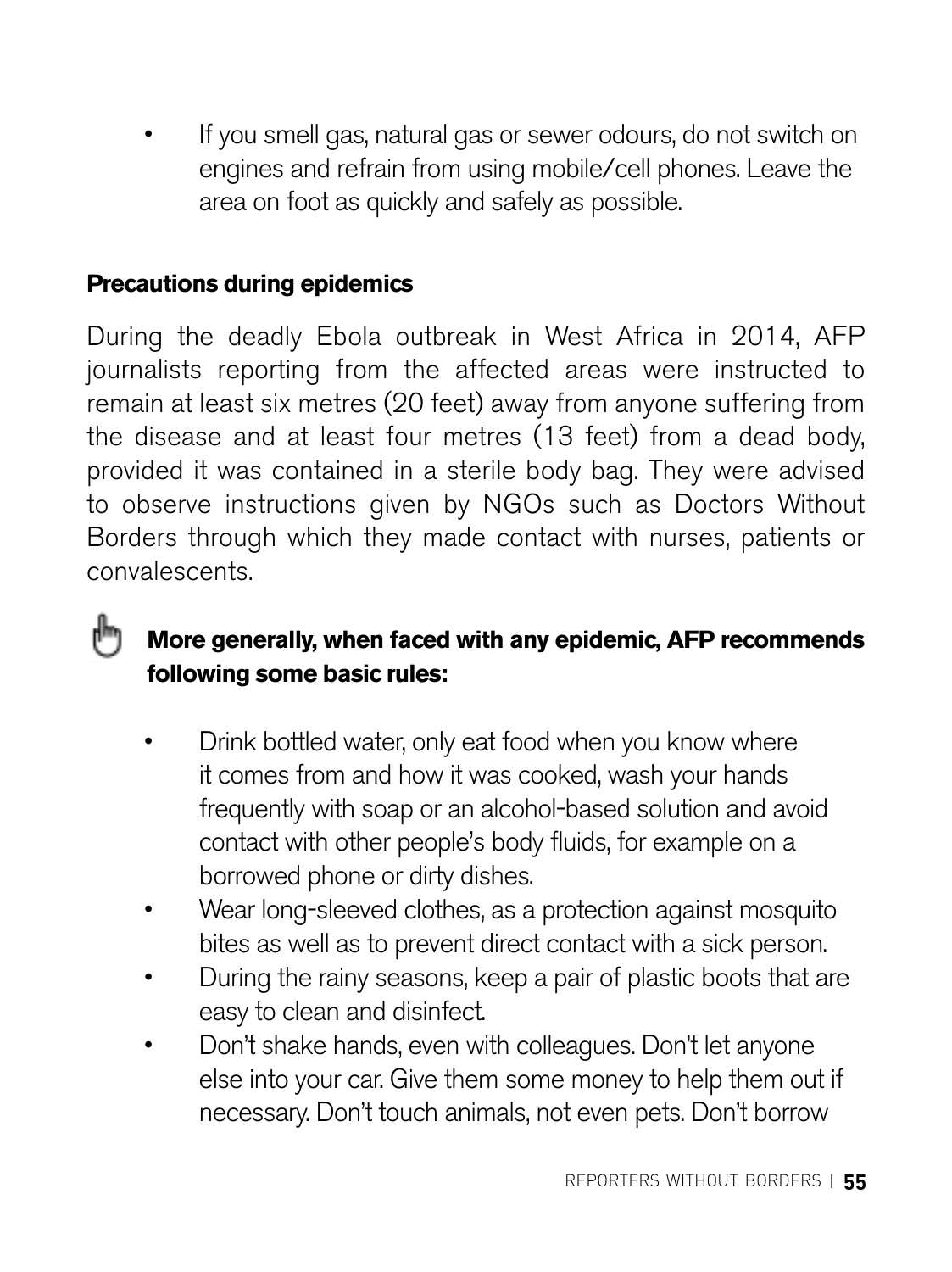anything such as a pen or mobile phone and keep you own equipment clean.

- Avoid overcrowded places and don't go out at night (a curfew may be in effect in some places) and use the hotel restaurant in preference to somewhere more crowded.
- Never eat or even touch bush meat.



### IN THE EVENT OF NATURAL DISASTERS OR EPIDEMICS

- Wear suitable clothing and protective gear
- $\blacktriangleright$  Avoid direct physical contact and swapping items with others
- $\blacktriangleright$  Keep some wipes that you can use to disinfect your hands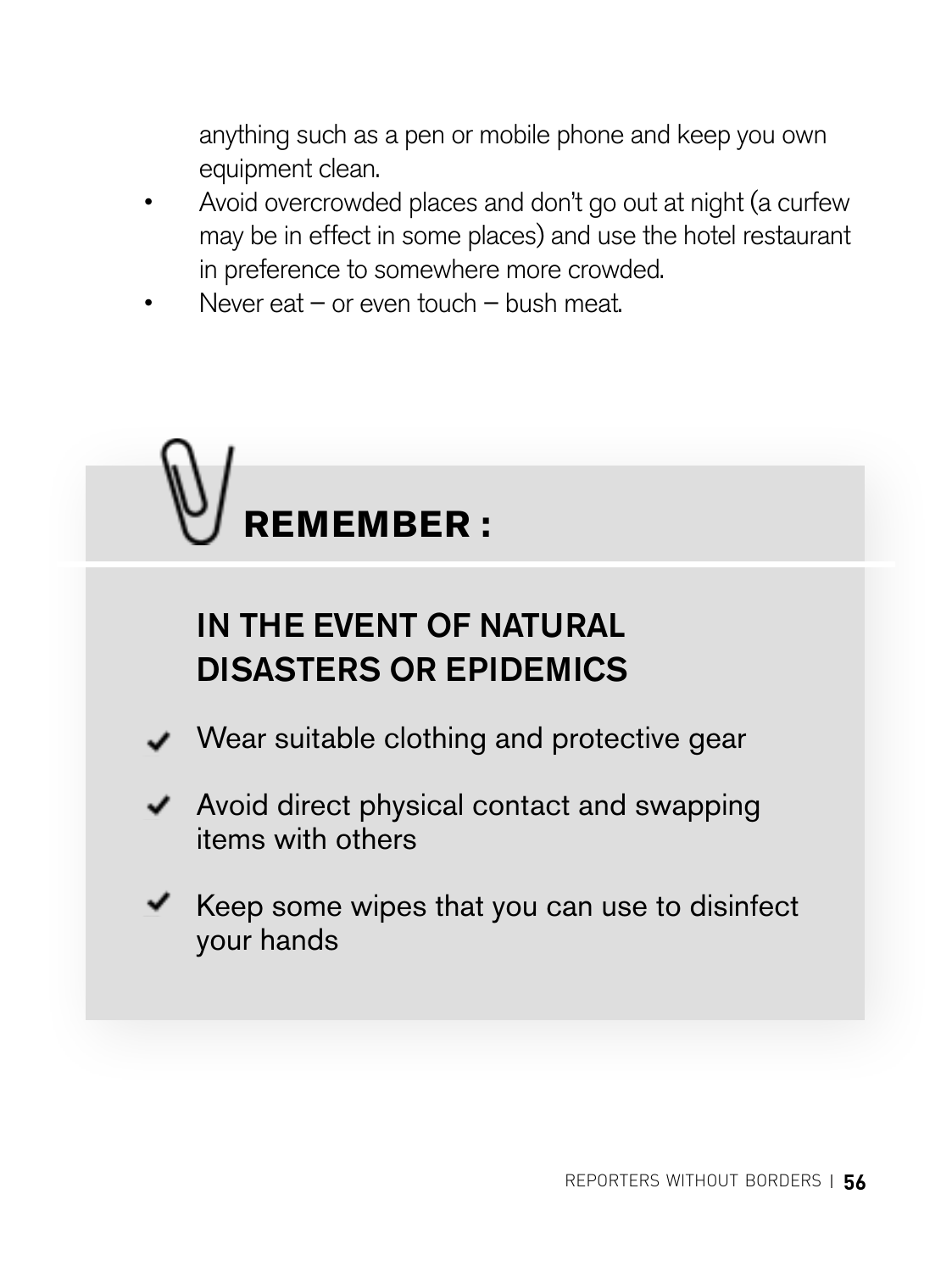#### **Covering a demonstration**

Try to work in a group or at least in a pair, so that you can warn each other if things get out of hand. Look for escape routes and plan how to get away in case of necessity. In towns and cities, it may be a good idea to get to know a few shopkeepers and residents beforehand. If the demonstration turns violent, you may be able to take refuge with them.

Where applicable, identify yourself as a journalist to the police at the start of the demonstration so that they won't take you for a protester later on. Find out what weapons or other means may be used so you can work out the risks and prepare yourself. Also, depending on the size of the crowd or the type of demonstration, try to determine if it would be better to be clearly identified as a journalist or if that might arouse hostility on the part of the demonstrators.

Reduce the risk of being robbed or attacked by not parking or preparing your equipment within sight of a potentially hostile crowd. Don't put on your protective gear at the start of the demonstration. This might anger the protesters, who often consider themselves to be peaceful and accuse journalists of anticipating trouble.

While the atmosphere is still calm, introduce yourselves to the demonstrators and their leaders and ask them about their demands. Not only is this part of your job, but they will also generally be less hostile if you have spoken to them in advance.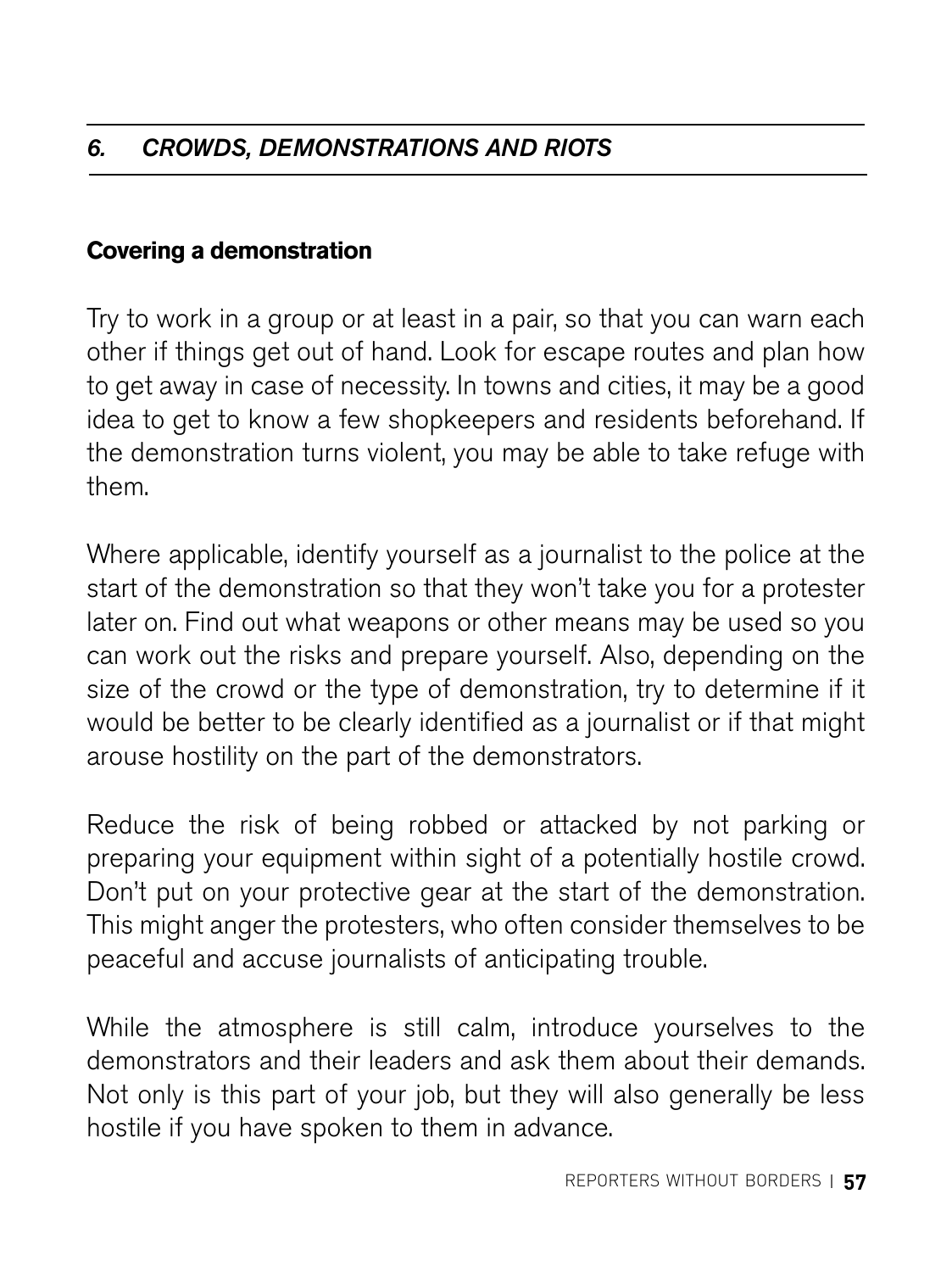#### **Equipment**

- Wear discreet protective clothing appropriate for the season, for instance a motorcycle jacket and a baseball cap with a protective liner.
- Wear strong and comfortable lace-up shoes, such as hiking boots. In the countryside, make sure they are waterproof and consider wearing gaiters if it's muddy.
- In the cold season, wear an anorak with a waterproof hood and warm underwear, socks, gloves and a ski hat in case you have to spend a long time outdoors.
- To prevent sexual harassment, women should carry a whistle. Some recommend wearing a one-piece bathing suit under several layers of loose clothes that cover up their figure (see also the following section on sexual violence and advice for women).
- Consider wearing an anti-riot jacket, which protects against handguns and other weapons and absorbs blows from batons. However, first assess the risks – you could be taken for a plain-clothes police officer if you try to cover it up, and if you wear a PRESS sign you may expose yourself to anti-journalist violence by the demonstrators.
- Make sure you have a small unobtrusive backpack to carry the following items, which you can take out quickly if things start to deteriorate:
	- A light helmet, such as those used for climbing or skiing, which is easy to put on and take off, preferably without ventilation holes in case of rain.
	- A gas mask, or swimming goggles, a ski mask or even a painting mask with filters that covers the nose and mouth.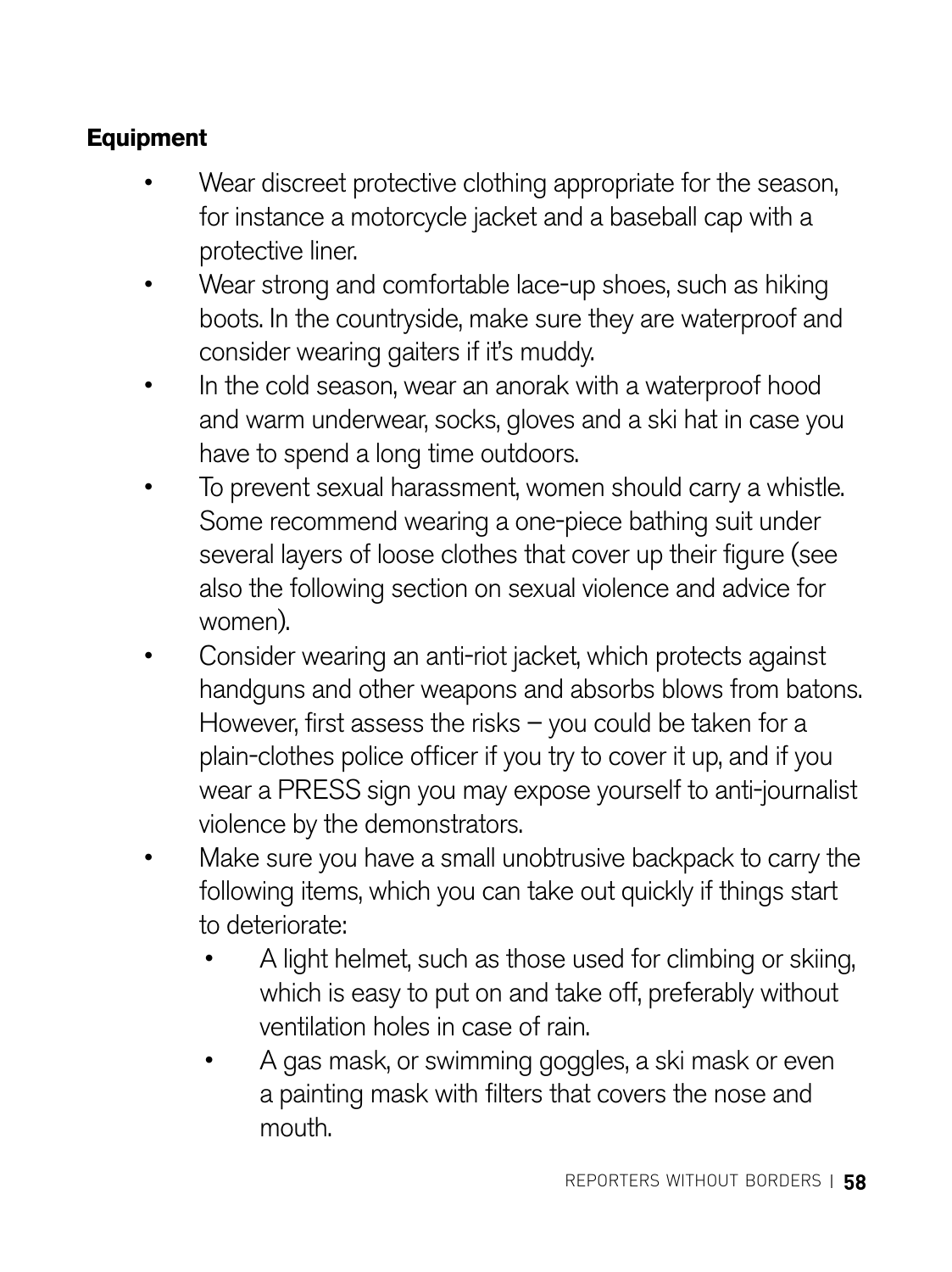- A scarf or kerchief is also useful for low concentrations of tear gas, or to dry your face after water cannon have been used.
- Since you don't know how long a demonstration may last if it gets out of hand, think of taking:
	- **Water**
	- Energy bars or dried fruit (for quick-release sugar)
	- Back-up batteries
	- First aid kit
	- Tissues
	- Saline solution or eye drops (in case of tear gas)
	- A press armband that is easy to access, which you should wear only when the risk of being taken for a demonstrator during a police charge is greater than that of being attacked because you are a journalist.
	- A head lantern, vital for demonstrations in open countryside that continue after dark.

#### **Dealing with violent crowds and riots**

- Never stand between police/troops and demonstrators or in their line of fire. Beware of grenades, Molotov cocktails, Flash-Balls and moving vehicles.
- Look out for the people most likely to present a danger (those who are armed or wearing masks or hoods) and try to anticipate the movements of the crowd by watching the eyes and gestures of the demonstrators.
- In towns and cities, be aware of high buildings from which rocks may be thrown.
- If you encounter harassment, negotiate to calm things down.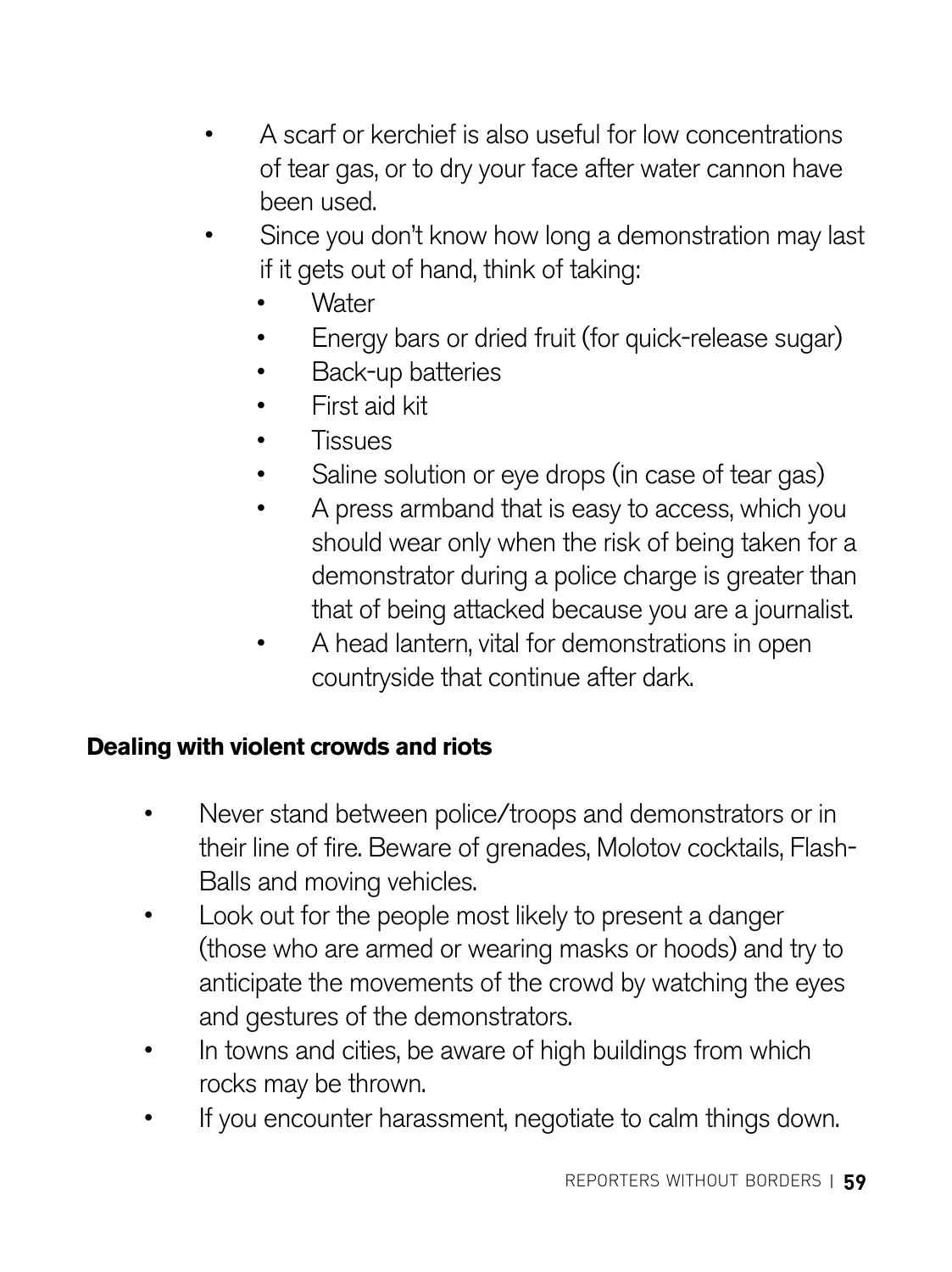Avoid physical contact. If you are physically attacked or rocks are thrown at you, run away, take shelter and leave the area. If you are beaten up, try to protect your face and head.

- Keep an eye on photographers and police. If they put on their helmets, it's time to put on your own protective gear, such as helmets and masks.
- Don't underestimate the debilitating effects of tear gas and bear in mind it is difficult to run wearing a gas mask  $-$  you quickly get out of breath.

## **REMEMBER :**

## DURING A VIOLENT DEMONSTRATION

- Take protective gear: helmet, mask, security jacket
- Check out the location and identify allies, escape routes and shelters
- Never stand between security forces and demonstrators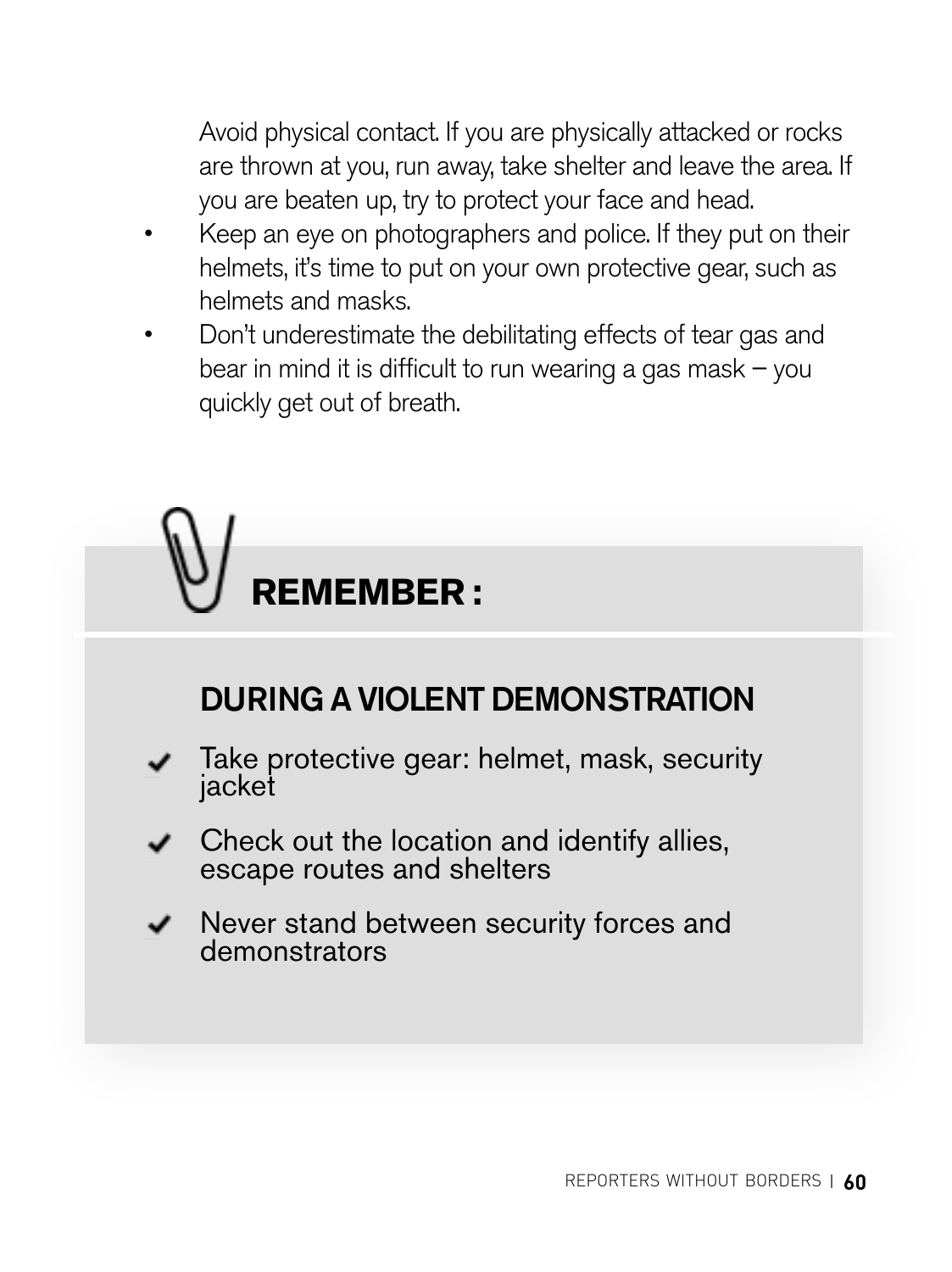#### *7. SEXUAL VIOLENCE AND ADVICE FOR WOMEN*

Male and female journalists cover the same areas and there should be no restrictions on reporting based on gender. However, in some cases women are recommended to take particular precautions in order to ensure their safety in dangerous areas.

The sexual abuse suffered by several female journalists in Egypt during the anti-government demonstrations in Tahrir Square, including a violent attack on Lara Logan, war reporter for the CBS network, highlighted the sexual violence to which journalists, particularly women, are exposed in the field.

**Here are some recommendations for female journalists working in dangerous areas. Most of them come from experienced colleagues. One, Judith Matloff, who is a security expert working for a number of journalists' protection organisations, published an article on the subject in the Columbia Journalism Review in 2011.**

#### **Dress and attitude**

- Wear a wedding ring, or a band that looks like one.
- Respect the local dress code and err on the conservative side. Wear loose, even shapeless, clothes. Wear a long tunic, loose pants with a pullover shirt and a thick belt. These layers will slow down an attacker.
- Avoid low-cut and figure-hugging clothes and wear a headscarf if necessary.
- Wear comfortable shoes that will allow you to run easily.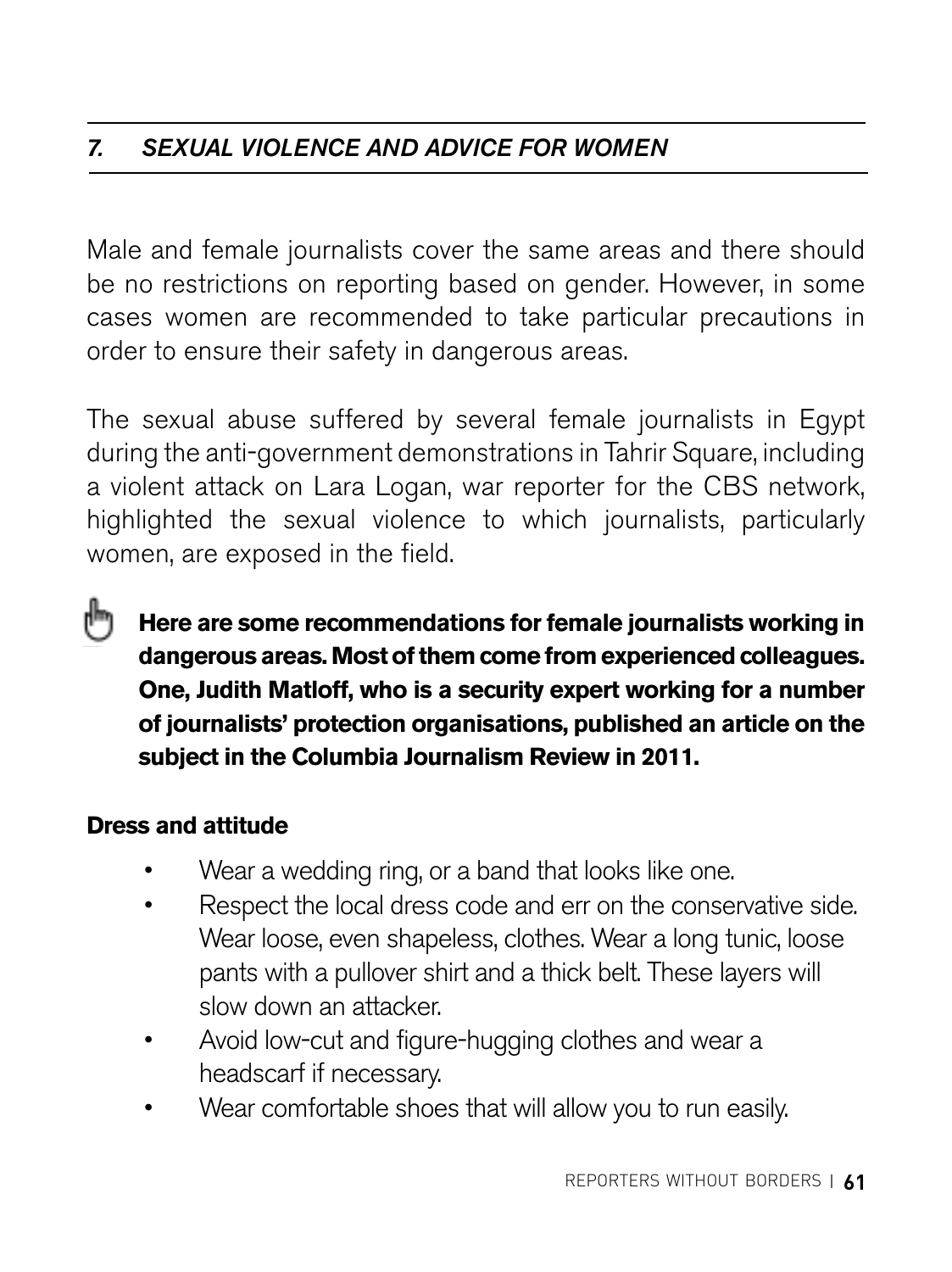- Avoid necklaces, which an attacker could grab hold of.
- Take care how you behave. Be aware of the local culture and customs. For example, smoking, shaking the hand of a man, drinking alcohol or laughing loudly may in some places be seen as signs of frivolity and promiscuity.
- Have your own vehicle and/or driver, so you can return home under your own steam and in safety.

#### **In a hotel**

Take a room near your colleagues (unless they have been harassing you, in which case stay on another floor)

Keep a wedge to push under the door on the inside, an alarm, or a chair that will fall over if the door is opened.

Don't use the lift if you believe you are being followed.

#### **In a crowd or a dangerous demonstration**

- Take even more care than usual to ensure that you are soberly and discreetly dressed. Plan to wear a one-piece bathing suit under several layers of clothing and a strong belt.
- Take a trusted male companion to watch your back. Ideally this will be your local fixer or your driver, someone you can trust who will not be worrying about his own story and will be able to warn you and protect you if things get dangerous.
- Stay at the edge of a crowd and always have an escape route in case things turn ugly.
- Carry a whistle or a small aerosol spray, for example deodorant, which you can squirt into the eyes of an attacker.
- If you encounter wandering hands, raise you voice and be firm. Don't let yourself be carried away by a group, put up a struggle.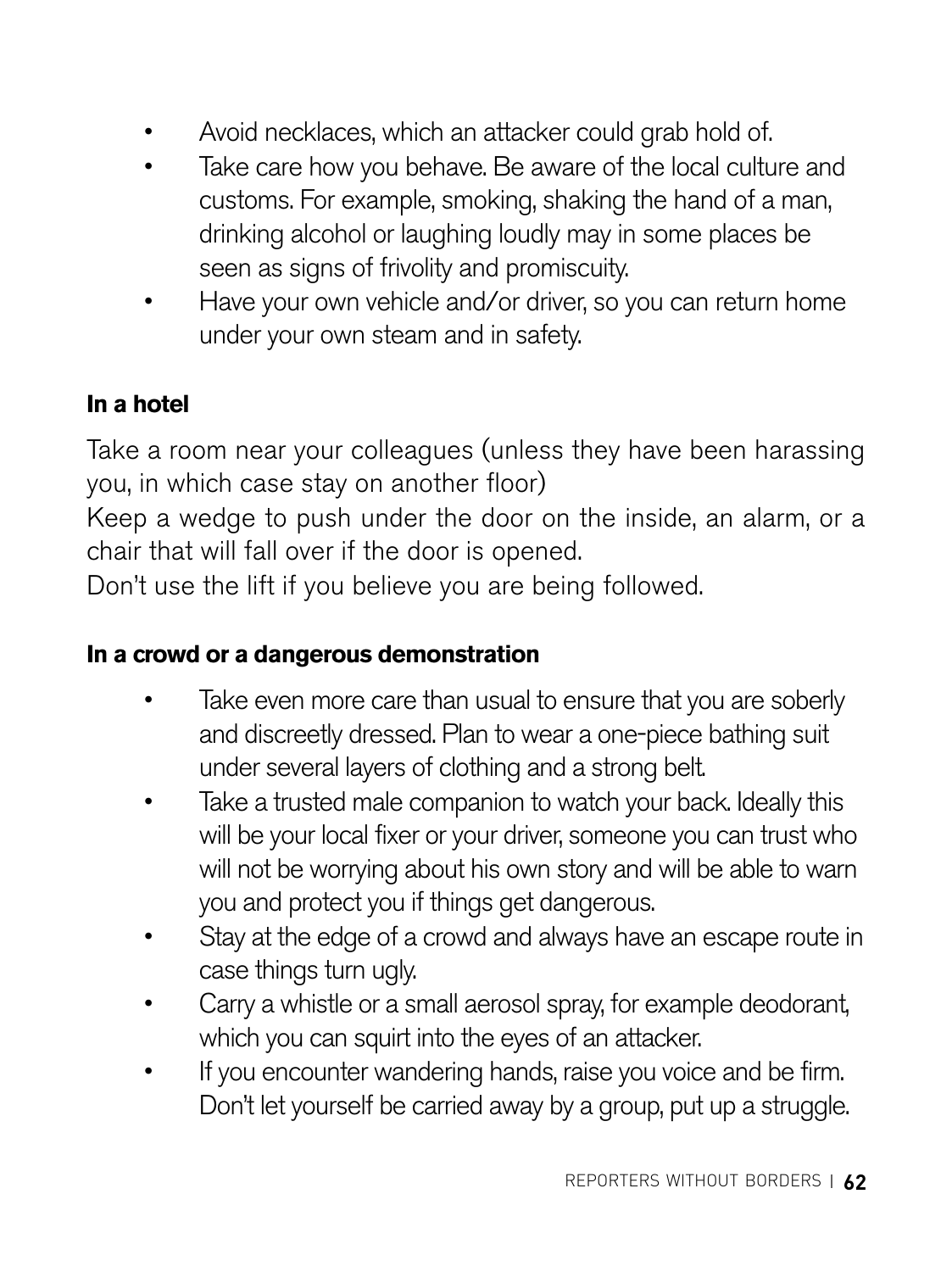#### **If you are sexually attacked or raped**

- Struggle, shout, call for help from those around you. If you spot a group of women, call out to them to ask them for help or to sound the alarm.
- Tell the attacker that you have children, that you are pregnant, that you could be his mother or his sister, or try to distract his attention to something nearby.
- Say you are menstruating (you can use a capsule of fake blood and a sanitary pad to add credibility), that you are impure, sick, HIV-positive etc.
- If nothing works, force yourself to vomit or defecate to put off the attacker.
- If you are faced with a group of attackers, try to identify the least determined among them and try to persuade him to protect you from the others.
- After an attack, seek medical and psychological help and do not feel guilty. Go to the nearest hospital and ask for a postexposure prophylaxis (PEP) kit of antiretroviral medication that you can take right away to reduce the chances of becoming HIV positive.



*NB: The risk of sexual attack is not confined to women and some of these tips may also apply to men.*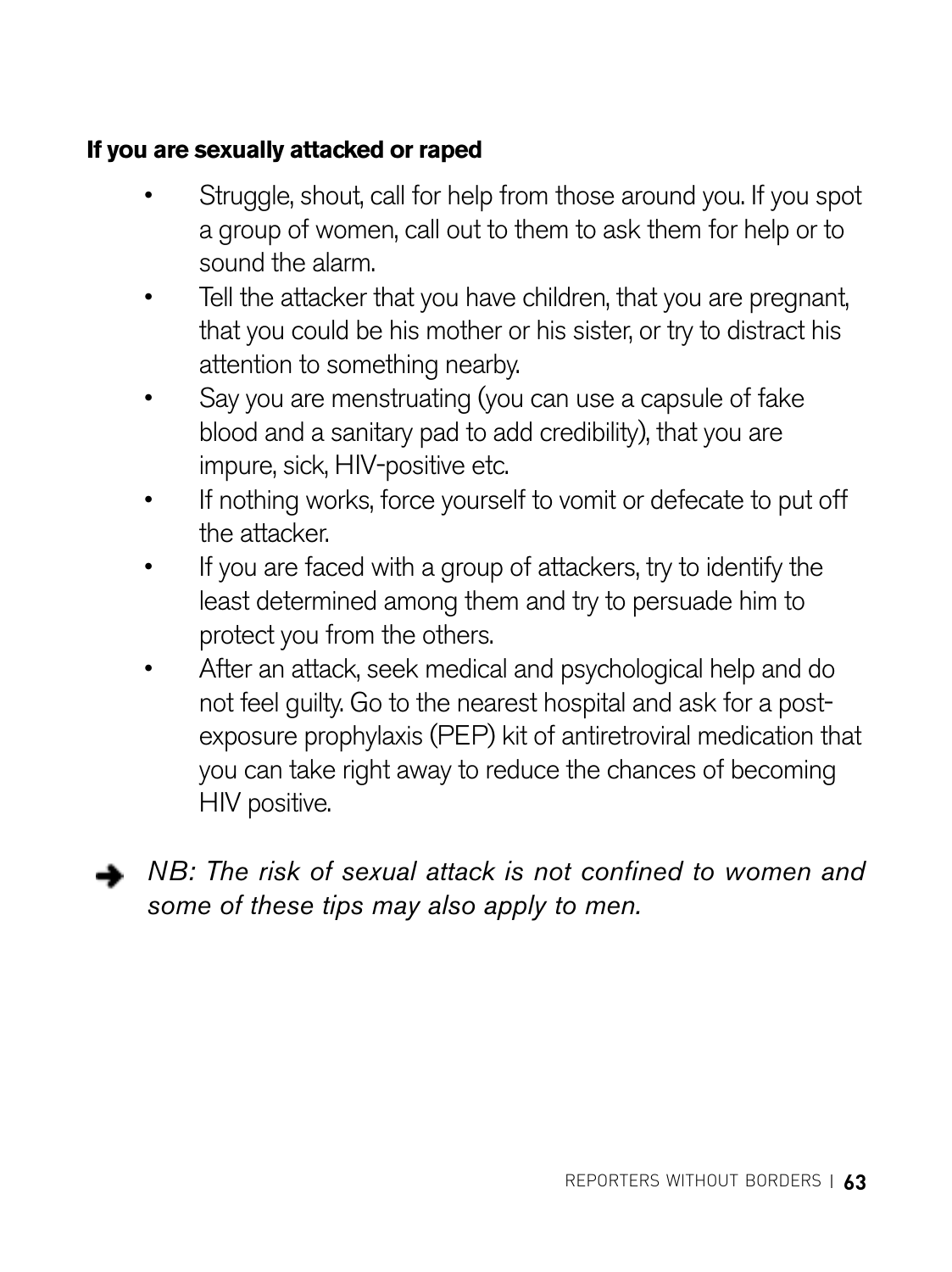## TO AVOID SEXUAL VIOLENCE Cover up with several layers of loose-fitting clothes Be aware of local practices regarding relations between the sexes  $\blacktriangleright$  Try to put off your attacker, or appeal to his humanity **REMEMBER :**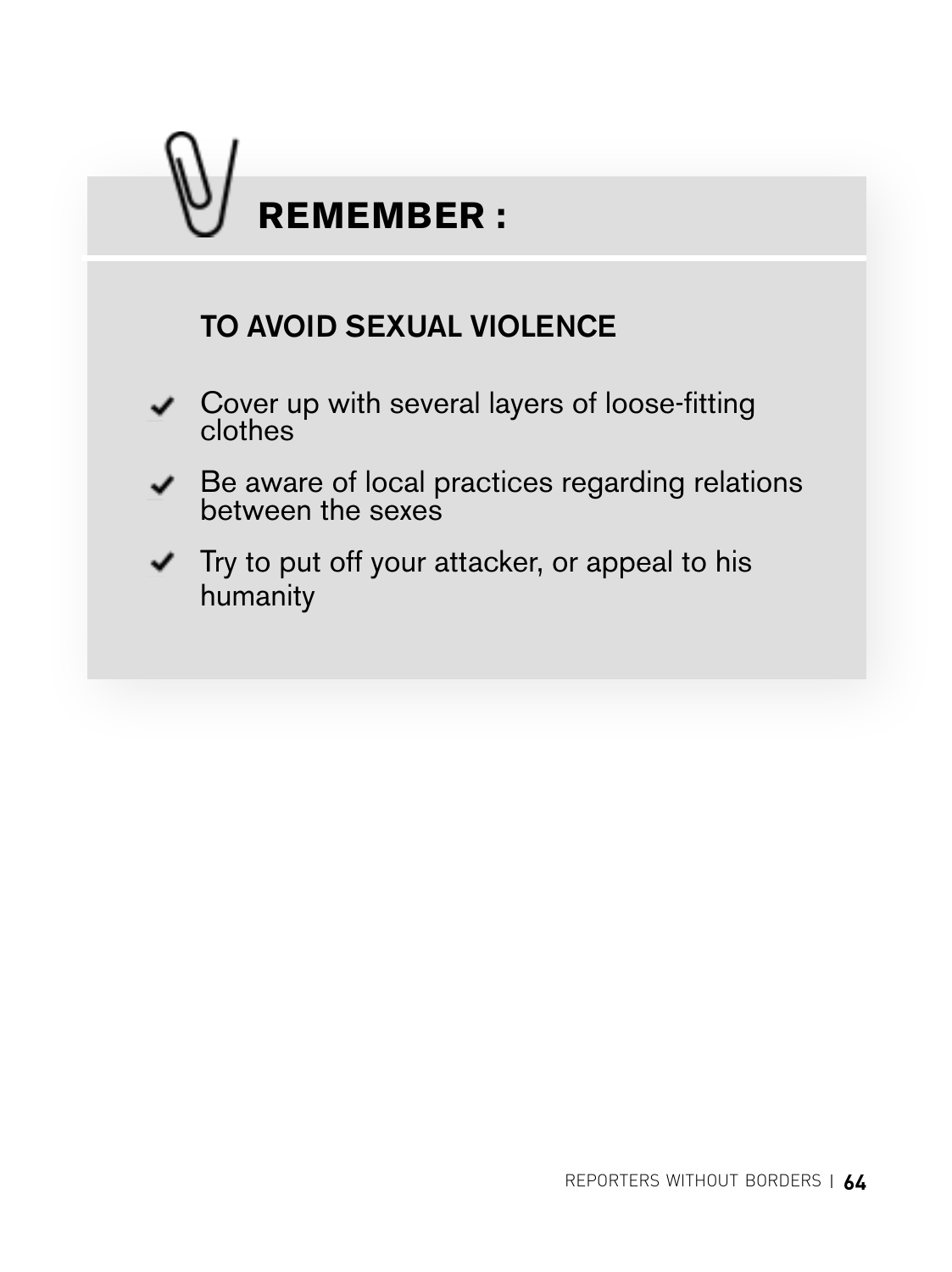#### *8. IF YOU ARE HELD CAPTIVE OR KIDNAPPED*

The attitude of a hostage depends on the behaviour of the kidnappers and local conditions, but in most cases, the following advice should help:

- Don't panic and try to appear calm. The kidnappers are likely nervous enough themselves.
- Don't resist or try to escape unless you're sure you can.
- Be patient. Do not provoke your captors and don't be servile or beg for things.
- Try to remember as many useful details as possible: voices, smells, noises, language spoken, routes taken…
- Do all you can to stay healthy, using sport, exercise and mental activities.
- Accept reasonable orders and requests by the kidnappers.
- Accept food, water and anything that can improve your health.
- Get the kidnappers to call you by your name. This will get them to see you as a person. Try to establish a dialogue and a relationship with them to create a more relaxed atmosphere.
- If you are kidnapped at the same time as one or more of your colleagues, try to persuade your captors to keep you together. This will be less work for them and you will be able to offer each other mutual support.
- Try not to believe threats and promises made by your captors.
- Don't lose hope and don't be discouraged if negotiations drag out – that means your chances of release are greater.
- Retain your instincts as a journalist and observer to try to take a step back from what you are undergoing and imagine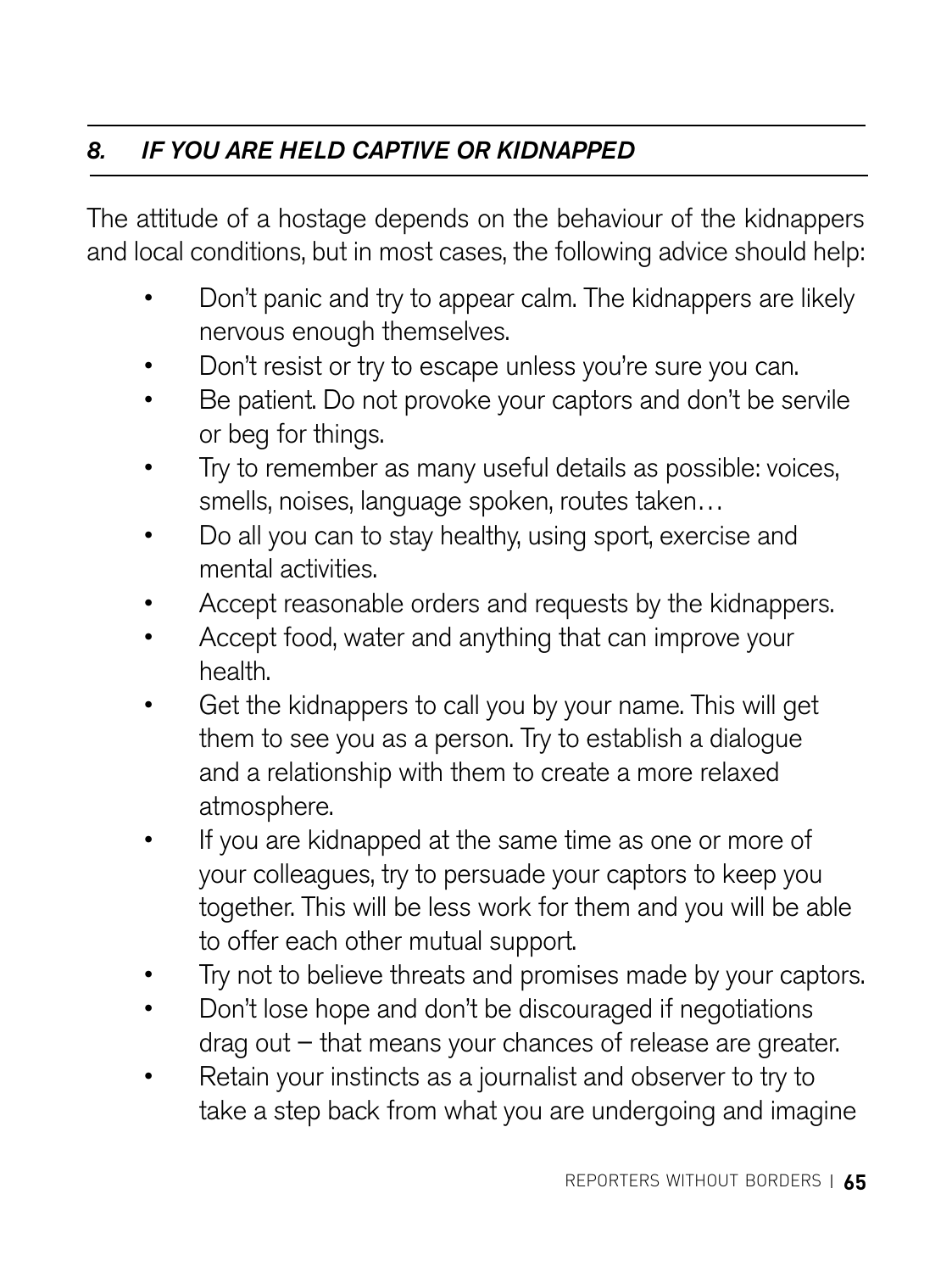how you will tell this story later.

- If the kidnappers ask, agree to make a voice recording or write a neutral note. This can help show you're alive and lead to your release.
- As your release nears, don't be impatient and obey the kidnappers right up to the last moment.
- After you've been freed, you'll be medically examined and "interrogated." This is vital. Also try to find someone to confide in about what happened. Don't keep the experience to yourself (see Chapter 6 on psychological trauma).
- Follow the advice you'll get before making any statement to the media.
- When you resume your normal life, take safety precautions against possible reactions by angry kidnappers.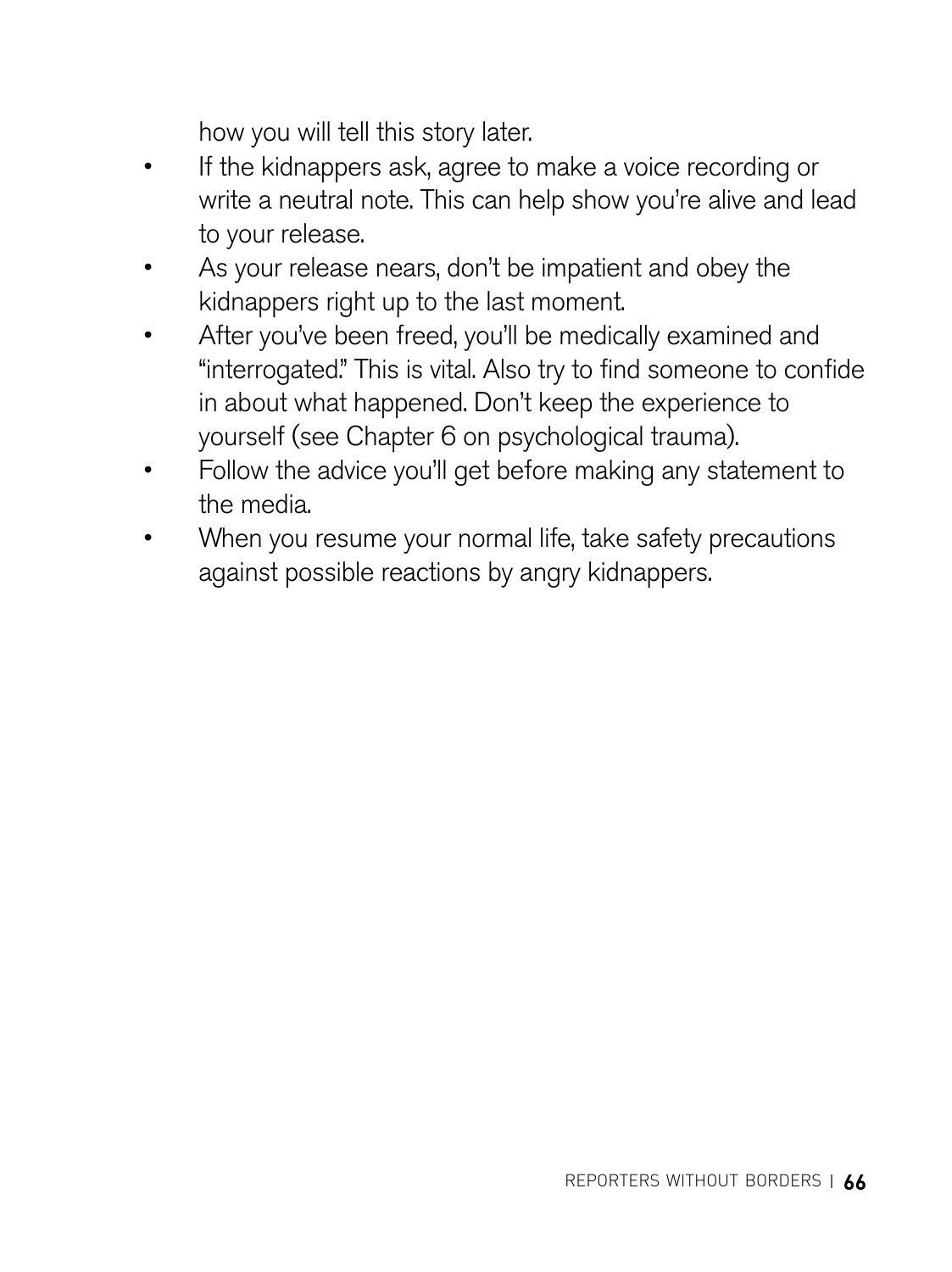## **CHAPTER 4: DIGITAL SAFETY**

There are considerable security risks for a journalist or blogger who uses the Internet, a smartphone or a satellite phone in a war zone or under a repressive regime. The data that you transmit may be used to locate you and thus put you in danger. Your files and your communications may be intercepted, compromising your sources. For this reason, it is essential to take precautions regarding digital security.



*The following guidelines, which apply to your computer and smartphone, are not intended to be exhaustive. Reporters Without Borders organises regular training sessions on digital safety and offers free tutorials at [wiki.rsf.org](http://www.wiki.rsf.org) and [http://slides.](http://slides.rsf.org) [rsf.org.](http://slides.rsf.org)*

#### *1. HAVE A GOOD CLEAR-OUT BEFORE YOU LEAVE*

#### Rule 1: Have as "clean" a digital ID as you can.

If you are intercepted or taken hostage, everything about you on the Internet or on you computer may be used against you and put others around you in danger. Do some cleaning, particularly on social media – remove photos and comments on politics or religion that could be damaging if taken out of context. Use high-level privacy settings in order to restrict what is publicly accessible about you, including your networks, stories and photos, and on your Facebook profile, consider replacing your real ID with a nickname.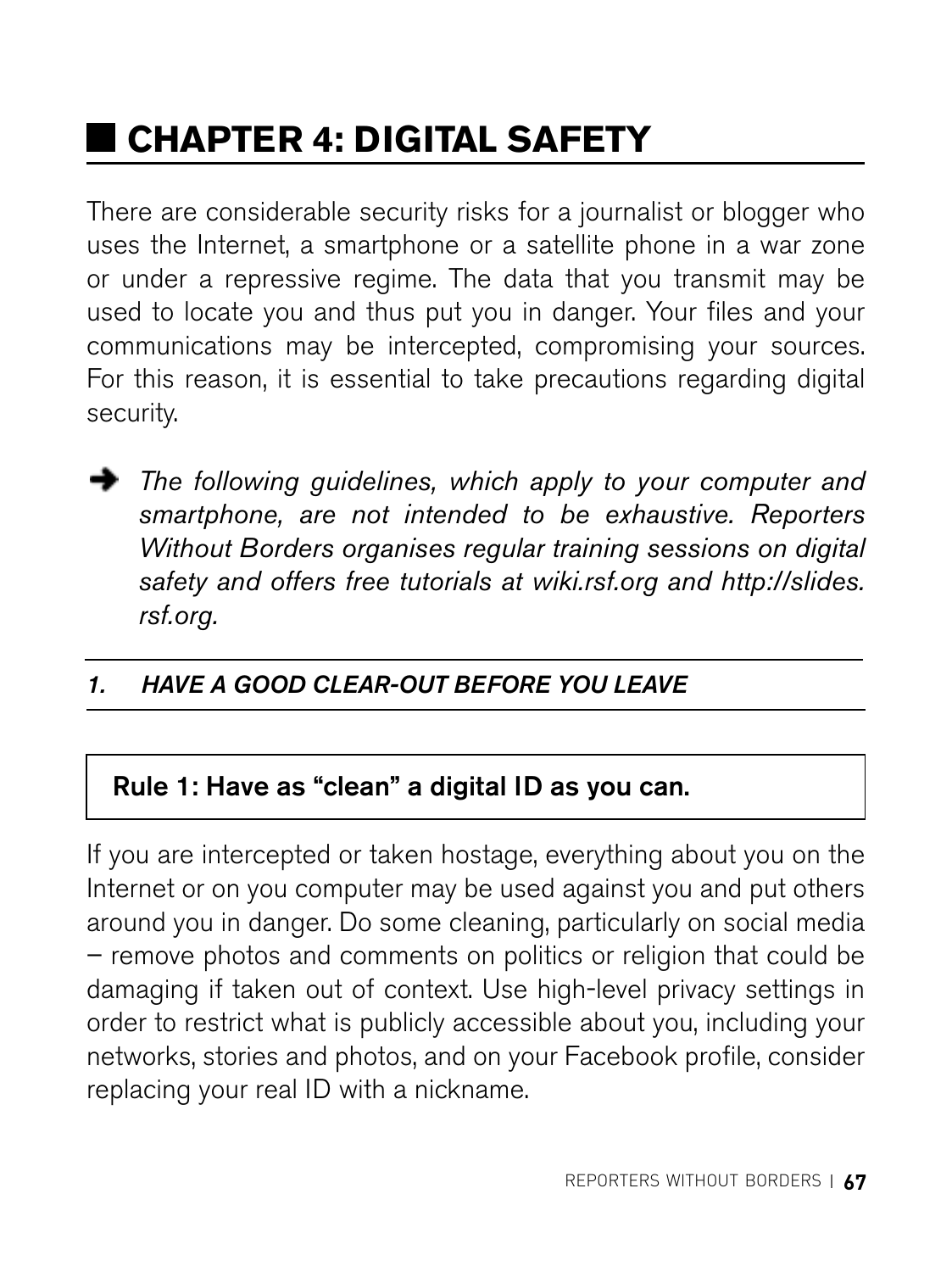Back up your hard disk and leave a copy at home. Reformat your computer, i.e. permanently wipe all the data. If you don't know how to do this, install a new disk and leave the old one at home. Then all you need to do is install the operating system and all traces of your previous activity will have been removed.

### **NB:**

- If you merely delete all your files, they can still be found easily on your computer.
- Do the same with your smartphone, whether Android or iPhone, which these days behave like a computer. Back up the content on another medium, which you can leave behind, and restore the phone to its factory settings.

#### Rule 2: On this clean slate, install your digital safety tools.

Carry out all recommended updates so that your operating system, browser and your anti-virus software (such as ClamXav, ClamTk, Avast, MSE, McAfee or Norton) are as secure as possible when you set off. Turn on the firewall. You are strongly advised not to carry out any updates once you are in the field because of the risk of inadvertently downloading malicious software or spyware.

Encrypt your entire hard disk, using FileVault for Mac, or TrueCrypt or BitLocker for Windows. This is essential to protect your data. Using a password each time you log in will reduce the chances of opportunistic surveillance, but a more determined hacker will be able to take control of your disk and unlock it.

Lock you sessions and strengthen your passwords. Prefer longer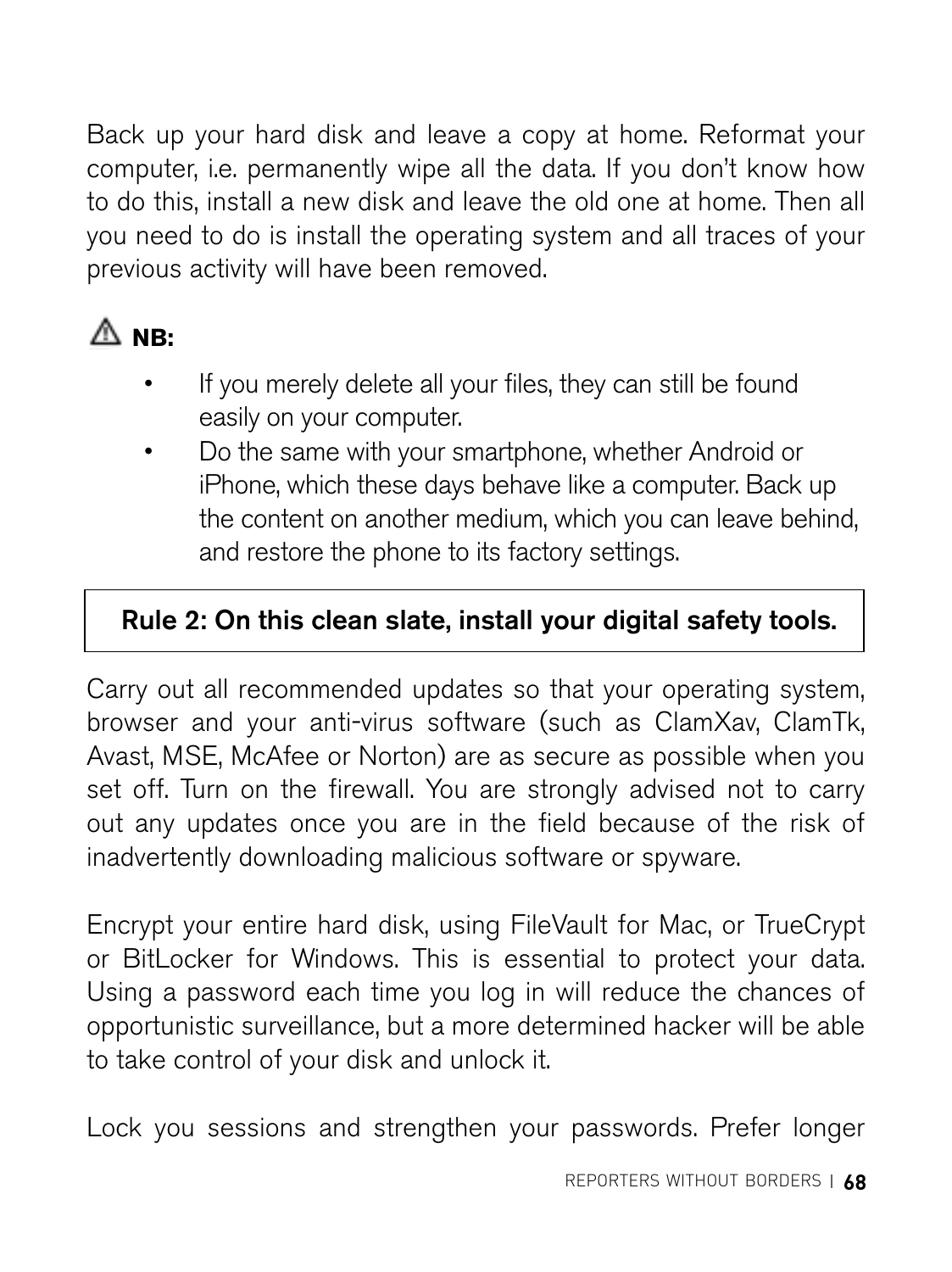"pass phrases", combining random words that can be easily memorised but could not be easily deciphered by software. For example: "spider in pyjamas knitting bandanas". NB: it is advisable to use different pass phrases for different applications. If necessary, use a password manager such as LastPass, 1Password or KeyPass.

Install a Virtual Private Network (VPN) that will encrypt your Internet connections. This means they cannot be read by anyone else, making them secure against interception or hacking and will allow you to access sites that are blocked or censored in the country you are visiting. Reporters Without Borders, with help from French Data Network, a French non-profit organisation, has its own VPN server, which is available, free of charge to journalists and netizens who request it.

 $\triangle$  NB: never connect to a Wi-Fi network without VPN.

Install the Tor Browser, which will allow you to browse sensitive sites anonymously via an encrypted Internet connection. It can be used with VPN.

Install cryptographic software and applications that you can use on assignment to encrypt emails, chat and SMS messages, making them indecipherable to anyone except the sender and recipient:

- Email: Thunderbird or Enigmail
- Instant messaging: OTR, CryptoCat, Pidgin, Adium
- Phone calls or online video: Firefox Hello or Qtox (more secure that Skype, whose data can theoretically be decrypted by Microsoft)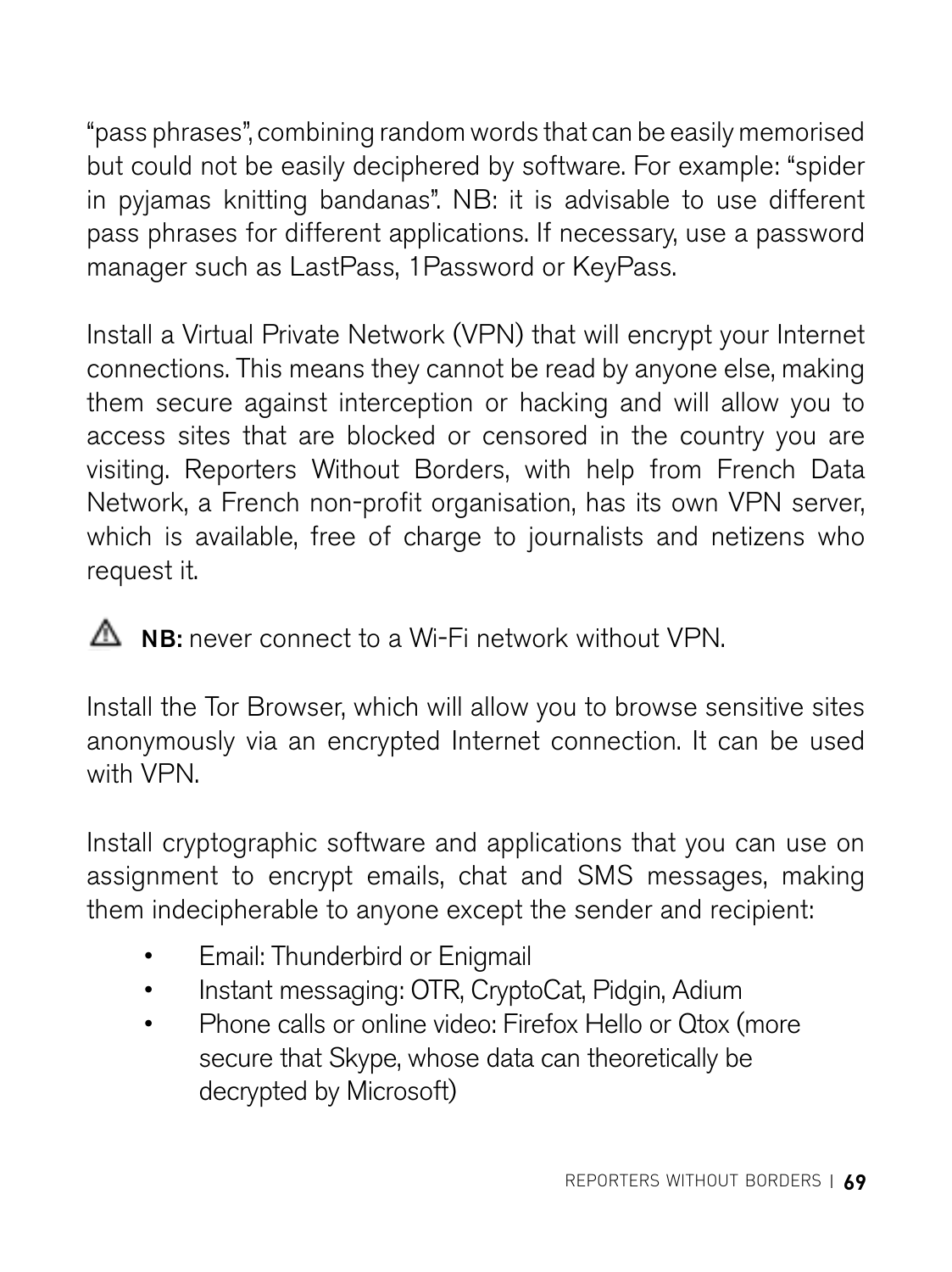*Note that those you communicate with must use the same tools for them to work. Familiarise yourself with a range of simple cryptographic tools and also encourage your sources to encrypt their messages. Examples are CryptoCat or Zerobin.*

#### Rule 3: Know the risks and keep your activities separate.

Computer experts note that is has become almost impossible for non-professionals to secure their data permanently and it would be counter-productive to encrypt all one's communications, as this might in fact attract the attention of some authorities. A more pragmatic approach would be to find some private space to allow you to carry out sensitive activities discreetly. You will have to decide which data you particularly want to protect and take targeted and effective action. Ask yourself these questions:

- What are the critical data that I want to protect as a priority?
- Who would want to get their hands on them and why?
- What steps can I take to protect them?
- If this fails, what would be the consequences?
- If anything goes wrong, how can I delete the data and limit the damage?

**Once you have identified the risks, keep your activities – professional, personal, highly sensitive – separate on different devices and numbers and in different mailboxes in order to avoid possible links between them and better protect your data. Some examples:**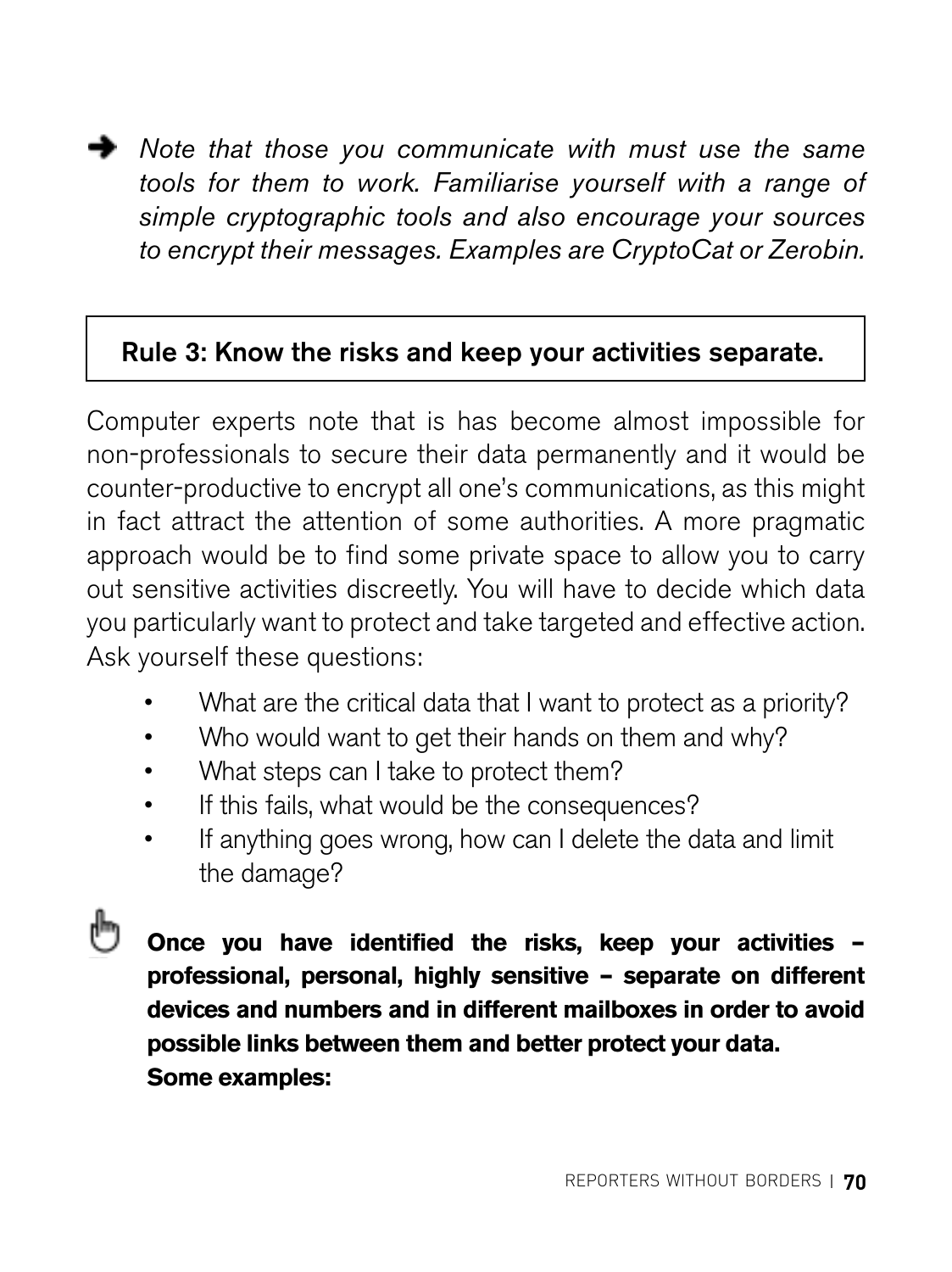- To contact a sensitive source, you could use a prepaid mobile phone, which cannot be put under surveillance and which you use rarely and briefly, away from your usual haunts.
- You could also create an email address to connect with a sensitive contact, via a secure and encrypted browser session, and specifically encrypt your communications with them. In parallel, you should continue normal, unencrypted activity using your normal mailbox for innocuous correspondence, in order not to generate a suspicious volume of encrypted messages.
- With your newsdesk and your key contacts, you could also agree on certain code messages to impart news or sound the alarm if you are encountering difficulties.

#### *2. IN THE FIELD, BE CAUTIOUS AND DISCREET*

You've set off with little information about yourself and plenty of digital safety tools ready for use. Throughout your mission, caution and discretion are your best allies.

#### Rule 1: Watch out for prying eyes.

Avoid working with your back to a window. Put a privacy filter over your screen, which restricts lateral vision and prevents those sitting next to you from seeing what you are looking at.

As far as possible, keep your equipment with you. Never leave your laptop in your hotel room when you go down to breakfast, for example.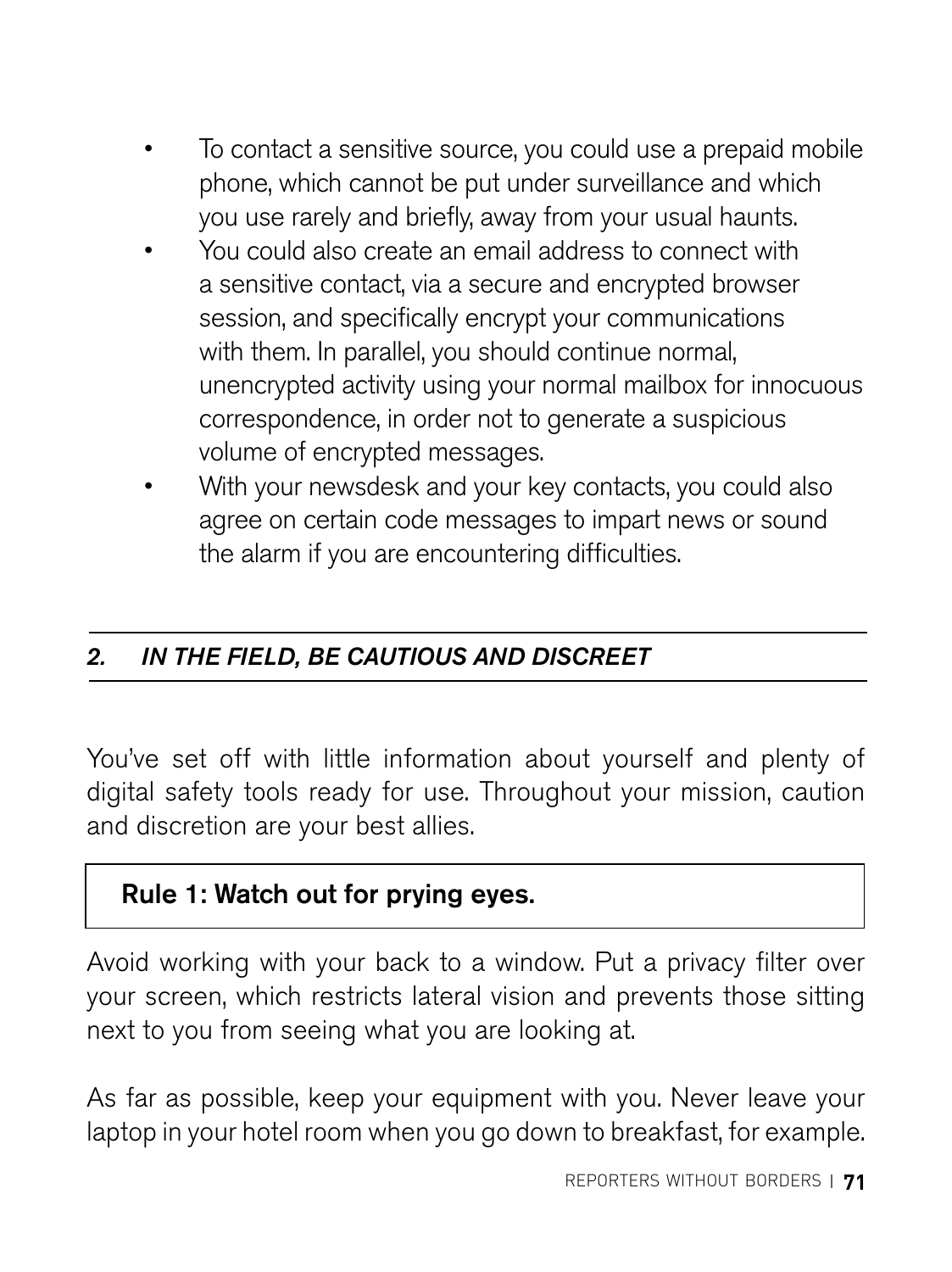If you are working in an Internet café or using a shared computer:

- Remember to log off from your email or social network account.
- Erase your browser history, as well as cookies and any information you have entered in forms (or activate "private browsing").

#### Rule 2: Be wary of smartphones.

In the field, carry a basic phone with a local prepaid SIM card that has only a few contacts and info:

- If you enter any contacts, make sure you do so on the SIM card and not in the phone's memory. It's easier to destroy a SIM card than a phone, if you have to.
- To protect your contacts, use nicknames in the directory or even disguise numbers by leaving out some digits or entering them back-to-front.
- Erase your call and message logs as often as possible.
- Take extra SIM cards, especially when covering demonstrations, if you think there's a chance they may be confiscated.

A smartphone can be treacherous. It constantly emits large amounts of data to enable it to connect to mobile networks and the Internet, which can easily be used to locate you. If it falls into unknown hands, even for just a few minutes at a checkpoint or customs post. malicious software can be installed which can transform it into a bugging device. This can make it your worst enemy.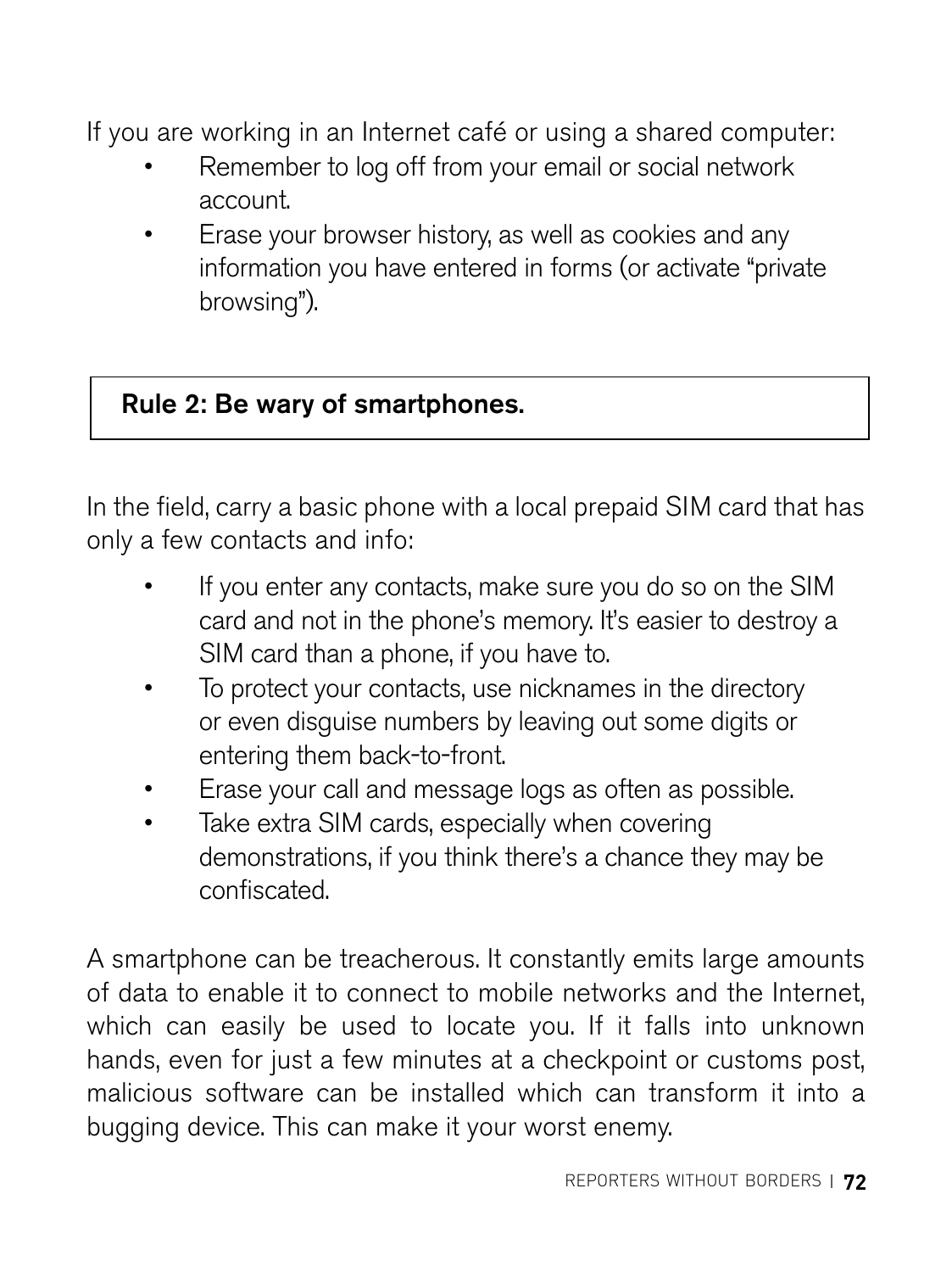è When you are travelling with a smartphone, turn off Wi-Fi, Bluetooth and the geolocation features of your applications, or switch to airplane mode in order to reduce the risk of surveillance. If you are going to a critical meeting, leave your phone behind or turn it off and remove the battery BEFORE you go to that meeting.

A smartphone is often chock-full of data about you. Bear in mind that, if you are abducted, and your smartphone is confiscated, all the information on it, such as photos, contacts, browsing and call history may be used against you or could put other people in danger.

# Rule 3: Use a secure method to communicate with your newsdesk.

Exercise the greatest care when sending stories, videos, or travel information to the newsdesk.

Assess the risks: sometimes it is wiser to wait until you leave a highrisk area before sending any sensitive information. In other cases, it may be better to share the info quickly then delete it from your equipment immediately to avoid problems if it is seized.

Be very brief: It is increasingly easy to determine where a call or an Internet connection is being made, whether from a cell phone or a smartphone. A satellite connection can also be quickly triangulated by the military. Moreover, a satellite phone is easily recognisable and is seen as a typical tool of war reporters. Keep it hidden and use an earpiece, only turn it on outdoors or in a location that you can vacate easily. Be very brief – ideally less than a minute – and do not make more than one call from the same location. Switch it off and remove the battery after each use.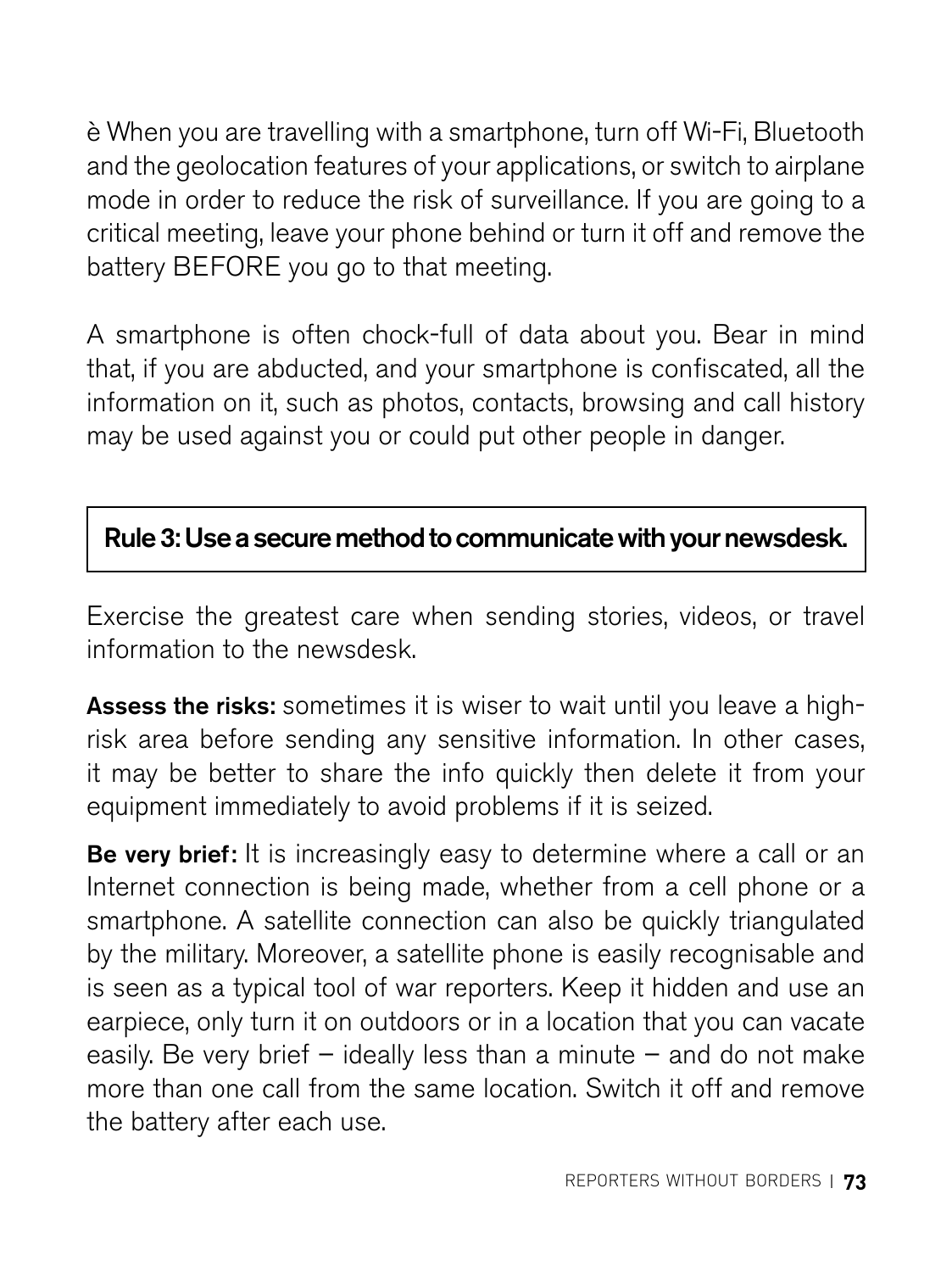Encrypt your emails. The program Pretty Good Privacy (PGP), among others, allows email content to be encrypted before it is transmitted via the Internet. It works on the principle that the person who installs PGP has two encryption keys: a public one consisting of a unique padlock that the sender closes when sending the encrypted email, and a private one, which the recipient uses to open and decrypt the email. Before using PGP, you must obtain your own pair of keys as well as the public keys of your contacts.

Watch out for metadata: the addresses of the sender and recipient, the time stamp and the subject line are rarely encrypted. Be careful that these don't give you away.



*A tip: make your message appear to be spam, for example giving it the heading "Miracle Diet Offer".*

# Rule 4: Exchange messages securely with your sources.

To exchange messages discreetly with someone, use a "dead drop", a mailbox to which both you and your source have the password. You communicate by leaving draft messages there, without sending them via the server. You and your sources could also use an anonymous mailer or a disposable email address.

There are also other encryption tools that are simple to use, which you could encourage your sources to use for encrypted exchanges:

• Cryptocat, an application that you install on your browser, immediately encrypts conversations end-to-end and deletes them immediately afterwards. You don't need an email address to use it – a nickname and a chat name are sufficient.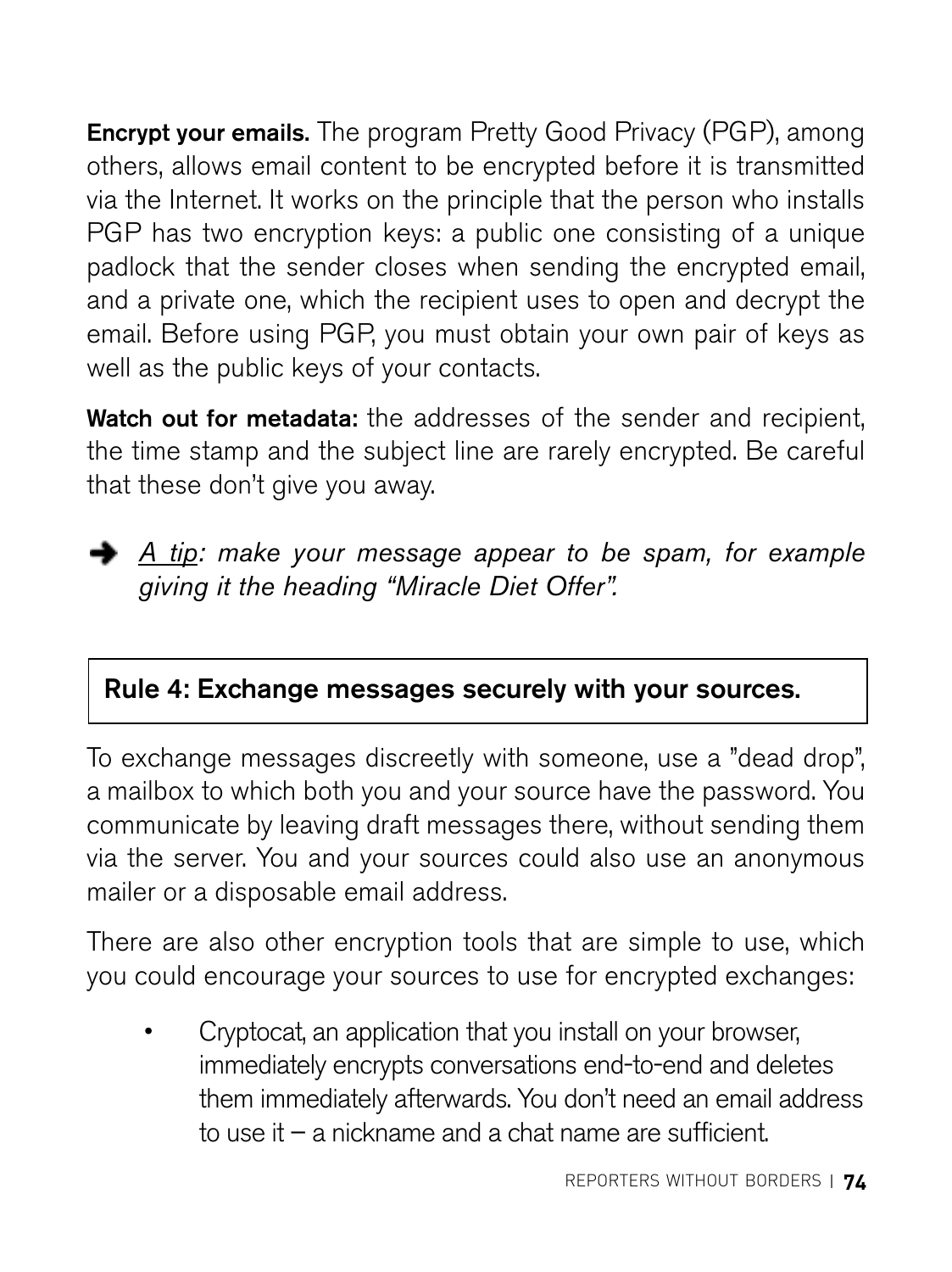- Privnote and ZeroBin are sites that create URLs linked to encrypted messages that self-destruct after they are read. Easy to install and designed for those who don't want to install anything on their own computer. You just need a means to send the encrypted message, by email or chat, for example.
- Firefox Hello, a feature of the Firefox and Chrome browsers, which allow encrypted video conversations.

# *3. EXTREME CONDITIONS OR INTERCEPTION*

In the heat of the action, for example during a conflict or demonstration, your goals are to stay safe and to send your story. These may turn out to be conflicting. Using a network, GPS or satellite connection may give away your position and be a source of danger. You should be aware of the risks of the various means of communication and know how to circumvent them while protecting your material.

# Rule 1: Learn how to do without your phone.

Favour face-to-face meetings and make sure you are not followed. Bear in mind that if the meeting has been arranged by phone or email, it may be compromised.

Remove the smart card and battery from your phone before setting off, or before meeting a sensitive source. This is the only way to make sure that your phone can't be used to monitor or locate you.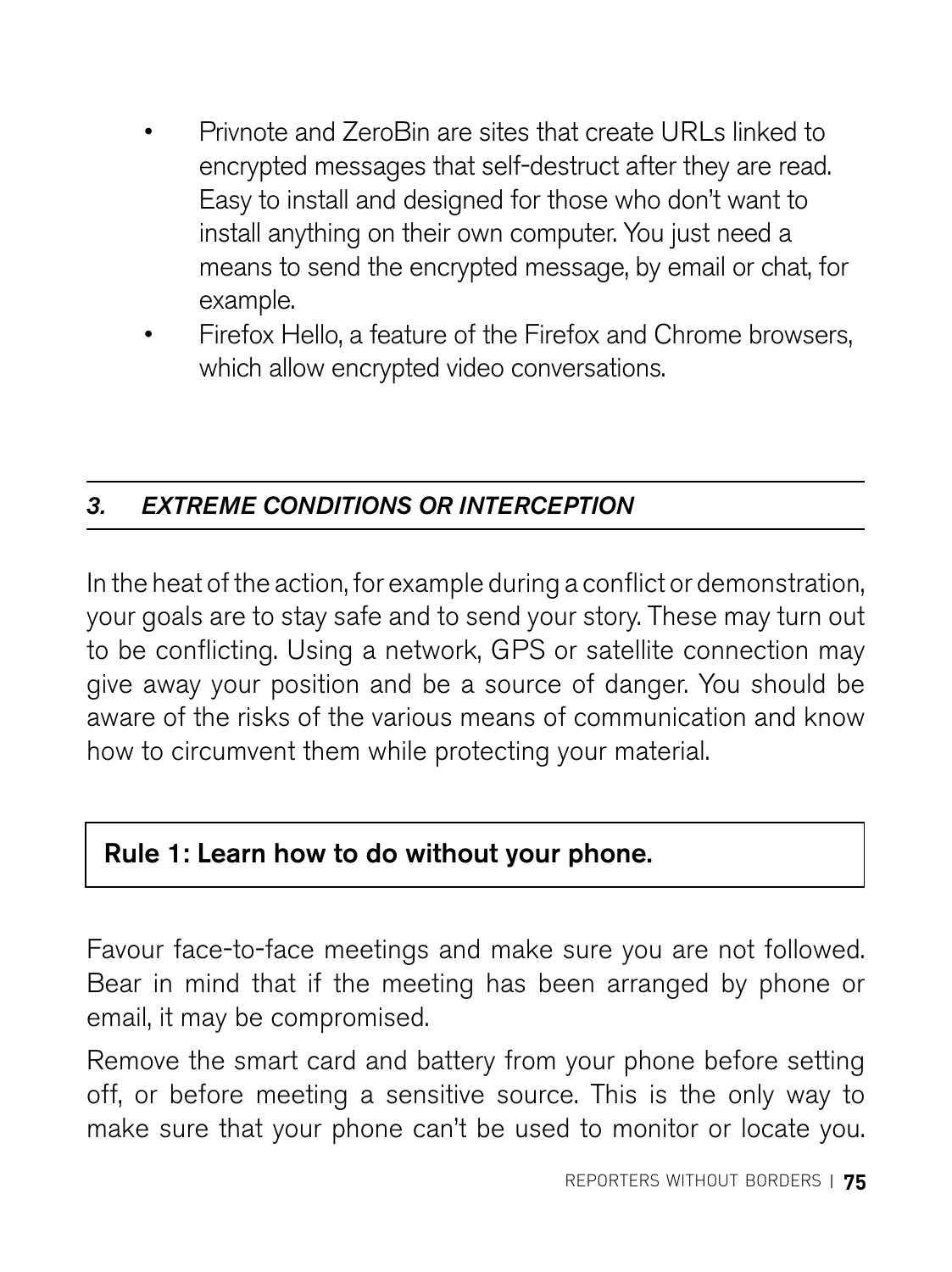Switching it off or setting it to airplane mode is not sufficient. Be aware also that nowadays it is not possible to remove the battery from an iPhone without special tools – and patience – so consider leaving it behind.

# Rule 2: Save your skin as well as your data.

If your main priority is to get your story out, you can film or broadcast live without keeping anything, in case you are arrested, using lives streaming on YouTube or Bambuser (widely used during the Arab Spring).

If your main priority is your own safety, and you can wait to send your story, keep your data hidden in different places, or give it to a trusted third party. Keep some innocuous memory cards that you can (reluctantly) allow to be confiscated. These should contain some content in order to be credible.

If you are under threat and in a position to do so, destroy the smart card of your mobile phone and delete sensitive data from your laptop:

- Amnesty International has developed a "panic button" for Android phones, which can be pressed to warn key contacts of anything that might endanger the safety of yourself and/or your data, for example if you are arrested or abducted. These contacts will be able to locate you and, depending on the emergency arrangements you have made in advance, delete sensitive data or change your passwords on your behalf.
- An iPhone can be configured so that all its data is deleted after a certain number of unsuccessful attempts to unlock it (see privacy settings).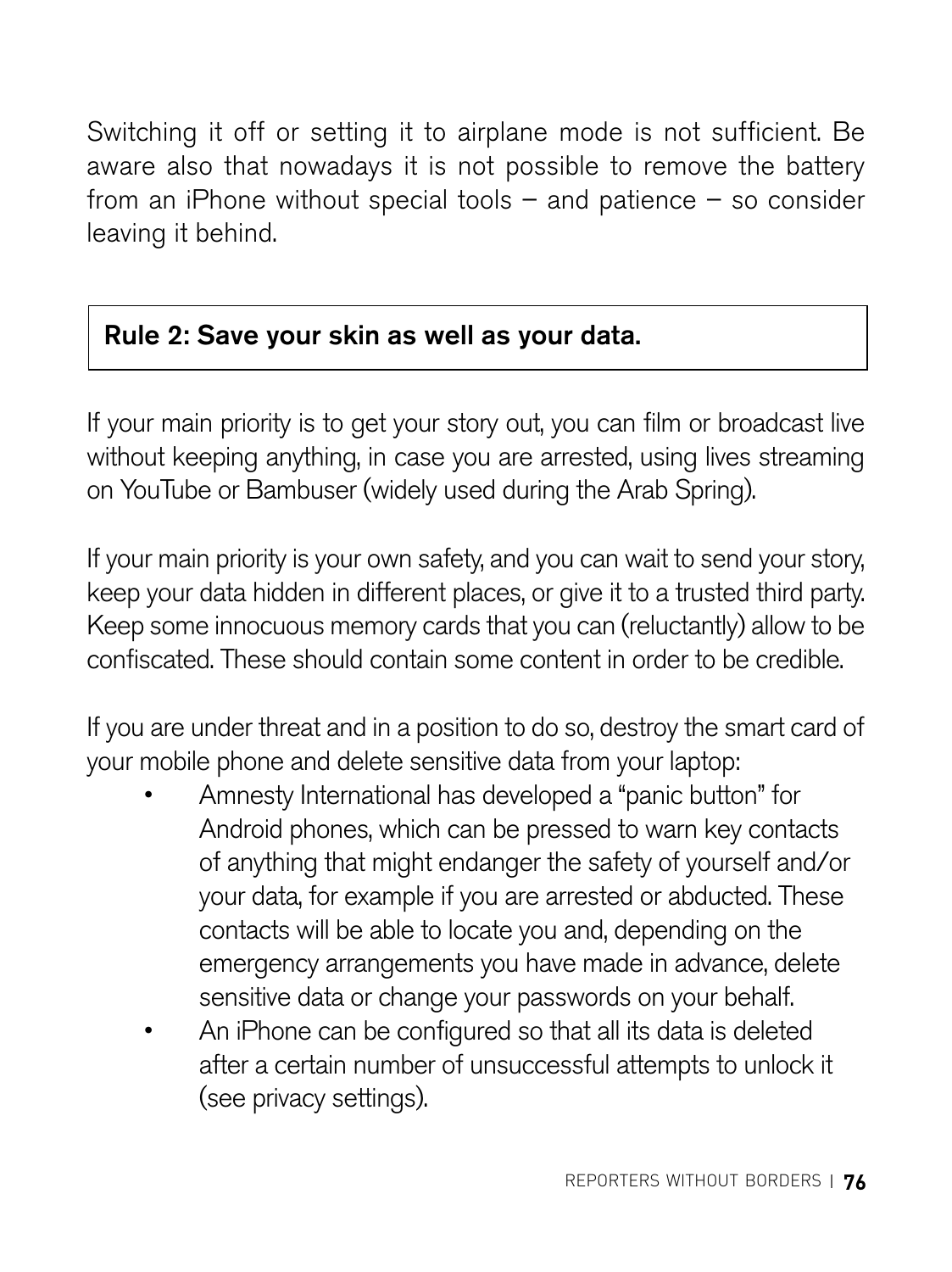## Rule 3: Keep some ultra-secure space for sensitive activities.

For your most sensitive activities, use an ultra-secure encrypted operating system, such as Tails. It operates as a live system and is stored on a removable medium, which leaves no trace of your activities once it has been ejected from your computer. The operating system can be copied easily and distributed to your contacts. It is stored on a USB stick or a memory card, which is inserted into the computer. The device is then restarted using Tails as the operating system. All communications via Tails are encrypted and sent over the Tor network. By default the system is "amnesic" and retains no data from one session to another, leaving no trace of your activities, although you can activate a function (persistence) to encrypt and save files for future use.

If you face an imminent threat, all you need to do is eject the USB stick or the card and hide it, and your computer will retain no trace of your activities in this "parallel" space.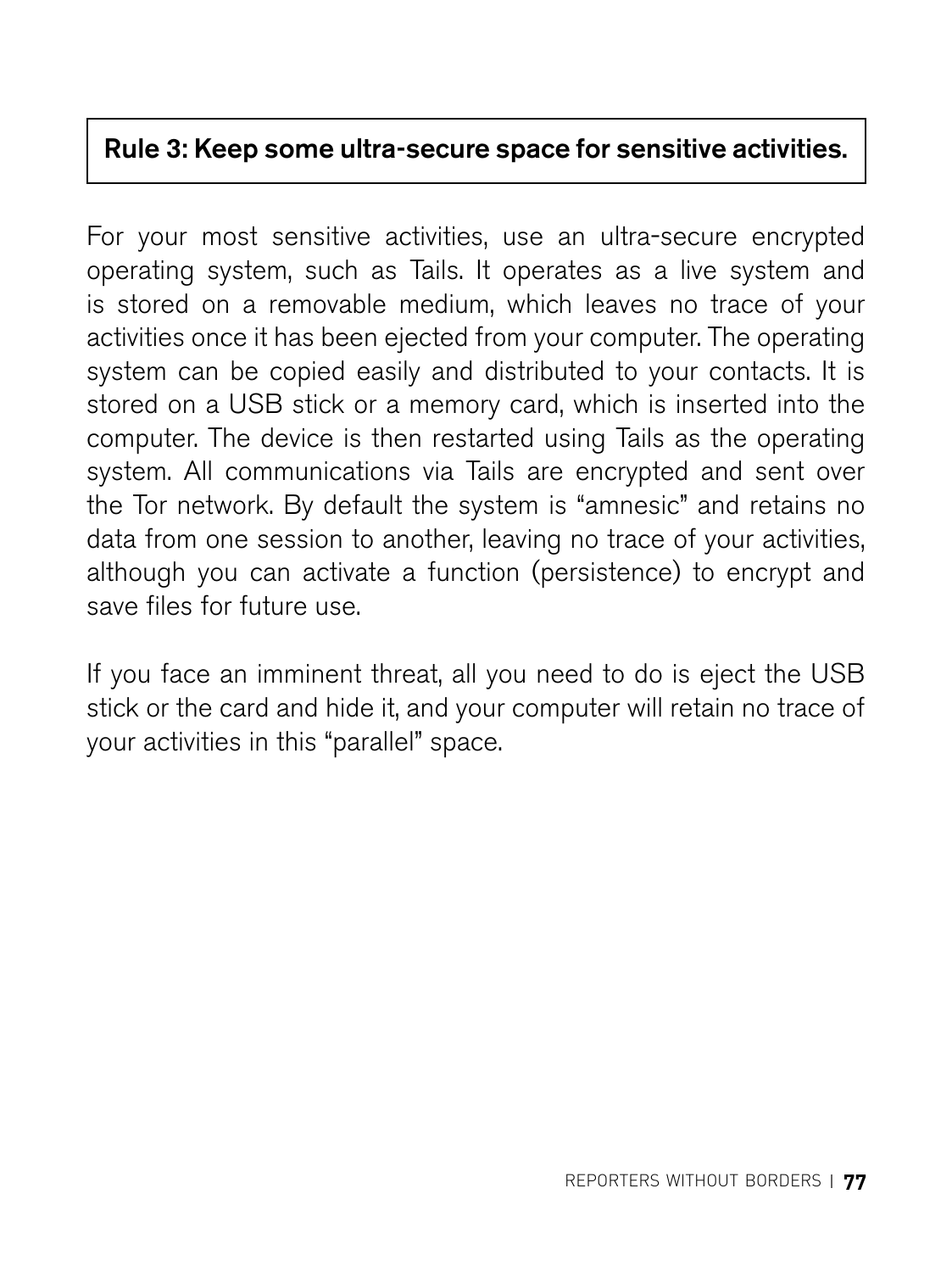Increasing violence towards media workers has led news organisations to try to protect their employees working in dangerous areas as much as they can. This includes making training compulsory, providing bulletproof jackets, armoured vehicles and bodyguards, limiting or banning travel, etc.

News organisations are also increasingly turning their attention to the safety of local stringers, who often work alone in the field, sometimes in highly dangerous circumstances. On 12 February 2015, dozens of media companies and press freedom groups, including Reporters Without Borders, launched a joint appeal for observance of international safety rules for freelance journalists working in dangerous areas and for editors and news organisations that employ them. The document notes the "vital role" played by local journalists and freelancers in covering dangerous stories and urges editors and news organisations to show the same concern for the welfare of these journalists as they do for their own staffers regarding training and safety equipment, and to take the same responsibility for freelancers in the event of kidnap or injury.

Independently of this international effort, several large broadcasters and print media organisations have already enacted safety procedures to protect their journalists, both staffers and stringers. RSF has questioned AFP, Reuters, the BBC and France Médias Monde on the subject and some general "best practices" have emerged which should be encouraged, such as careful risk assessment, attention to training, supervision, post-assignment debriefing, sharing of safety information and awareness of post-traumatic stress.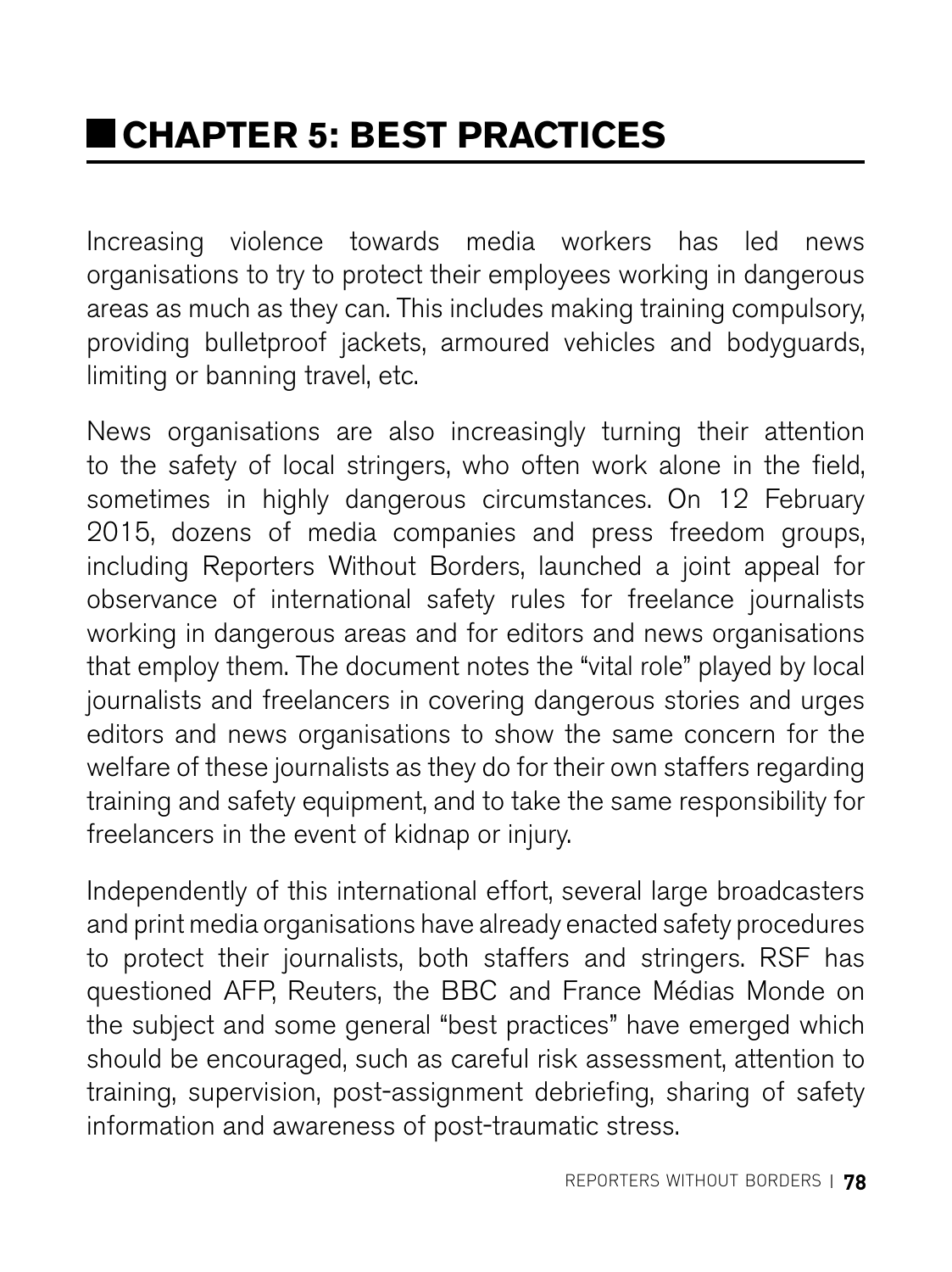# *1. THOROUGH RISK-ASSESSMENT*

At Reuters, no one is allowed to undertake a potentially lifethreatening assignment without the approval of a senior editor and the appropriate regional general manager. The France Médias Monde group has recruited an adviser specifically responsible for the prevention of risks during reporting assignments. This adviser, who formerly worked for the French ministries of defence and foreign affairs, helps journalists and senior editors weigh the news value of a story and the risks it entails.

The *British Broadcasting Corporation (BBC)* has also gone to great lengths in examining high-risk assignments, including sending staff to hostile areas, covert filming of dangerous groups and covering dangerous events such as terrorist attacks, natural and man-made disasters and pandemics. The BBC has created a High Risk team dedicated to assessing the risks associated with newsgathering activities and to help editors with planning and deployment. For every assignment classified as high risk, the BBC requires:

- A detailed written assessment of the risks and the steps to take to mitigate these.
- That all those involved, whether staff, stringers, consultants or contractors, are appropriately trained and/or experienced.
- The identification of appropriate safety equipment for the teams, to include personal protective equipment, first aid / trauma packs, communications equipment.
- The appropriate level of management sign-off for the deployment based on the understanding and acceptance that the risks justify the editorial ambitions.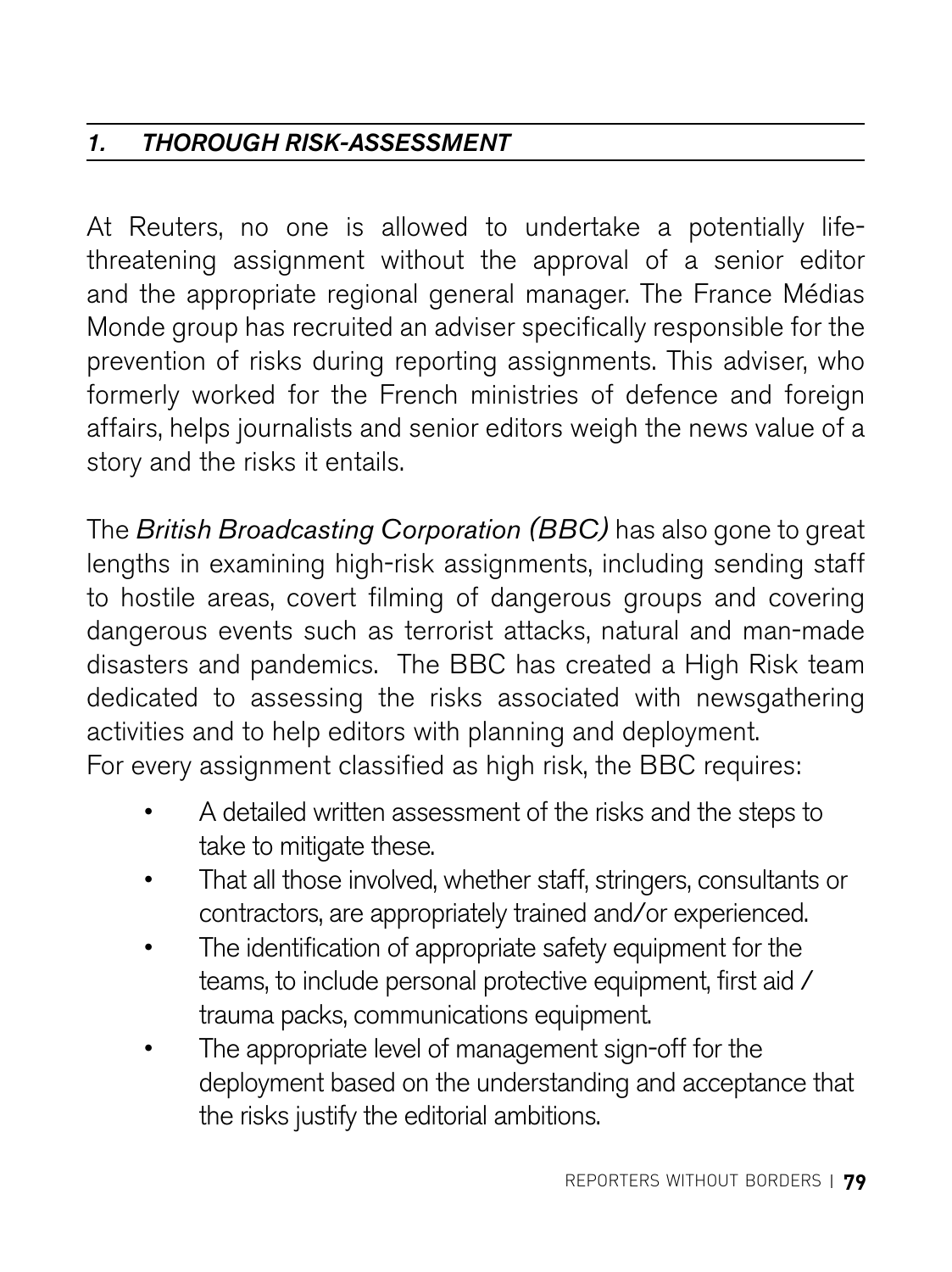Staff undertake high risk work on a completely voluntary basis and have the absolute right to decline such work without penalty or any other detrimental consequence.

# *2. RAINING AND EQUIPMENT*

Many news organisations, including those that signed the 12 February 2015 appeal on the safety of freelancers, ensure that their journalists, both staff and freelance, working in dangerous places receive appropriate training in first aid and working in hostile environments. They are also encouraged to keep their training up to date.

An increasing number of editors provide their journalists with protective equipment such as bulletproof vests, helmets and breathing masks. Given the risk of sexual violence, France Médias Monde also provide staff on assignment with kits to use after a sexual attack, containing a morning-after pill, broad-spectrum antibiotics and a tritherapy kit for emergency anti-HIV treatment until the victim can be given treatment in hospital.

## *3. TEAMWORK AND SUPERVISION*

AFP always tries to ensure that its video journalists do not cover dangerous demonstrations alone and are always accompanied by one of the agency's text journalists or photographers to watch their back. In general terms, working in teams is the rule in dangerous areas. Several newsrooms appoint a team leader who is responsible for the equipment, for making decisions on safety and to ensure that fixers and other locally hired staff have enough training and/or experience. In some cases a professional security adviser may accompany the team on assignment and offer logistical support, helping to find safe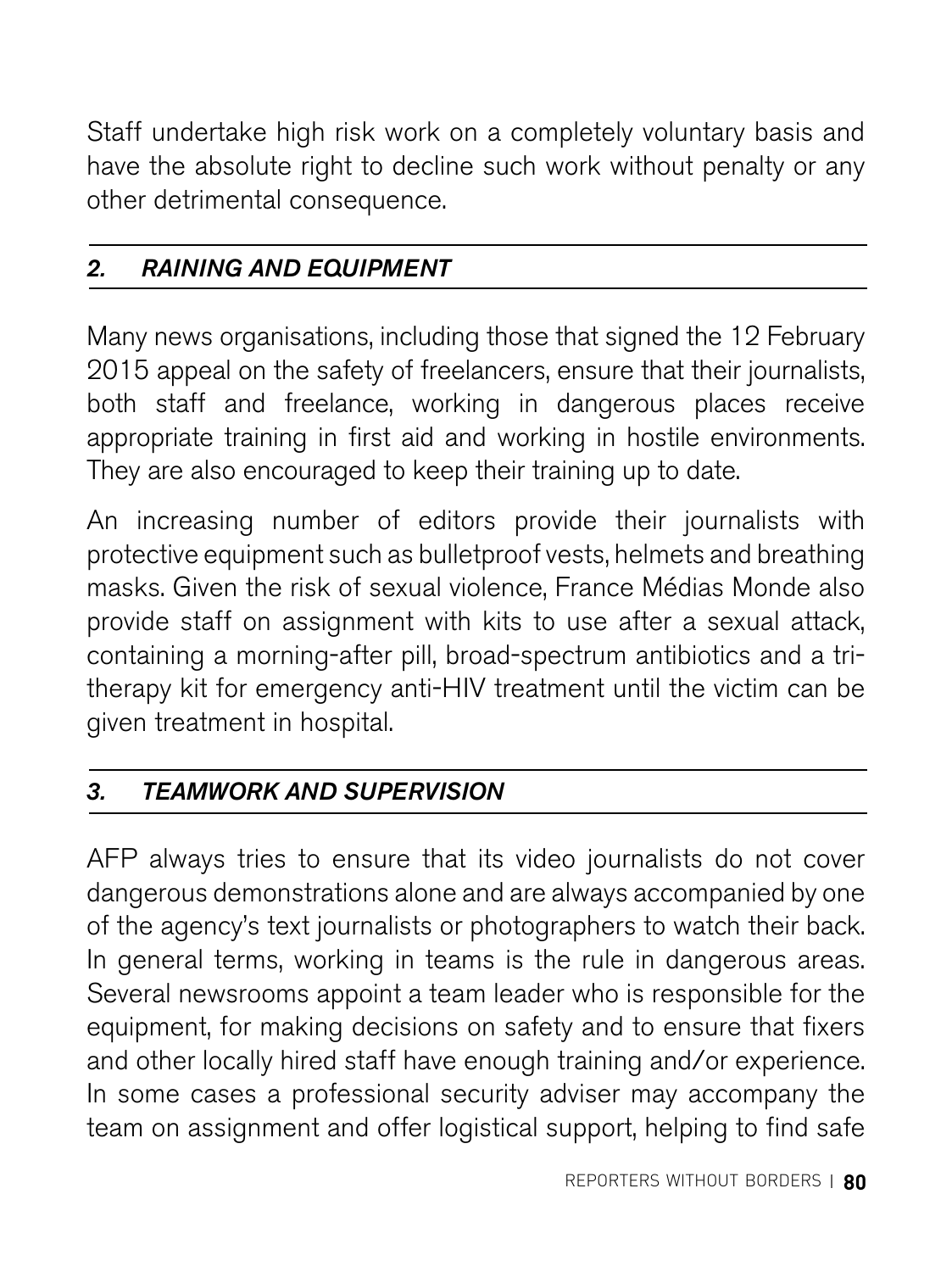accommodation and a vehicle, for example.

# *4. IMPORTANCE OF THE DEBRIEFING*

The post-assignment debriefing provides an evaluation of what worked and what didn't during the assignment and any lessons for future missions. It also allows senior editorial staff to face up to their responsibilities as they listen to the feedback from those who return from the field. At France Médias Monde, senior news editors and all members of the team attend the debriefing, as well as a representative from the technical side. Its purpose is to sum up the problems encountered during the assignment, focusing on three aspects:

- Editorial: did the stories meet the goals that were set?
- Technical: did the equipment and feeds work satisfactorily?
- Human: was there a good understanding within the team and in exchanges with the newsdesk?

# *5. SHARING INFORMATION*

"Reporters returning from a difficult location are a gold mine of information for those who follow them," said one AFP journalist. For this reason, the agency has set up a secure blog for its staff, and also for some clients who have requested it, which catalogues the latest information and advice on current conflicts and crises, including recommendations on hotels, itineraries, etc., as well as feedback on previous crises, such as the Ebola outbreak, the attack on Charlie Hebdo in Paris, as well as practical country profiles, checklists and tutorials on what to put in your kitbag, how to put on a bullet-proof jacket, etc.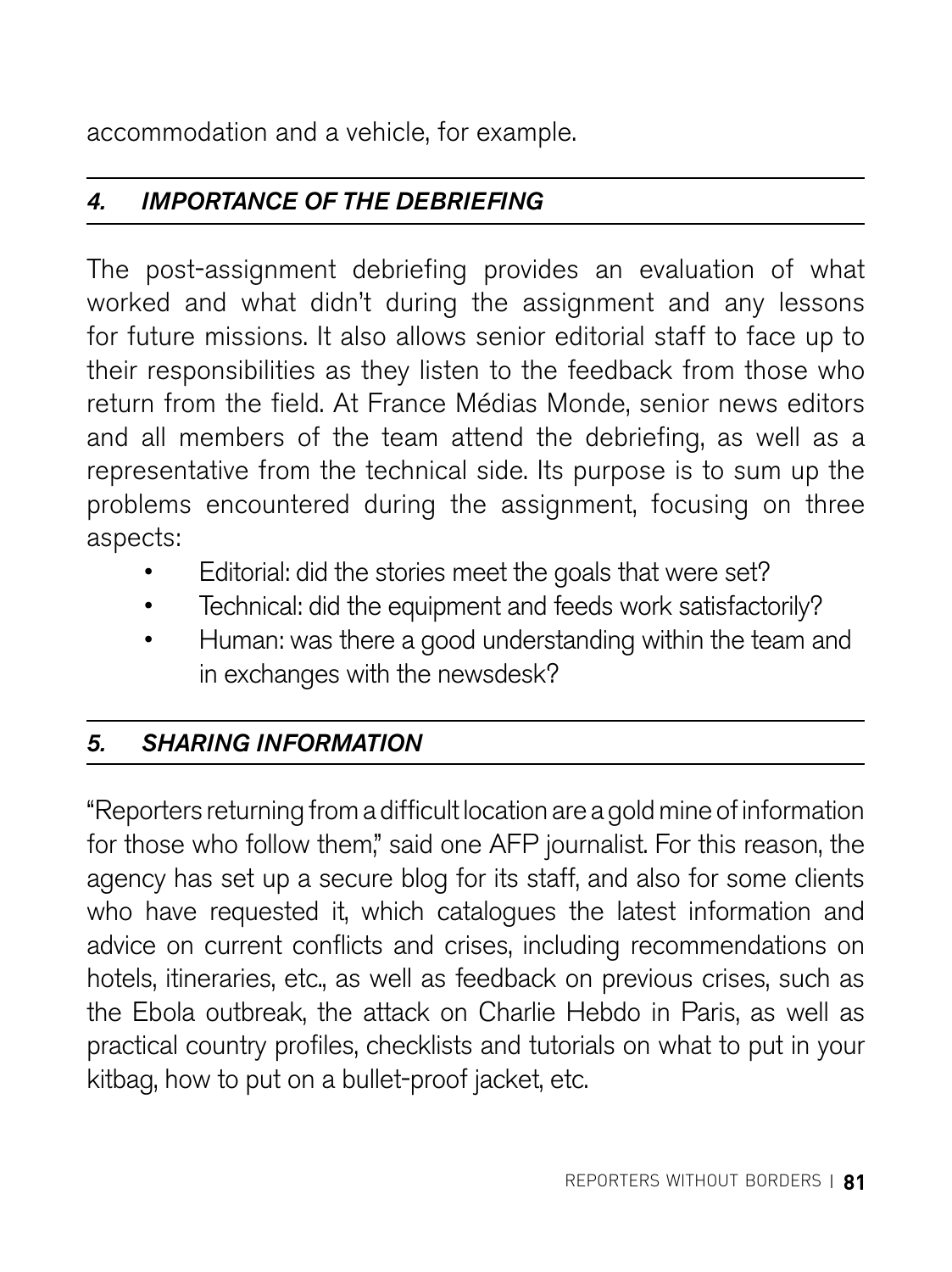The BBC notes that the post-assignment debriefing should include a verbal or written summary of the assignment, reporters' and editors' experiences, and any relevant new information or advice that will help inform future risk assessments and improve safety procedures.

# *6. MANAGING PSYCHOLOGICAL TRAUMA*

The post-assignment debriefing is also an opportunity to detect possible signs of post-traumatic stress among journalists. Many editors encourage their journalists to seek psychological help if a story appears to have been particularly distressing. Since post-traumatic stress is still largely a taboo subject in the news business, it should be possible to request such psychological support confidentially.

At France Médias Monde, a psychologist is available at all times at the group's headquarters and may take part in post-assignment debriefings.

More broadly, managers can help prevent post-traumatic stress by keeping a watchful eye on their journalists. Some reporters say that when they return from a dangerous assignment, they would like their managers to cut them some slack for a few days, to be able to gently ease back into their routine and get rid of the accumulated stress, and also for their colleagues to refrain from making sarcastic comments (such as "how was your holiday?"). Some editors ask a colleague close to the returning reporter to keep an eye on him or her for a few weeks and to report any signs of post-traumatic stress, such as emotional fragility or unexpected introversion. These symptoms are described in more detail in the following chapter.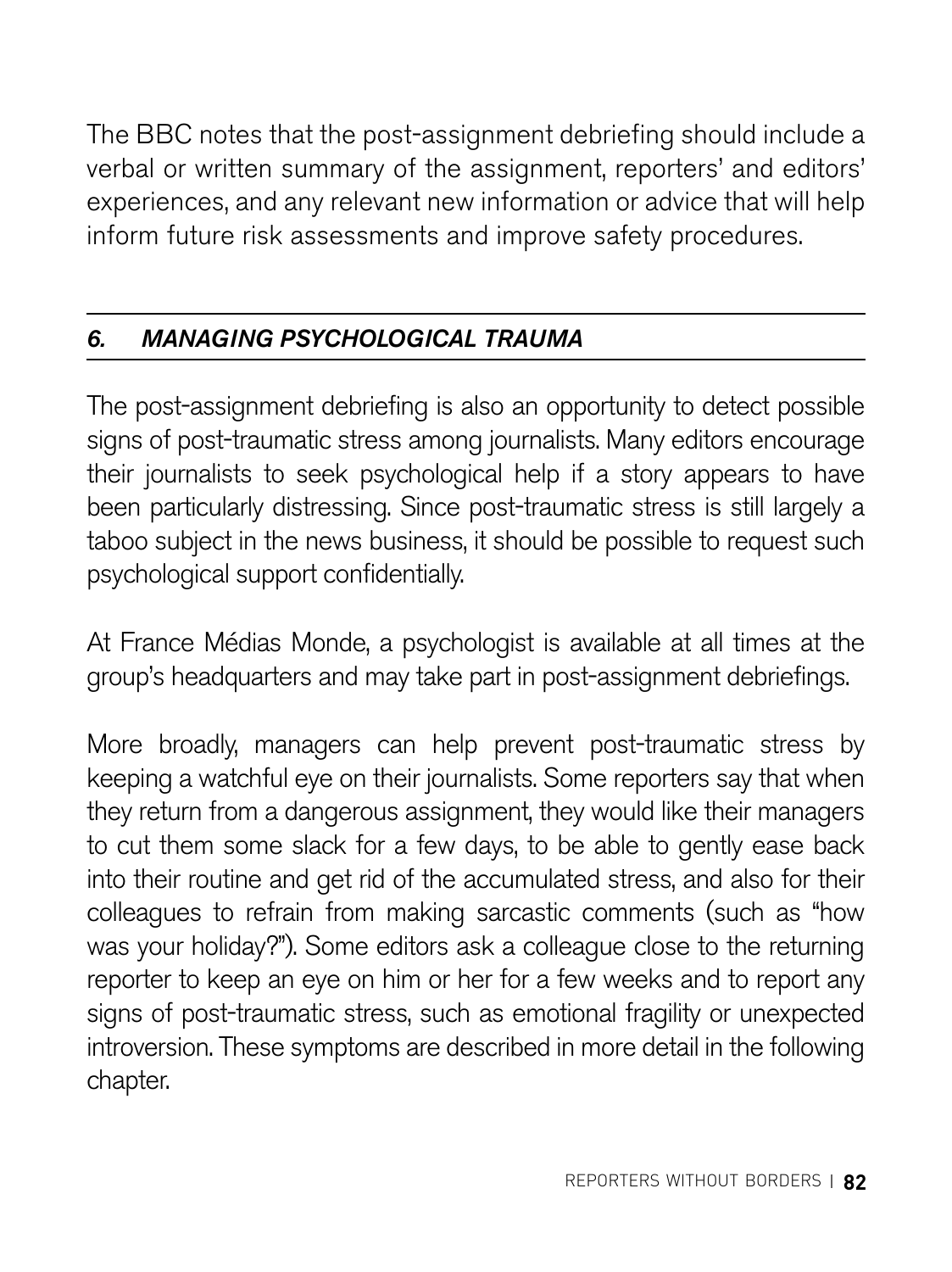# **CHAPTER 6: TREATING PHYSICAL AND PSYCHOLOGICAL WOUNDS**

This chapter contains basic first aid instructions that can be administered to someone who has been wounded or injured in an accident, as well as advice on how to detect and deal with psychological trauma, which may affect journalists when they work in areas of conflict or humanitarian emergency.

# *1. FIRST AID FOR THE WOUNDED AND INJURED*

The security guidelines given in the opening chapters of this handbook are aimed at reducing the risks to which journalists are exposed. But accidents and injuries may still occur, so we describe here first aid procedures that can be used until expert medical help arrives. These can never be a substitute for proper first aid training.

## What you should know before giving first aid

Providing emergency first aid can be traumatic, especially if severe injuries are present, patients are unconscious, or children, colleagues or friends are involved. In these stressful circumstances, your role when giving first aid is to determine the extent of the casualty's injury and their chances of survival, while bearing in mind that, to be of any use as a first aider, you must avoid becoming a casualty yourself. Also, be careful that, in your haste, you don't try and be the doctor. Some first aid procedures can be harmful if not carried out correctly.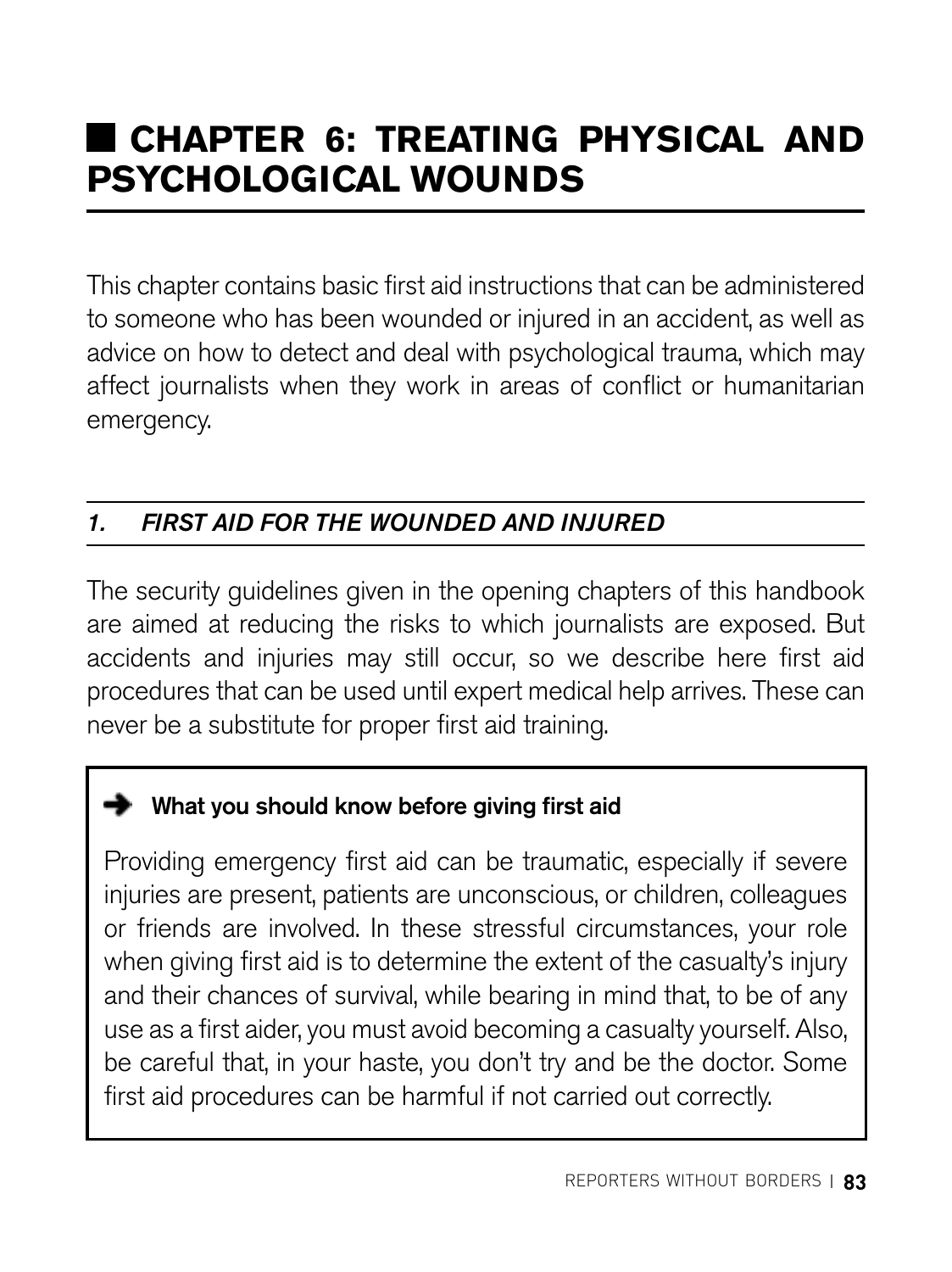As you approach the accident, protect yourself by assessing the scene. Look out for dangers such as fire, lack of oxygen, confined spaces, and electrical, chemical or traffic hazards. Be aware that the casualty may have an infectious disease such as hepatitis or HIV. You can reduce the threat by wearing gloves and other protective clothing.

*The information below is taken from the first aid guide published by the French Red Cross. It is no substitute, however, for training in practical first aid, which is highly recommended for anyone going to a high-risk area.* 

## The four stages of first aid

- 1. Secure the scene of the accident and those involved. Assess the safety conditions and make sure there is no further danger, for example from traffic, fire or electricity. Only approach the scene of the accident if there is no danger to yourself. As far as possible, ensure the casualties and others present are safe. If the situation is dangerous and you are unable take action without risk, alert the emergency services. Establish a security perimeter around the scene while awaiting help.
- 2. Assess the condition of the casualty. Introduce yourself and reassure them by telling them what you are going to do. Make sure they are conscious and breathing normally. A change in their state of consciousness or breathing may be a sign their condition is life-threatening and this should be passed on to the emergency team.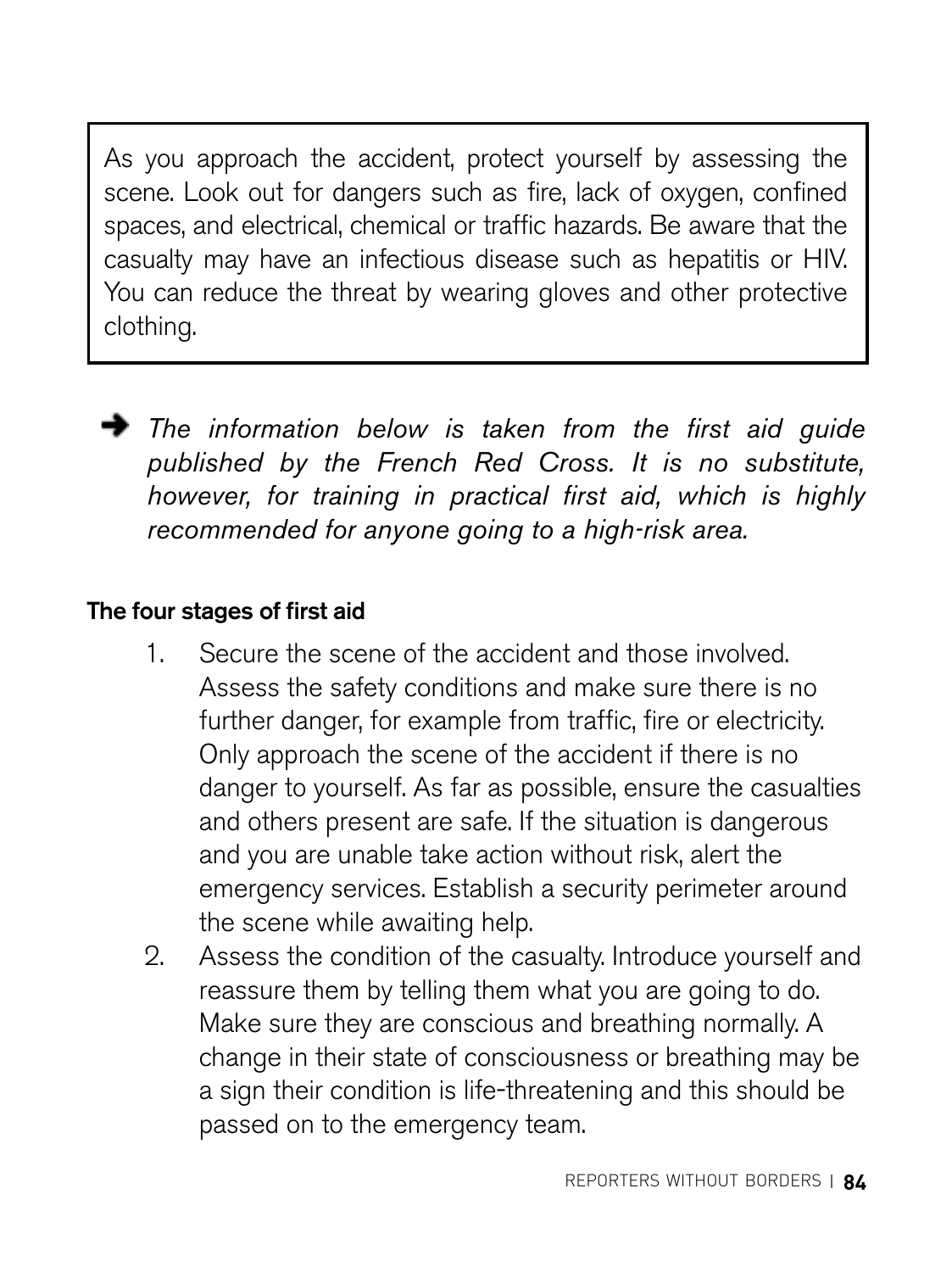- 3. If you need assistance yourself, tell the emergency services.
- 4. Carry out first aid calmly and unhurriedly.

#### Dealing with an unconscious casualty

If the casualty is unconscious and their chest is rising and falling regularly, you should free their airways and place them in the recovery position:

- 1. Check the casualty's responses.
- 2. Free their airways (see below).
- 3. Ensure the casualty is breathing.
- 4. Place them in the recovery position (see below).
- 5. If you are alone, ask someone to fetch help.
- 6. Check regularly that the casualty is breathing until help arrives.

# $\blacktriangleright$  HOW TO FREE THE PATIENT'S AIRWAYS

When someone loses consciousness, the muscles relax and the tongue falls to the back of the throat, blocking the airway. This can be avoided by moving the person's head back and raising their chin.

If necessary, undo their collar, tie or belt. Place one hand on the casualty's forehead and gently move their head back.

At the same time, place the tips of the fingers on your other hand on the end of the casualty's chin and raise it in order to lift the tongue away from the back of the throat and free the airway.

Do not put pressure on the soft tissue under the chin, which could restrict their breathing.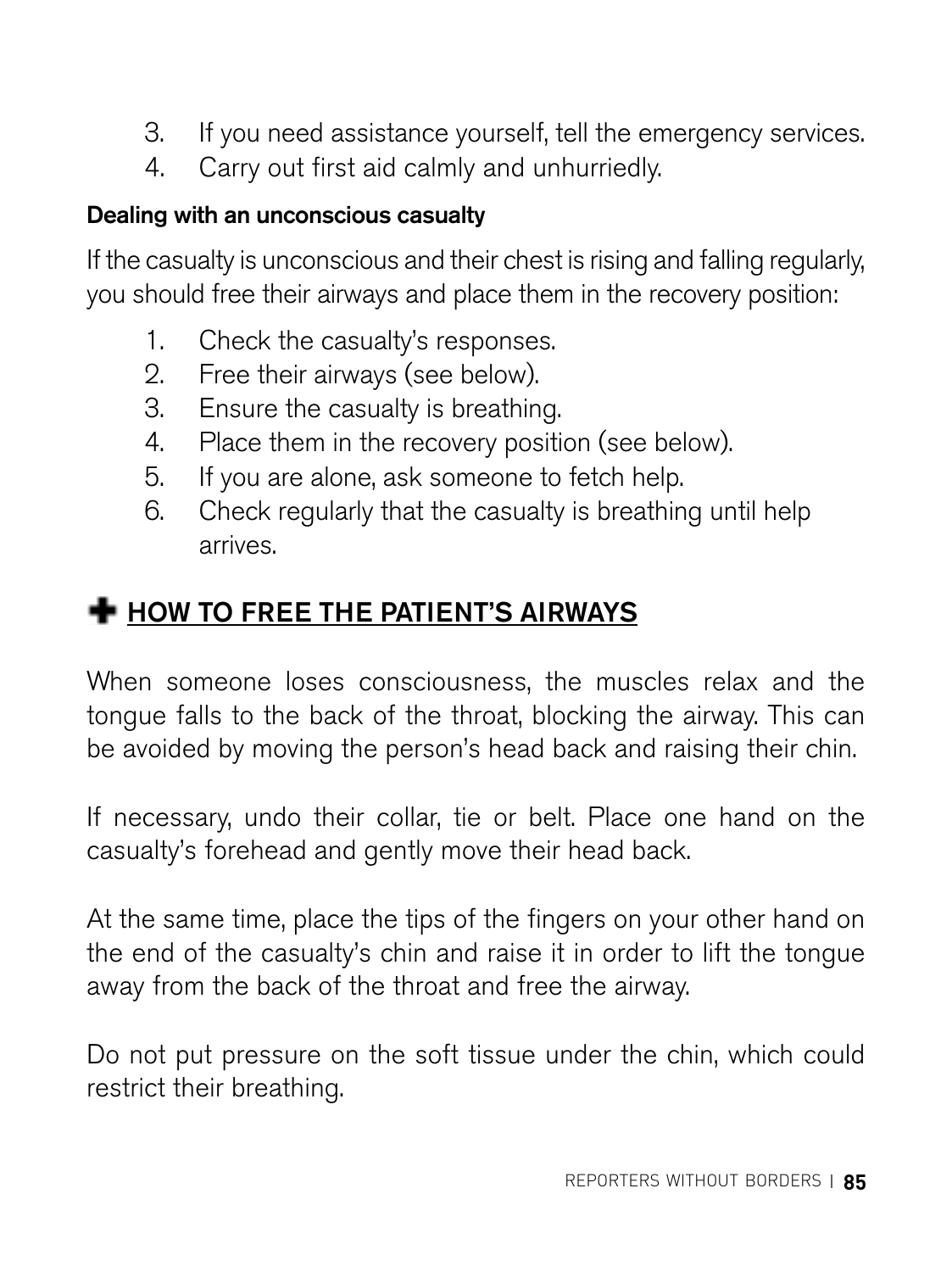#### Make sure the casualty is breathing

- Check that their chest is rising and falling regularly.
- Put your ear close to the person's mouth to listen for the sound of breathing.
- Try to feel their breath by putting your cheek near their mouth for 10 seconds.

# **+** HOW TO MOVE SOMEONE INTO THE RECOVERY POSITION

- 1. If the casualty is wearing glasses, take them off. Make sure their legs are straight and side-by-side. If not, move them gently together so that they are in line with the body.
- 2. Move the arm closest to you so that it is at right angles to their body and bend the elbow, keeping the palm facing upwards. Kneel or assume a tripod position next to the casualty.
- 3. Take the other arm in one hand and place the back of their hand against the ear on your side of their head. Keep their hand pressed against their ear with the palm of your hand on the casualty's palm.
- 4. With your other hand, grab the leg further away from you behind the knee and raise it, keeping the foot on the ground. Move to a position further away from the casualty, at the level of their thorax, so that you can turn their body towards you on to its side, without moving backwards.
- 5. Roll them by pulling on their leg until their knee touches the ground. Gently move your hand from under their head while holding their elbow to prevent their hand from moving and thus making sure their head stays still.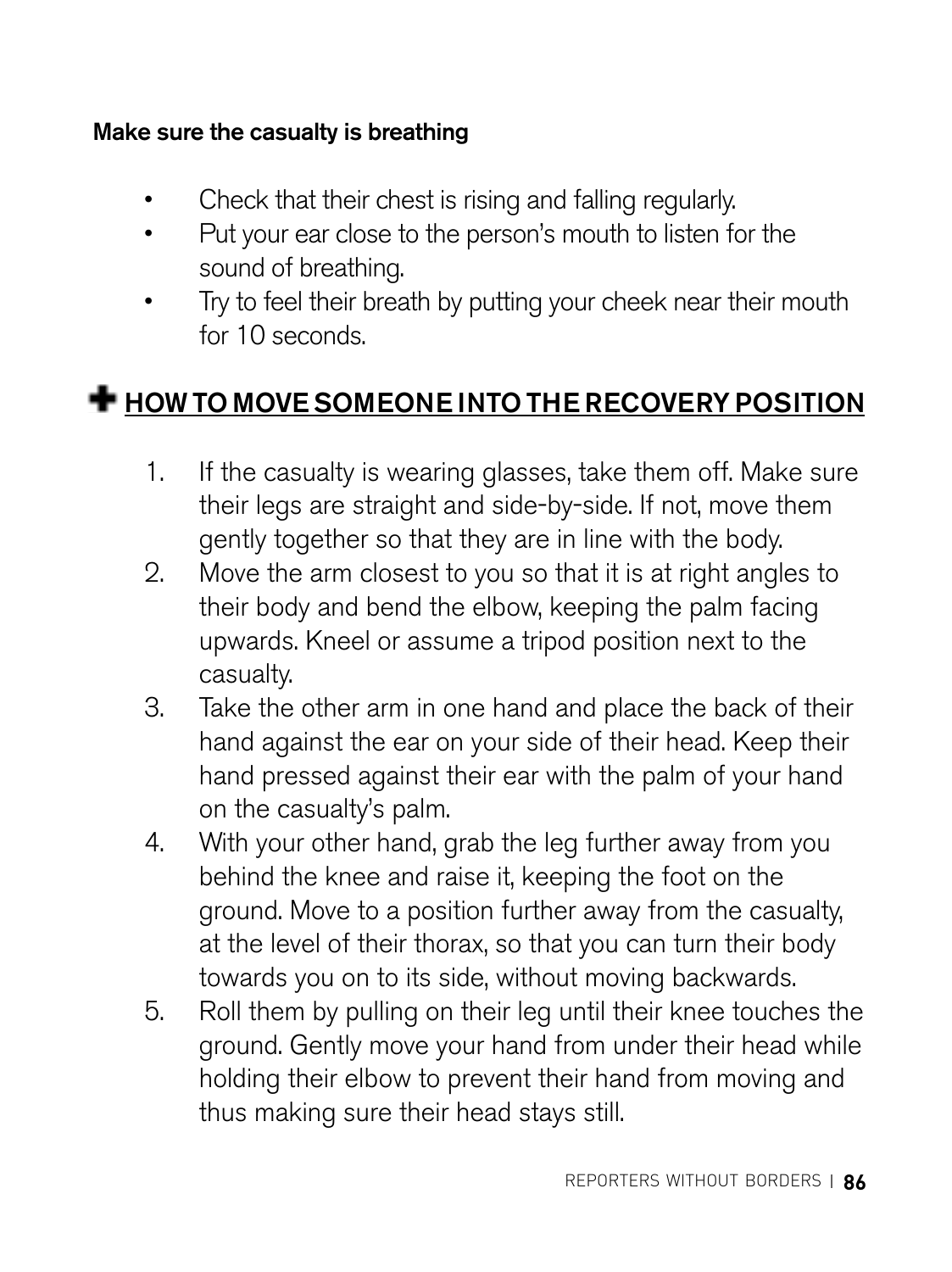- 6. Adjust the position of the upper leg to ensure that the hip and knee are at right angles.
- 7. Open the casualty's mouth with the finger and thumb of one hand without moving the head, so that fluids can drain out.

Ask someone to call the emergency services or fetch help yourself if you are alone.

Check regularly that their breathing is normal.

# **+** RECOVERY POSITION



© *Drawing by Jean-Pierre Danard, courtesy of the Fédération des Secouristes Français Croix Blanche*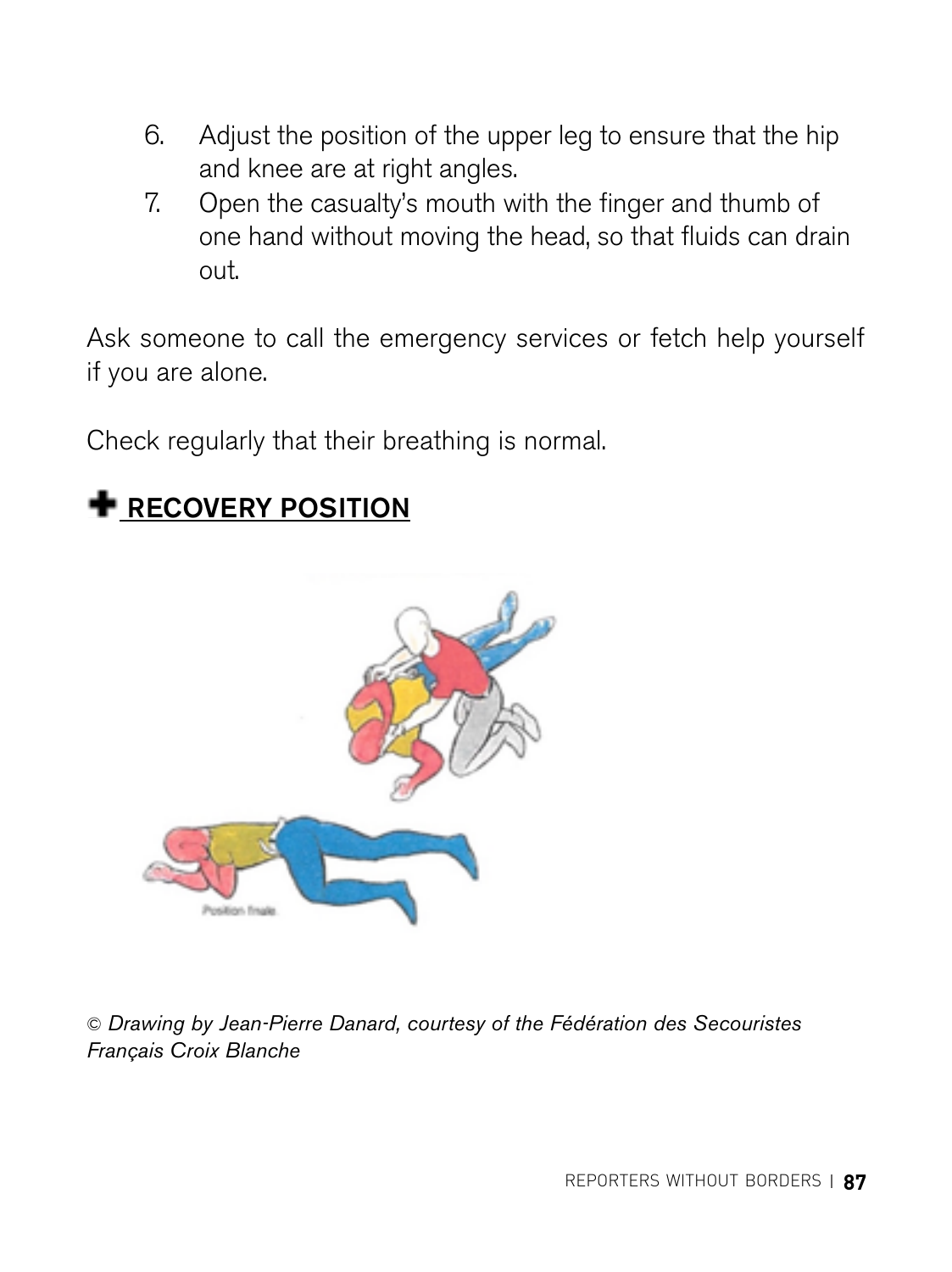## External bleeding

When blood spurts or pours continuously from a wound, direct pressure should be applied to stop the bleeding:

- 1. If possible, avoid contact with the casualty's blood. Ask them to put pressure on the wound themselves.
- 2. Otherwise, press directly on the wound with your hands protected by gloves, a plastic bag or cloth.
- 3. Make the casualty lie down in a horizontal position.
- 4. Ask someone nearby to alert the emergency services or do so yourself.
- 5. If the bleeding continues, press more firmly. If this is not sufficient and there is massive life-threatening bleeding from a limb, consider applying a tourniquet (instructions below).
- 6. Maintain pressure on the wound until assistance arrives.
- 7. If you have to leave the scene, for example to raise the alarm, use a compression bandage in place of manual pressure.
- 8. Wash or disinfect your hands afterwards.

# **+ HOW TO APPLY A COMPRESSION BANDAGE**

The bandage used instead of manual pressure must be clean and should completely cover the bleeding wound. The compression bandage should be applied as quickly as possible after manual pressure is removed. The binding must be wide enough to entirely cover the wadding and long enough for at least two turns around the affected limb. The binding should be tight enough to prevent the bleeding from starting again.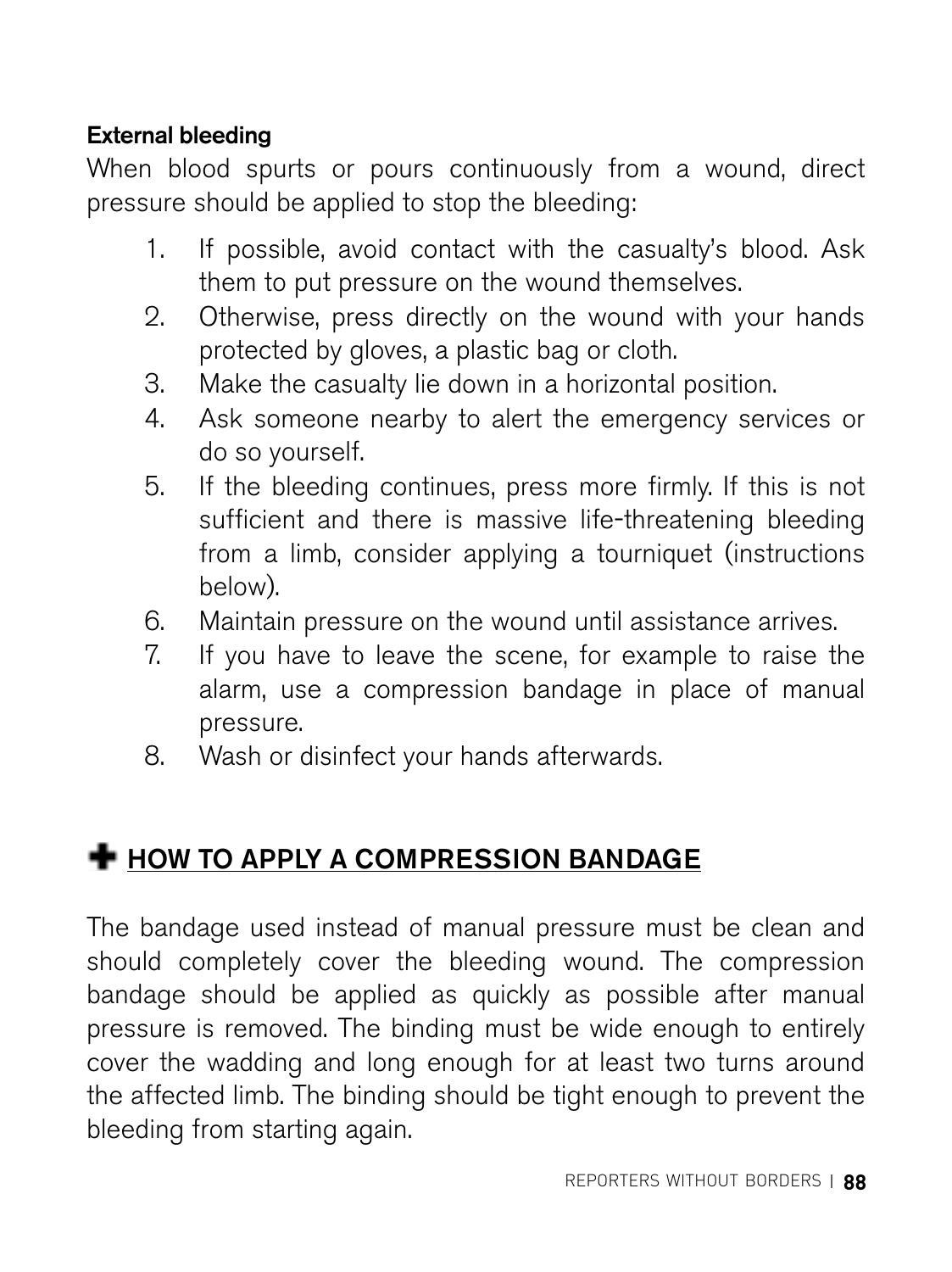If the compression bandage does not stop the bleeding completely, apply a second wad on top of the first to increase the pressure. If this fails, resume manual compression.

# **SEVERE BLEEDING AND APPLICATION OF A TOURNIQUET**



Your first response when faced with major external bleeding should be to apply a haemostatic dressing. This acts as a cushion, compressing the wound, and is held in place tightly by closure strips.

If there is major bleeding from a limb which you are unable to staunch with a compression dressing, and if the injury is life-threatening and the emergency services are some distance away, in these circumstances only, you should apply a tourniquet to stop the flow of blood to the wound.

The tourniquet should be a wide binding made of strong cloth that will not break the skin but will stop the flow of blood. It should be placed just above the wound so that the area of skin deprived of blood is a small as possible.

To tie the tourniquet, form a loop in the cloth. If the wound is mid-calf, place the loop under the knee of the casualty with the two protruding ends on one side. Hold one of the strands of the loop in place, by pressing on it with your knee, for example, and pass the other strand over the injured leg and through the loop. Pull on this strand tight to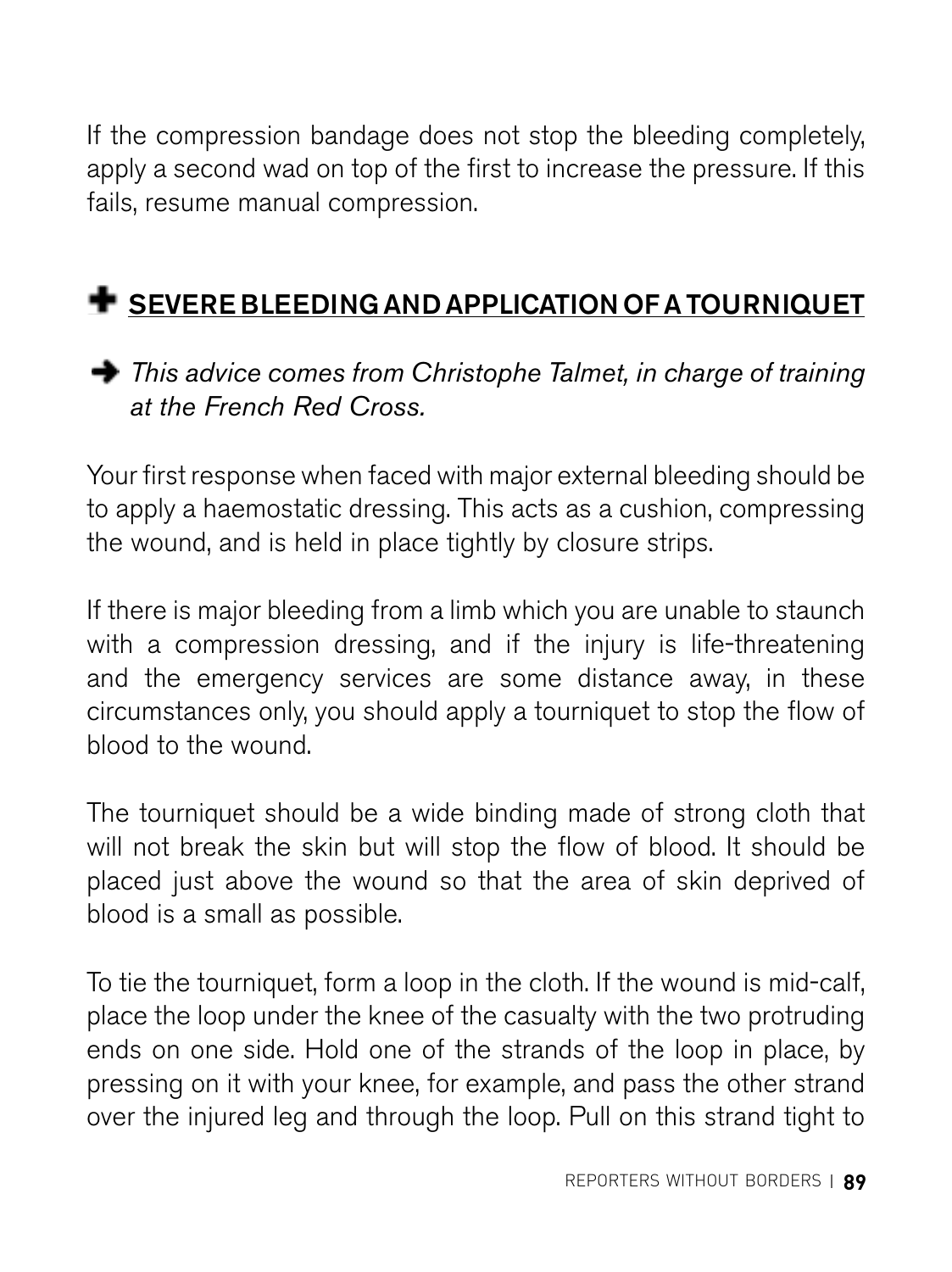stop the bleeding. Take the other end of the binding, which you have kept in place with your knee, and tie a knot.

There is also a purpose-made tourniquet, where you just have to slip on a strap and turn the baton to tighten it.

# $\bigwedge$  NR:

- Once the tourniquet has been applied and the bleeding has stopped, don't undo it or loosen it for any reason until the injured person is under the charge of a doctor.
- Note down the time the tourniquet was applied and display it prominently on the casualty, for example on their forehead. This is vital information for the surgeon who treats the injured person. The usual practice is to write "T" (for tourniquet) and the local time. For example if you applied the tourniquet at 2:30 pm, write T14:30.
- Don't place clothing or a blanket over the tourniquet, which could prevent it from being noticed and thus cause it to be removed too late.
- The casualty may exhibit symptoms of circulatory distress such as low blood pressure, pallor or cold sweat. Make them lie down and reassure them.
- Do not give the casualty anything to drink since they will have to undergo surgery. Moisten their lips if necessary.

# **Fractures**

In the event of a fracture when there is no assistance nearby, the main thing is to immobilise the joints above and below the break to prevent pain and further complications.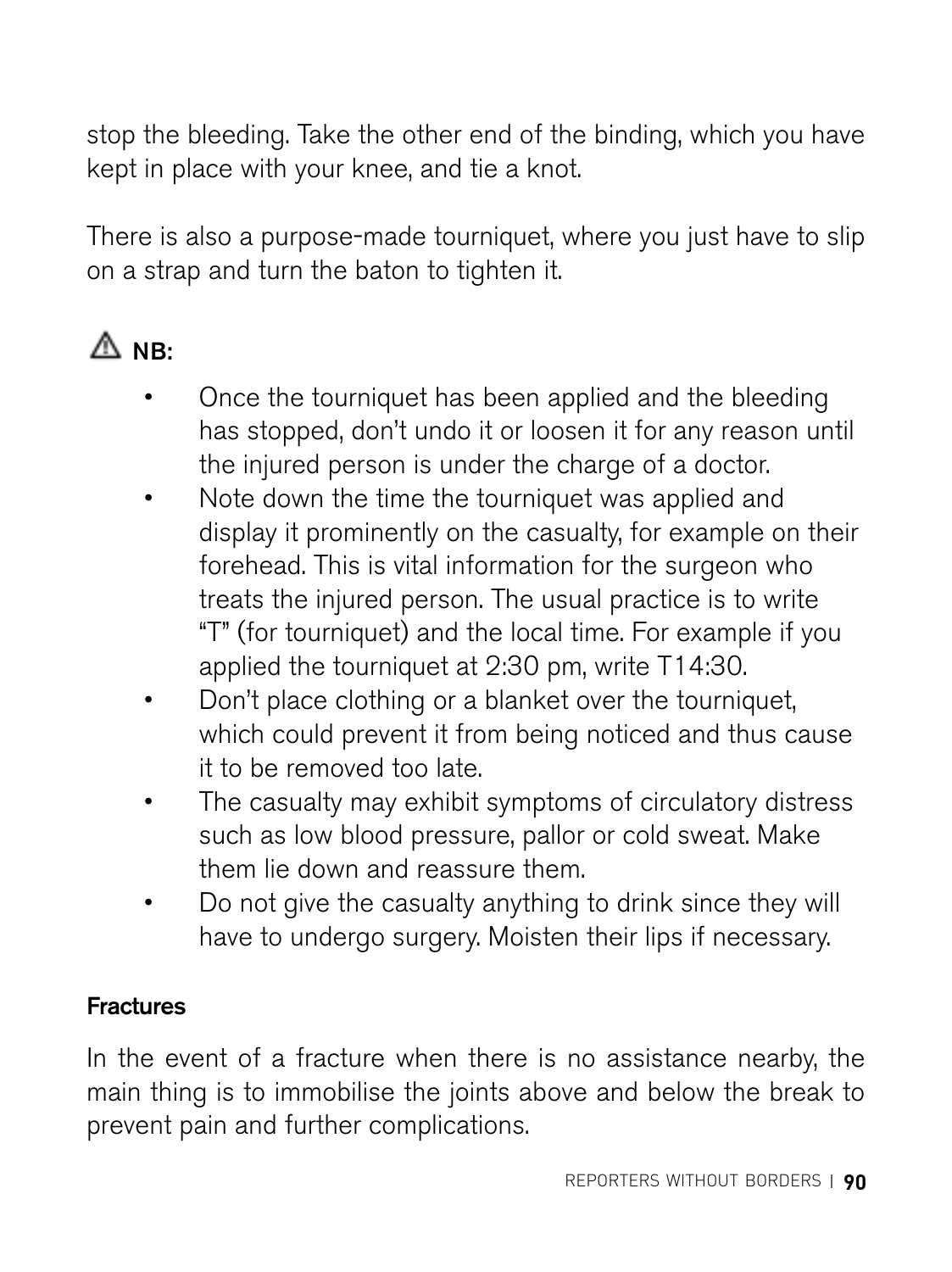For example:

- For a fracture of the forearm, immobilise the elbow and wrist
- For a fracture of the leg, immobilise the knee and ankle

Temporary immobilisation of the limbs is necessary whenever the casualty has to be moved and other more appropriate means are not available. This can be done using:

- Clothing: if there is no equipment available, use a piece of clothing such as a shirt, sweater or jacket turned inside out pinned in place or, better still, tied with a necktie or headscarf.
- One or more blankets.
- One or more triangular bandages, made of stiff cotton, canvas or non-woven paper. It should measure at least 1.2 metres (4 feet) on its longest side.

#### In the event of a fracture of a lower limb:

- Make the casualty lie down.
- Immobilise them with care, using bandages and a splint.
- Alert the emergency services and arrange for them to be stretchered out.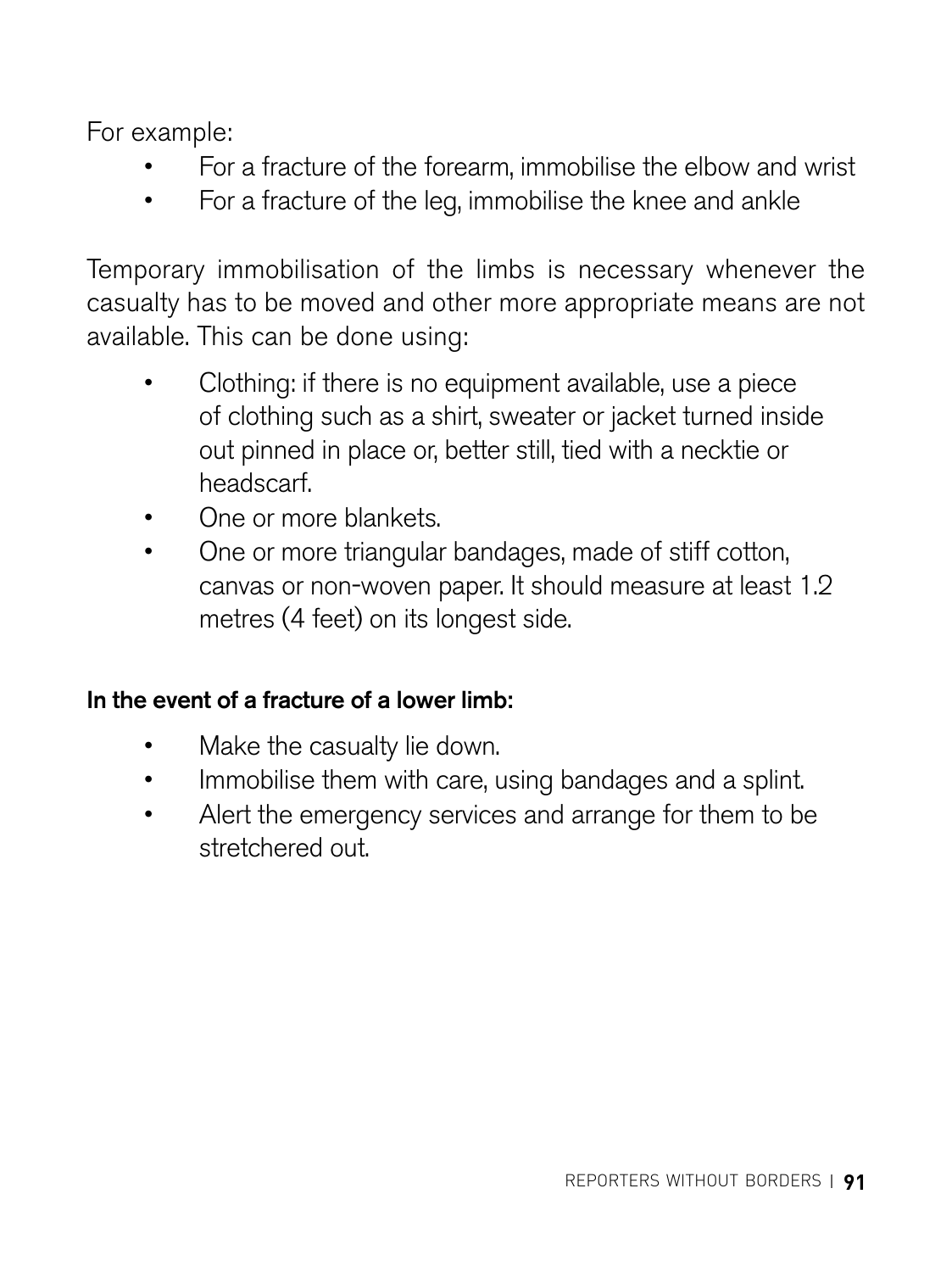# *2. PSYCHOLOGICAL TRAUMA: MANAGING TRAUMATIC STRESS*

*This introductory guide has been prepared by the Dart Center (dartcenter.org), which supports journalists who are coping with traumatic stress.* 

Journalists in high-risk areas work on stories that involve bereavement, violation and profound personal loss. Reporters may themselves witness death or be subject to attack. Awareness of the potential psychological impact of trauma is crucial to effective and free reporting. Unrecognised traumatic stress may compromise safety awareness or erode professional judgment – in extreme cases derailing careers. Some basic knowledge can both boost resilience as well as provide valuable insight into the experience of traumatised subjects and sources.

## What is trauma?

Mental health professionals classify an incident as traumatic when someone experiences or witnesses an event involving actual or threatened death, serious injury, or other threat to their physical integrity, giving rise to intense fear, helplessness or horror. Bombings, violent assaults, rape, torture, the aftermath of natural disasters or serious accidents – all familiar subjects to reporters - are common scenarios.

Geographical proximity is not essential: repeated exposure to images of death and injury, or discovering that a close associate or family member has met serious harm may in some cases evoke the same responses.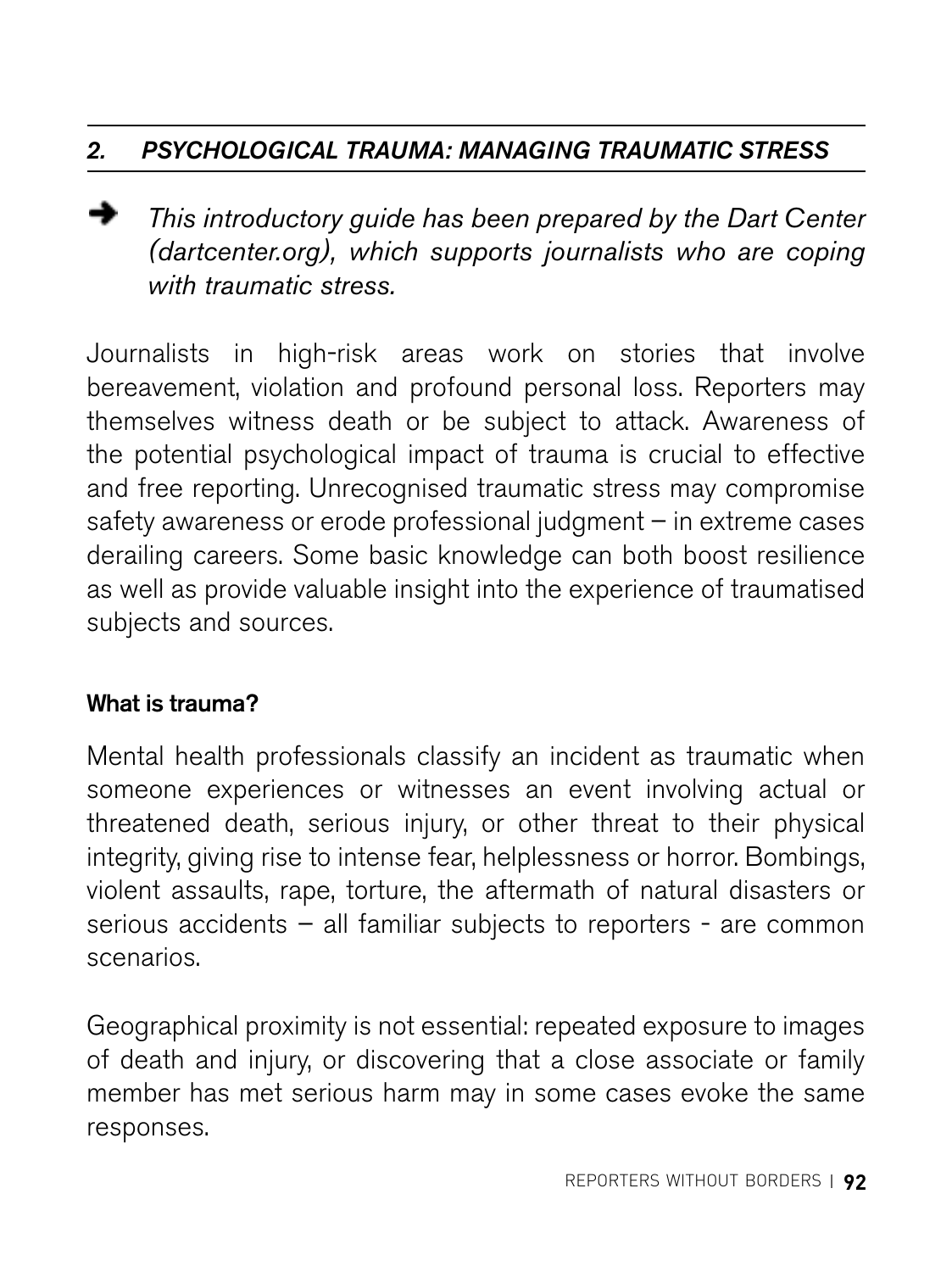Trauma reactions are rooted in the biology of survival. Faced with perceived threat, the brain triggers the release of hormones, such as adrenalin. Individual responses vary, but may include:

- Increased alertness or sense of presence
- Fight and flight responses (elevated heart-rate, dry mouth, loss of bowel control, sweating, etc.)
- Numbing and disassociation (feeling psychologically separated from the event or out of one's body)
- Heightened emotionality
- These are normal responses to abnormal situations, and at times may help survival. It is useful to be in alert mode in a dangerous environment. Such reactions normally subside in a few days or weeks after the danger has passed.

But sometimes distress persists for longer and individuals may feel changed by harrowing events in specific ways, experiencing:

- Intrusive memories, ranging from nightmares and flashbacks to more subtle unwanted reminders of a horrifying event
- Arousal (elevated heart-rate, night sweats, etc.)
- Overreaction to everyday events, difficulty concentrating, irritability, unusual anger or rage
- Emotional numbing, social withdrawal, avoidance of any reminders of a distressing event or a sense of growing distance from loved ones.

When such reactions persist a month after a journalist has returned to safety, that may indicate a psychological injury. Clinicians define "post-traumatic stress disorder" as a combination of intrusion, arousal and numbing, but other changes such as depression or substance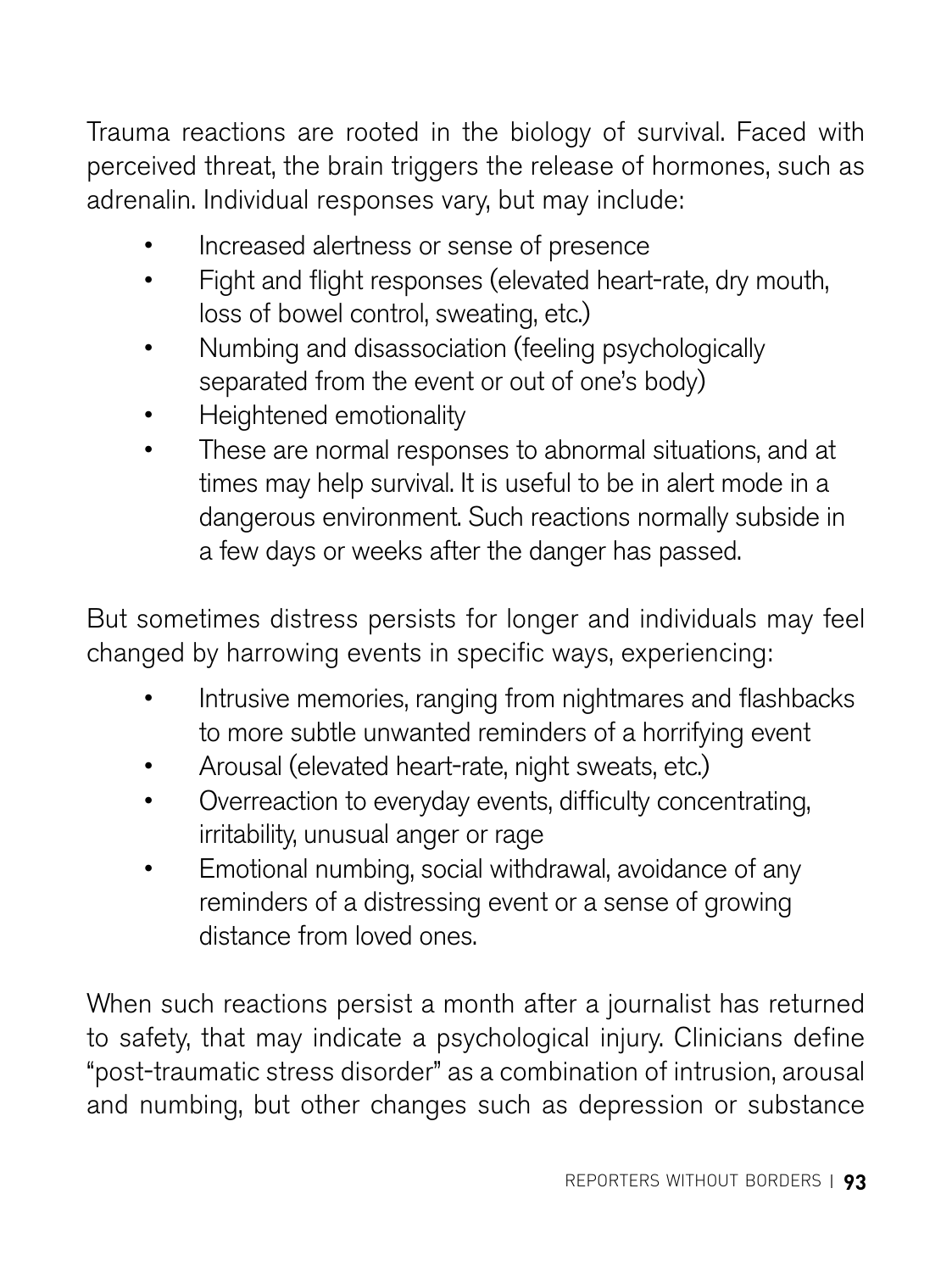abuse may also appear. Predicting whom this will happen to, or when, is not possible. Even journalists who have coped well during many years in the field, and who colleagues regard as emotionally robust, may experience overload at some stage. (Note that for local journalists living in situations of on-going threat, it can be hard to determine what would qualify as a month-long period of safety, in which trauma reactions might no longer be part of a survival response appropriate to that environment.)

#### Trauma and journalists

# *Most media workers show remarkable resilience in the face of horror.*

Journalists usually exercise a choice when they pursue violent stories – the choice of whether to take an assignment or turn it down, the many choices involved in framing an account. This element of control – something normally denied other survivors and victims – may give a sense of mission and be in part protective, but it doesn't bestow immunity.

Indeed, recent studies show that journalists are just as vulnerable to emotional injury as soldiers, firefighters or other frontline participants in tragedy. Traumatic stress can have a particularly insidious effect upon journalists. Studies show that repeated exposure to horror – rather than being protective – may actually increase the likelihood of distress. Intrusive memories, an inability to concentrate, sleep difficulties, explosive anger, numbing and social isolation all take a toll on journalists' news judgment, capacities and relationships. The good news is that PTSD responds well to treatment, and studies show that resilience may be boosted by a range of self-care measures. But the impact of trauma should command journalists' attention and respect.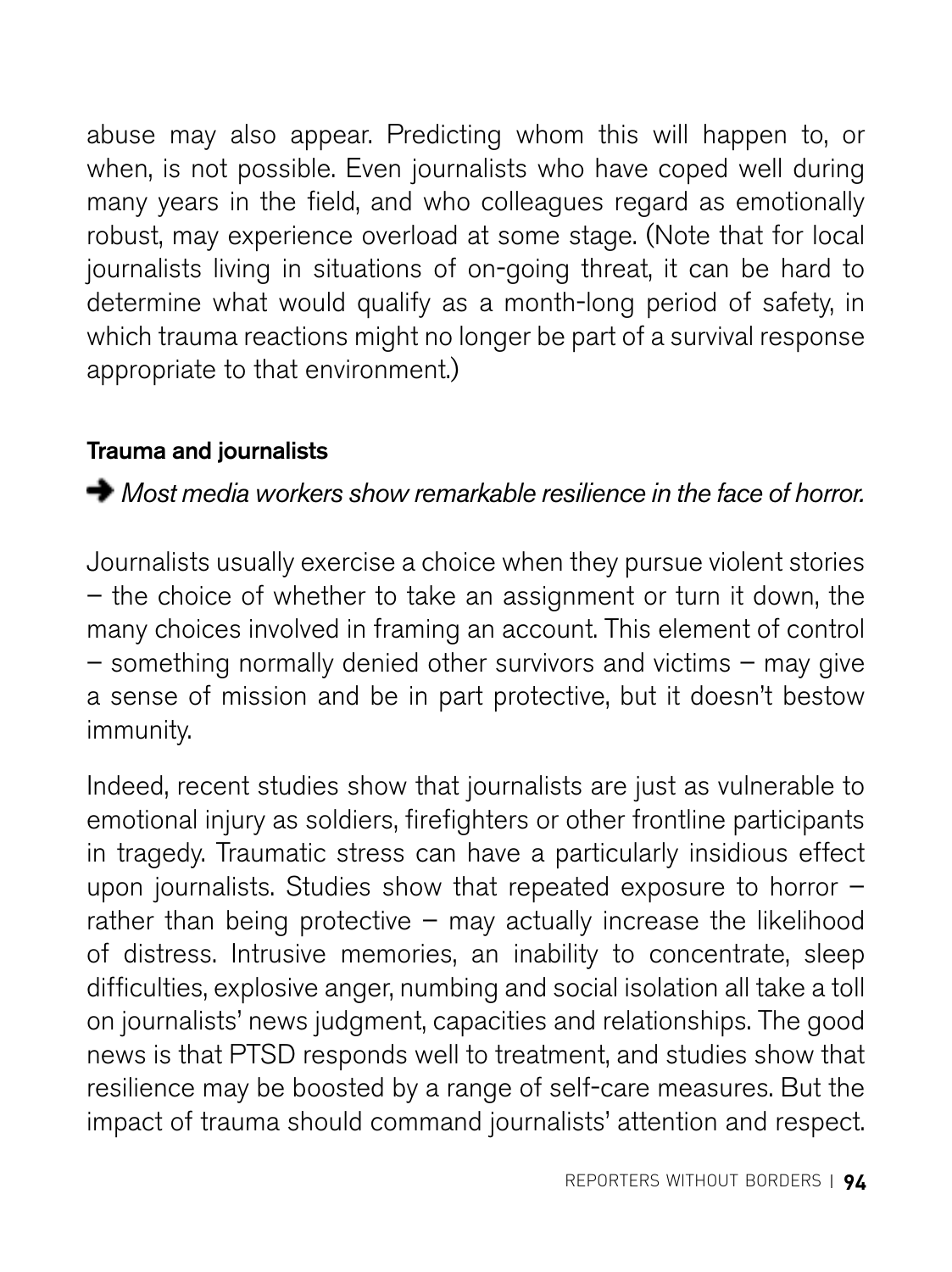## Self-care

Traumatic stress derives from an intense emotional engagement with violence. Although different from general stress, it shares some of the same neurochemistry. This is why everyday pressures – deadlines, personal conflict, culture shock, financial uncertainty, etc. – may exacerbate trauma. There are practical measures journalists can take to safeguard their wellbeing before, during and after assignments.

## BEFORE AN ASSIGNMENT

- Training and preparation: evidence shows that people who are mentally prepared for challenging situations have greater emotional control during them. Preparation of all kinds – hostile environment training, craft skills development, research into the history and culture of an area – as well as trauma awareness can boost selfefficacy, reduce general stress and promote resilience.
- **Locate allies:** Make prior contact with others in the area so that you have a network in place. Journalists, humanitarian workers, UN staff in the region, and others can provide valuable social as well as logistical support. This may be particularly important for isolated freelancers or journalists embedded with the military.
- Work on fitness: Exercise builds resistance to stress.
- **Don't forget domestic matters:** Set time aside for family. friends or loved ones. Sort out your finances and make sure that your next of kin have access to your insurance details, will, etc. Worrying on assignment about having left such things undone can significantly add to stress.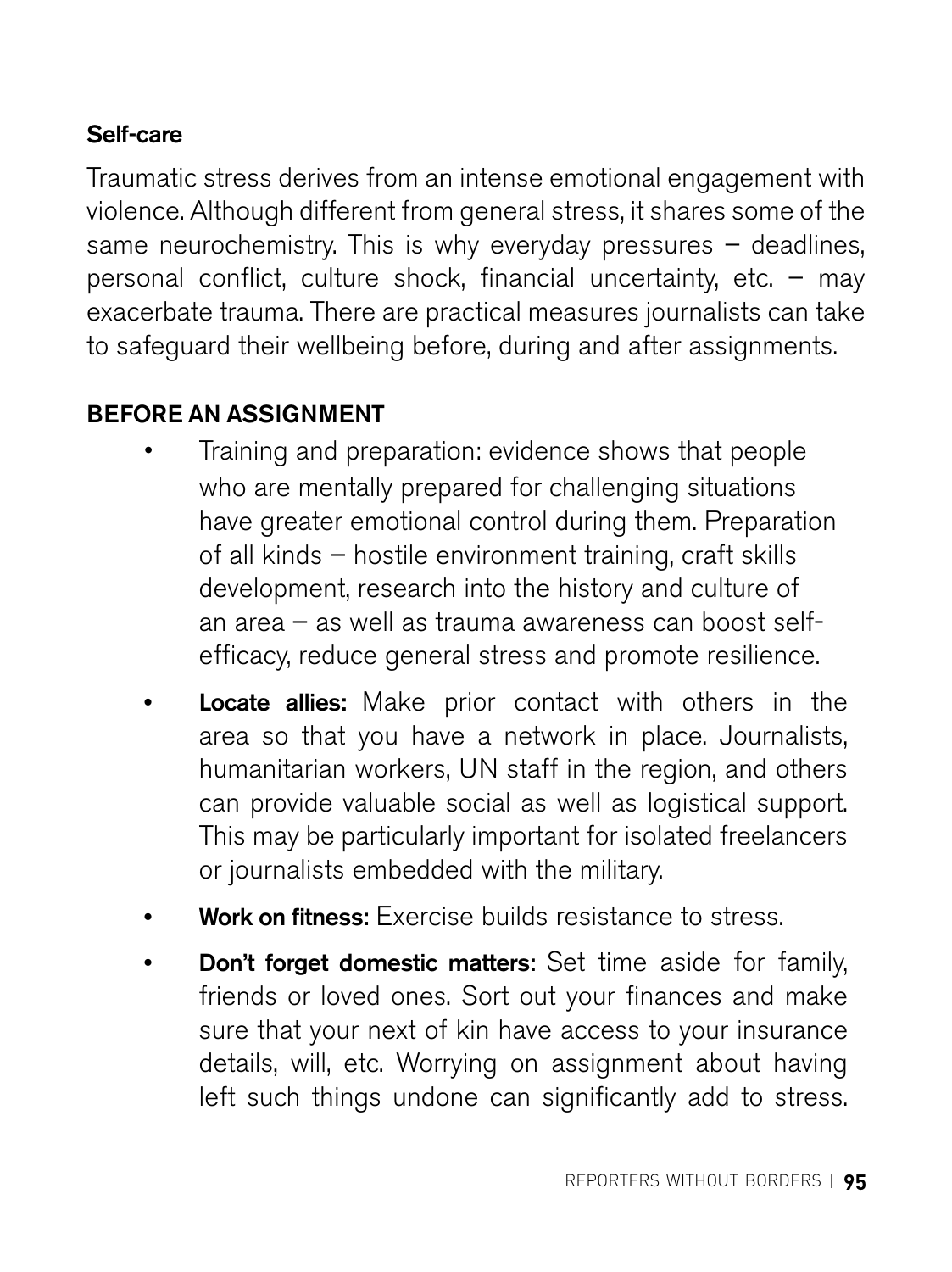Also consider tidying your accommodation before leaving. Returning to a place that feels ordered and safe may help the transition back.

Be sure you are ready to go: Evidence suggests that repeat exposure to danger and trauma without sufficient downtime greatly increases vulnerability to PTSD. If you are feeling pressured to go, and it simply doesn't feel like emotionally the right time, then consider turning down that assignment.

### DURING AN ASSIGNMENT

- Look after your body:
	- Eat and sleep well. (Even special-forces soldiers prioritise these.)
	- Take exercise. Just stretching or walking for thirty minutes can elevate mood.
	- Drink water. Dehydration impairs brain function.
	- Watch your alcohol consumption. Too much can increase nightmares and flashbacks.
	- Be careful with stimulants. Caffeine boosts adrenalin levels.
- Pay heed to your emotional needs:
	- Develop simple, daily rituals that take you out of the story. Reading, doing exercise or a craft hobby, for instance, can provide respite from toxic subject material.
	- Acknowledge feelings. Talk to people you trust or try writing a journal.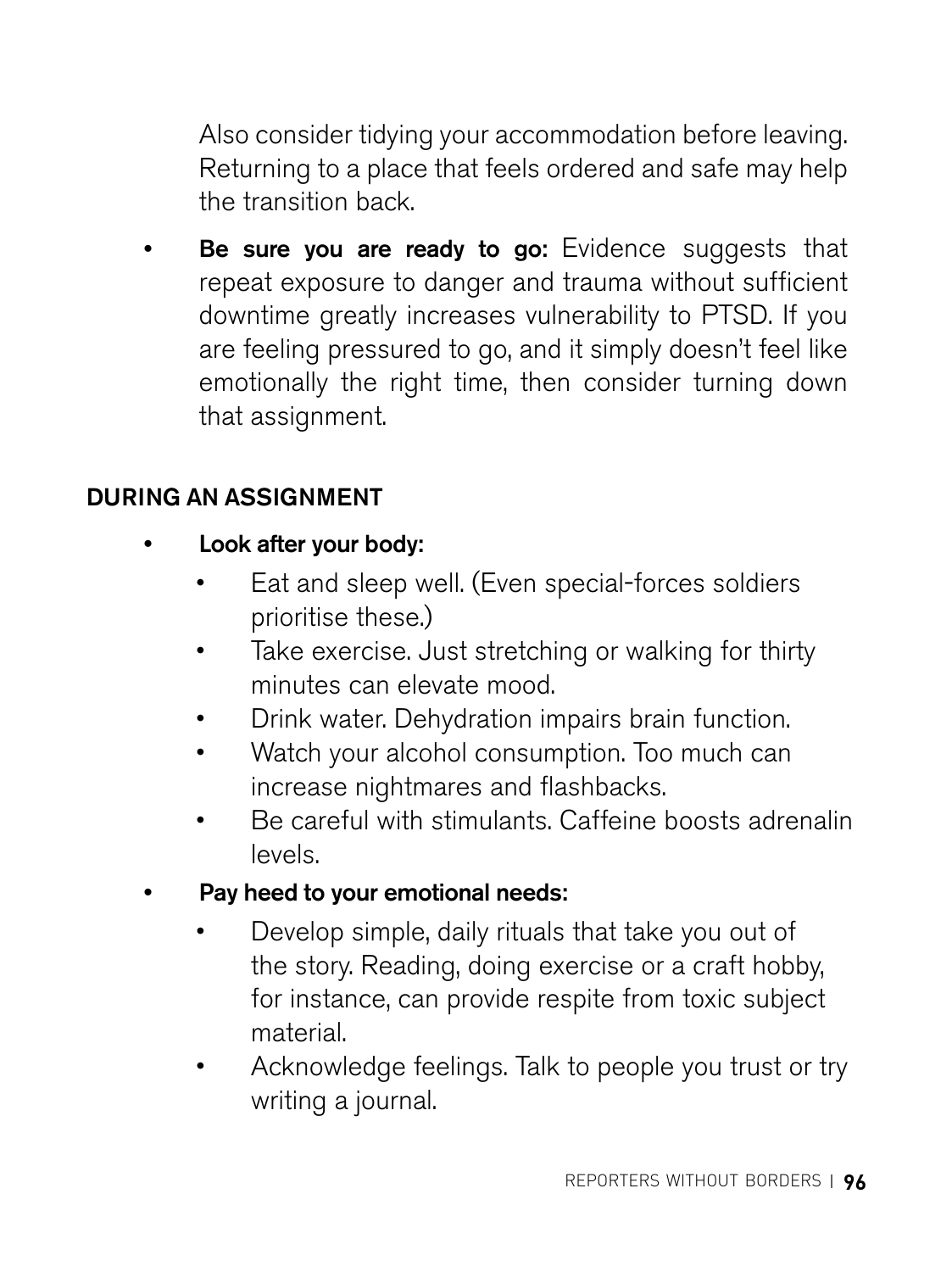- Never underestimate the importance of laughter.
- Try deep breathing, especially if distressed. (Breathe slowly into your diaphragm, pause, then breathe out on a count longer than the in-breath.)
- Try to form the habit of reframing negative situations: acknowledge what's happened, but then list any positives that still apply. Focus on future steps that you can control. Thinking obsessively about what went wrong may increase vulnerability.

#### Support others:

- Social connection is one of the most protective factors in the face of trauma  $-$  but that means the ability to give as well as receive support.
- People recover better from trauma when their co-workers are positive and supportive. Be careful with attributing blame.
- Be available to listen, but don't dig for feelings, or make assumptions about what others might be experiencing or what you think they should be feeling.
- Be a leader. Allow yourself and your co-workers proper recovery time.
- If somebody is finding it hard to cope, consider suggesting they concentrate on lighter practical tasks, rather than ceasing work altogether. Activity is often protective.
- Different cultures may have different ways of handling grief and trauma. Respect this.
- Understand your sources: Understanding how trauma affects people may also help you avoid making journalistic mistakes. Some victims may be affected to an extent that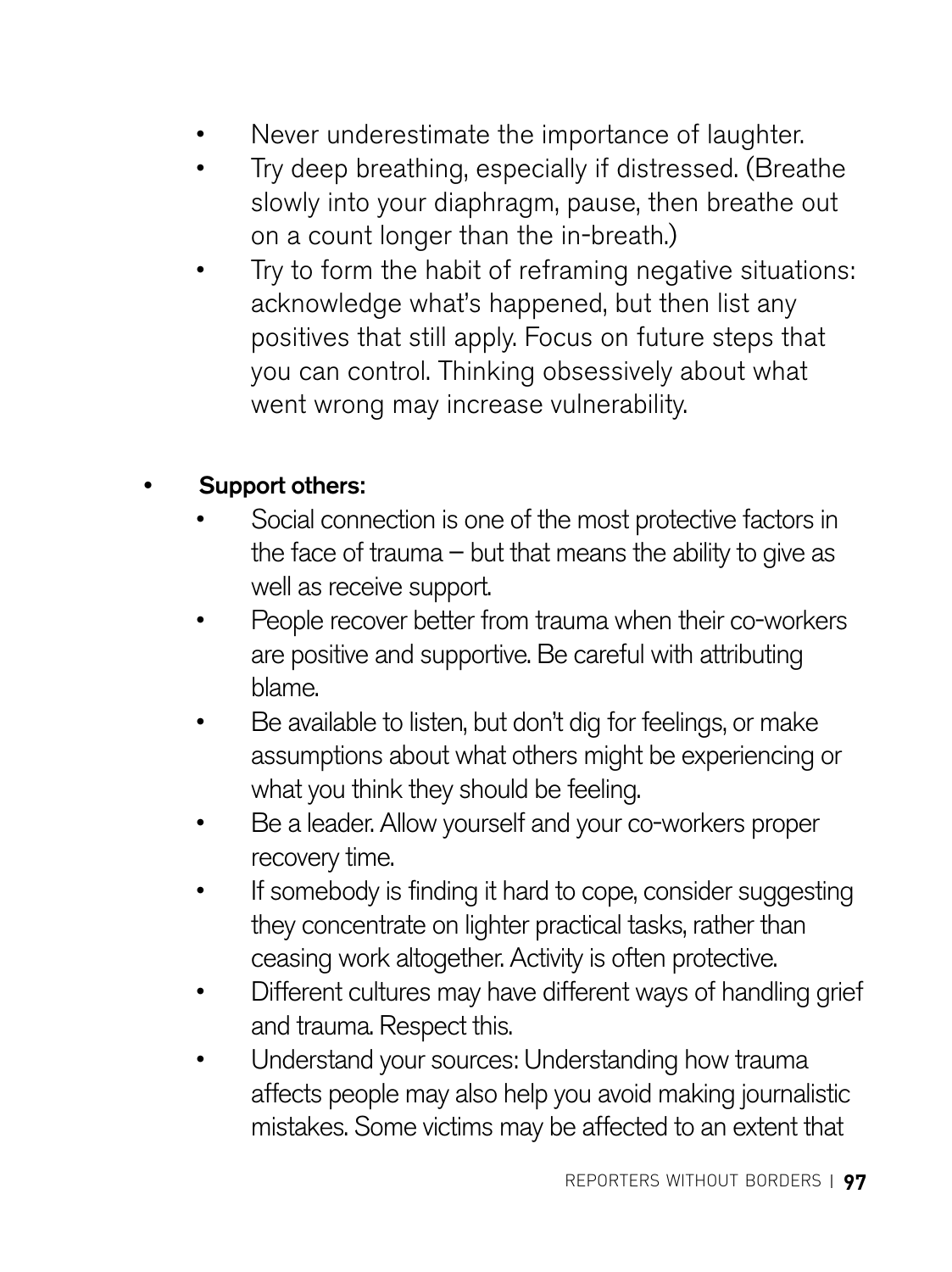there are factual errors in their accounts that they are not conscious of, while others may have near photographic recall.

# AFTER AN ASSIGNMENT

Sometimes leaving a story behind is the hardest part. Subsequent assignments may feel pointless in comparison, and some may feel there is guilt for leaving people behind to face danger or deprivation. Relating to others outside of the story can pose its own challenges. People have widely different capacities to listen to descriptions of trauma and may close down discussion or minimise what is being said; and journalists themselves may shy away from discussing topics that could cause friends and family to worry about their safety.

#### ďη Here are some suggestions for managing the transition in and out of a story:

- 1. Some journalists suggest taking a day or two of "decompression time" out for themselves before returning home. (Remember to explain to your partner or family first your reasons.)
- 2. Thinking about life at home can be a powerful motivator when on the road, but try and keep your expectations of return in proportion. If you have been away for a while, others may be in a different place in their lives: you may not be able to pick up from where you left.
- 3. Develop connections with others who have had similar experiences. Being able to talk – or just hang out – without the pressure to explain yourself may make all the difference.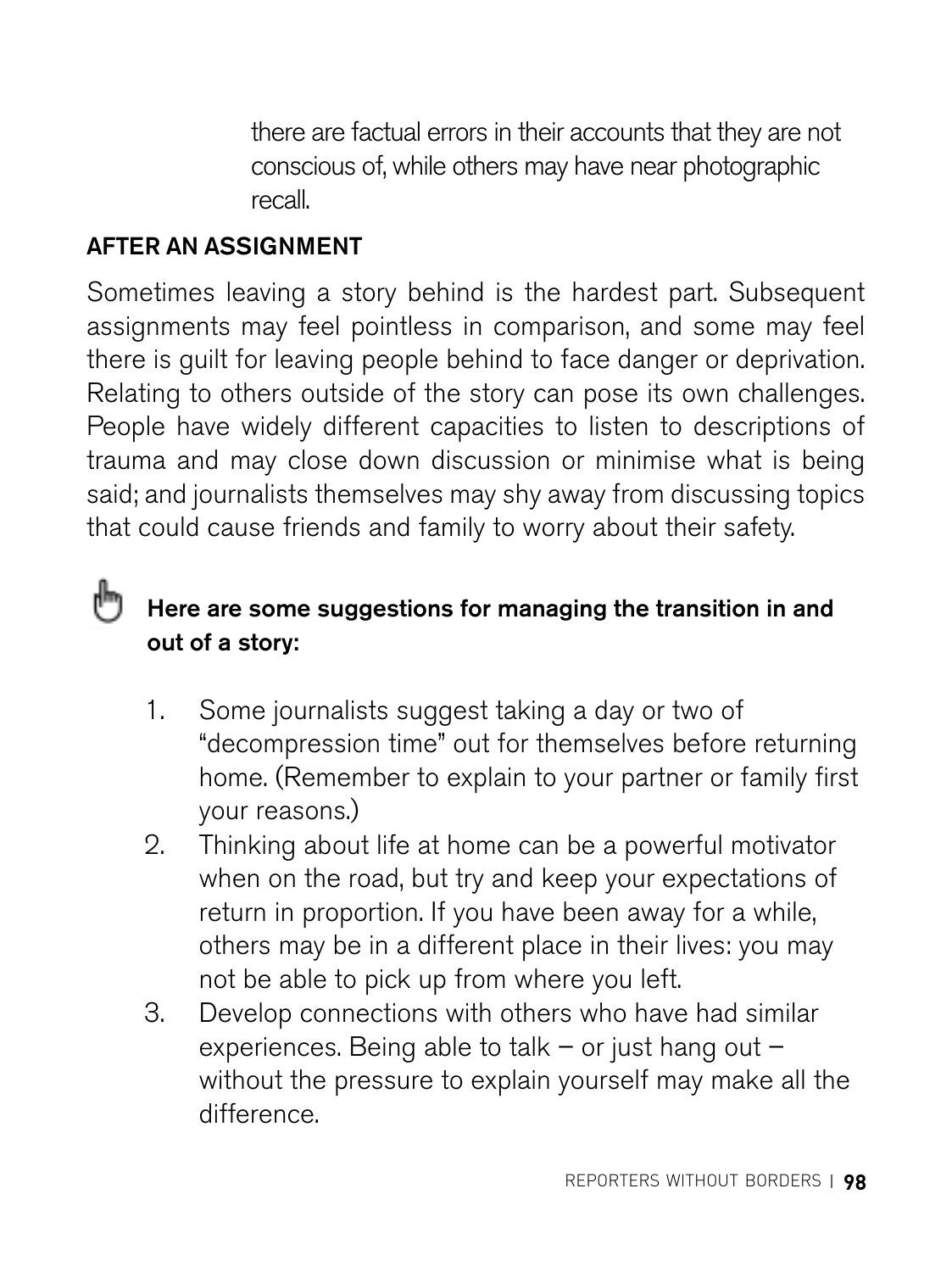4. Take stock of your mental wellbeing. It is never too late to seek help.

## Working with traumatic imagery

Imagery from war zones, crimes scenes and natural disasters is often gruesome and distressing. The proliferation of high-definition cameras over the last decade has significantly increased the volume and graphic nature of material streaming into newsrooms, from traditional journalistic sources and social media alike. Even when the events depicted are far away, journalists and forensic analysts, deeply immersed in a flood of explicit, violent and disturbing photos and video, may feel that it is seeping into their own personal headspace. Reactions such as disgust, anxiety and helplessness are not unusual; and the content may re-surface outside of work in the form of intrusive thoughts and disrupted sleep.

#### կայ Here are six practical things media workers can do to reduce the trauma load:

- 1. Understand what you are dealing with. Think of traumatic imagery as if it is radiation, a toxic substance that has a dosedependent effect. Journalists and humanitarian workers, like nuclear workers, have a job to do; at the same time, they should take sensible steps to minimise unnecessary exposure. Frequency of viewing may be more of an issue than overall volume, so think about pacing your trauma-image load and ensuring down time.
- 2. Eliminate needless repeat exposure. Review your sorting and tagging procedures, and how you organise digital files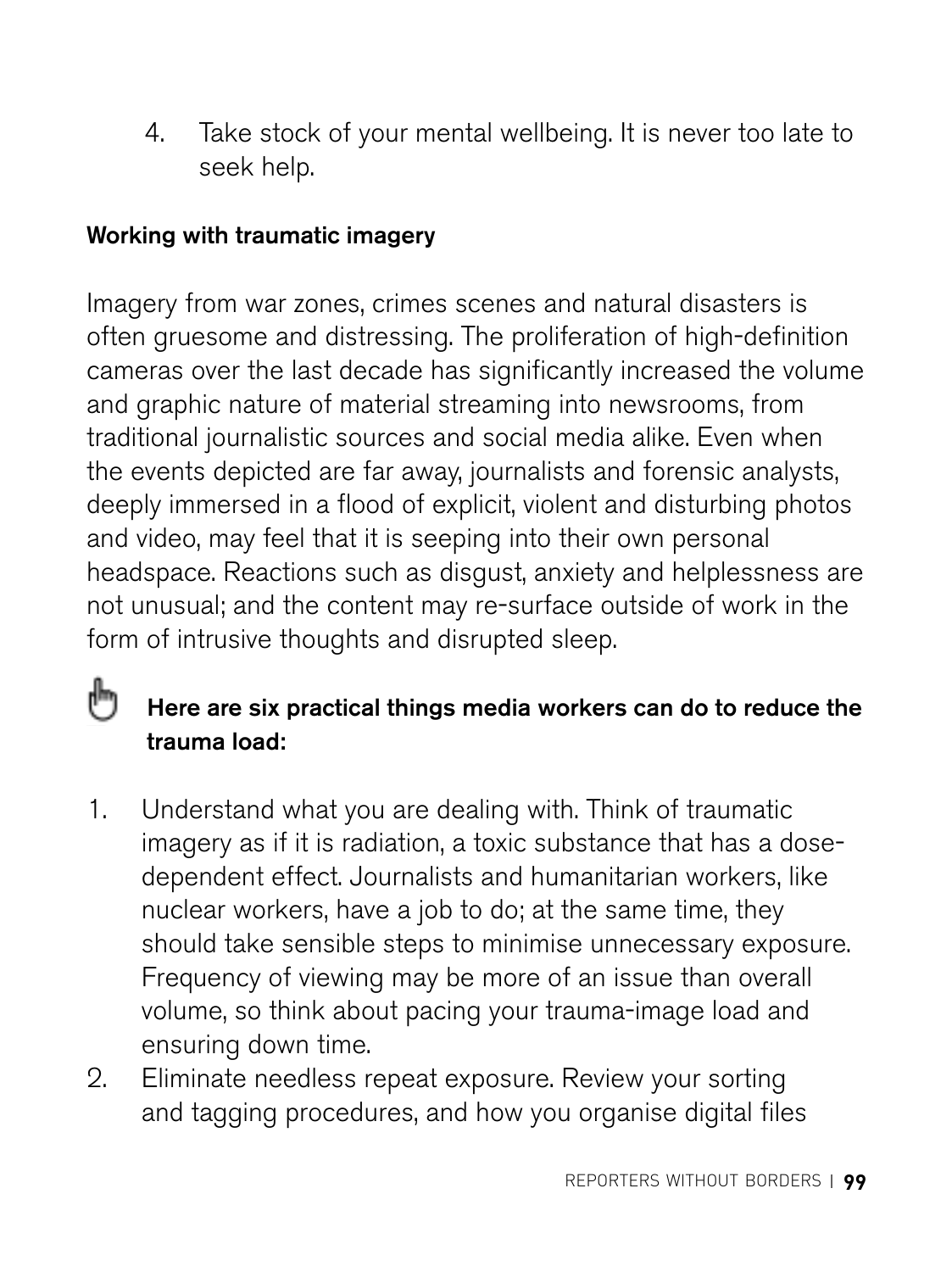and folders, among other procedures, to reduce unnecessary viewing. When verifying footage by cross-referencing images from a wide variety of sources, taking written notes of distinctive features may help to minimise how often you need to recheck against an original image. (And never pass the material onto a co-worker without some warning as to what the files contain.)

- 3. Experiment with different ways of building some distance into how you view images. Some people find concentrating on certain details, for instance clothes, and avoiding others (such as faces) helps. Consider applying a temporary matte/mask to distressing areas of the image. Film editors should avoid using the loop play function when trimming footage of violent attacks and point of death imagery; or use it very sparingly. Develop your own workarounds.
- 4. Try adjusting the viewing environment. Reducing the size of the window or adjusting the screen's brightness or resolution can lessen the perceived impact. Try turning the sound off when you can – it is often the most affecting part.
- 5. Take frequent screen breaks. Look at something pleasing, walk around, stretch or seek out contact with nature (such as greenery and fresh air, etc.). All of these can all help dampen the body's distress responses. In particular, avoid working with distressing images just before going to sleep. It is more likely to populate your mental space. (And be careful with alcohol - it disrupts sleep and makes nightmares worse.)
- 6. Craft your own self-care plan. It can be tempting to work twice, three times, four times as hard when working on a story with big implications. But it's important to preserve a breathing space for you outside of work.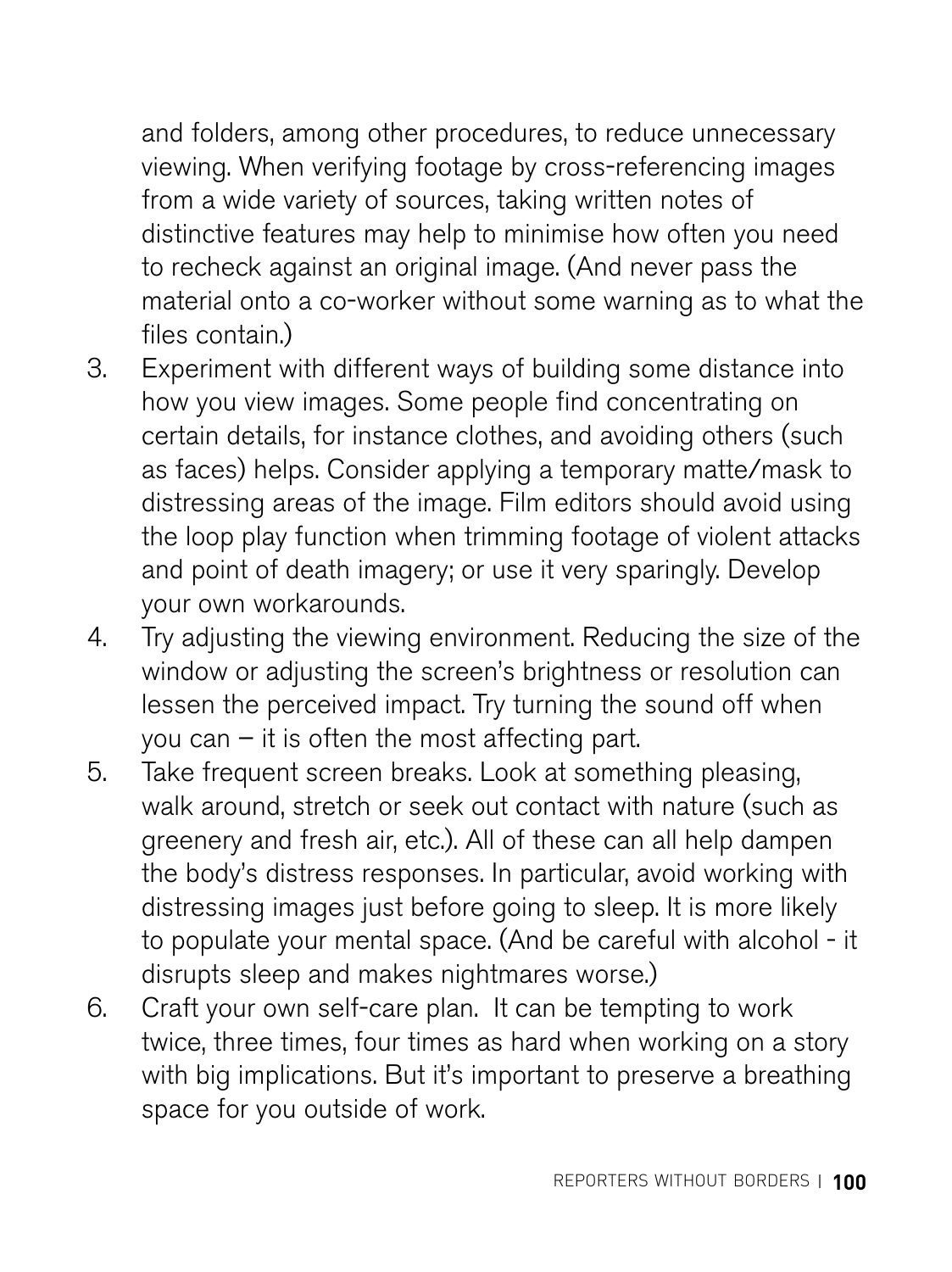# $\rightarrow$  A NOTE FOR MANAGERS AND EDITORS

A good trauma-management plan can play a major role in safeguarding the health, wellbeing and effectiveness of staff. It is an editor's responsibility to brief themselves on trauma and to institute working structures that minimise its impact. For resources and information contact the Dart Center at [www.](http://www.dartcenter.org) [dartcenter.org](http://www.dartcenter.org).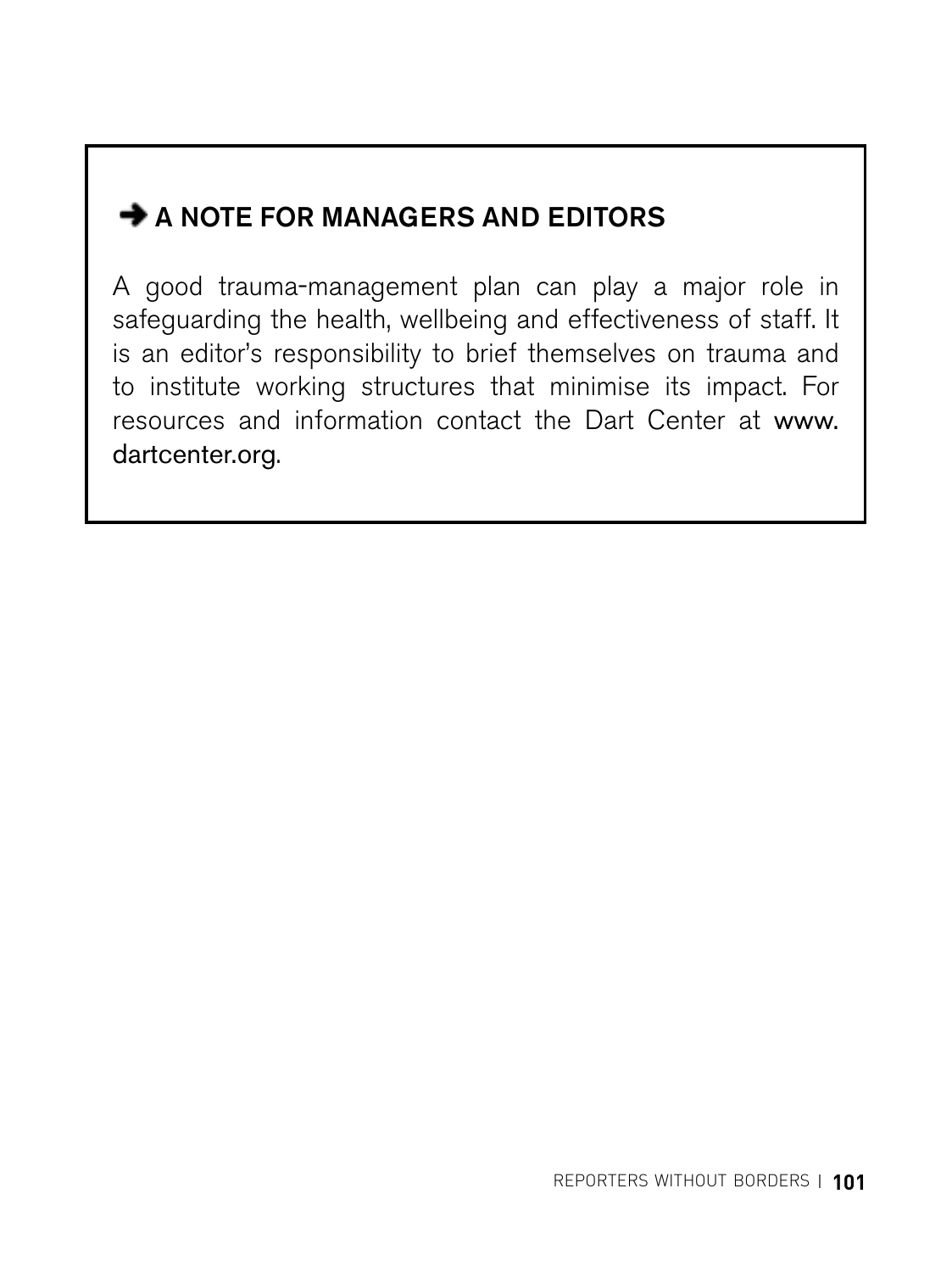# **TÉMOIGNAGES**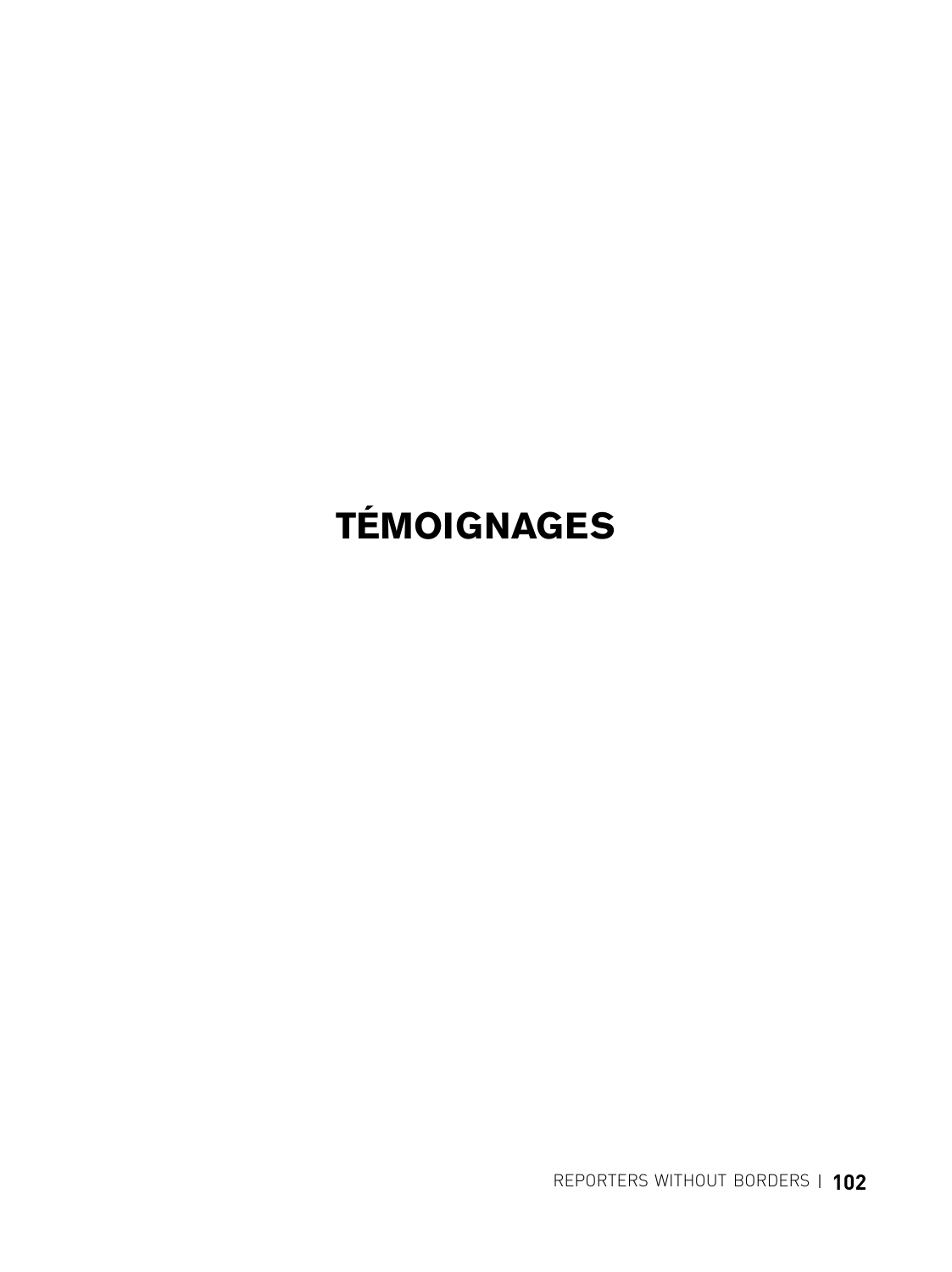# **WORKING IN A WAR ZONE: WHAT YOU NEED TO KNOW, UNDERSTAND AND BE AWARE OF**

The risks of the job are particularly serious for those journalists, whether freelance or staff, who have to travel to and survive in war zones. It is essential to prepare properly and not to underestimate the difficulties of an assignment of this kind.

Ten journalists recount their own experiences and pass on their advice.

# **+** "PLAN EVERYTHING CAREFULLY IN ADVANCE" Iqbal Khattak, journalist and Reporters Without Borders representative in Pakistan

"When leaving for any danger zone for a story, you need to have a prior permission from the media you are working for, or for which you plan to do the story. Then you need to ask yourself if are you trained enough to cope with any situation that may arise during your assignment. How familiar are you with the area? How well do you know the actors of the conflict? And what coping mechanisms do you have if you face any kind of problem? That has to be pre-arranged. It's also very important to give your supervisor daily updates on what you are going to do during the day and how you plan to report back in the evening.

 "You have to be very familiar with the traditions of the area you are going to. If you are not sensitive to the local culture, you may put yourself in serious trouble. So you should be familiar with the local dress, customs and traditions, and adapt the way you talk to people.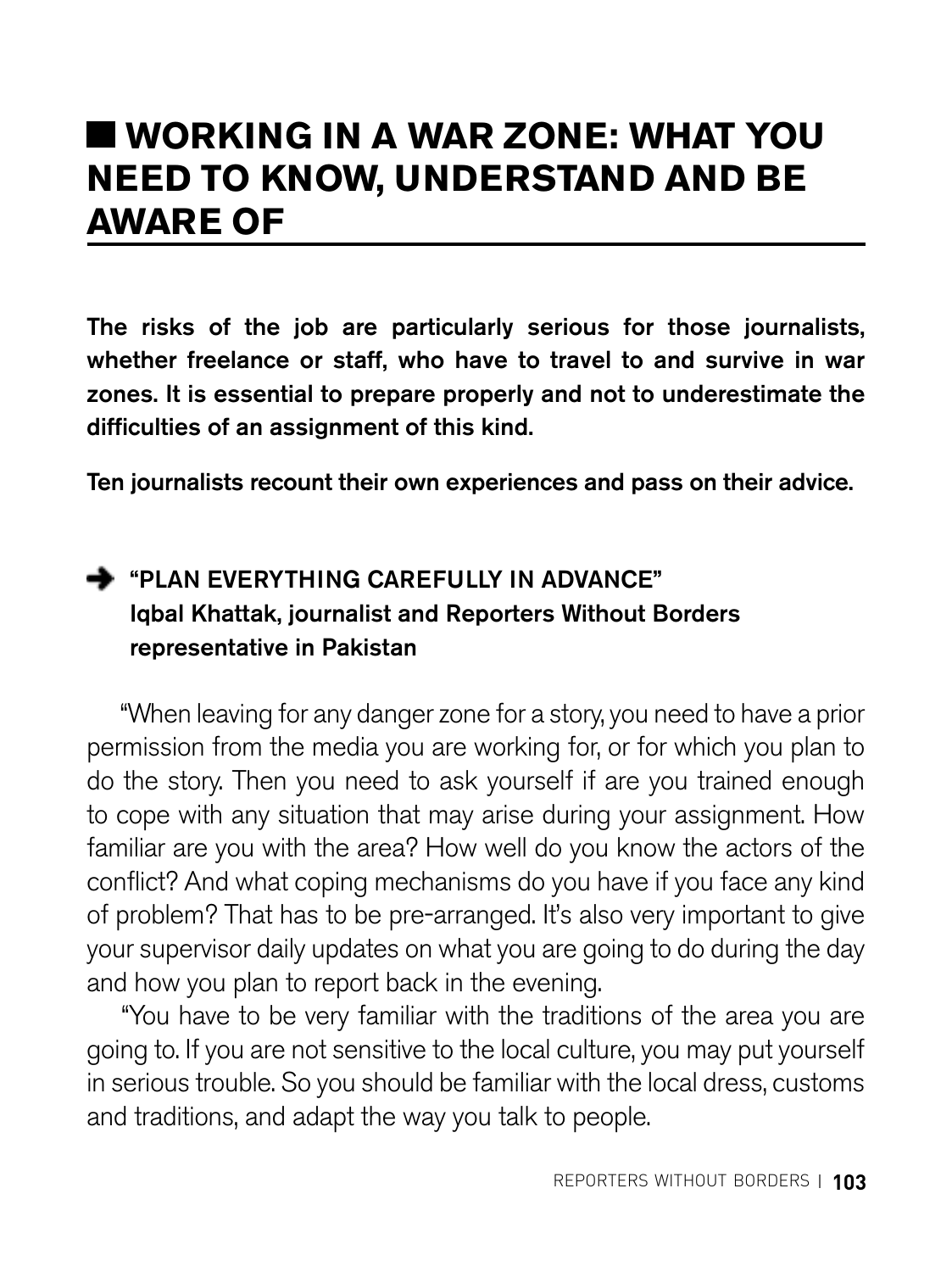"If you are planning a visit to a no-go area, you need to know which group is holding the zone. Then you'd better ask the group for permission before heading there. And if there is more than one group claiming the area, you must be extremely careful because there will be inter-group rivalry and you may get caught in between."

# **DON'T TRUST ANYONE"** Stéphanie Perez, senior reporter for France 2 television

 "You should find out as much as you can. Call colleagues and workmates in the field who can give advice and recommend a fixer. Talk to diplomats, including those in the French embassy, who can give you an up-to-date snapshot of the country at the time you are due to travel.

 "Wear clothes that are as neutral as possible: wide trousers, loose shirt or tunic, nothing that shows your figure. Stay in a group, if possible with a male colleague whose presence might deter any potential pests.

 "Don't trust anyone and always remain on guard. Even the seemingly nicest people can turn against you. Don't tell your driver in the evening where you are going the next day, which might allow time for him to tell those around him. Wait until you are in the car before you tell him where you are going and don't give him your itinerary for the day, only from one hour to the next. Your fixer knows the area, so you should listen to him. If he believes something is wrong and you should turn back, don't push your luck.

 "During violent demonstrations or riots, wear a helmet as protection against stone-throwing. Avoid narrow streets and make a mental note of the main roads so you can make your escape, or shops where you could take shelter if need be"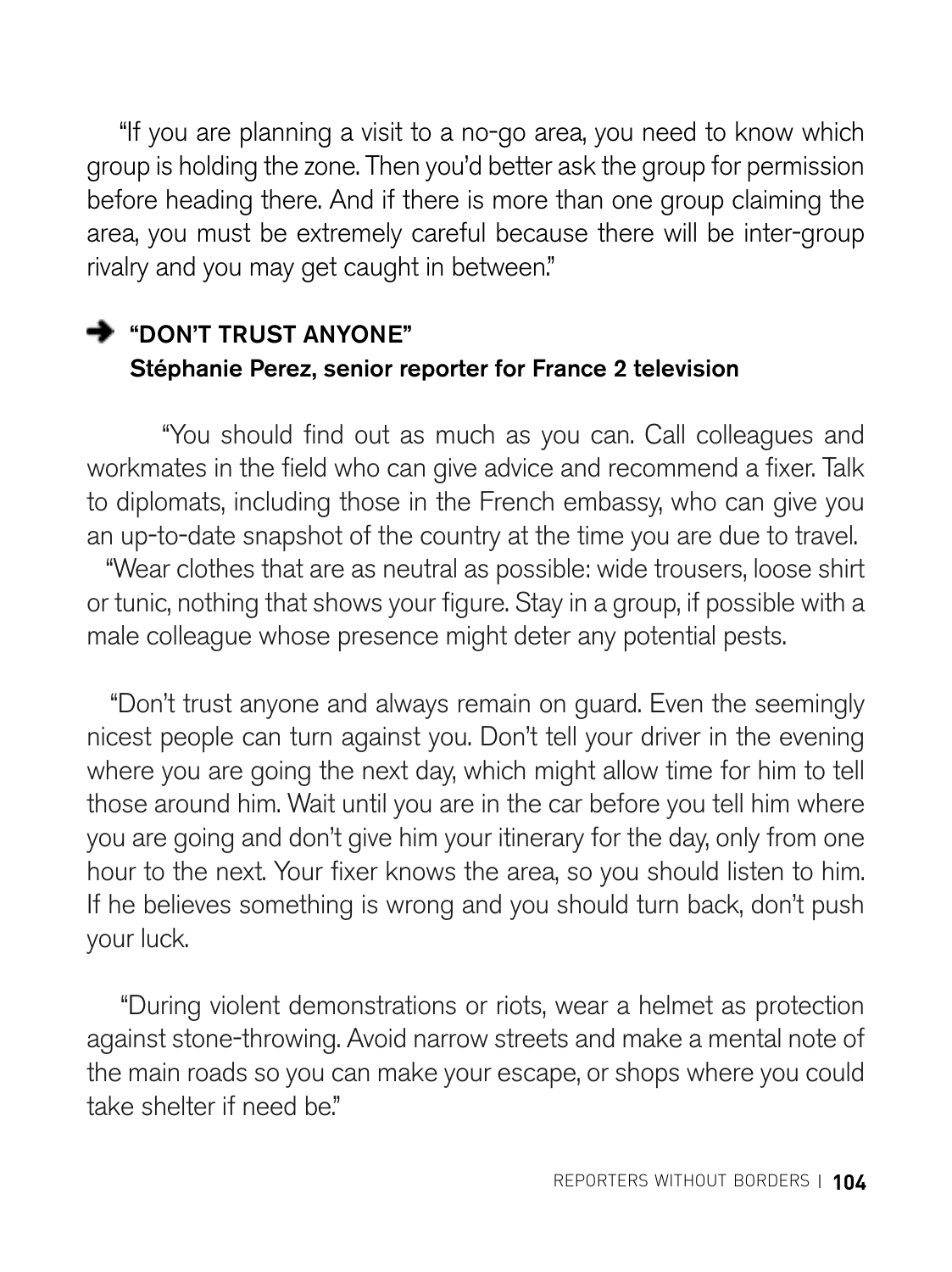# **THE MUST ASSUME THAT WE ARE BUGGED AND MONITORED"** Christophe Boltanski, senior report for the news magazine l'Obs

 "In any dangerous environment, your fixer is key. He will be your interpreter and can also warn you of any danger. You should choose someone you trust. It is also important to have a good driver and a decent car. A mechanical breakdown can be serious, and if this happens in the wrong place, it's even worse. It's best not to cut corners.

 "As far as cyber-security is concerned, I always assume that we are bugged and monitored and the best things is to keep anything potentially compromising on USB sticks which you leave at home before leaving. When you are on assignment, always keep your notebook on you. You can use code words or pseudonyms to protect your sources.

 "When there is a risk of abduction, such as in Baghdad, it is advisable not to make any advance arrangements to meet people. Also, it's best not to stay too long in one place when you are interviewing someone. Stay half an hour then leave. Sometimes you just have to rely on your gut feeling and, if you don't feel entirely comfortable, just say "that's enough, I must go" without making a big thing of it.

 "To maintain stability in your family life whenever you are away on assignment, I believe you should talk about it with your children, reassure them, send them photos of where you are, show them your hotel, your room and the people you are with  $-$  if you are able to  $-$  to downplay the dangers."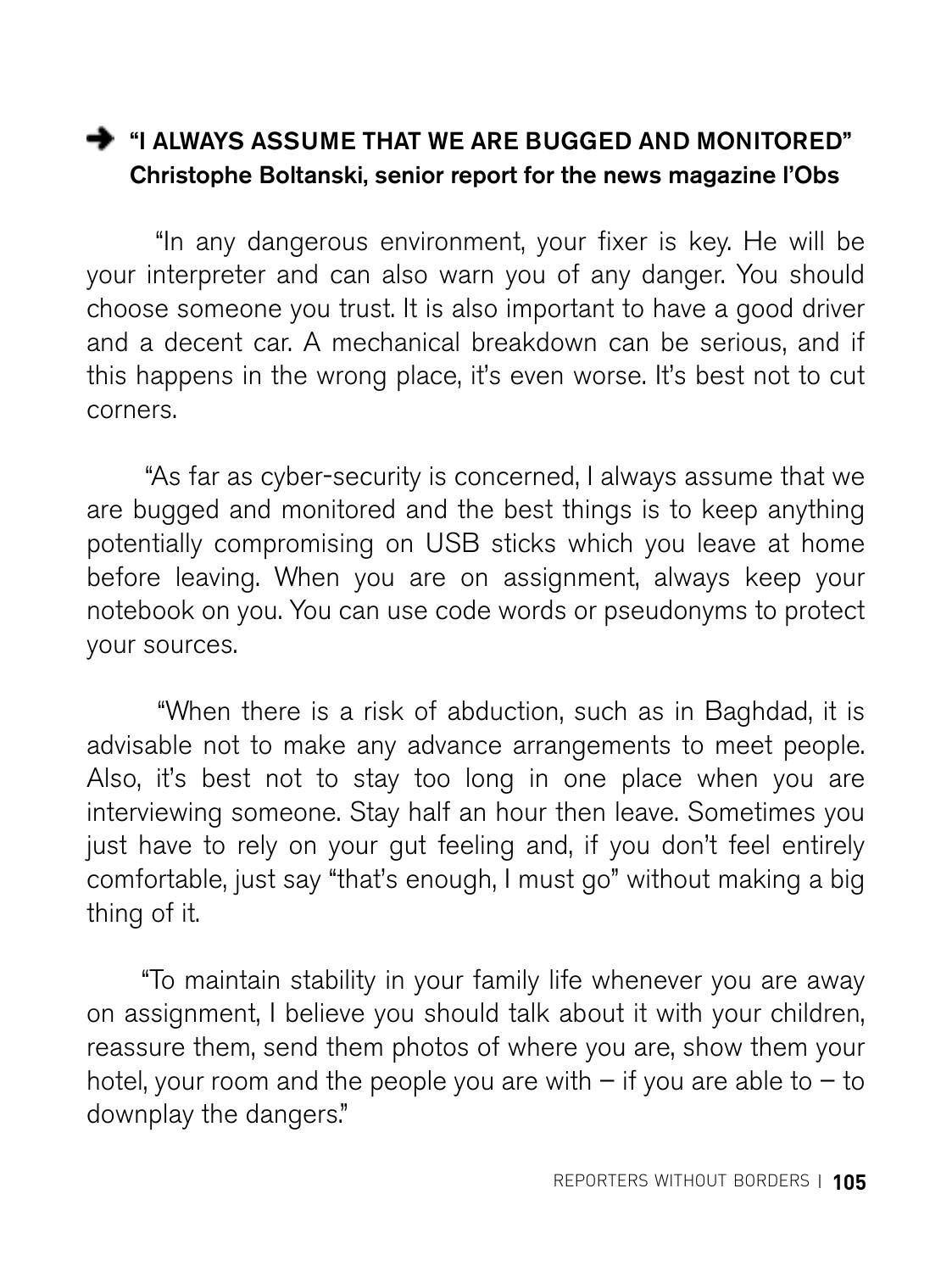# A "A SECRET FACEBOOK COMMUNITY FOR JOURNALISTS" Oksana Romaniuk, Reporters Without Borders representative in Ukraine and executive director of the Kiev-based NGO Institute for Mass Information

 "We've had experience with very tough protests in Maidan (Square, in Kiev). At first we told journalists to identify themselves with an orange emblem. But we soon realized that Ukrainian police officers were targeting these local journalists and their orange stickers. So we decided to make black and white stickers that read PRESS in English, for journalists to wear on their helmet or jacket.

 "Then police were afraid to shoot because they could be faced with a foreign journalist and they did not want to get into trouble... We know that in some cases that helped. Identification should be removable, like a sticker, in case you're in a crowd that's hostile towards journalists.

 "Of course, you should also wear convenient shoes, trainers to be able to run. At first we had building hats. These can protect your head once from a stone, but they fall off easily. So, with the help of Reporters Without Borders, we bought snowboard helmets.

 "They are perfect – they protect you from rubber bullets and stones. We also had ballistic glasses against rubber bullets, and masks and respirators for tear gas. We used a secret Facebook community for journalists: on their mobile phones, reporters were able to check their positions, send alerts and run to help one another."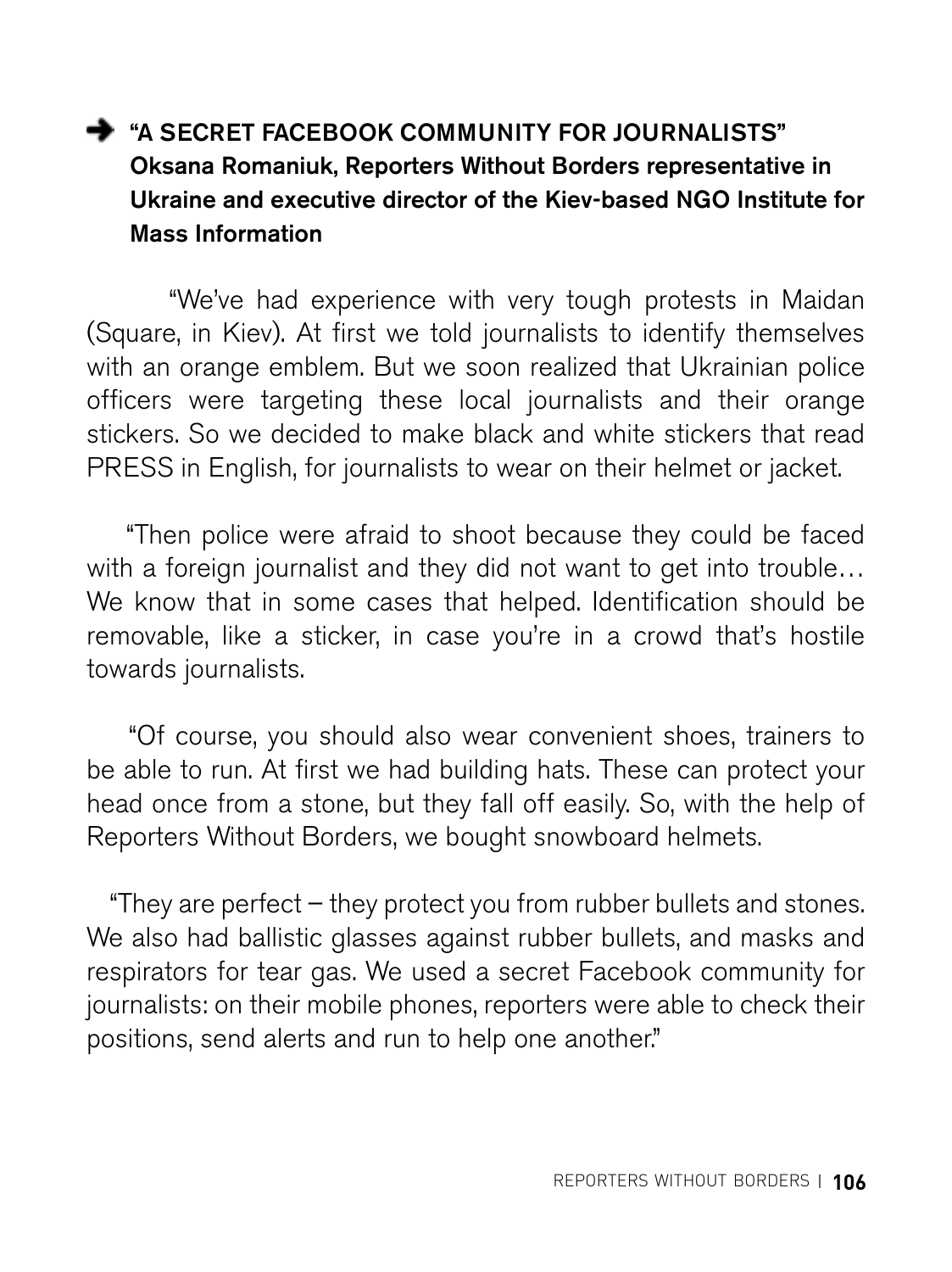## **WEVER TRAVEL ALONE"** Paul-Stéphane MANIER, documentary-maker and TV journalist, member of the Reporters without Borders administration board

"If I have one piece of advice, it's never to travel alone. Always be embedded with someone who is responsible for your safety, whether it's regular troops or a rebel group. If you feel that the authorities are doing everything they can to prevent you from going to the theatre of operations, you can take your chances and make your own way there.

"But it is a good idea to find some way of making sure the other side knows that you are going to be there, so that they don't take you for someone disguised as a journalist who has come to deliver weapons for example.

"When your route is blocked by fighters who would kill you for your watch, you should keep a low profile and not try to be too clever. And be patient. If you are held against your will, you have no idea how long this will last.

"You should cooperate, but you must never give up the names and addresses of those who might suffer as a result. You should memorise as much as you can and only keep a few phone numbers in your address book. Leave your laptop or your smartphone behind and take hardly anything with you.

"One day, in mid-assignment while everything was going well, an alarm bell sounded in my head, telling me 'careful – your luck might run out'. That's when I gave up war reporting. I will never know whether my instinct was right or wrong, but I'm still here and that's something!"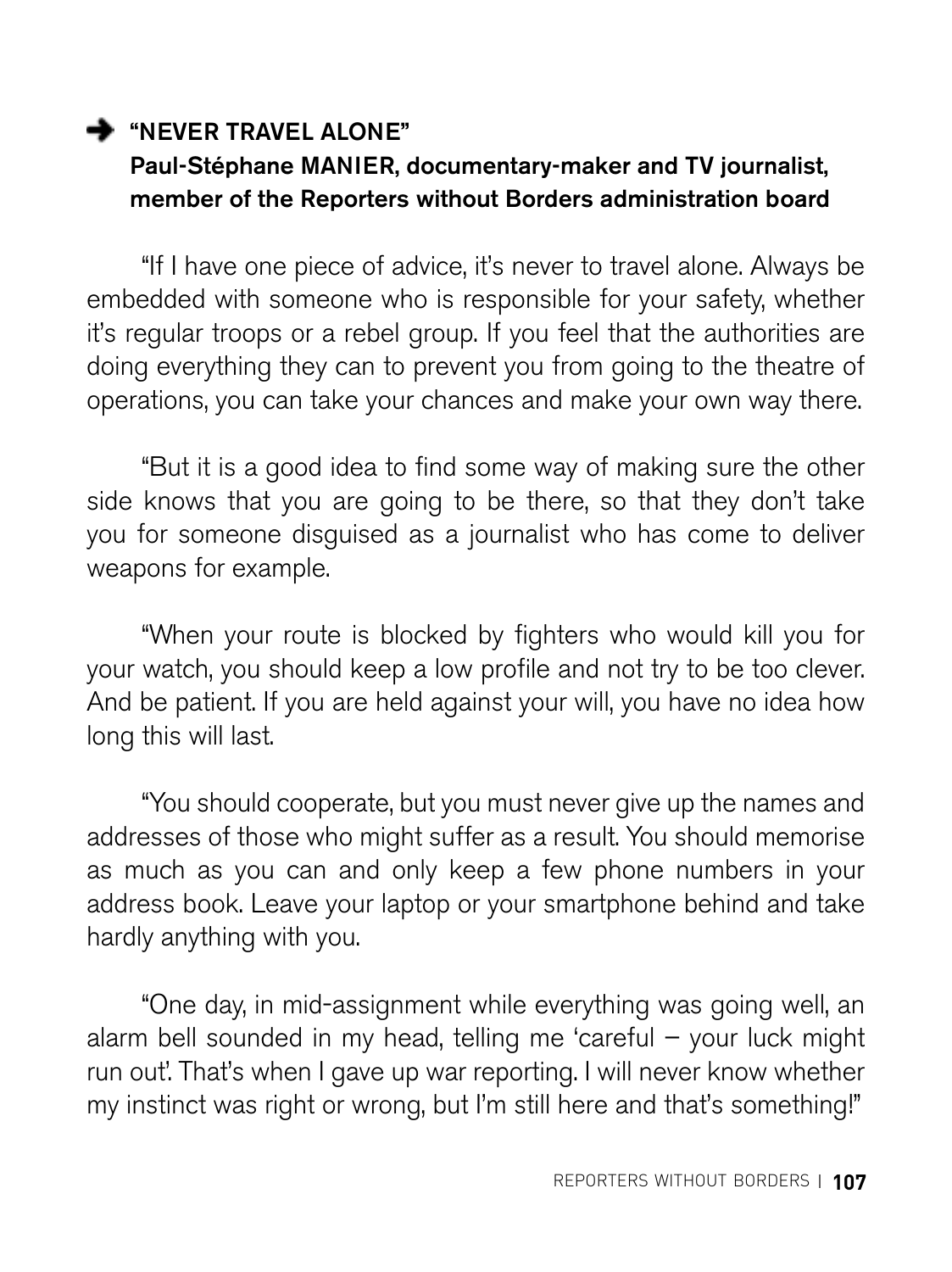# **WAG WARE AT A THE MENTALLY STRONG**" Martine Laroche-Joubert, senior reporter for France 2 television

 "Most conflict zones are unpredictable places. You should travel with a photojournalist you get on well with and who has the same idea of danger as you, someone you trust and you can rely on if things go wrong. Neither should put any pressure on the other – that would be a recipe for disaster. You should have decent shoes and be fit enough to run if you have to.

 "When I'm in Syria, my iPhone is turned off and I leave it outside the border, in Turkey, so that Bashar Al-Assad's troops, with the help of the Russians, can't use its signal to track me down. And if I contact my newsdesk using a satellite phone, it's only for 10 seconds at a time, just to say "I'm OK" before hanging up.

 "The most important thing is your state of mind. It is normal to be afraid in the face of danger. Fear can produce the right response. But you must not panic. Panic is contagious and will lead to wrong decisions. You must be mentally strong and be with people who are also mentally strong. It can happen that you find yourself having to stay in hiding for hours, unable to move. You must be able to wait it out without panicking."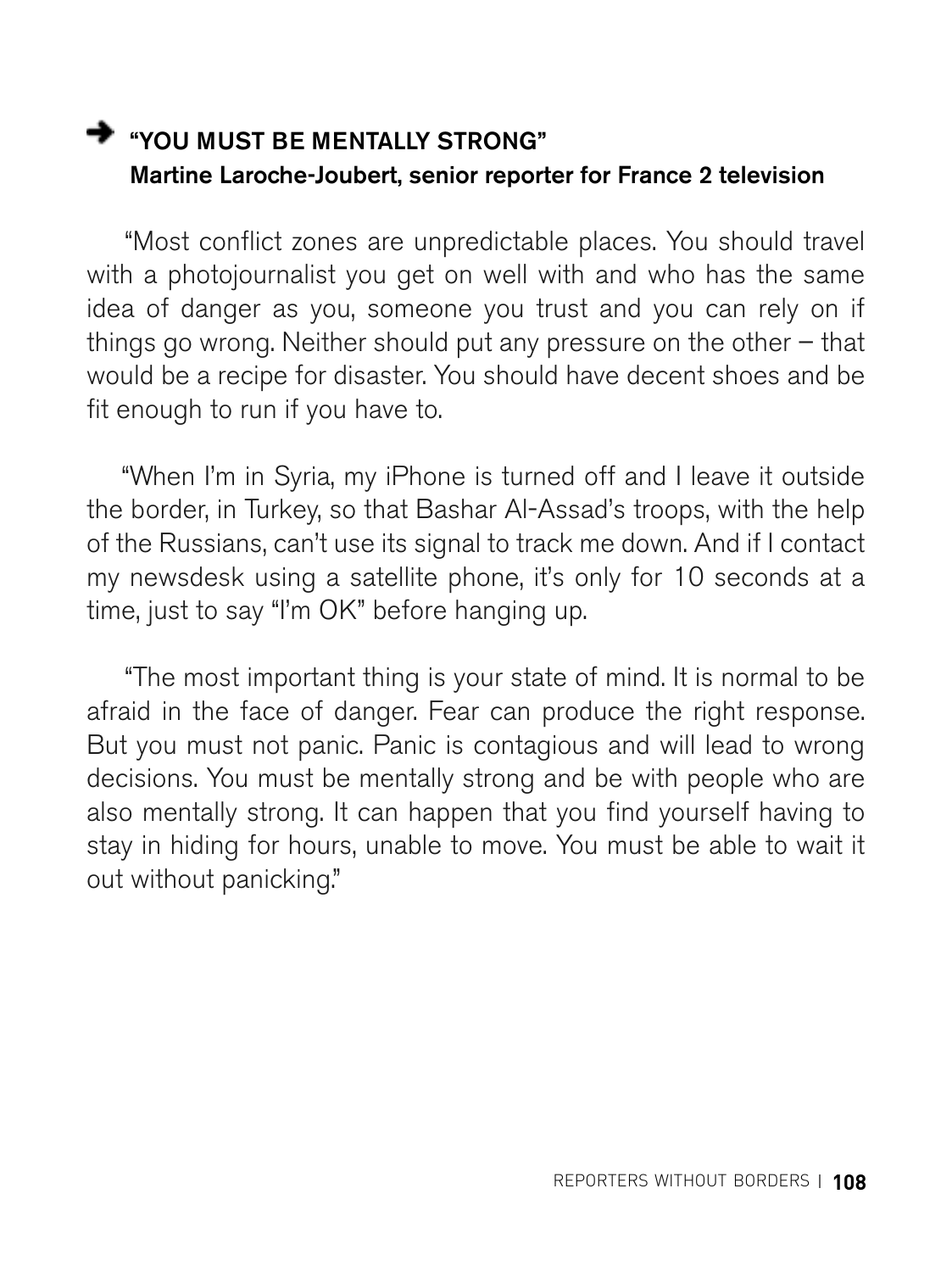#### $\rightarrow$  "IN CAPTIVITY, THE MAIN THING IS TO BREAK THE ICE WITH YOUR JAILERS" Martin Schibbye, Swedish freelance journalist who spent 438 days in jail in Ethiopia

 "Always have a plan and prepare for the worst. When my photographer and I were arrested in Ethiopia while we were reporting on a group of rebels fighting for independence, we had set up a system whereby we reported home every 24 hours by telephone, and if we lost contact, our colleague at home would sound the alarm.

 "That worked. And when she got news that we'd been arrested, she immediately changed the passwords to our email and social media accounts. That's a good thing to do, because during a tough interrogation you might give those up.

 "In captivity, the main thing is to try to break the ice and establish some kind of personal contact with your jailers and make them see you as a human being. What we did in the beginning was talk about football – that's really the international language – talking about Sweden and Zlatan Ibrahimovic.

 "Joke with people, without questioning their authority. Cooperate with them. And they may take all your clothes and humiliate you, they may torture you, but there's one thing they can't do and that is to take away your right to decide who you are. You're a journalist and you can take a teaspoon of cement and think about how you would tell this story.

 "Try to steal a pen and paper to take notes and hide them. And get some physical exercise in your cell, however narrow. You can jump up and down, walk in figure eight (so you don't get dizzy), and recite poems and songs by heart to give you strength."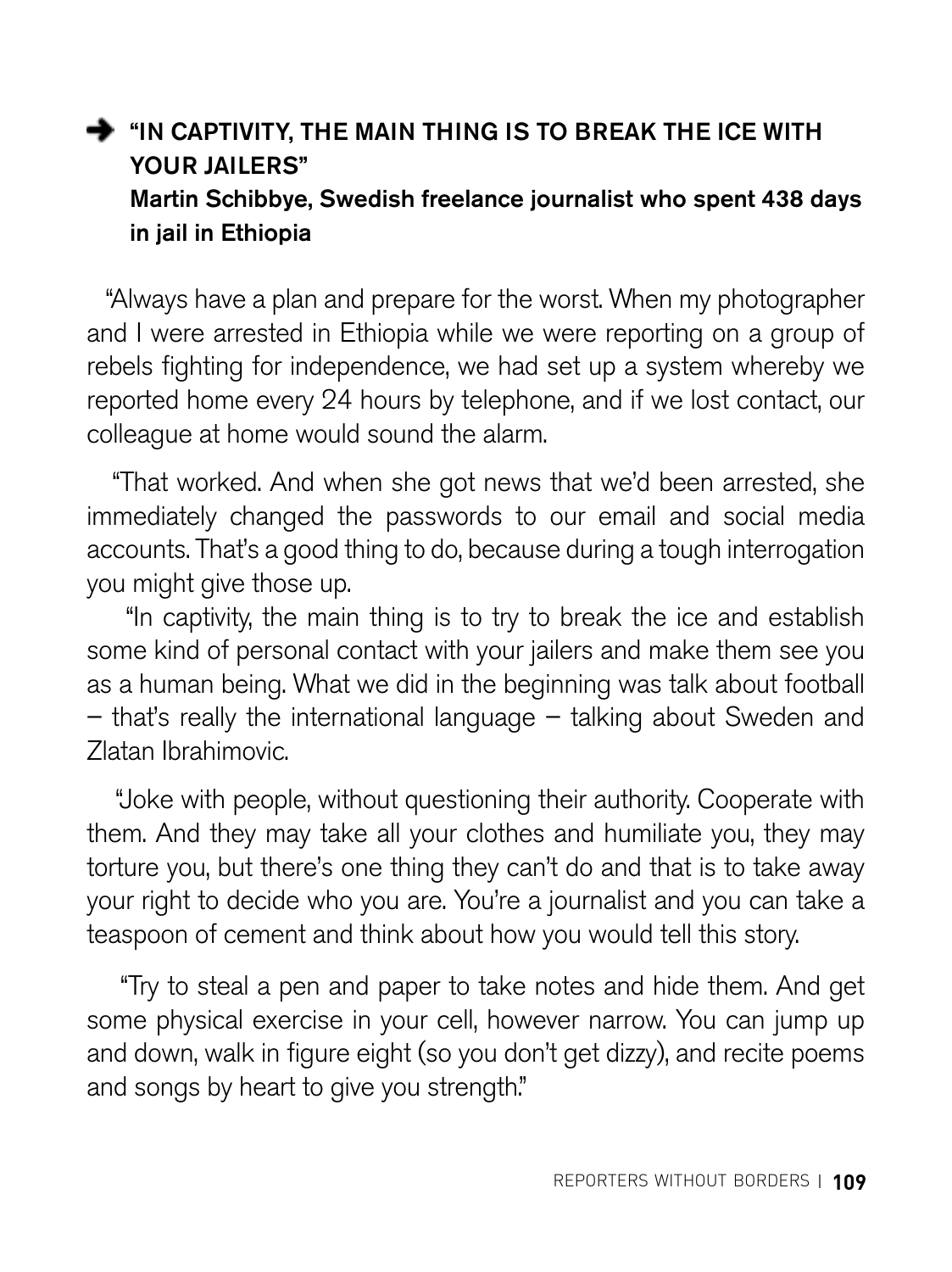#### WHEN YOU ARE UNDER THREAT. IT IS IMPORTANT TO HAVE AN INTERNATIONAL SUPPORT NETWORK" Dina Meza, investigative journalist and Reporters Without Borders representative in Honduras

 "In Honduras, freedom of expression is fragile and journalists are repressed. The newspaper I work for is monitored. I regularly get death threats and my own family is threatened. My car has been sabotaged, our lawyer was killed, I have had to move house several times. My family spends half its budget on safety precautions. It has been difficult, but how could I leave our country to my children in this state? That's what keeps me going.

 "I protect myself by making sure I am never alone. I have armed guards outside my house. I never arrange meetings by email or telephone, I always take out my phone battery before I meet anyone and I only go when I have checked that I am not being followed.

 "I only arrange future meetings face-to-face. Before I meet someone, I check their background thoroughly beforehand in order to avoid a potential trap, but also to see to what extent the person concerned is putting himself or herself in danger by talking to me. You must always be aware of the risks you and your contacts face. I encrypt my data and save them on several memory cards which I hide in safe places.

 "When you are under threat, it is important for protection to have an international support network to make people more aware of you. If you feel the danger you face is too great, you should consider leaving, and also, for example, getting trained in cyber-security and finding allies so that you are better equipped to return later."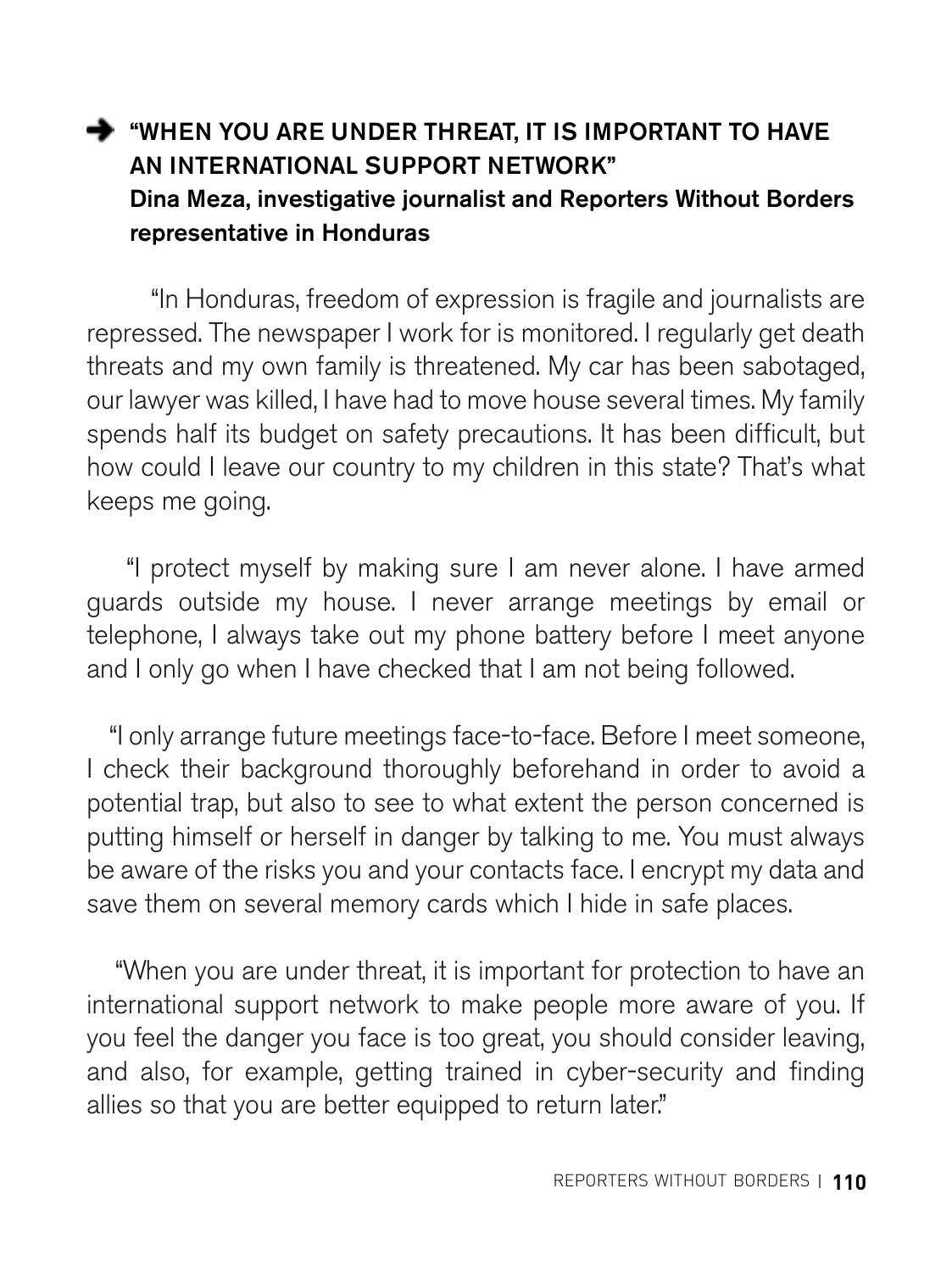#### "ALWAYS BE AWARE OF WHAT'S HAPPENING AROUND YOU" Emmanuel Sérot, technical editor in charge of security at AFP

 "There's safety in numbers. Our trainers tell people 'you can go faster alone but further in a group'! We generally travel in teams comprising text, photo and video journalists, with a driver and a fixer. If need be, we appoint a "go to" person for security, who is not necessarily the most experienced member of the team but someone who knows the terrain and speaks the language. In such cases, we have a security meeting every morning. The fixer gives his input and the newsdesk is informed.

 "When you are approaching a suspicious-looking checkpoint, you sometimes have a brief moment when there is still time to turn round and make a getaway. This is why you should always be aware of what's happening around you.

 "Anything out of the ordinary -- for example an empty road or heavy traffic in the opposite direction, an unexpected crowd of people or stationary vehicles – could be a sign of trouble ahead before checkpoint guards have seen you. In any dangerous situation, we recommend activating the alarm on the tracking system that all our journalists working in hotspots are equipped with.

 "Knowing that senior editors have been alerted can affect how we manage a difficult situation."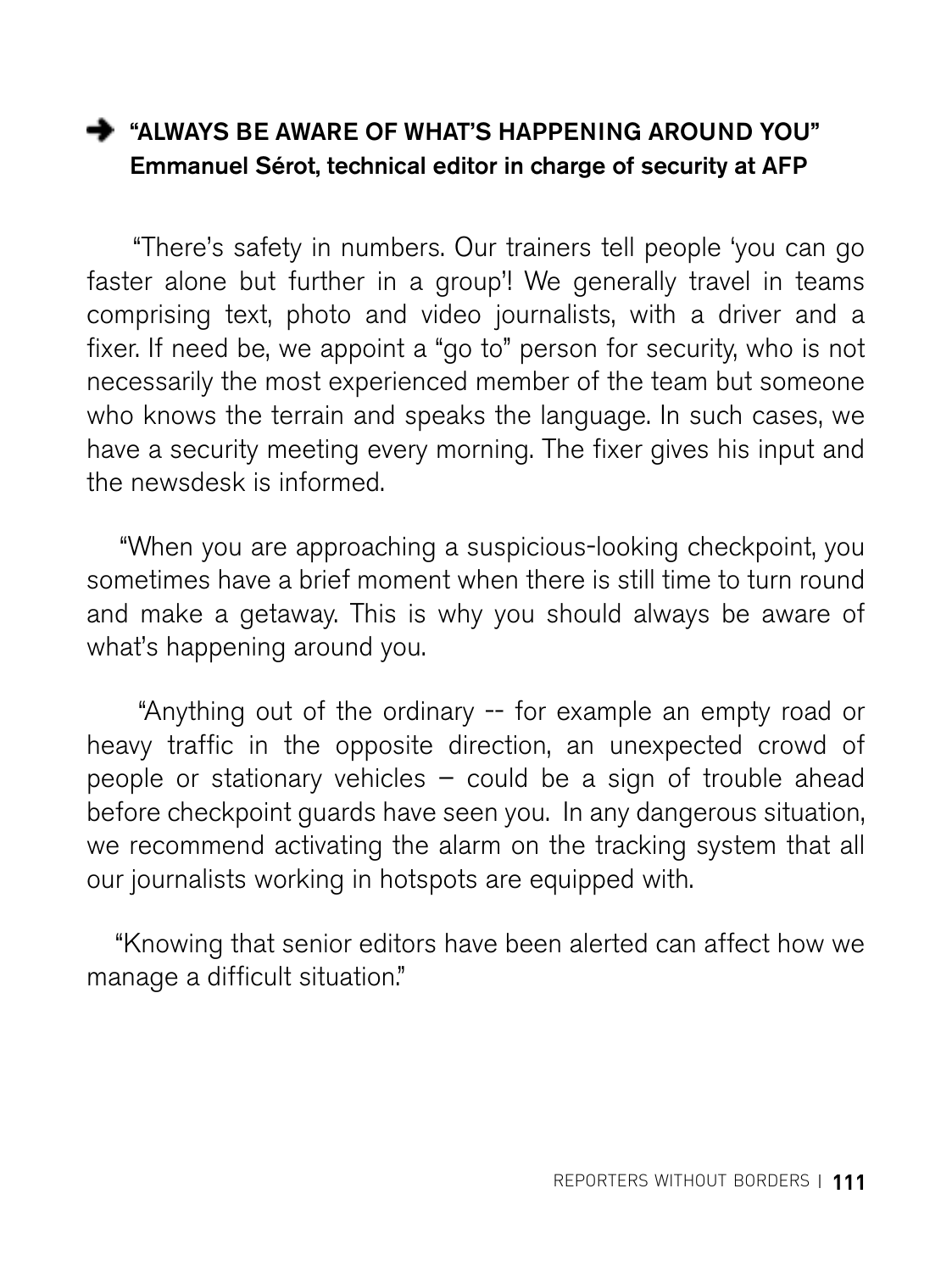#### SHOW HUMILITY AND RESPECT" Alain Mingam, photo-journalist and member of the Reporters Without Borders administration board

 "Journalists are merely witnesses, but also attractive targets for monetary gain and, increasingly, for political reasons. So they must be careful when using mobile phones, which can pinpoint their position quickly thanks to geolocation technology. Protection of one's sources and encoding one's data are therefore essential in order to avoid putting contacts in danger.

 "Freelancers should be aware that the adrenaline rush they want to win recognition can put them into danger. The crisis in the media and cut-throat competition among journalists can sometimes drive them to take excessive risks and thus become more vulnerable.

 "My last piece of advice is to show humility and respect, and to follow the rules of decency and the customs of the country you are in. Being patronizing and scornful will only put the journalist and all his or her colleagues in danger."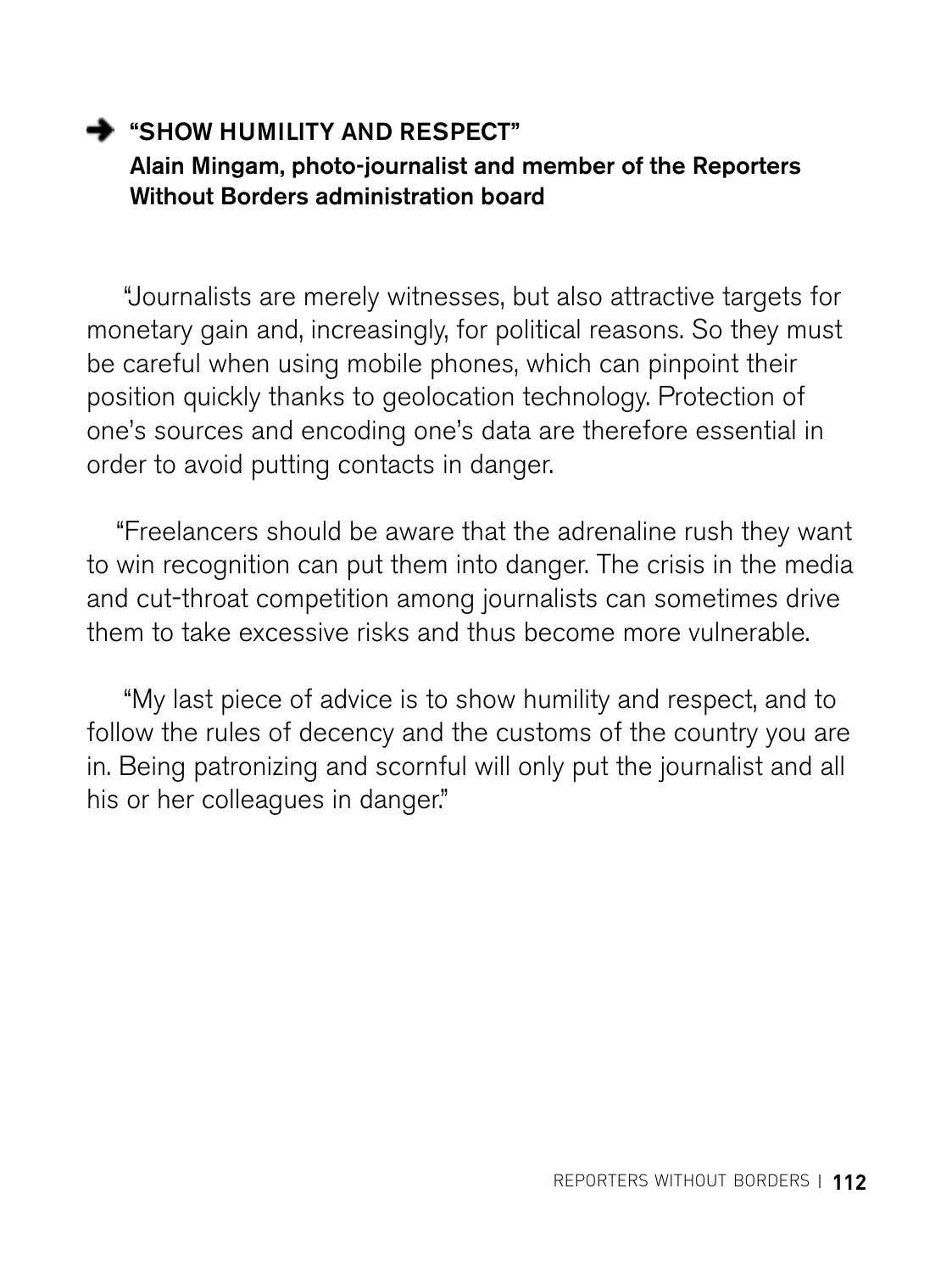# **APPENDIX**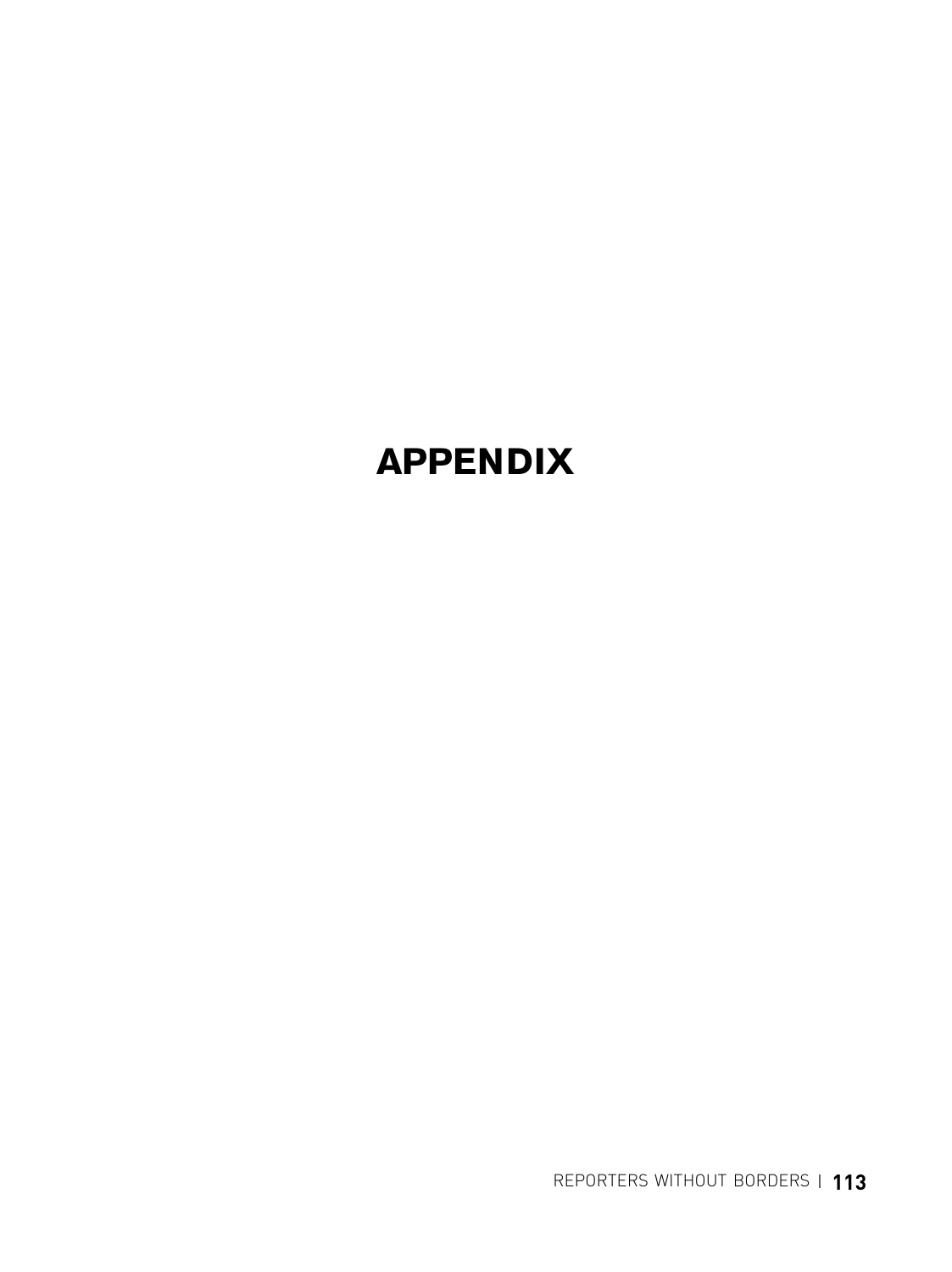# **APPENDIX I: PROTECTION OF JOURNALISTS IN WAR ZONES**

There are specific provisions in international law to protect humanitarian workers and journalists during armed conflict. Under Article 79 of Additional Protocol I of the Geneva Conventions, which codifies a customary rule, journalists in war zones must be treated as civilians and protected as such, provided they play no part in the hostilities.

Resolution 2222 approved by the United Nations Security Council on 27 May 2015, which extends and strengthens Resolution 1738 passed in 2006, reminds all parties in an armed conflict of their obligations to respect those who work in the media and protect them against all forms of violence.

The UN General Assembly also took up the issue in its resolutions 68/163, passed on 18 December 2013 and 69/185, on 18 December 2014, which urge member states to work together to prevent violence against journalists.

#### **→** Additional Protocol to the Geneva Conventions of 12 August 1949, relating to the Protection of victims of international armed conflicts (Protocol I), 8 June 1977

#### *Article 79 - Measures of protection for journalists*

1. Journalists engaged in dangerous professional missions in areas of armed conflict shall be considered as civilians within the meaning of Article 50, paragraph 1.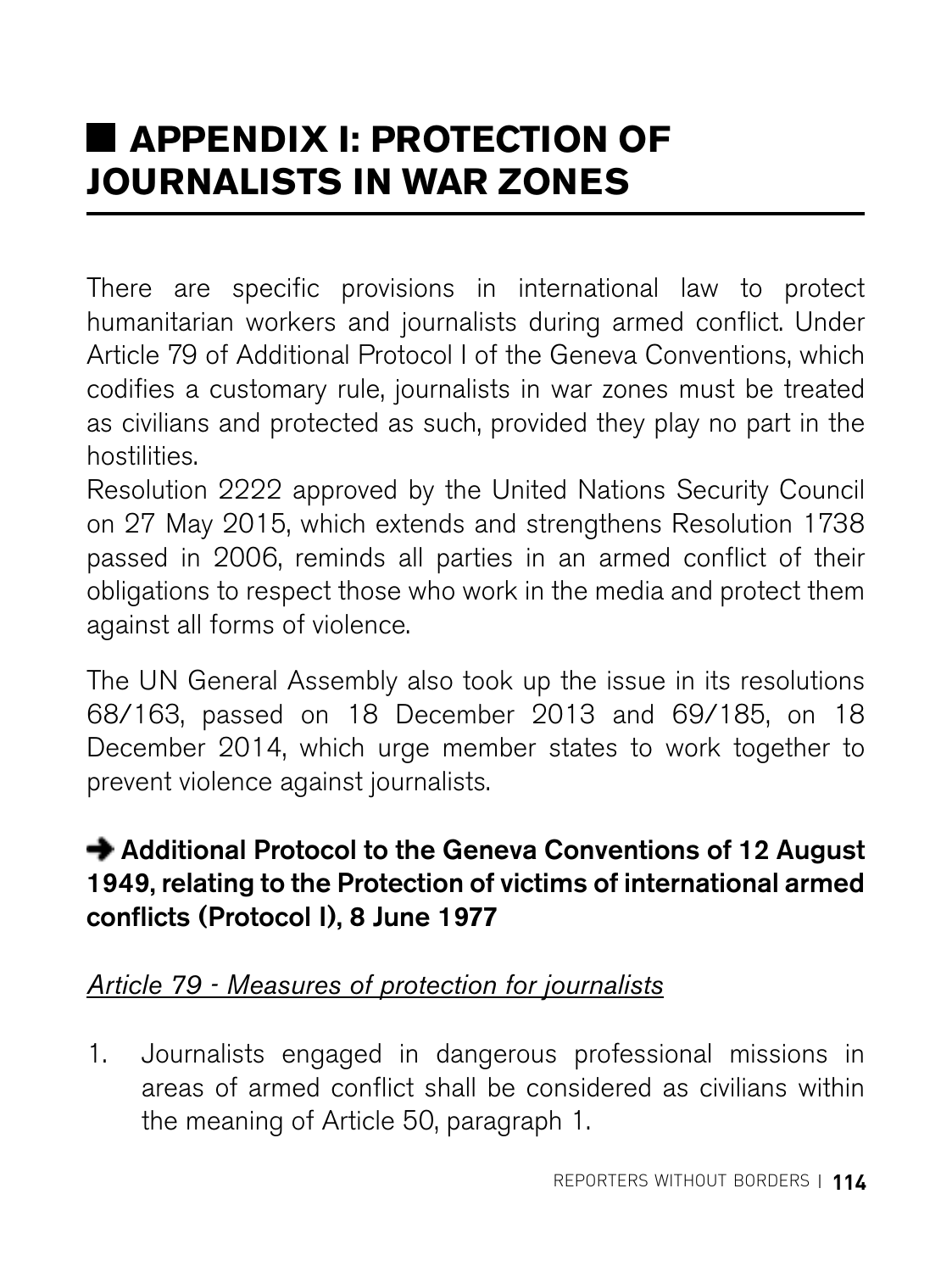- 2. They shall be protected as such under the Conventions and this Protocol, provided that they take no action adversely affecting their status as civilians, and without prejudice to the right of war correspondents accredited to the armed forces to the status provided for in Article 4 A (4) of the Third Convention.
- 3. They may obtain an identity card similar to the model in Annex II of this Protocol. This card, which shall be issued by the government of the State of which the journalist is a national or in whose territory he resides or in which the news medium employing him is located, shall attest to his status as a journalist.

#### **→ [Resolution 2222 \(2015\)](http://www.un.org/fr/documents/view_doc.asp?symbol=S/RES/2222%282015%29&TYPE=&referer=/fr/&Lang=E) adopted by the UN Security Council** on 27 May 2015

The Security Council

… Recognizing that the work of journalists, media professionals, and associated personnel often puts them at specific risk of intimidation, harassment and violence in situations of armed conflict,

… Deeply concerned at the frequency of acts of violence in many parts of the world against journalists, media professionals, and associated personnel in armed conflict, in particular deliberate attacks in violation of international humanitarian law

… Further acknowledging the specific risks faced by women journalists, media professionals and associated personnel in conduct of their work, and underlining in this context the importance of considering the gender dimension of measures to address their safety in situations of armed conflict…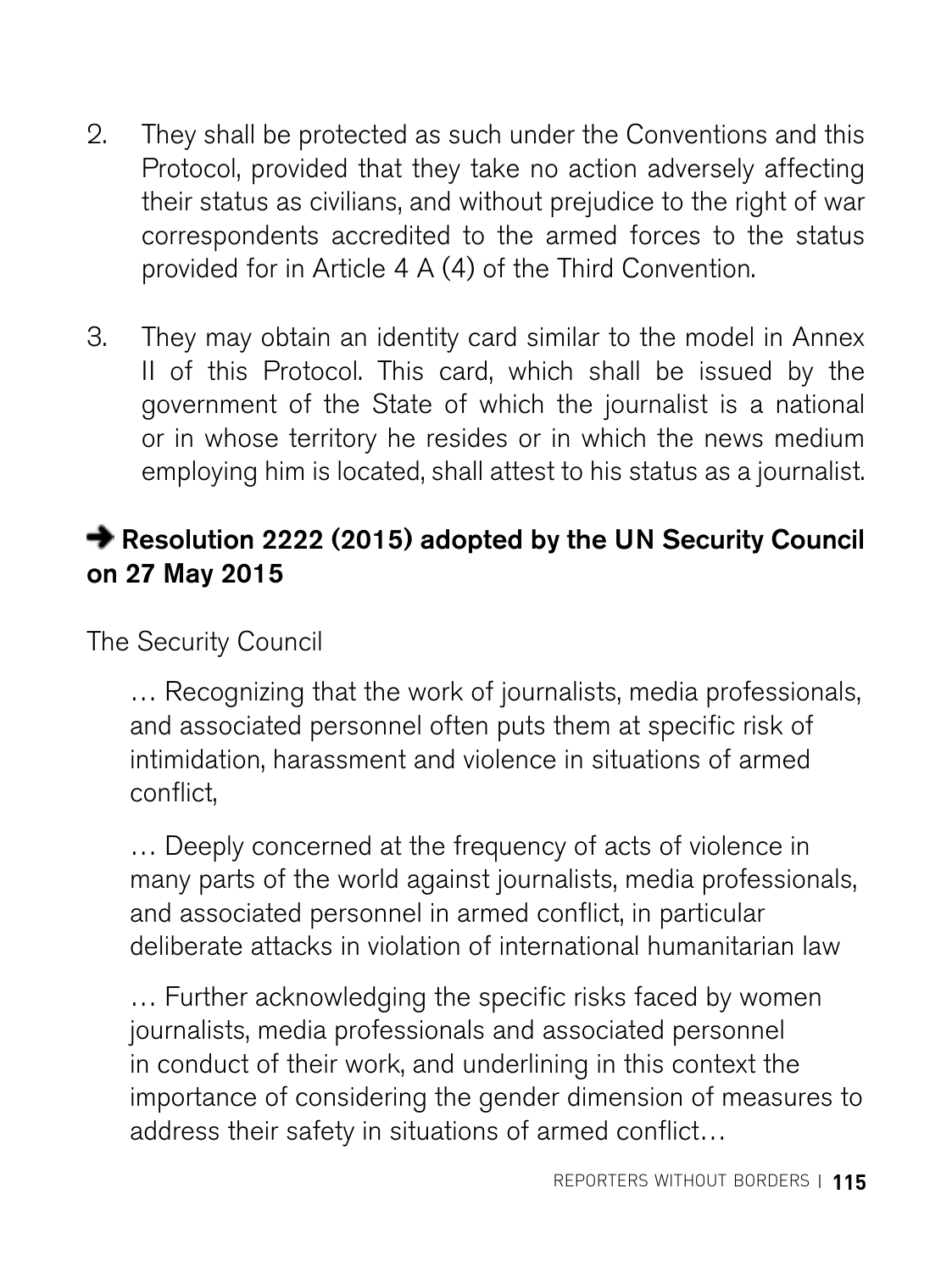1. Condemns all violations and abuses committed against journalists, media professionals and associated personnel in situations of armed conflict, and calls upon all parties to armed conflict to bring an end to such practices;

2. Affirms that the work of a free, independent and impartial media constitutes one of the essential foundations of a democratic society, and thereby can contribute to the protection of civilians;

… 4. Strongly condemns the prevailing impunity for violations and abuses committed against journalists, media professionals and associated personnel in situations of armed conflict, which in turn may contribute to the recurrence of these acts;

5. Emphasizes the responsibility of States to comply with the relevant obligations under international law to end impunity and to prosecute those responsible for serious violations of international humanitarian law;

… 8. Urges the immediate and unconditional release of journalists, media professionals and associated personnel who have been kidnapped or taken as hostages, in situations of armed conflict;

9. Urges all parties involved in situations of armed conflict to respect the professional independence and rights of journalists, media professionals and associated personnel as civilians;

10. Recalls also that media equipment and installations constitute civilian objects, and in this respect shall not be the object of attack or of reprisals, unless they are military objectives;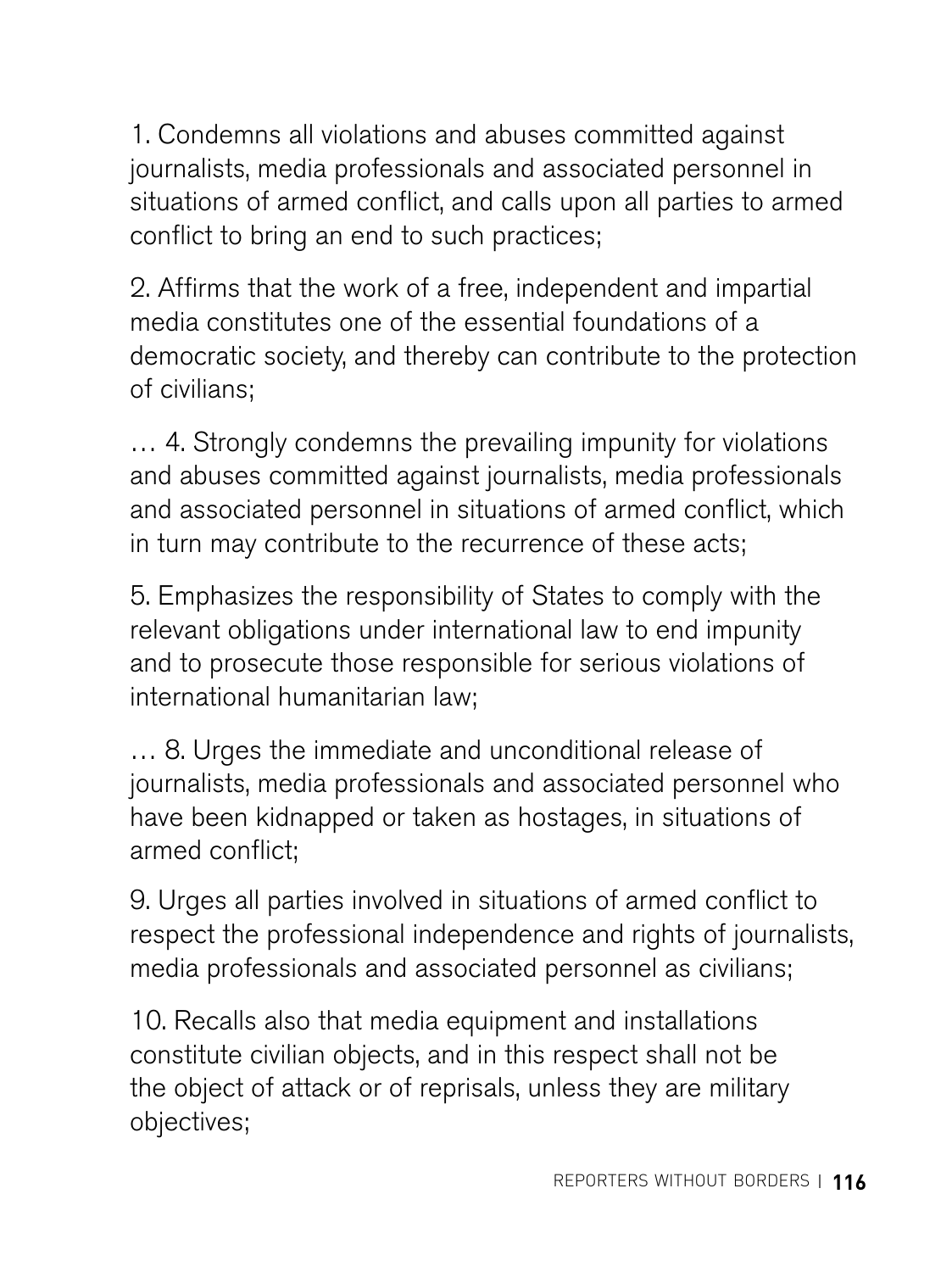11. Recognizes the important role that education and training in international humanitarian law can play in supporting efforts to halt and prevent attacks against civilians affected by armed conflict, including journalists, media professionals and associated personnel;

12. Affirms that United Nations peacekeeping and special political missions, where appropriate, should include in their mandated reporting information on specific acts of violence against journalists, media professionals and associated personnel in situation of armed conflict;

13. Urges all parties to armed conflict to do their utmost to prevent violations of international humanitarian law against civilians, including journalists, media professionals and associated personnel;

14. Calls upon Member States to create and maintain, in law and in practice, a safe and enabling environment for journalists, media professionals and associated personnel to perform their work independently and without undue interference in situations of armed conflict

… 19. Requests the Secretary-General to include consistently as a sub-item in his reports on the protection of civilians in armed conflict the issue of the safety and security of journalists, media professionals and associated personnel, including the existence of measures to protect such individuals facing an imminent threat, and to ensure that information on attacks and violence against journalists, media professionals and associated personnel and preventative actions taken to prevent such incidents is included as a specific aspect in relevant country specific reports.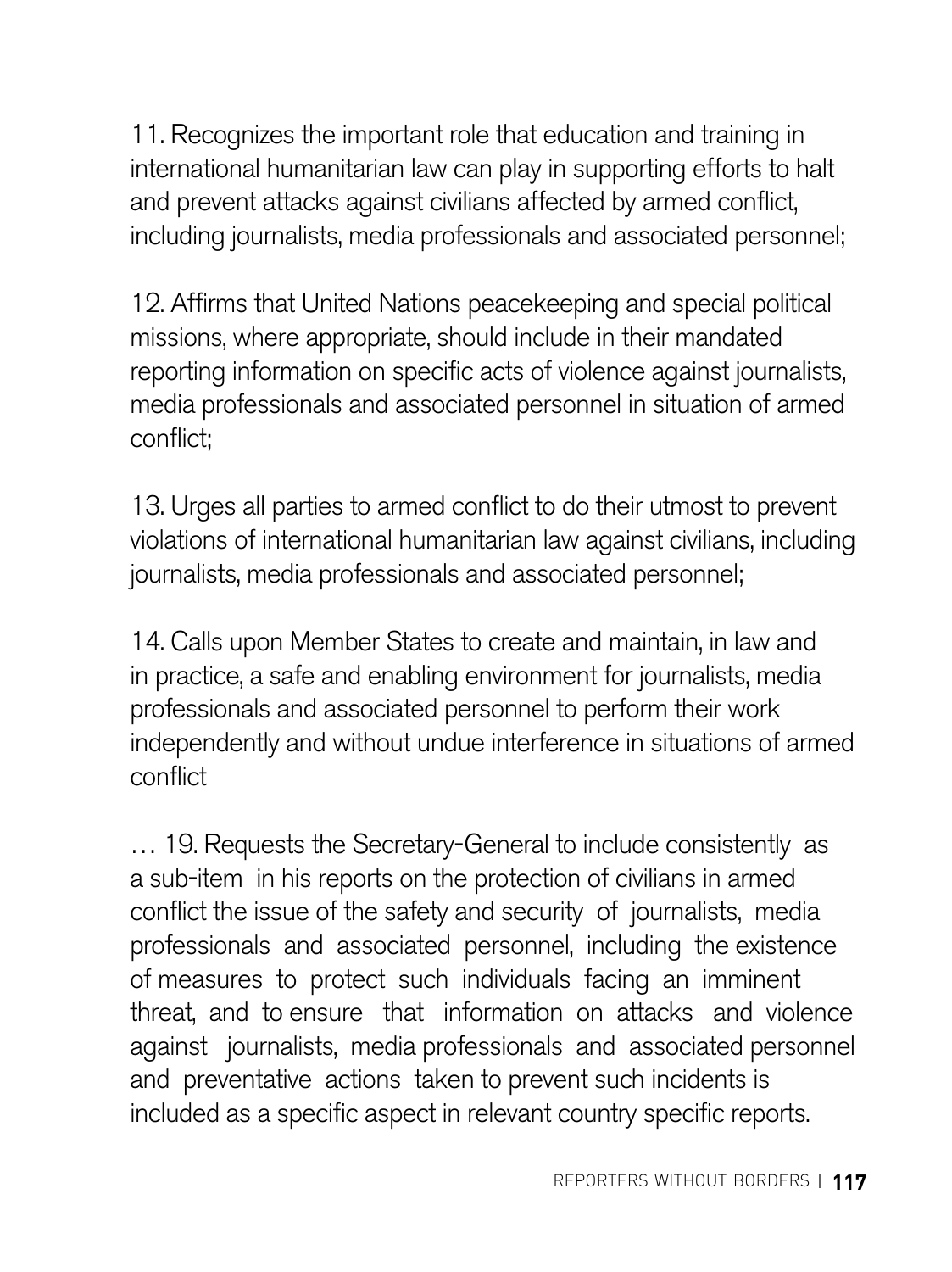#### **[Resolution 69/185](http://www.un.org/fr/documents/view_doc.asp?symbol=A/RES/69/185&TYPE=&referer=/fr/&Lang=E) adopted by the United Nations General Assembly on 18 December 2014, on the safety of journalists and the issue of impunity**

The General Assembly

… Acknowledging that journalism is continuously evolving to include inputs from media institutions, private individuals and a range of organizations that seek, receive and impart information and ideas of all kinds, online as well as offline, in the exercise of freedom of opinion and expression, in accordance with article 19 of the International Covenant on Civil and Political Rights, thereby contributing to the shaping of public debate,

… Deeply concerned by all human rights violations and abuses committed in relation to the safety of journalists, including killing, torture, enforced disappearance, arbitrary arrest and arbitrary detention, expulsion, intimidation, harassment, threats and other forms of violence,

Expressing deep concern at the increased number of journalists and media workers who have been killed or detained in recent years as a direct result of their profession,

Expressing deep concern also at the growing threat to the safety of journalists posed by non-State actors, including terrorist groups and criminal organizations,

Acknowledging the specific risks faced by women journalists in the exercise of their work, and underlining, in this context, the importance of taking a gender-sensitive approach when considering measures to address the safety of journalists,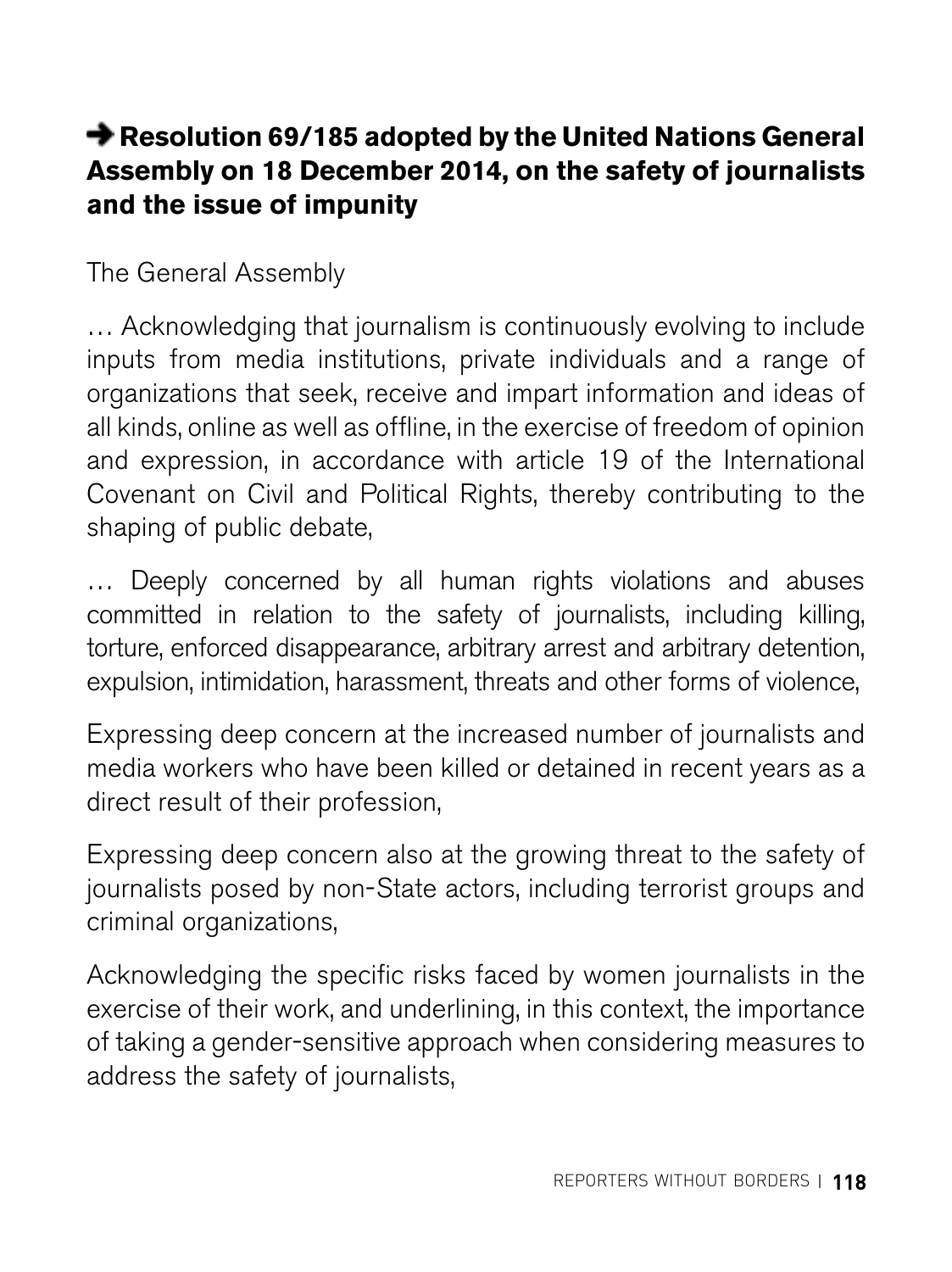Acknowledging also the particular vulnerability of journalists to becoming targets of unlawful or arbitrary surveillance or interception of communications in violation of their rights to privacy and to freedom of expression,

1. Condemns unequivocally all attacks and violence against journalists and media workers, such as torture, extrajudicial killings, enforced disappearances, arbitrary arrest and arbitrary detention, as well as intimidation and harassment in both conflict and non-conflict situations;

2. Strongly condemns the prevailing impunity for attacks and violence against journalists, and expresses grave concern that the vast majority of these crimes go unpunished, which in turn contributes to the recurrence of these crimes;

3. Urges the immediate release of journalists and media workers who have been taken as hostages or who have become victims of enforced disappearances;

4. Encourages States to take the opportunity of the proclamation of 2 November as the International Day to End Impunity for Crimes against Journalists to raise awareness regarding the issue of the safety of journalists and to launch concrete initiatives in this regard;

... 6. Urges Member States to do their utmost to prevent violence, threats and attacks against journalists and media workers, to ensure accountability through the conduct of impartial, speedy, thorough, independent and effective investigations into all alleged violence, threats and attacks against journalists and media workers falling within their jurisdiction, to bring perpetrators, including those who command,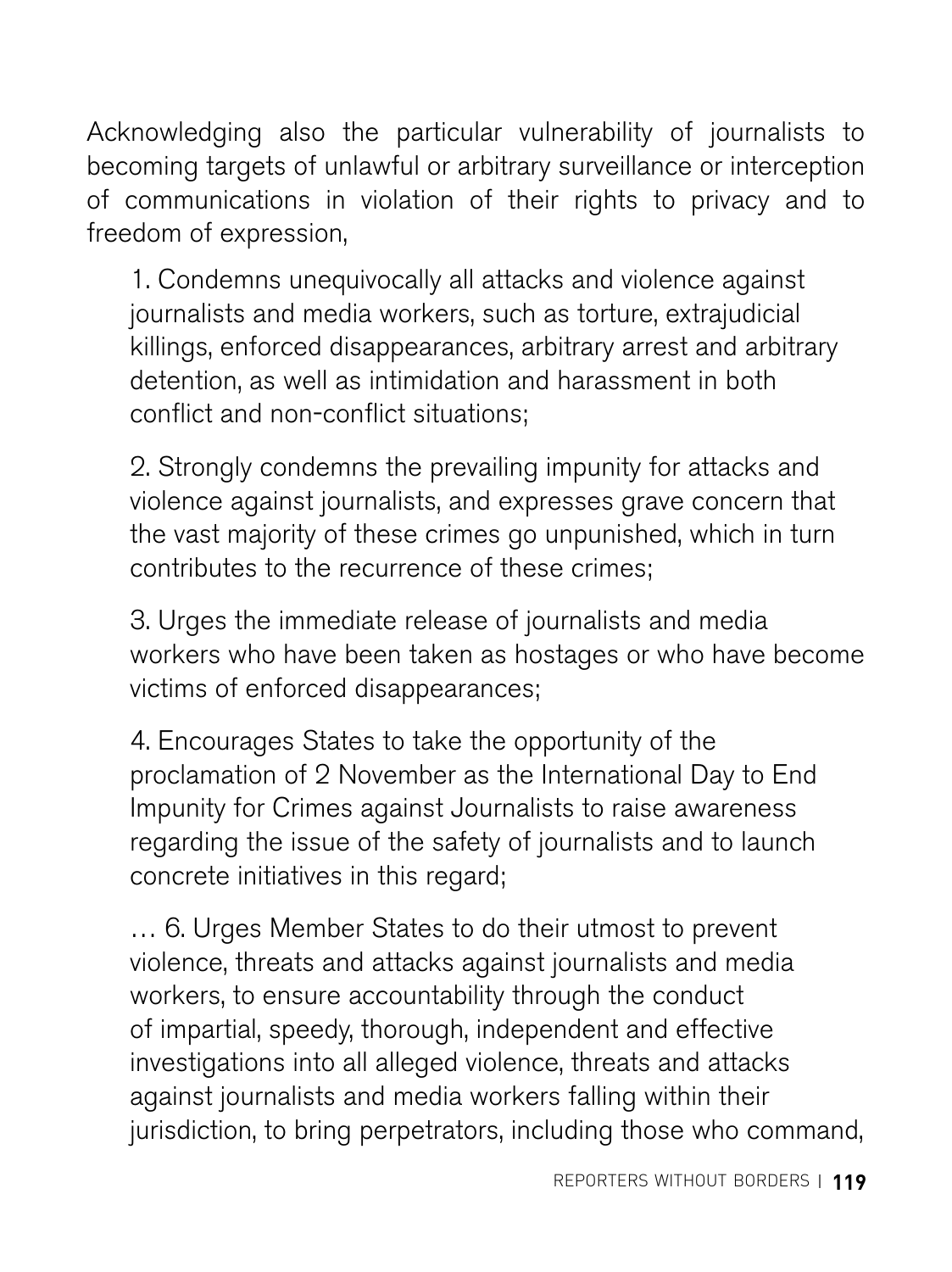conspire to commit, aid and abet or cover up such crimes to justice, and to ensure that victims and their families have access to appropriate remedies;

7. Calls upon States to create and maintain, in law and in practice, a safe and enabling environment for journalists to perform their work independently and without undue interference, including by means of:

- Legislative measures
- Awareness-raising in the judiciary and among law enforcement officers and military personnel, as well as among journalists and in civil society, regarding international human rights and humanitarian law obligations and commitments relating to the safety of journalists;
- The monitoring and reporting of attacks against journalists;
- Publicly and systematically condemning violence and attacks; and
- Dedicating the resources necessary to investigate and prosecute such attacks and to develop and implement strategies for combating impunity for attacks and violence against journalists, including by using, where appropriate, good practices such as those identified in Human Rights Council resolution 27/5 of 25 September 2014;

8. Stresses the need to ensure better cooperation and coordination at the international level,

including through technical assistance and capacity-building, with regard to ensuring the safety of journalists, including with regional organizations;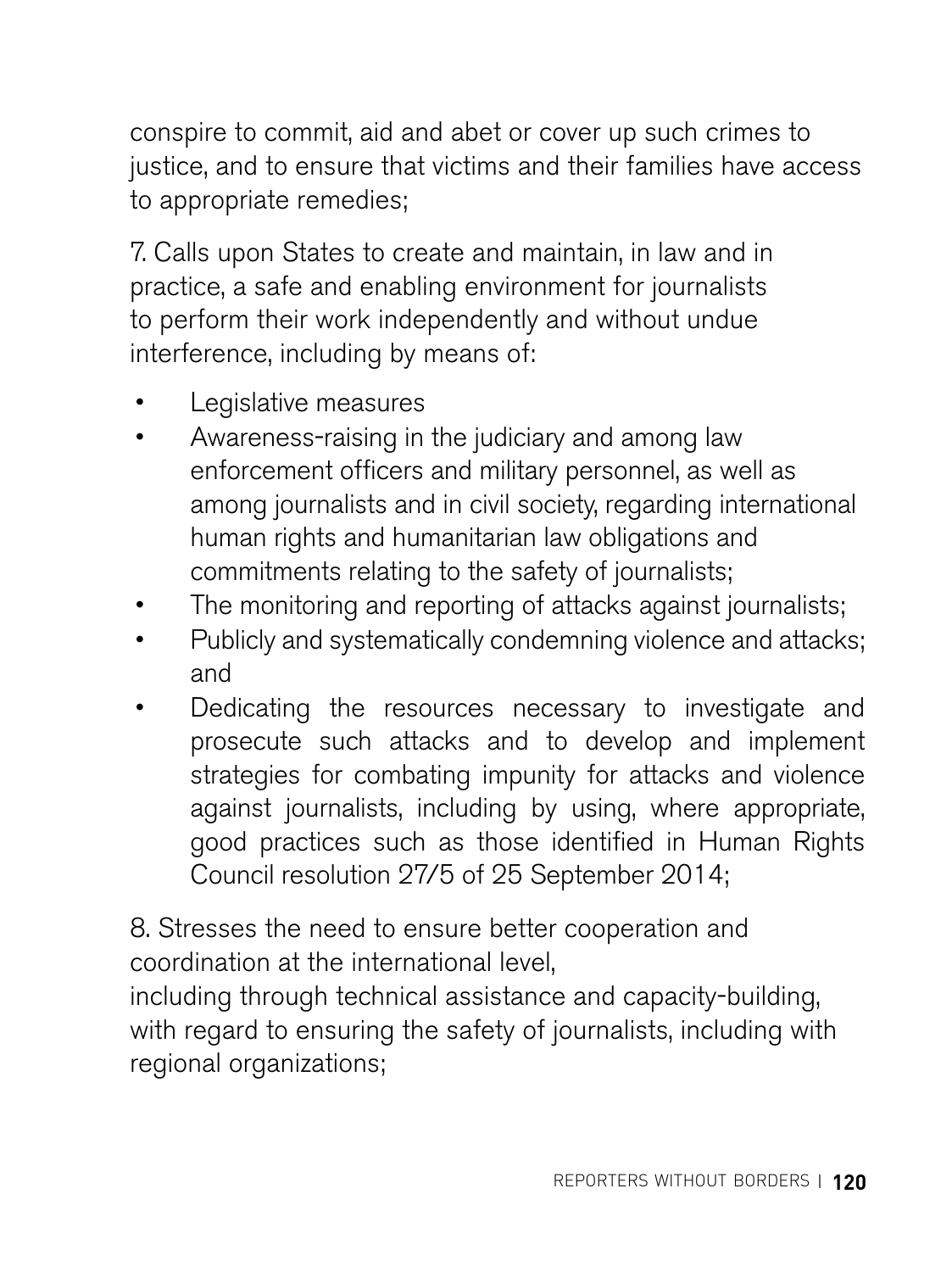9. Calls upon States to cooperate with relevant United Nations entities, in particular the United Nations Educational, Scientific and Cultural Organization, as well as international and regional human rights mechanisms, and to share information on a voluntary basis on the status of investigations into attacks and violence against journalists;

…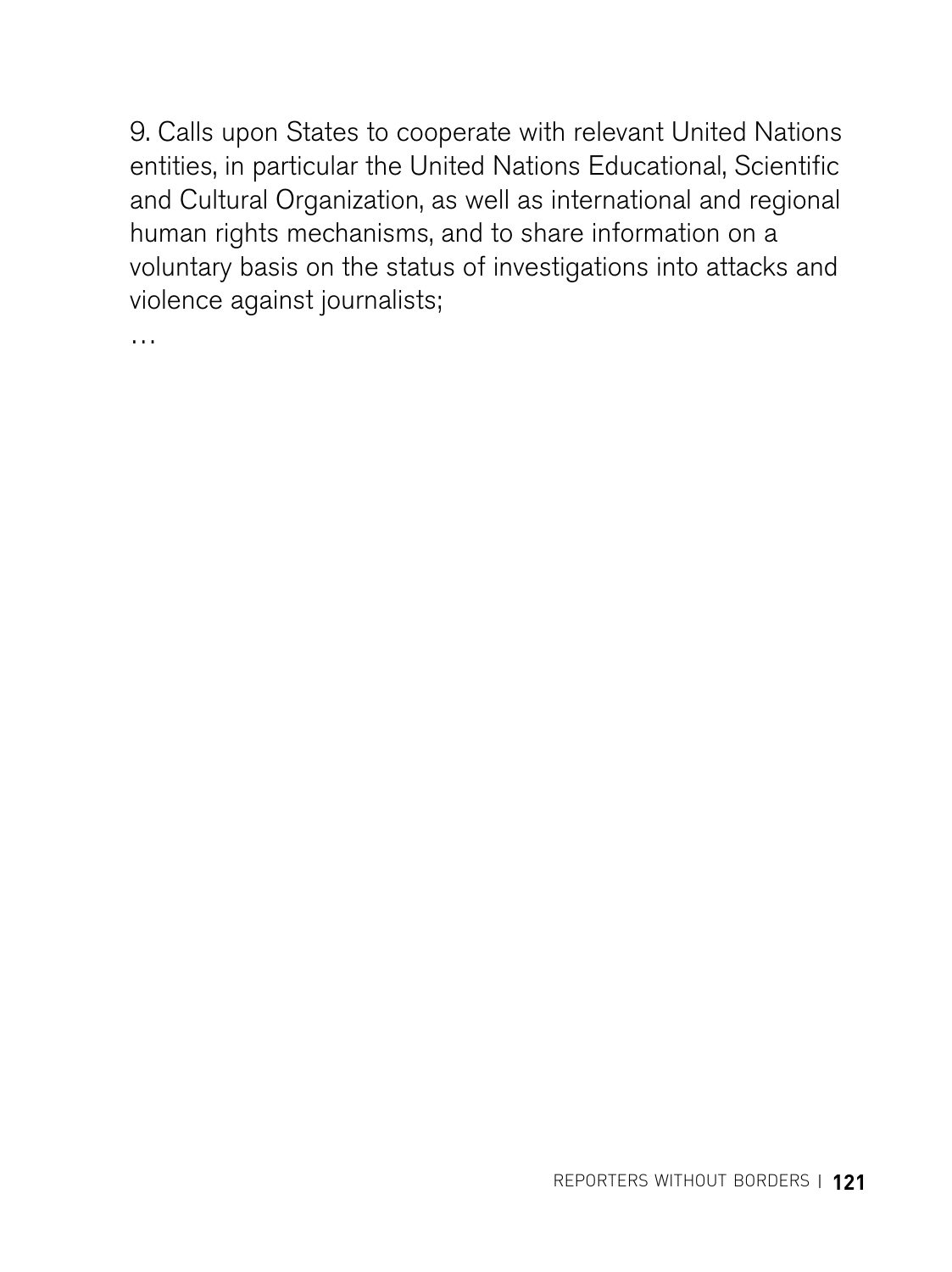# **APPENDIX II: BASIC DOCUMENTS ON PRESS FREEDOM**

The principle of press freedom is recognised by international law, as well as regional texts and national legislation (rights and customs, constitutions, laws and decrees).

### **→ Universal Declaration of Human Rights**

Adopted 10 December 1948

#### *Article 19*

Everyone has the right to freedom of opinion and expression; this right includes freedom to hold opinions without interference and to seek, receive and impart information and ideas through any media and regardless of frontiers.

#### $\rightarrow$  International Covenant on Civil and Political Rights

Adopted 16 December 1966, came into force 23 March 1976

#### *Article 19*

- 1. Everyone shall have the right to hold opinions without interference.
- 2. Everyone shall have the right to freedom of expression; this right shall include freedom to seek, receive and impart information and ideas of all kinds, regardless of frontiers, either orally, in writing or in print, in the form of art, or through any other media of his choice.
- 3. The exercise of the rights provided for in paragraph 2 of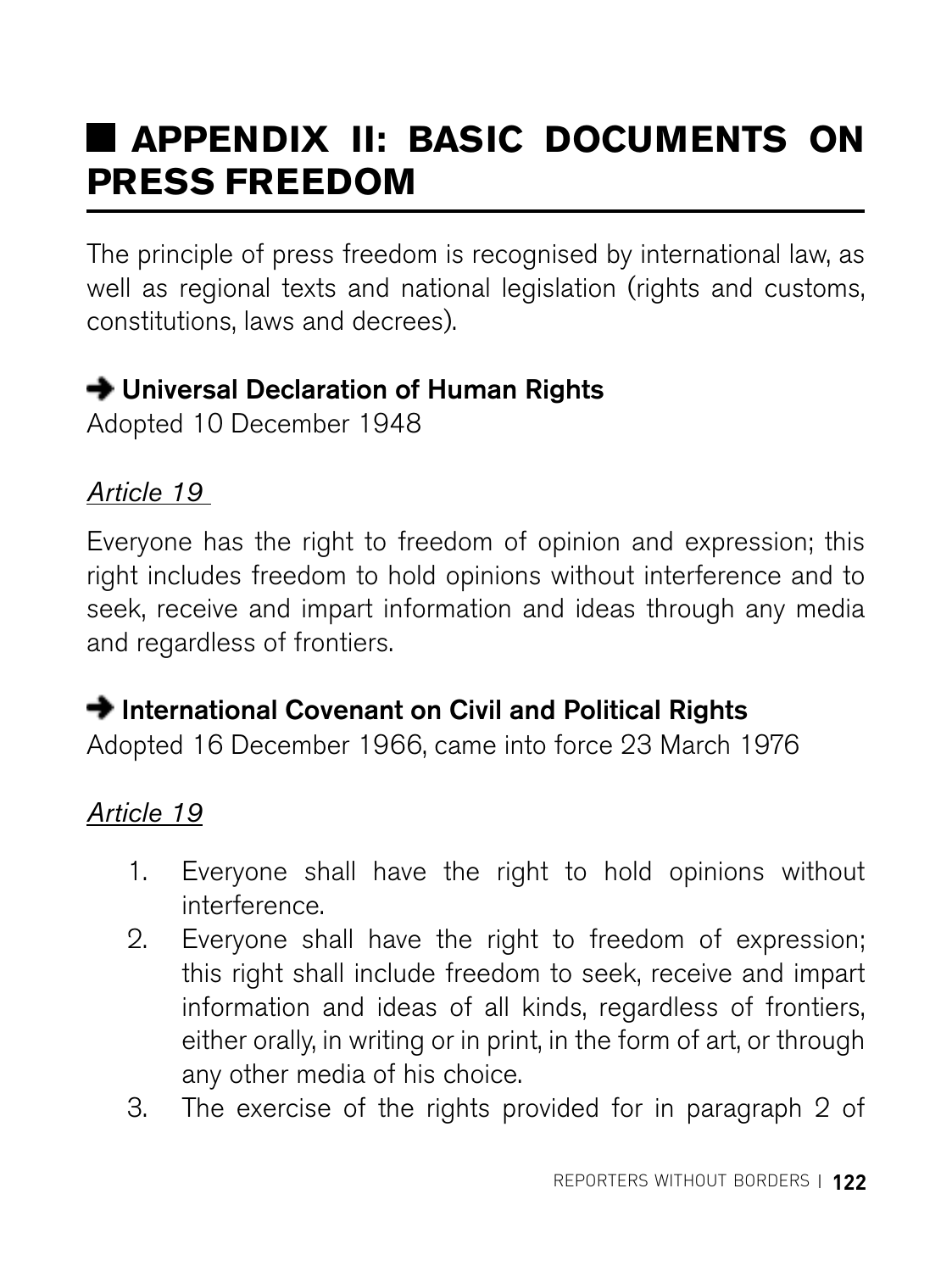this article carries with it special duties and responsibilities. It may therefore be subject to certain restrictions, but these shall only be such as are provided by law and are necessary:

- For respect of the rights or reputations of others;
- For the protection of national security or of public order, or of public health or morals.

### $\rightarrow$  European Convention for the Protection of Human Rights and Fundamental Freedoms

*Adopted 4 November 1950, came into force 3 September 1953* 

#### *Article 10 - Freedom of Expression*

- 4. Everyone has the right to freedom of expression. This right shall include freedom to hold opinions and to receive and impart information and ideas without interference by public authority and regardless of frontiers. This article shall not prevent States from requiring the licensing of broadcasting, television or cinema enterprises.
- 5. The exercise of these freedoms, since it carries with it duties and responsibilities, may be subject to such formalities, conditions, restrictions or penalties as are prescribed by law and are necessary in a democratic society, in the interests of national security, territorial integrity or public safety, for the prevention of disorder or crime, for the protection of health or morals, for the protection of the reputation or rights of others, for preventing the disclosure of information received in confidence, or for maintaining the authority and impartiality of the judiciary.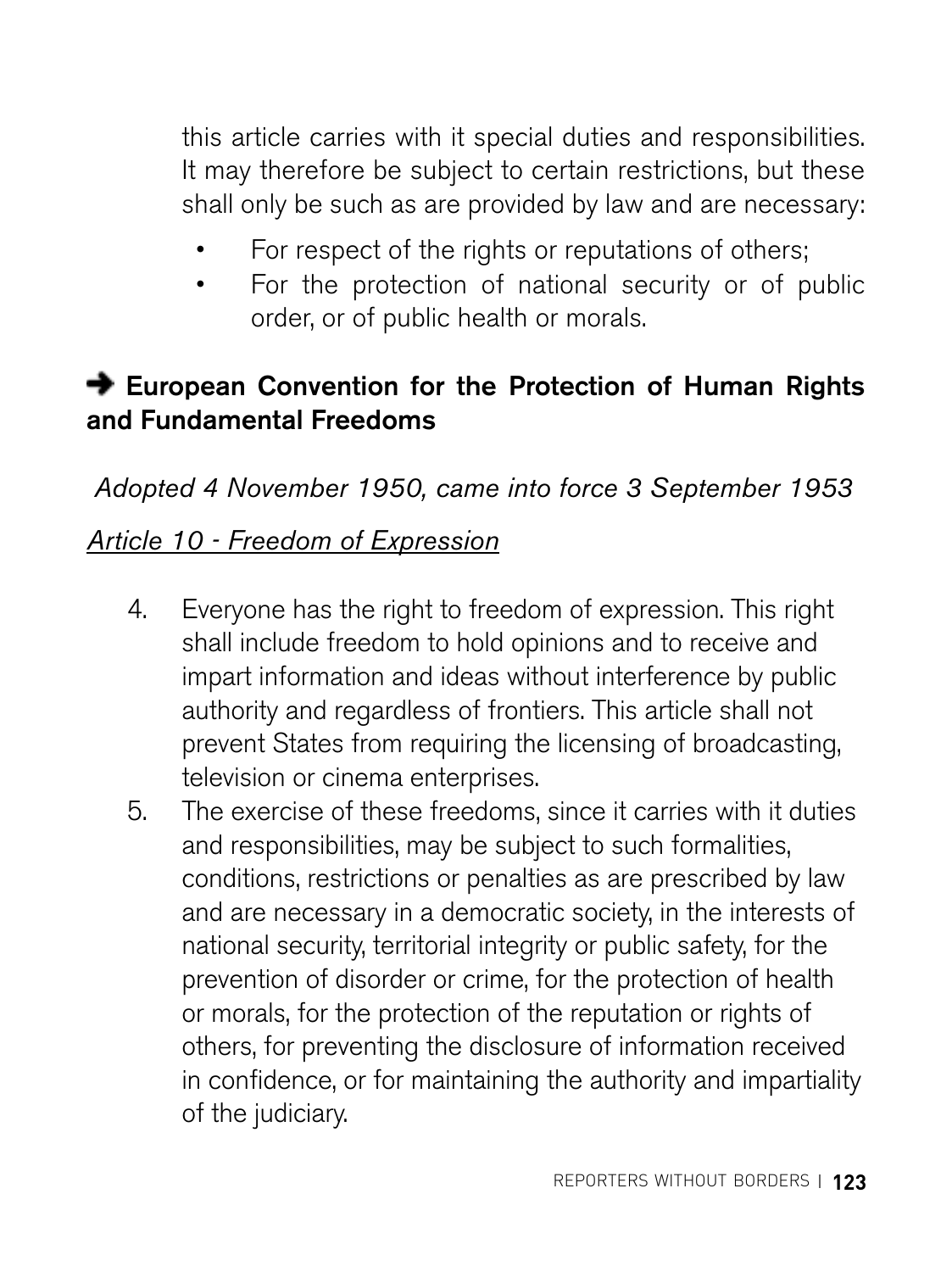## **→** Inter-American Convention on Human Rights

# *Adopted 22 November 1969, came into force 18 July 1978 Article 13 - Freedom of Thought and Expression*

- 1. Everyone has the right to freedom of thought and expression. This right includes freedom to seek, receive and impart information and ideas of all kinds, regardless of frontiers, either orally, in writing, in print, in the form of art, or through any other medium of one's choice.
- 2. The exercise of the right provided for in the foregoing paragraph shall not be subject to prior censorship but shall be subject to subsequent imposition of liability, which shall be expressly established by law to the extent necessary in order to ensure:
	- Respect for the rights or reputations of others; or
	- The protection of national security, public order, or public health or morals.
- 3. The right of expression may not be restricted by indirect methods or means, such as the abuse of government or private controls over newsprint, radio broadcasting frequencies, or equipment used in the dissemination of information, or by any other means tending to impede the communication and circulation of ideas and opinions.
- 4. Notwithstanding the provisions of paragraph 2 above, public entertainments may be subject by law to prior censorship for the sole purpose of regulating access to them for the moral protection of childhood and adolescence.
- 5. Any propaganda for war and any advocacy of national,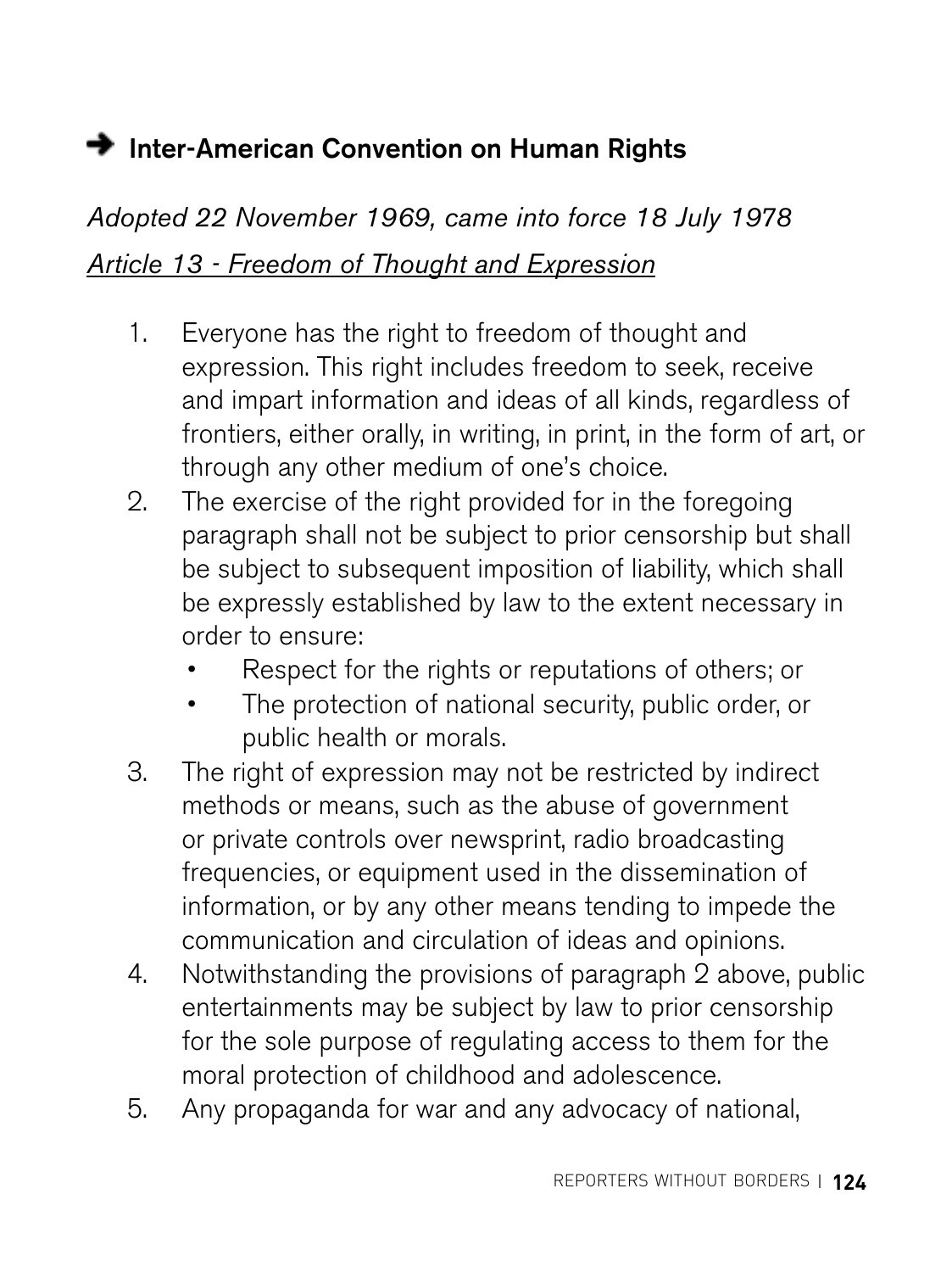racial or religious hatred that constitute incitements to lawless violence or to any similar illegal action against any person or group of persons on any grounds including those of race, colour, religion, language, or national origin shall be considered as offences punishable by law.

#### African Charter of Human and Peoples' Rights

*Adopted 12 July 1981, came into force 21 October 1986* 

#### *Article 9*

- 1. Every individual shall have the right to receive information.
- 2. Every individual shall have the right to express and disseminate his opinions within the law.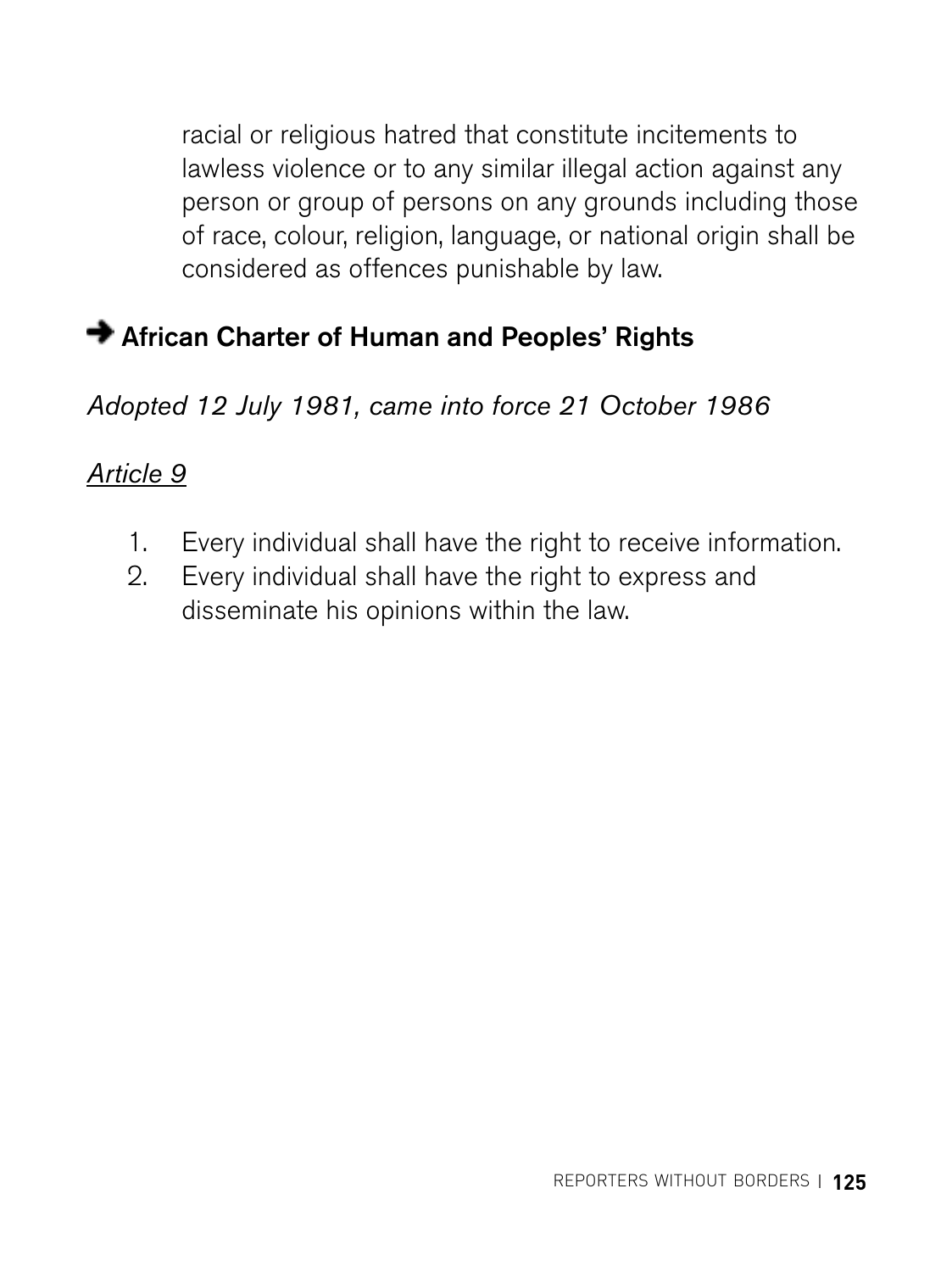# **APPENDIX III: DECLARATION OF RIGHTS AND OBLIGATIONS OF JOURNALISTS**

Known as the "Munich Charter", this was drawn up and approved in Munich on 24 and 25 November 1971. It is accepted as authoritative within the profession and was later adopted by most journalists' unions in Europe.

### *Preamble*

The right to information, to freedom of expression and criticism is one of the fundamental rights of man. All rights and duties of a journalist originate from this right of the public to be informed on events and opinions. The journalists' responsibility towards the public excels any other responsibility, particularly towards employers and public authorities. The mission of information necessarily includes restrictions which journalists spontaneously impose on themselves. This is the object of the declaration of duties formulated below. A journalist, however, can respect these duties while exercising his profession only if conditions of independence and professional dignity effectively exist. This is the object of the following declaration of rights.

#### *Declaration of duties*

The essential obligations of a journalist engaged in gathering, editing and commenting news are:

- 1. To respect truth whatever be the consequences to himself, because of the right of the public to know the truth.
- 2. To defend freedom of information, comment and criticism.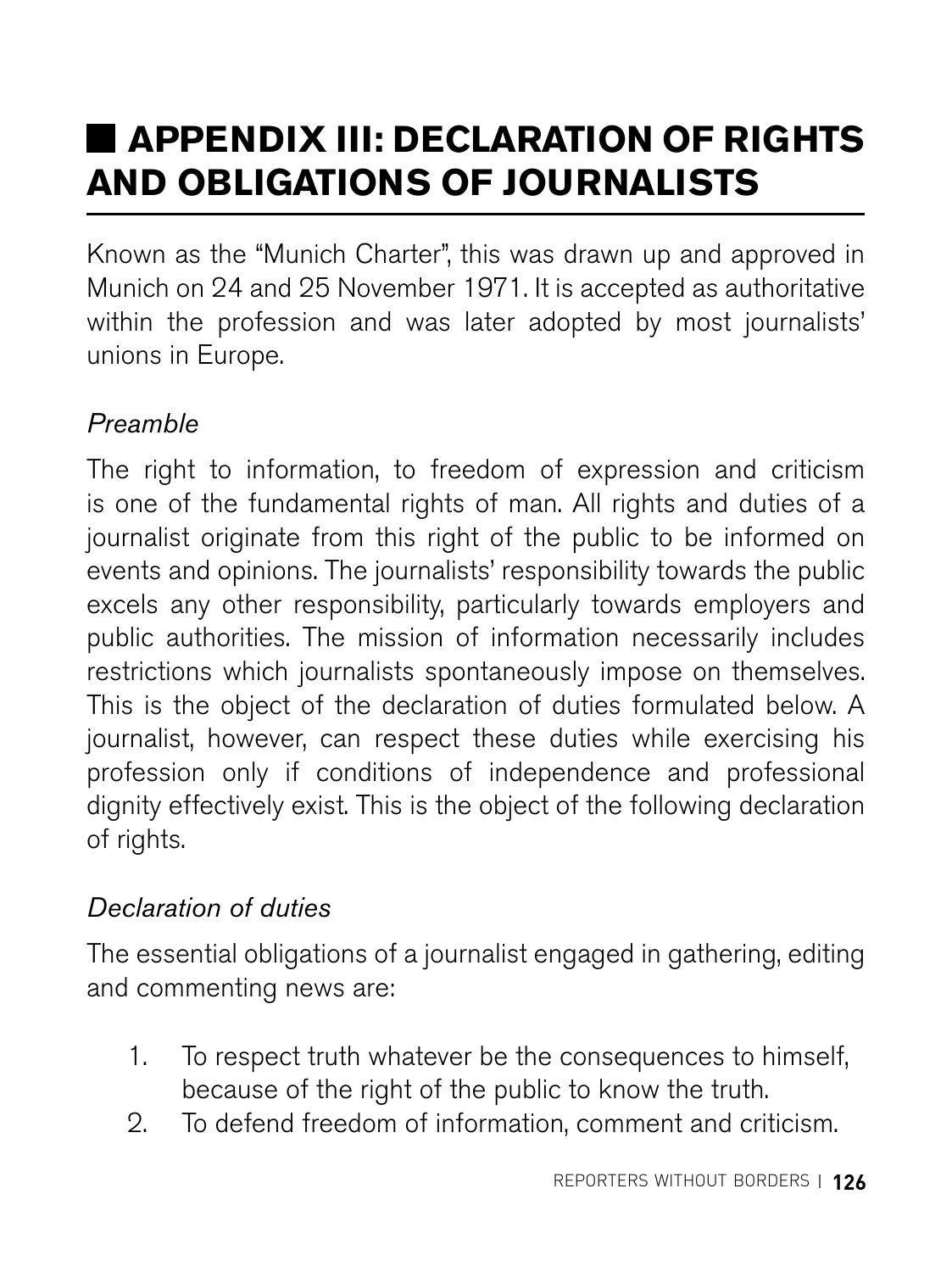- 3. To report only on facts of which he knows the origin; not to suppress essential information nor alter texts and documents.
- 4. Not to use unfair methods to obtain news, photographs or documents.
- 5. To restrict himself to the respect of privacy.
- 6. To rectify any published information which is found to be inaccurate.
- 7. To observe professional secrecy and not to divulge the source of information obtained in confidence.
- 8. To regard as grave professional offences the following: plagiarism, calumny, slander, libel and unfounded accusations, the acceptance of bribes in any form in consideration of either publication or suppression of news.
- 9. Never to confuse the profession of journalist with that of advertisements salesman or propagandist and to refuse any direct or indirect orders from advertisers.
- 10. To resist every pressure and to accept editorial orders only from the responsible persons of the editorial staff.

Every journalist worthy of that name deems it his duty faithfully to observe the principles stated above. Within the general law of each country, the journalist recognises, in professional matters, the jurisdiction of his colleagues only; he excludes every kind of interference by governments or others.

#### *Declaration of rights*

1. Journalists claim free access to all information sources, and the right to freely enquire on all events conditioning public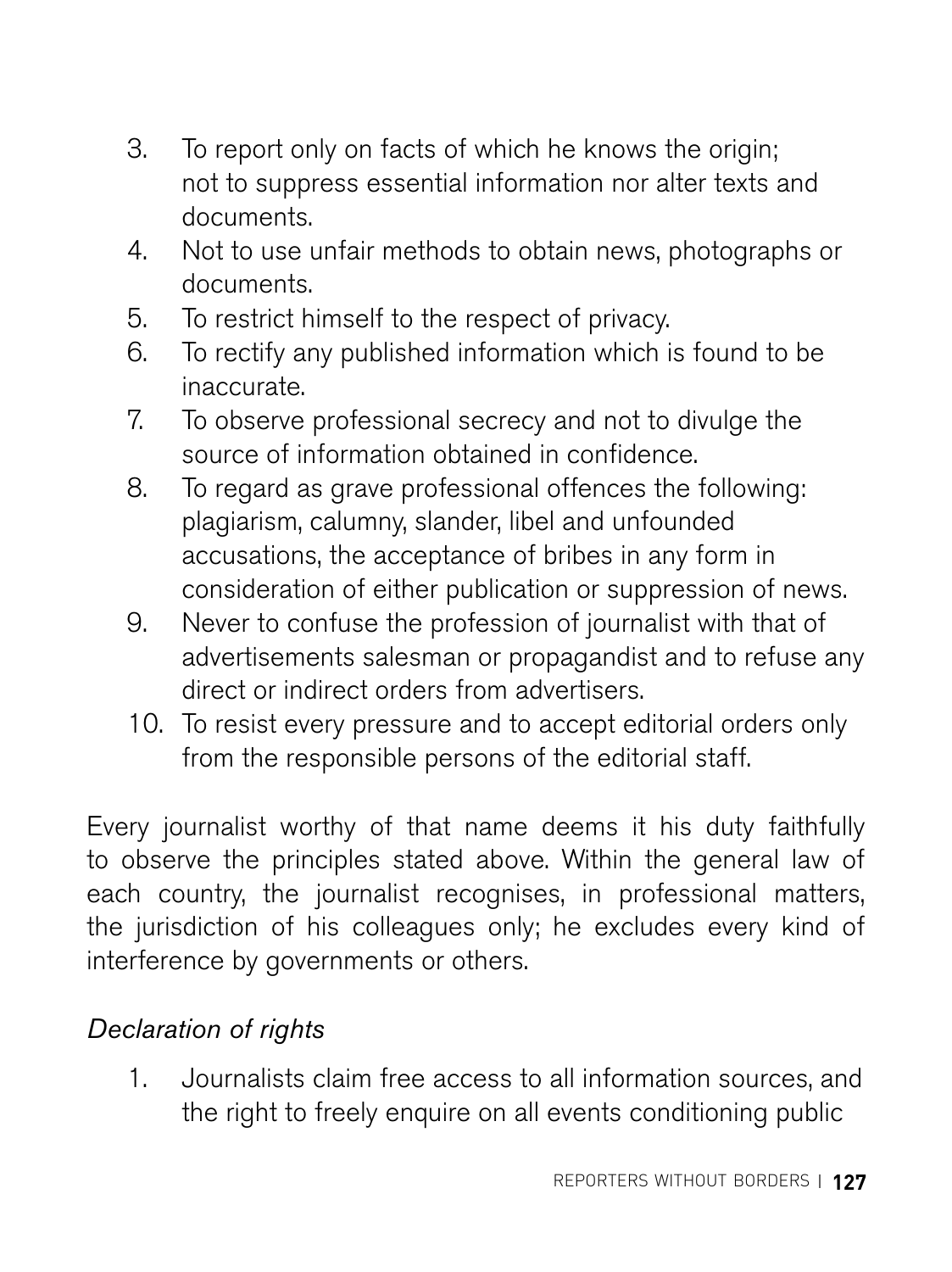life. Therefore, secrecy of public or private affairs may be opposed only to journalists in exceptional cases and for clearly expressed motives.

- 2. The journalist has the right to refuse subordination to anything contrary to the general policy of the information organ to which he collaborates such as it has been laid down in writing and incorporated in his contract of employment, as well as any subordination not clearly implicated by this general policy.
- 3. A journalist cannot be compelled to perform a professional act or to express an opinion contrary to his convictions or his conscience.
- 4. The editorial staff has obligatorily to be informed on all important decisions which may influence the life of the enterprise. It should at least be consulted before a definitive decision on all matters related to the composition of the editorial staff, e.g. recruitment, dismissals, mutations and promotion of journalists, is taken.
- 5. Taking into account his functions and responsibilities, the journalist is entitled not only to the advantages resulting from collective agreements but also to an individual contract of employment, ensuring the material and moral security of his work as well as a wage system corresponding to his social condition and guaranteeing his economic independence.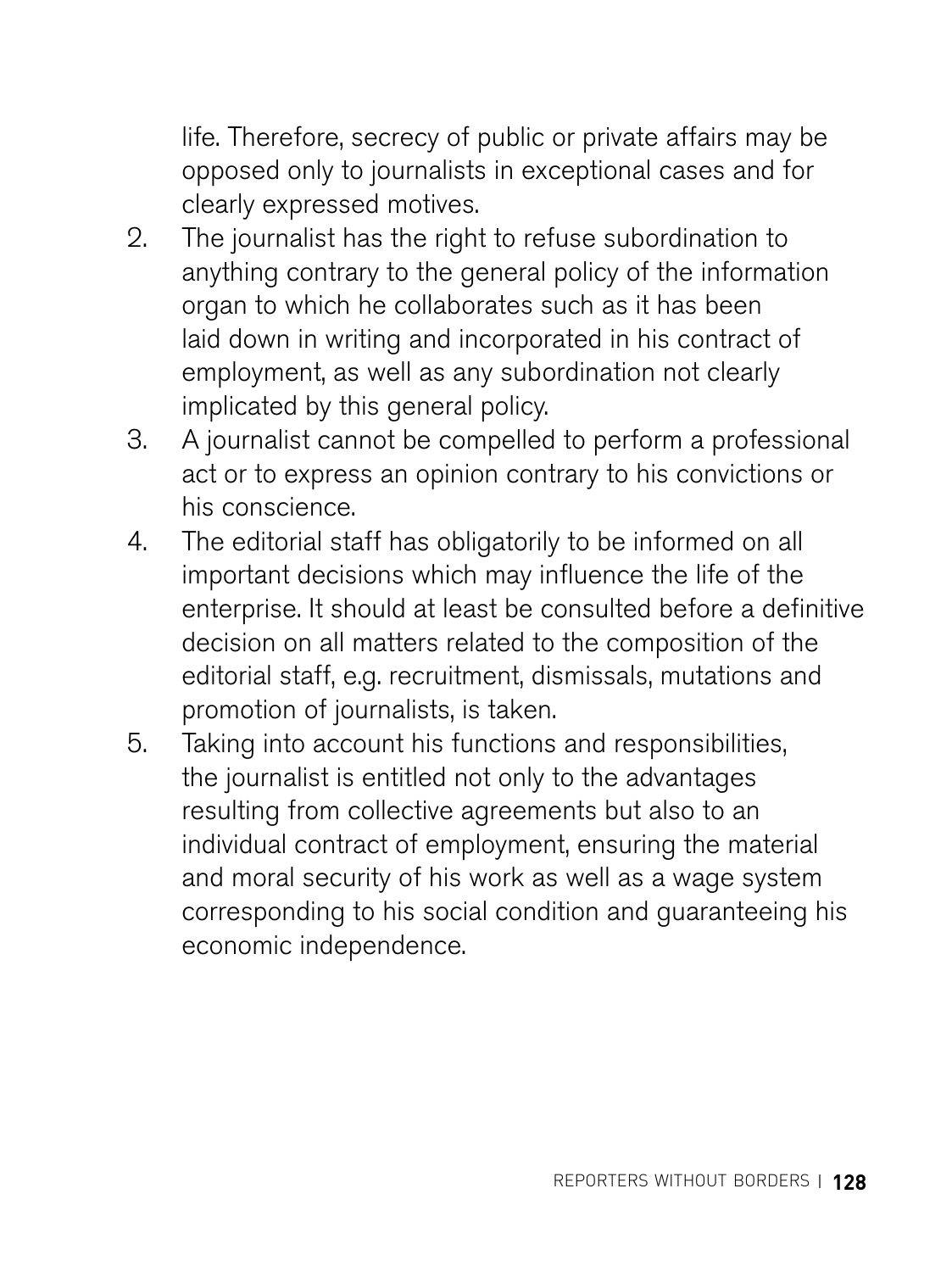# **APPENDIX IV: RELATIONS WITH THE ICRC**

The International Committee of the Red Cross (ICRC) is an impartial, neutral and independent organization whose exclusively humanitarian mission is to protect the lives and dignity of victims of war and internal violence and to provide them with assistance. It also seeks to prevent suffering by promoting and strengthening humanitarian law and universal humanitarian principles.

Under international humanitarian law, journalists enjoy the protection granted to all civilians in armed conflicts so long as they take no part in the hostilities (see Article 79 of Additional Protocol I, 1977). Accredited war correspondents have extra protection. In armed conflicts, journalists who accompany armed forces but do not form part of them are considered to be war correspondents, provided they have permission from the troops they are accompanying. Authorised war correspondents who fall into the hands of enemy forces enjoy the status of prisoners of war and as such are protected by the 1949 Third Geneva Convention on the treatment of prisoners of war. Before falling into enemy hands, like all other journalists they enjoy the protection that applies to all civilians.

### *In some cases, the ICRC may give specific help to journalists:*

The ICRC hotline **(+41 79 217 32 85**) set up in 1985, is for the use of relatives and friends of a threatened journalist. The journalist's family, employer or professional organisation may ask the ICRC to intervene. The person making the call should provide as much information as possible about the case.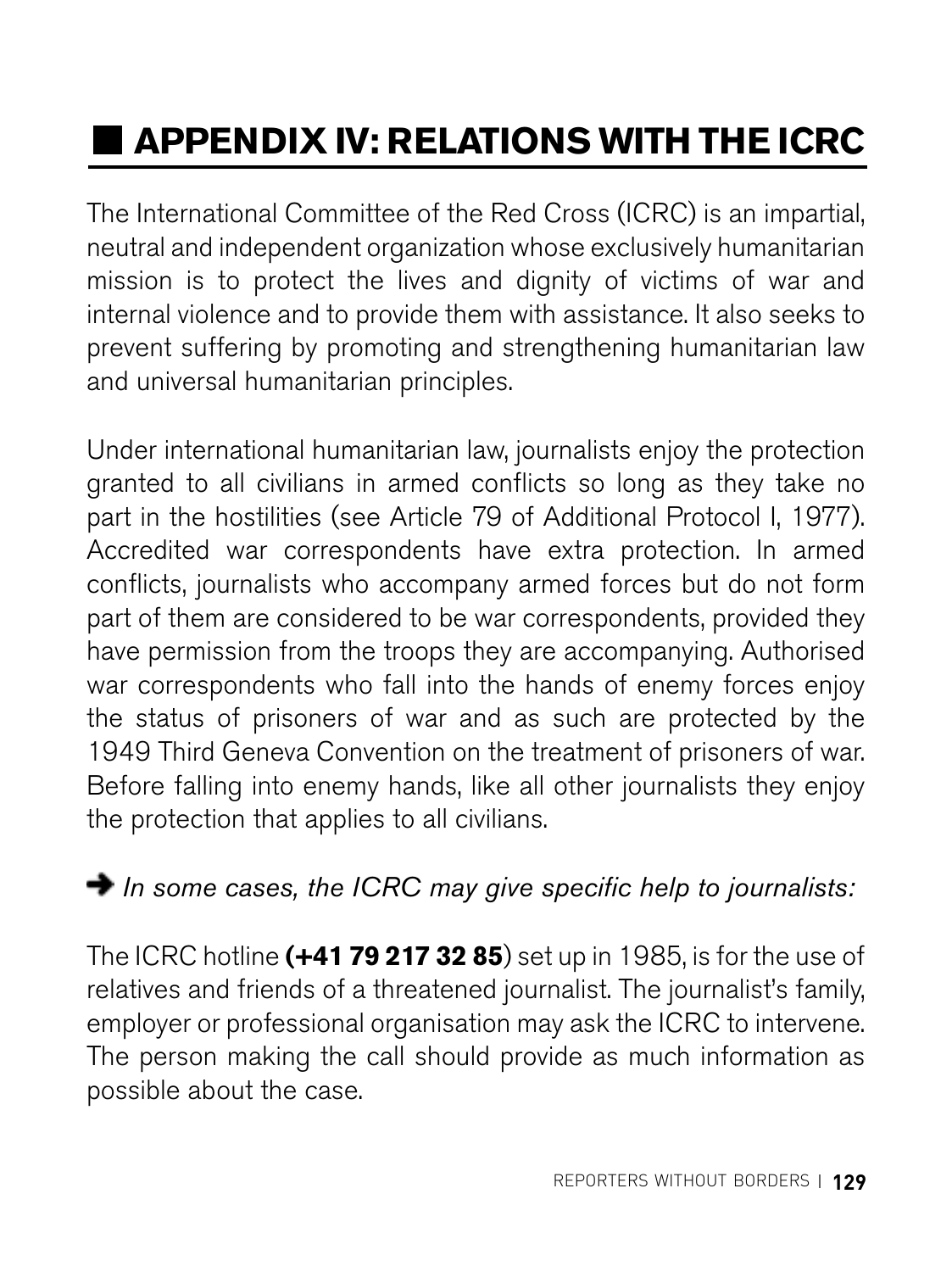The primary purpose of the hotline is to enable the ICRC to take prompt and effective action, whenever possible, when journalists or their crew are arrested, captured, detained, reported missing, wounded or killed in areas where the ICRC is conducting humanitarian activities. For example, the ICRC can seek confirmation of a reported arrest or capture, and obtain access to detained journalists. Or it may be able to provide information to next of kin and employers or professional associations on the whereabouts of a sought-after journalist whenever such information can be obtained. In some cases, the ICRC can help family members restore or maintain contact with a detained journalist, or it can help evacuate wounded journalists. In worst-case scenarios, it may be able to recover or transfer mortal remains.

The ICRC can only act in places where it already has staff. It will not demand the release of a detained journalist or otherwise advocate for freedom of expression or the right to information, as this lies beyond its mandate. The purpose of the ICRC's visits to detained journalists is purely humanitarian. The ICRC assesses the conditions in which detainees are being held, and asks the authorities to improve them if necessary. It may open a dialogue with authorities in order to ensure that applicable procedural and judicial guarantees have been respected. It also provides detainees with humanitarian assistance where needed.

The ICRC deals with hotline cases in a confidential manner and expects in return that those requesting assistance will treat the information given to them with the same discretion.



 *For more information call +41 22 730 34 43 or contact [press@icrc.org](mailto:press@icrc.org).*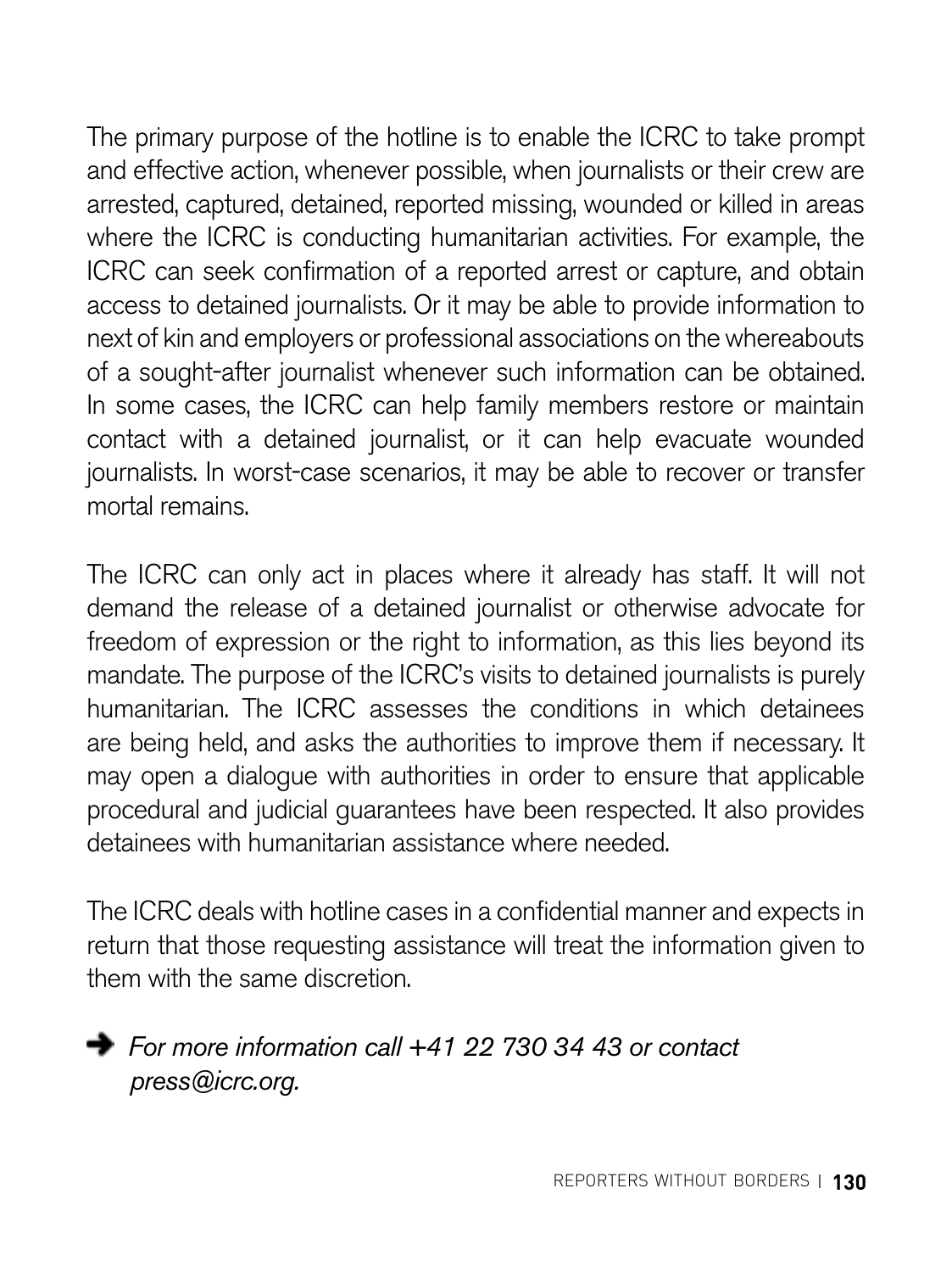# **APPENDIX V: USEFUL CONTACTS**

## **• Reporters Without Borders**: [www.rsf.org](http://www.rsf.org)

Tel: (+33) 1.44.83.84.84 – Fax: (+33) 1.45.23.11.51 – Email: [rsf@rsf.org](mailto:rsf@rsf.org) Assistance/Insurance: [securite@rsf.org](mailto:securite@rsf.org) Secretariat: [secretariat@rsf.org](mailto:secretariat@rsf.org) Africa desk: [africa@rsf.org](mailto:africa@rsf.org) Latin American desk: [americas@rsf.org](mailto:americas@rsf.org) Asia desk: [asia@rsf.org](mailto:asia@rsf.org) Europe desk: [europe@rsf.org](mailto:europe@rsf.org) Iran desk: [persan@rsf.org](mailto:persan@rsf.org) Middle East desk: [middle-east@rsf.org](mailto:middle-east@rsf.org) New Media desk: [internet@rsf.org](mailto:internet@rsf.org)

### **• Germany - Reporter ohne Grenzen:**

[www.reporter-ohne-grenzen.de](http://www.reporter-ohne-grenzen.de)  Tel: (+49) 30.609.895.33-0 – Fax: (+49) 30.202.15.10-29 Email: [kontakt@reporter-ohne-grenzen.de](mailto:kontakt@reporter-ohne-grenzen.de)

**• Austria - Reporter ohne Grenzen:** [www.rog.at](http://www.rog.at) Tel: (+43) 158.100.11 – Fax: (+43) 148.003.95 – Email: [info@rog.at](mailto:info@rog.at)

#### **• Belgium - Reporters sans frontières / Reporters zonder grenzen**  Tel: (+32) 2.235.22.81 – Fax: (+32) 2.235.22.82 – Email: [rsf@rsf.be](mailto:rsf@rsf.be)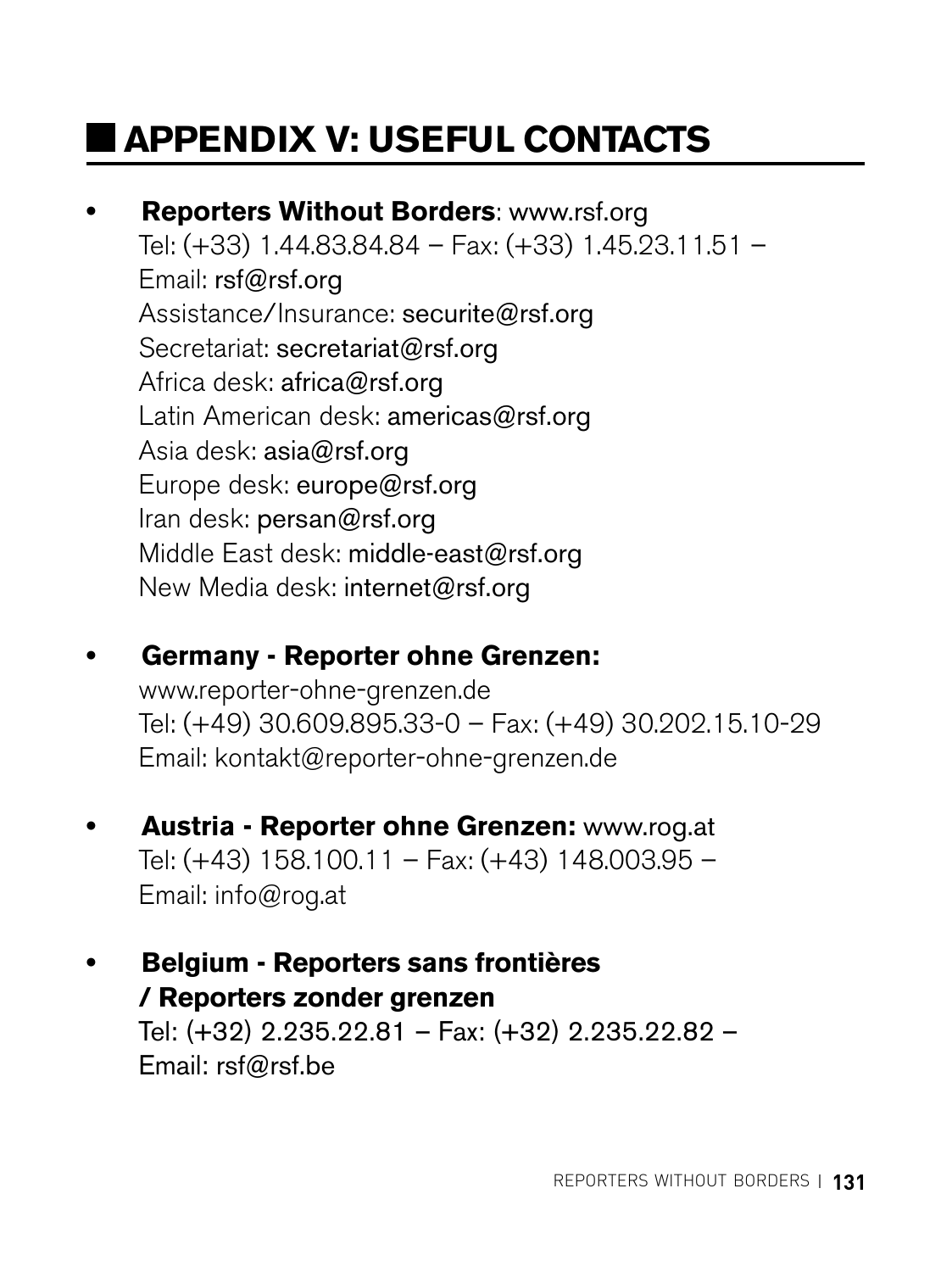- **• Spain Reporteros sin fronteras**  Tel/Fax: (+34) 91.522.4031 – Email: [rsf@rsf-es.org](mailto:rsf@rsf-es.org)
- **• United States Reporters without borders**  Tel: (+1 202) 256.5613 – Email: [dcdesk@rsf.org](mailto:dcdesk@rsf.org)
- **• Finland Toimittajat ilman rajoja ry /Reportrar utan gränser, rf** Tel: (+358) 50.380.7947 – Email: [info@toimittajatilmanrajoja.fi](mailto:info@toimittajatilmanrajoja.fi)
- **• Sweden Reportrar utan Gränser**:

[www.reportrarutangranser.se](http://www.reportrarutangranser.se) Tel: (+46) 8.618.93.36 – Email: [reportrarutangranser@rsf.org](mailto:reportrarutangranser@rsf.org) 

**• Switzerland - Reporters sans frontières:**

[www.rsf-ch.ch](http://www.rsf-ch.ch) Tel: (+41) 22.328.44.88 – Fax: (+41) 22.328.44.89 – Email: [info@rsf-ch.ch](mailto:info@rsf-ch.ch) 

**• Tunisia - Reporters sans frontières** Tel: (+216) 71.24.76.78 – E-mail: [tunisie@rsf.org](mailto:tunisie@rsf.org)

Other international non-governmental organizations specialising in press freedom and the protection of journalists:

- **• Article 19: [www.article19.org](http://www.article19.org)**  Free Word Centre, 60 Farringdon Road, London, EC1R 3GA, United Kingdom Tel: (+44) 20.73.24.25.00 – Email: [info@article19.org](mailto:info@article19.org)
- **• International News Safety Institute**: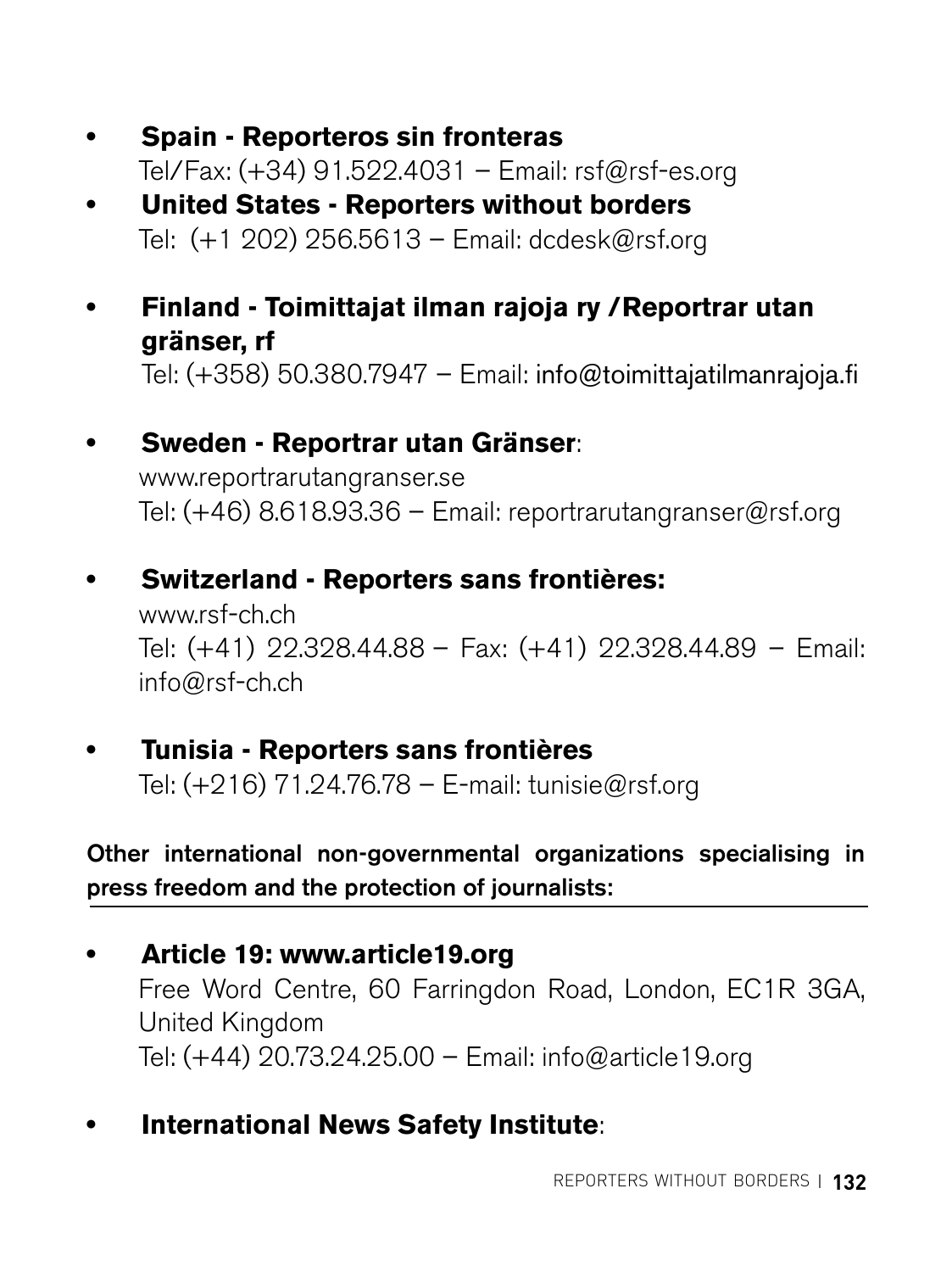[www.newssafety.org](http://www.newssafety.org) 

30 South Colonnade, Canary Wharf, London, E14 5EP, United Kingdom - Email: [info@newssafety.org](mailto:info@newssafety.org)

- **• Dart Center for Journalists and Trauma:** [dartcenter.org](http://dartcenter.org) 48 Gray's Inn Road, London, WC1X 8LT, United Kingdom Tel: (+44) 207.242.3562 – Email: [info@dartcentre.org](mailto:info@dartcentre.org)
- **• Rory Peck Trust:** [www.rorypecktrust.org](http://www.rorypecktrust.org) Linton House, 24 Wells Street London W1T 3PH, United Kingdom - Tel: (+44) 203.219.7860 – Fax: +(44) 203 219 7862 Email: [info@rorypecktrust.org](mailto:info@rorypecktrust.org) ; [assistance@rorypecktrust.org](mailto:assistance@rorypecktrust.org) ; [training@rorypecktrust.org](mailto:training@rorypecktrust.org)
- **• Index on Censorship**: [www.indexoncensorship.org](http://www.indexoncensorship.org) 92-94 Tooley Street, London SE1 2TH, United Kingdom Tel:  $(+44)$  20.72.60.26.60 – Email: [info@indexoncensorship.org](mailto:info@indexoncensorship.org)
- **• Committee to Protect Journalists**: [www.cpj.org](http://www.cpj.org) 330, 7th Avenue, 11th Floor, New York, New York 10001, United States - Tel: (+1.212) 465.1004 – Fax: (+1.212) 465.9568 – Email: [info@cpj.org](mailto:info@cpj.org)
- **• International Federation of Journalists:** [www.ifj.org](http://www.ifj.org) IPC-Residence Palace, Bloc C, Rue de la Loi 155 / B-1040, Brussels, Belgium - Tel: (+32) 22.35.22.00 – Fax: (+32) 22.35.22.19 – Email: [ifj@ifj.org](mailto:ifj@ifj.org)
- **• World Association of Newspapers and News Publishers**: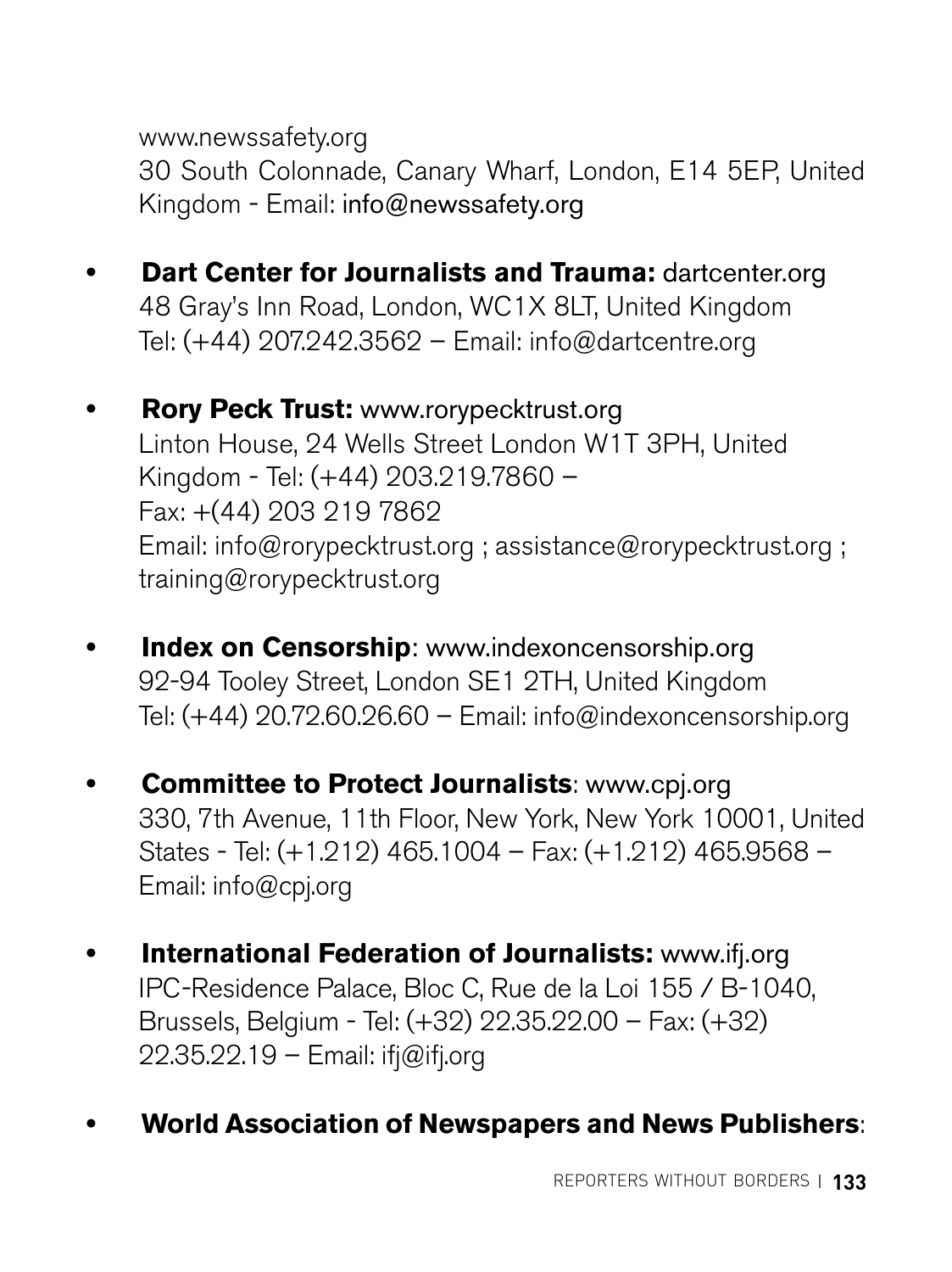<http://www.wan-ifra.org> 96 bis rue Beaubourg 75003 Paris, France Tel: (+33) 1.47.42.85.00 – Fax: (+33) 1.42.78.92.33 – Email: [info@wan-ifra.org](mailto:info@wan-ifra.org) 

- **• Pen International:** <http://www.pen-international.org> Brownlow House, 50/51 High Holborn, London, WC1V 6ER, United Kingdom Tel: (+44) 20.74.05.03.38 – Email: [info@pen-international.org](mailto:info@pen-international.org)
- **• International Press Institute**: [www.freemedia.at](http://www.freemedia.at) Spiegelgasse 2A-1010, Vienna, Austria Tel: (+43) 1.512.90.11 – Fax: (+43) 1.512.90.14 – Email: [ipi@freemedia.at](mailto:ipi@freemedia.at)
- **• Media Legal Defence Initiative:**

<http://www.mediadefence.org> The Foundry, 17-19 Oval Way, London SE11 5RR, United Kingdom- Tel: (+44) 20.37.52.55.50 – Skype: mldi.law – Email: [info@mediadefence.org](mailto:info@mediadefence.org)

#### Other non-governmental organizations:

- **• Amnesty International**: [www.amnesty.org](http://www.amnesty.org) 1 Easton Street, London WC1X 0DW, United Kingdom Tel: (+44) 20.74.13.55.00 – Fax: (+44) 20.79.56.11.57 – Email: [contactus@amnesty.org](mailto:contactus@amnesty.org)
- **• Lawyers Without Borders France**  [www.avocatssansfrontieres-france.org](http://www.avocatssansfrontieres-france.org)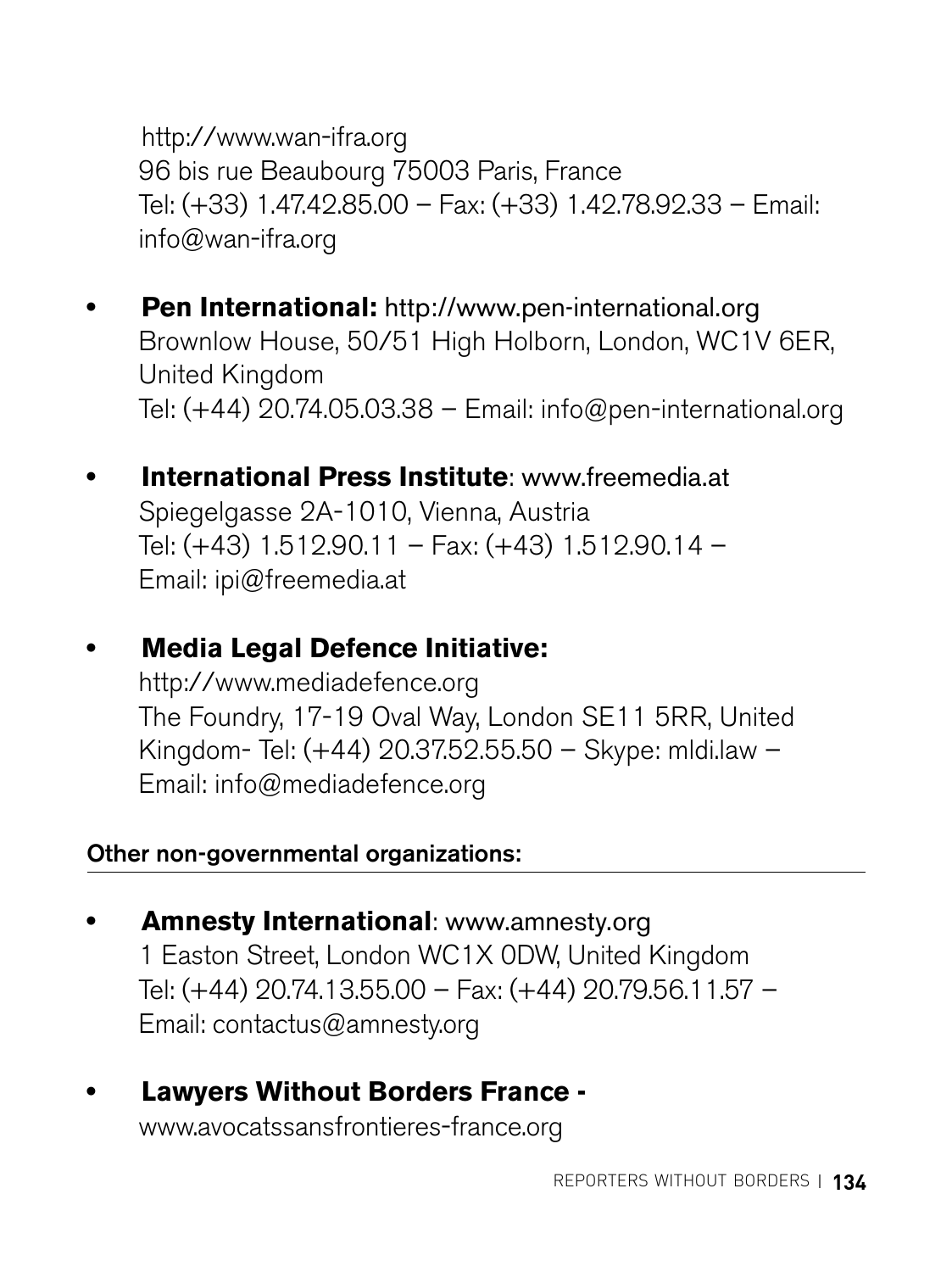8, rue du Prieuré, 31000 Toulouse, France Tel: (+33) 5.34.31.17.83 – Fax: (+33) 5.34.31.17.84

#### **• International Federation for Human Rights**:

[www.fidh.org](http://www.fidh.org) 17 passage de la Main d'or, 75011 Paris, France Tel: (+33) 1.43.55.25.18 – Fax: (+33) 1.43.55.18.80 – [fidh@fidh.org](mailto:fidh@fidh.org)

- **• Human Rights Watch**: [www.hrw.org](http://www.hrw.org) 350 Fifth Avenue, 34th Floor, New York, NY 10118-3299, United States - Tel: (+1.212) 290.4700 – Fax: (+1.212) 736.1300 – Email: [HRWpress@HRW.org](mailto:HRWpress@HRW.org)
- **• Freedom House:** [www.freedomhouse.org](http://www.freedomhouse.org)  1850 M Street NW, Floor 11, Washington D.C. 20036, United States - Tel: (+1.202) 296.5101 – Fax (+1.202) 293.2840 – Email: [info@freedomhouse.org](mailto:info@freedomhouse.org)
- **• International Committee of the Red Cross**: [www.icrc.org](http://www.icrc.org) 19, avenue de la Paix, CH-1202, Geneva, Switzerland Tel: (+41) 22.734.60.01 – Fax: (+41) 22.733.20.57

#### International governmental organizations:

**• United Nations Non-Governmental Liaison Service:**  [www.un-ngls.org](http://www.un-ngls.org) Palais de Nations, 1211, Geneva 10, Switzerland Tel: (+41) 22 917 2076 – Fax: (+41) 22 917 0432

#### **• Office of the United Nations High Commissioner for**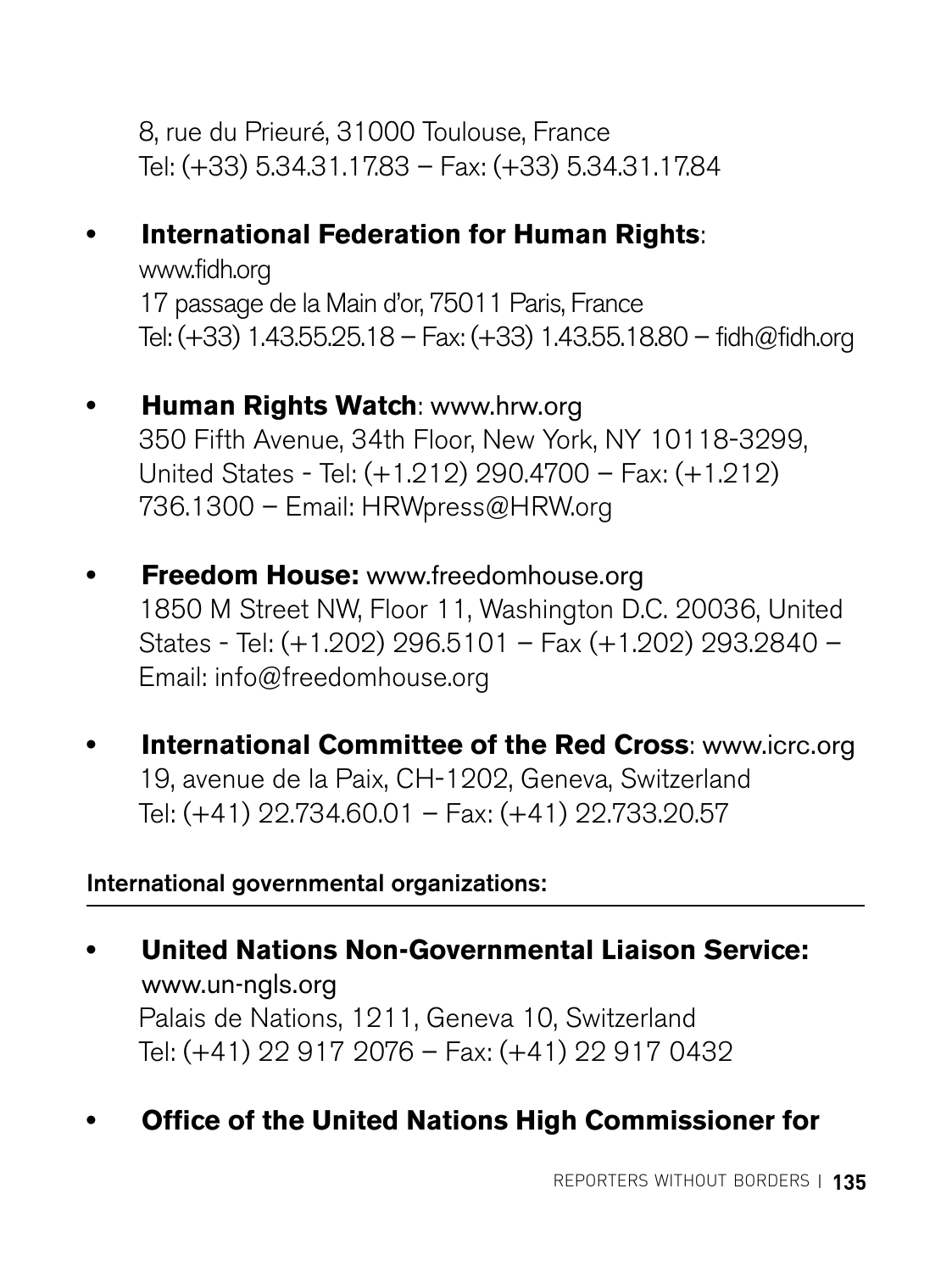#### **Human Rights:** [www.ohchr.org](http://www.ohchr.org)

Palais Wilson, 52 rue des Pâquis, CH-1201 Geneva, Switzerland - Tel: (+41) 22.917.92.20 – Email: [InfoDesk@ohchr.org](mailto:InfoDesk@ohchr.org) 

- **• International Criminal Court**: [www.icc-cpi.int](http://www.icc-cpi.int) 174 Maanweg, 2516 AB, The Hague, Netherlands Tel: (+31) 70.515.85.15 – Fax: (+31) 70.515.85.55
- **• Office of the United Nations High Commissioner for Refugees:** [www.unhcr.fr](http://www.unhcr.fr) Case Postale 2500, CH-1211, Geneva 2, Switzerland Tel: (+41) 22.739.81.11 – Fax: (+41) 22.739.73.77
- **• United Nations Educational, Scientific and Cultural Organization:** [www.unesco.org](http://www.unesco.org) 7, Place de Fontenoy, 75732 Paris 07 SP, France Tel: (+33) 1.45.68.10.00 – Fax: (+33) 1.45.67.16.90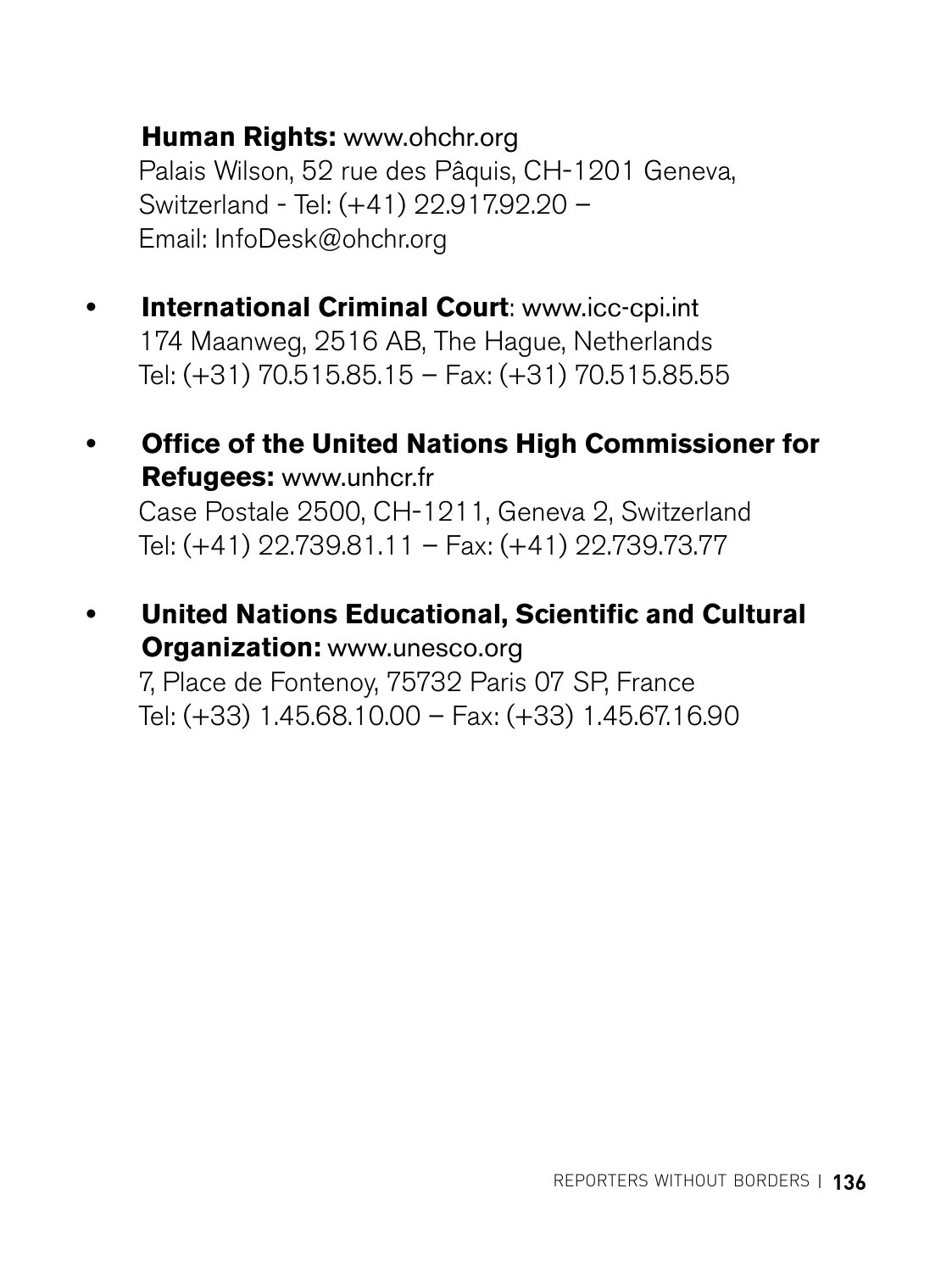# **APPENDIX VI: INSURANCE VIA REPORTERS WITHOUT BORDERS**

Reporters Without Borders, in partnership with April International Canada, offers two insurance plans for journalists of all nationalities while on assignment out of their home country. Since this policy has been available from RSF, hundreds of journalists have benefitted from full medical coverage, including travel to war zones and highrisk countries.

The only prerequisite is membership of RSF. The policies apply:

- Round the clock, seven days a week, worldwide
- For any work assignment, short or long term
- Outside your usual country of residence
- Even if you are already on location

#### **Solution 1, Basic Plan**

This provides emergency assistance protection and repatriation in cases of medical emergency. Comprehensive coverage is also available, including baggage loss and damage, flight cancellation and personal liability. War risks are covered.

Unlike the Extended Plan, this policy does not cover journalists embedded with a military or government unit during their assignment. The Basic Plan is not available to residents of Canada or the United States.

High-risk countries that are excluded from the Basic Plan: Syria, Libya, Iraq, Afghanistan, Israel, the West Bank, Democratic Republic of Congo (Ituri, North Kivu, South Kivu, regions bordering South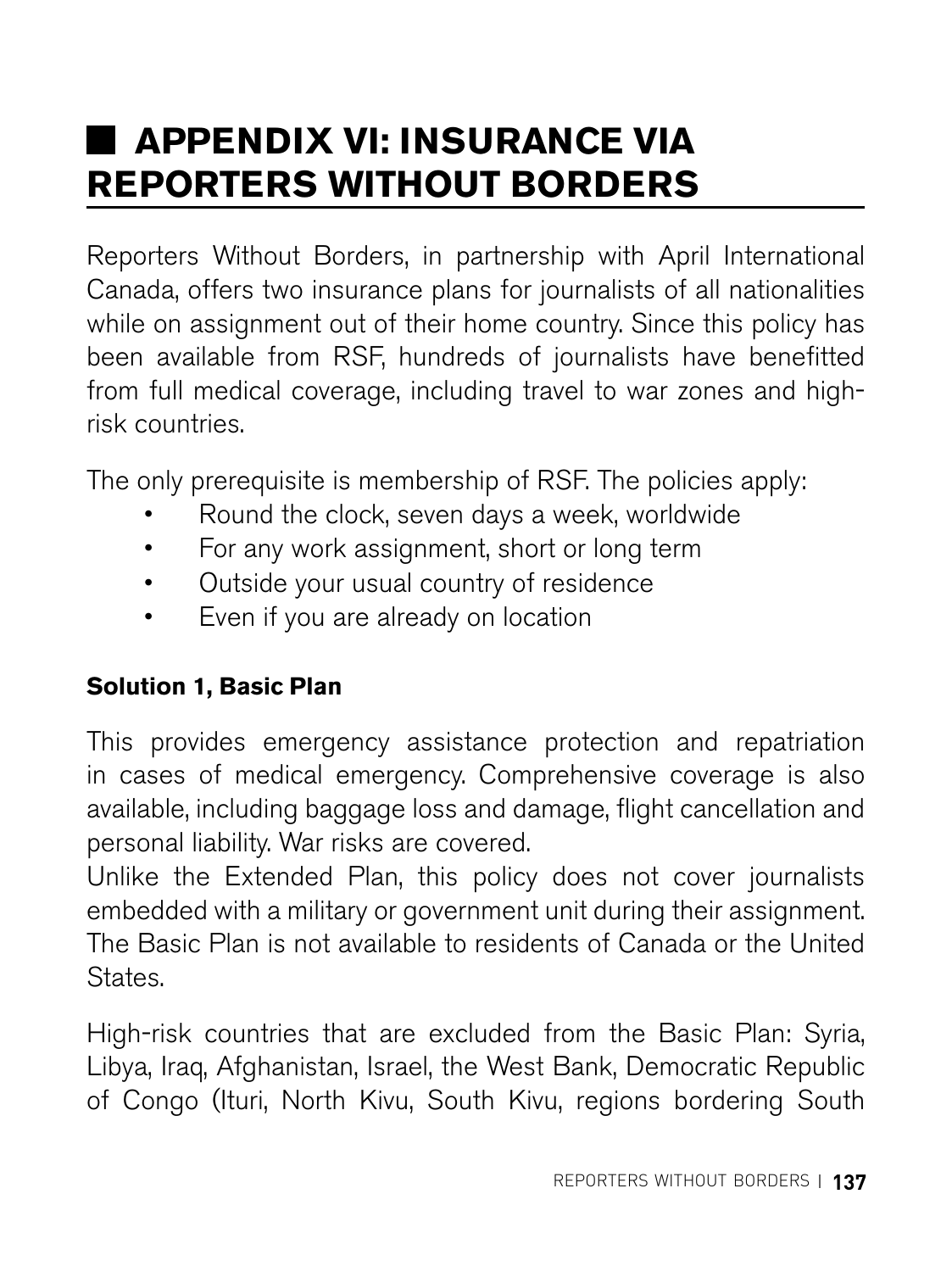Sudan and Uganda), Somalia, Yemen, Georgia, and the following regions of the Russian Federation: Chechnya, Dagestan, Ingushetia and North Ossetia. NB the list of excluded countries is subject to change.

#### **Solution 2, Extended Plan**

This plan is available to journalists of any nationality travelling outside their usual country of residence and offers the following additional benefits over and above Solution 1 above:

- Pre-existing conditions are covered, such as asthma and heart problems, if any problems resulting from these occur during your assignment
- Coverage of embedded missions with military or governmental units (land, air or naval)
- Availability of a cash benefit in case of accidental death or dismemberment during a work assignment
- All destinations are covered
- All extreme reporting conditions are covered.

The cost of the Extended Plan varies according to the destination and length of stay. RSF and April International Canada are working continuously to improve the joint insurance scheme.

For further information visit en.rsf.org/ and go to "Safety of Journalists" or contact [insurance@rsf.org](mailto:insurance@rsf.org).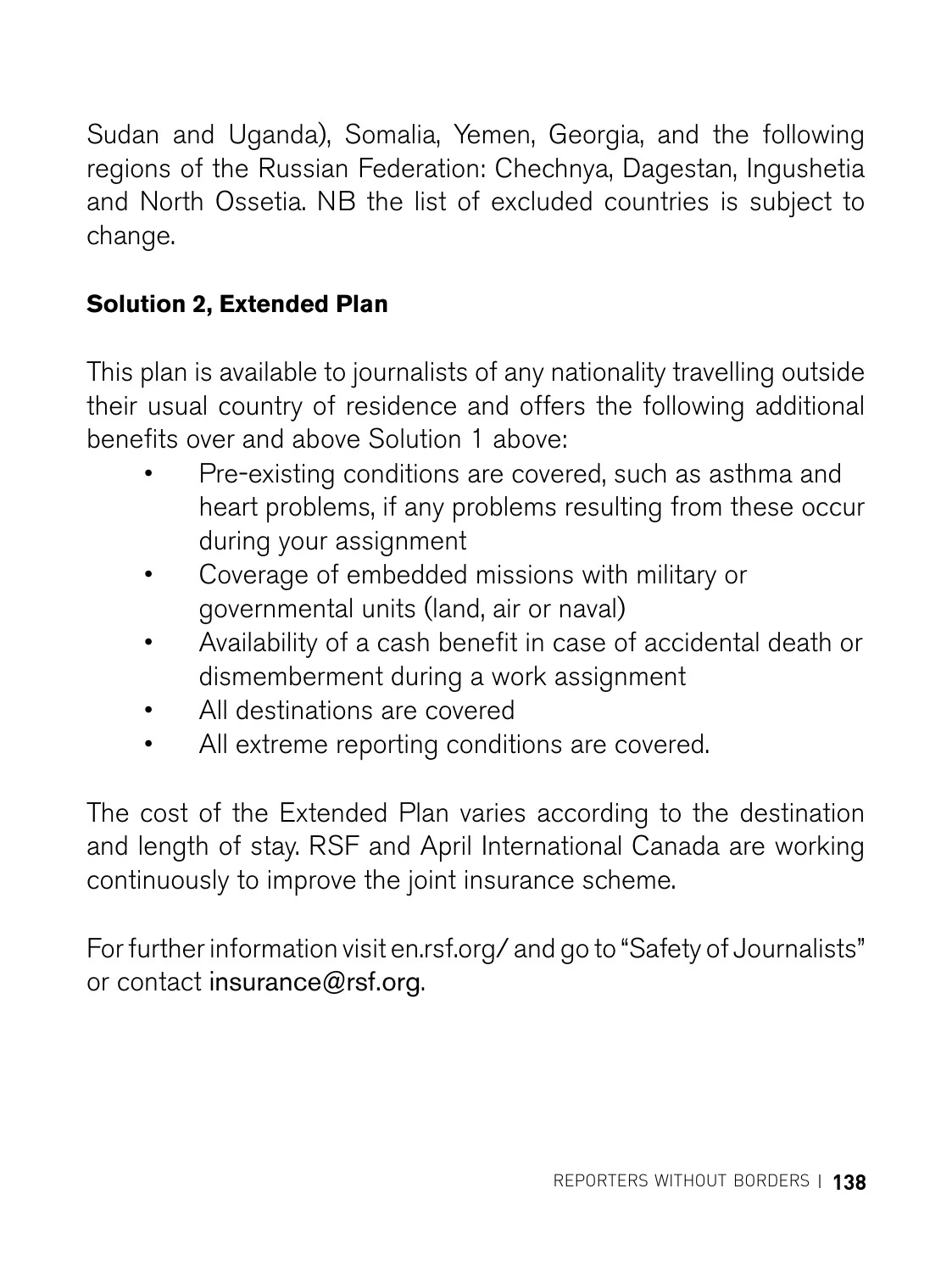# **APPENDIX VII: HOSTILE ENVIRONMENT TRAINING PROVIDERS**

Here is a non-exhaustive list of organisations that provide training for those going to work in dangerous parts of the world.

On its website [BBC Academy](http://www.bbc.co.uk/academy/journalism/safety), the BBC also has training videos on first aid and advice for journalists travelling to dangerous areas.

#### **• AKE**

#### [www.akegroup.com](http://www.akegroup.com)

16 Swan Court / 9 Tanner Street, London SE1 3LE, United Kingdom - Tel: (+44) 203.816.9970 – Fax: (+44) 143.235.0227 – Email: [enquiries@akegroup.com](mailto:enquiries@akegroup.com)

### **• BIOFORCE**

<http://bioforce.asso.fr> 41 avenue du 8 mai 1945, 69694 Venissieux, France Tel: (+33) 4.72.89.31.41 – Fax: (+33) 4.78.70.27.12 – Email: [info@bioforce.asso.fr](mailto:info@bioforce.asso.fr)

### **• CENTURION RISK ASSESSMENT SERVICES**

[www.centurionsafety.net](http://www.centurionsafety.net) Head Office: PO Box 1740, Newquay, Cornwall, TR7 3WT, United Kingdom - Tel: (+44) 1637.873.661 – Email: [main@](mailto:main@centurionsafety.net) [centurionsafety.net](mailto:main@centurionsafety.net) 

### **• CHIRON RESOURCES (OPS) LTD**

[www.chiron-resources.com](http://www.chiron-resources.com/) Whiteleaved Oak, Ledbury, Herefordshire, HR8 1SE, United Kingdom - Tel: (+44) 7880.602.426; (+44) 1531.650.296 – Email: [owclive@chiron-resources.com](mailto:owclive@chiron-resources.com)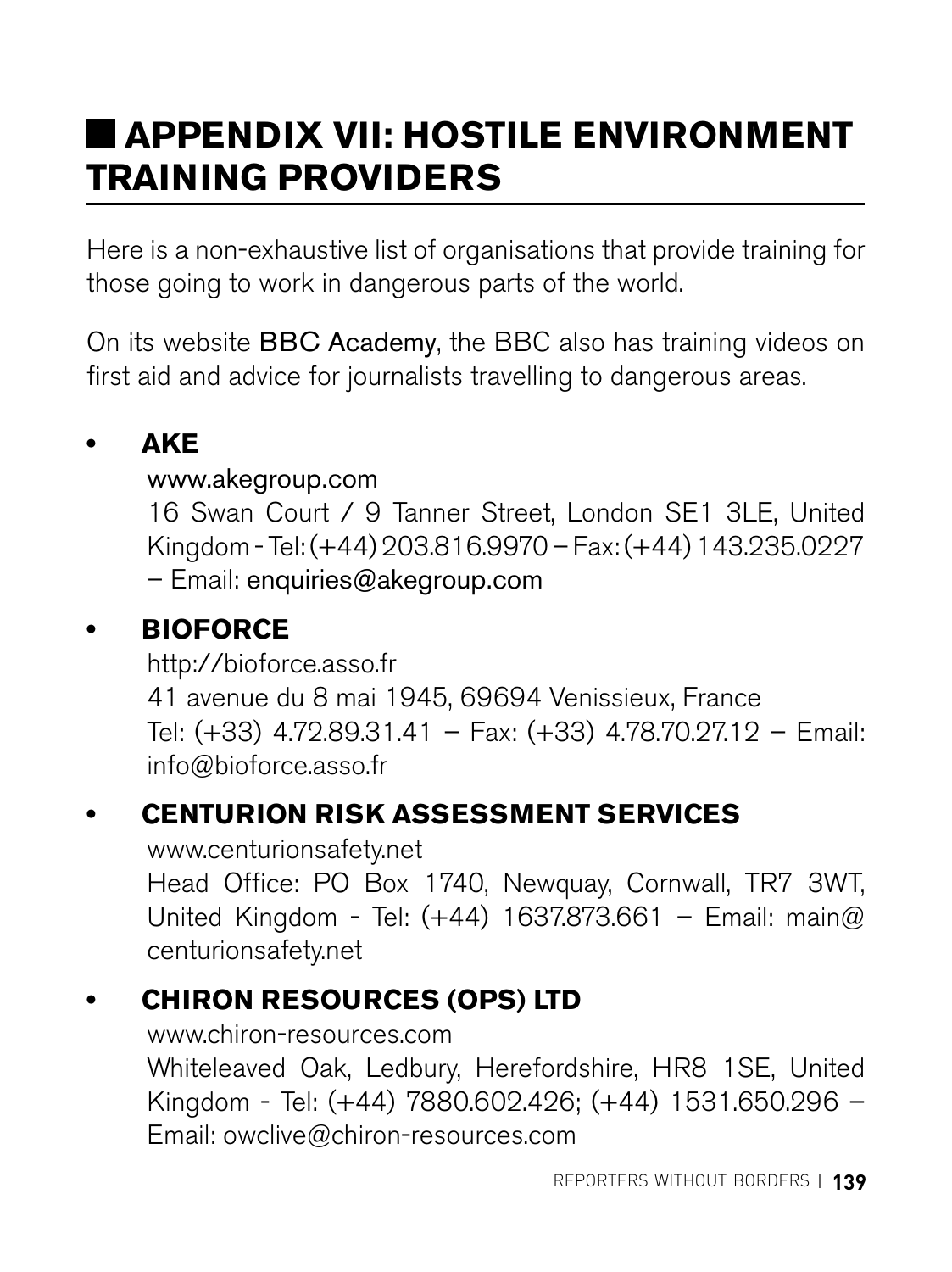## **• FRENCH RED CROSS**

<http://www.croix-rouge.fr> 98, rue Didot 75694, Paris Cedex 14, France Tel: (+33) 1 44.43.13.23

## **• DICOD (FRENCH DEFENCE MINISTRY)**

[http://www.defense.gouv.fr/salle-de-presse/acces](http://www.defense.gouv.fr/salle-de-presse/acces-journalistes/stages-journalistes)[journalistes/stages-journalistes](http://www.defense.gouv.fr/salle-de-presse/acces-journalistes/stages-journalistes)  60 boulevard du général Valin, 75015 Paris, France Tel: (+33) 1 44.42.54.02 – Email: [presse@dicod.fr](mailto:presse@dicod.fr)

## **• 1ST OPTION HIGH RISK**

<http://www.1stoptionhighrisk.com> 1st Option Safety Group 1st Floor, 16 Mortimer Street, London W1T 3JL, United Kingdom - Tel: (+44) 845.500.8484 – Email: [training@1stoptionsafety.com](mailto:training@1stoptionsafety.com) 

### **• GLOBAL JOURNALIST SECURITY**

<https://www.journalistsecurity.net> 3286 Aberfoyle Place, NW Washington, DC 20015, United States Tel: (+1.202) 352.1736 – Email: [gjs@journalistsecurity.net](mailto:gjs@journalistsecurity.net)

### **• OBJECTIVE TEAM LTD**

<http://www.objectivetravelsafety.com> Bragborough Lodge Farm, Daventry, NN11 7HA, United Kingdom - Tel: (+44) 1788.899.029 – Fax: (+44) 1788 891259 – Email: [office@objectiveteam.com](mailto:office@objectiveteam.com) 

### **• PILGRIMS GROUP**

<https://www.pilgrimsgroup.com>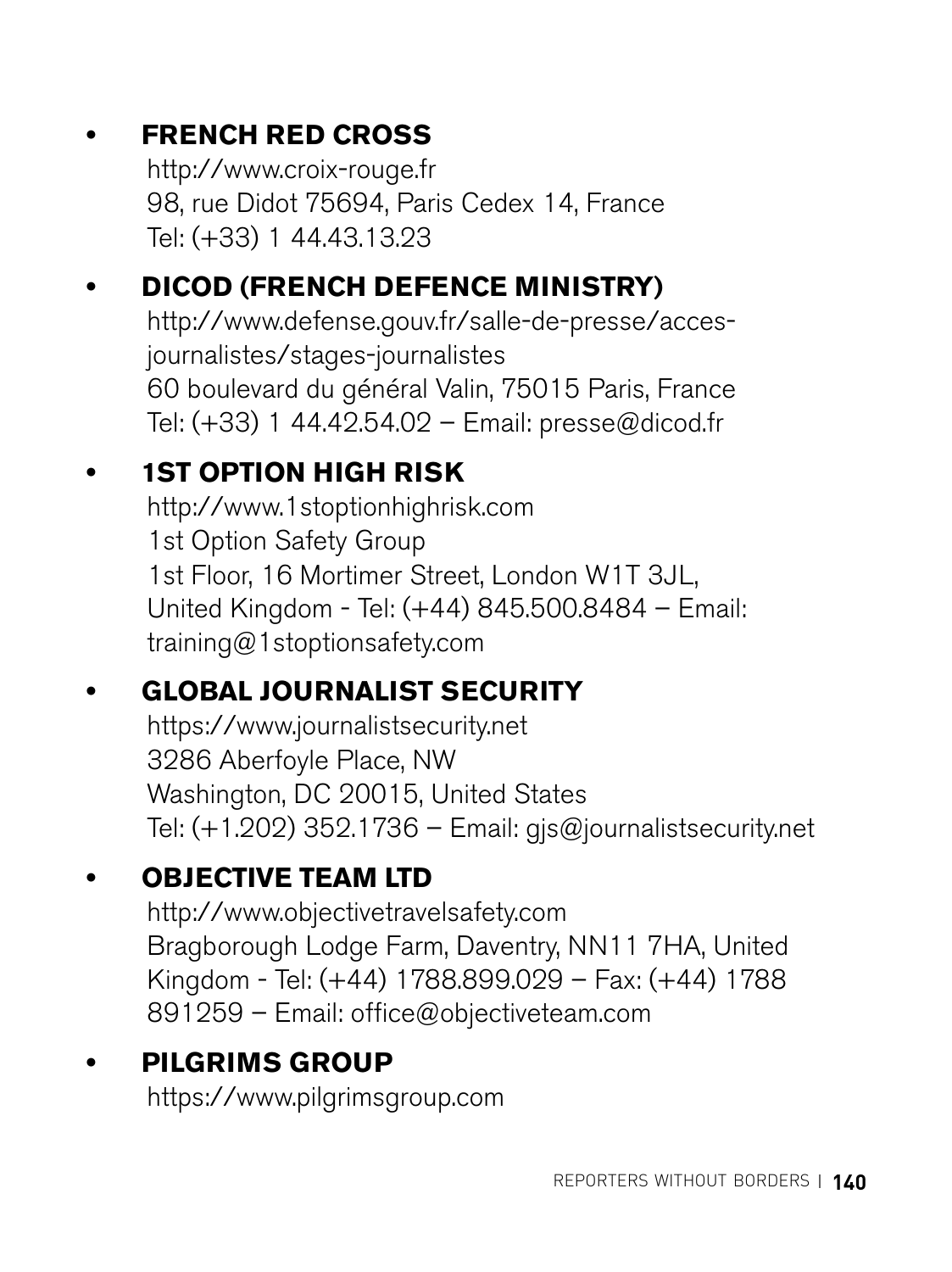Pilgrims House, PO Box 769 Woking, Surrey, United Kingdom Tel: (+44) 844.788.0180 – Fax: (+44) 148.322.8770 – Email: [enquiries@pilgrimsgroup.com](mailto:enquiries@pilgrimsgroup.com)

#### **• REMOTE TRAUMA**

<http://www.remotetrauma.com> 2 Bridle Close, Surbiton Road, Kingston Upon Thames, Greater London KT1 2JW, United Kingdom Tel: (+44) 844.800.9158 – Email: [admin@remotetrauma.com](mailto:admin@remotetrauma.com)

#### **• REPORTERS INSTRUCTED IN SAVING COLLEAGUES (RISC)**

<http://risctraining.org> C/o The Half King, 505-507 West 23rd Street, New York NY 10011, United States Tel:  $(+1)$  917.362.5518 – Email: [hello@risctraining.org](mailto:hello@risctraining.org)

#### **• TOR INTERNATIONAL GROUP**

<http://www.torinternational.com> Aviation House, Gloucester Airport, Staverton, Glos GL51 6SR, United Kingdom Tel: (+44) 1932.879.879 – (+971) 563.014.208 (Dubai) – Email: [info@torinternational.com](mailto:info@torinternational.com) 

### **• TYR SOLUTIONS LTD**

[www.tyr-solutions.com](http://www.tyr-solutions.com) The Old Hop Barn, Monksbury Court, Yarkhill Hereford HR8 2TU, United Kingdom Tel: +44 (0) 1432.806.363 – Email: [info@tyr-solutions.com](mailto:info@tyr-solutions.com)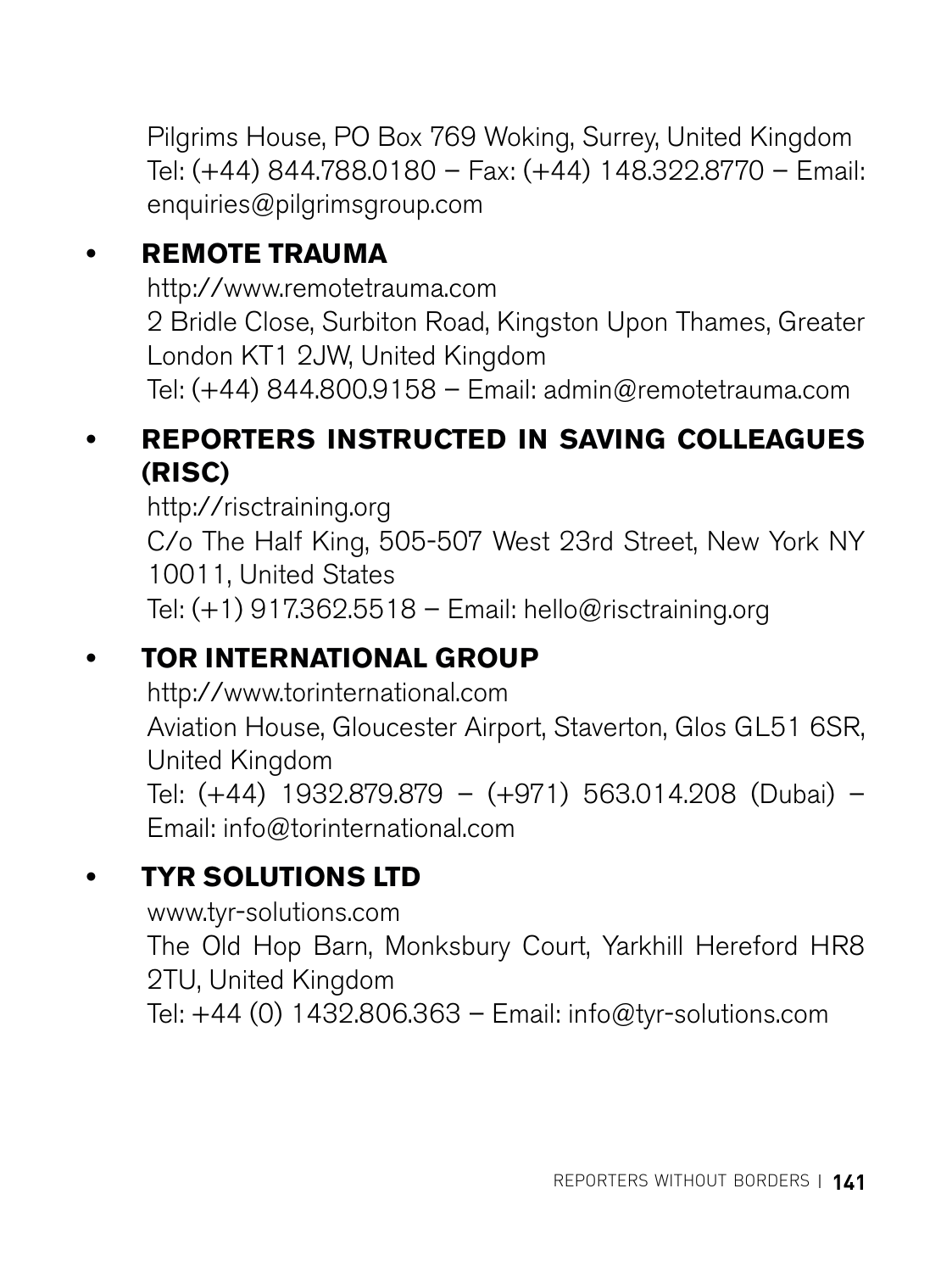# SPECIAL THANKS

The publication of this *Safety Guide for Journalists* has been made possible by funding from the Kingdom of Sweden.



We also owe particular thanks to the following for their valuable contributions to this edition, and for their commitment to journalists' safety:

- International News Safety Institute: [www.newssafety.org](http://www.newssafety.org)
- Rory Peck Trust: [www.rorypecktrust.org](http://www.rorypecktrust.org)
- Dart Center: [www.dartcenter.org](http://www.dartcenter.org)
- The French defence ministry information office (DICoD)
- Agence France-Presse
- France Médias Monde and its partner Sovereign Global
- BBC and its partner 1st Option High Risk
- French Red Cross: [www.croix-rouge.fr](http://www.croix-rouge.fr)
- Fédération des Secouristes Français Croix Blanche: [www.croixblanche.org](http://www.croixblanche.org)
- International Women's Media Foundation: [www.iwmf.org](http://www.iwmf.org)

Thanks also to Reporters Without Borders' correspondents in 130 countries worldwide. Without them our organization would not be what it is today.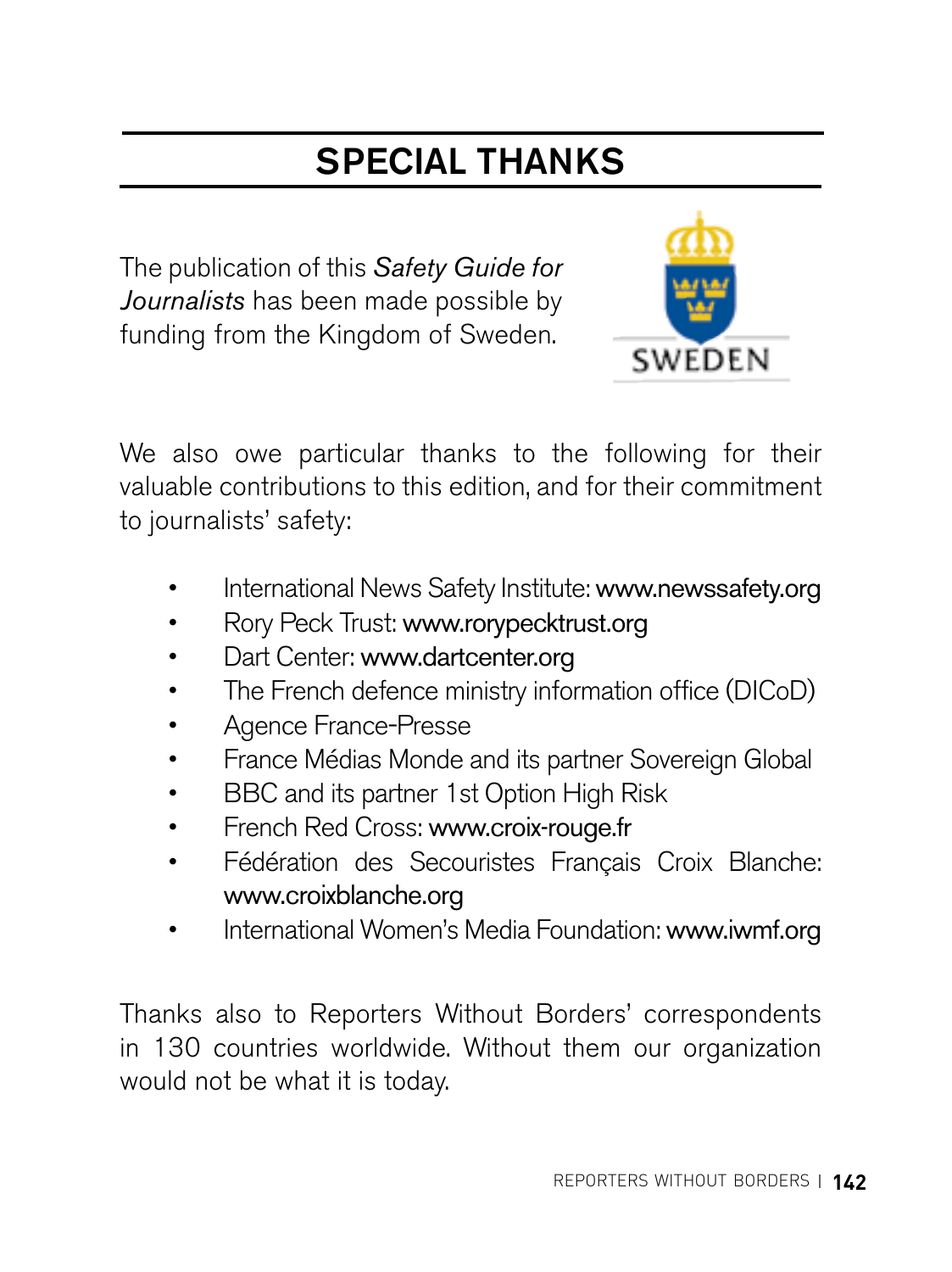We also thank the following journalists for the information and advice they gave us:

- Igbal Khattak, RSF's correspondent in Pakistan
- Stéphanie Perez, a reporter with France 2
- Christophe Boltanski, a reporter with l'Obs
- Oksana Romanyuk, RSF's correspondent in Ukraine and head of the Institute of Mass Information, a Ukrainian NGO
- Mass Information, a Ukrainian NGO
- Paul-Stéphane Manier, a TV reporter, documentary filmmaker and member of RSF's board
- Martine Laroche-Joubert, grand reporter à France 2
- Martin Schibbye, a Swedish freelancer who was jailed for 438 days in Ethiopia
- Dina Meza, an investigative reporter and RSF's correspondent in Honduras
- **Emmanuel Sérot**, a journalist responsible for safety issues at AFP
- Alain Mingam, a freelance photoreporter and member of RSF's board.

Finally, we express our gratitude to all those who support RSF and freedom of the press more generally. There are too many to mention here, but we are aware of the debt we owe them.

"The designations employed and the presentation of material in this publication do not imply the expression of any opinion whatsoever on the part of UNESCO concerning the legal status of any country or territory, or its authorities, or concerning the delimitations of the frontiers of any country or territory.

The points of view, selection of facts and opinions expressed are those of the authors and do not necessarily coincide with official positions of UNESCO and do not engage the Organization."